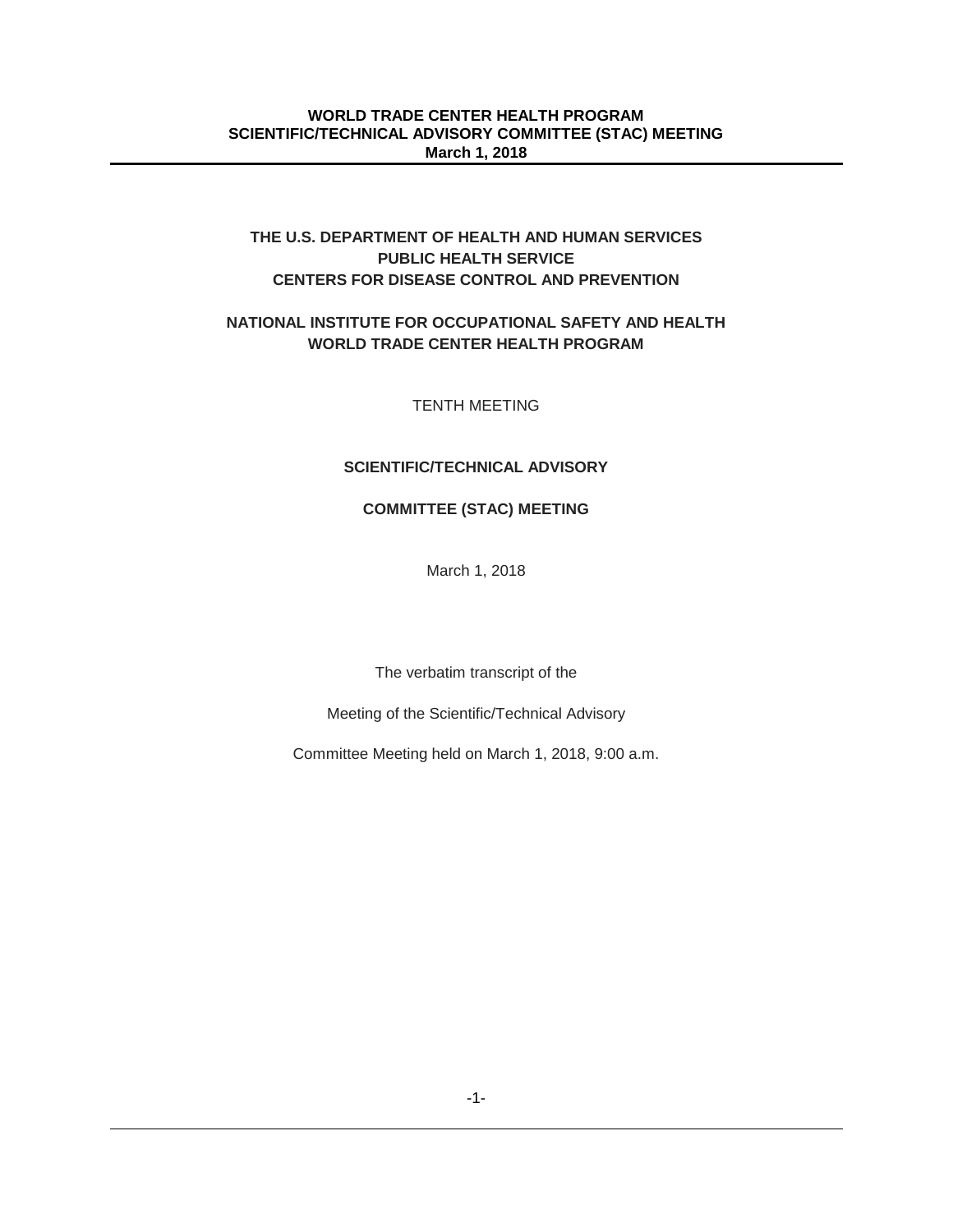### **C O N T E N T S**

March 1, 2018

WELCOME AND ADMINISTRATION DR. ELIZABETH WARD AND DR. PAUL J. MIDDENDORF

CHARGE DR. JOHN HOWARD

PUBLIC COMMENTS DR. ELIZABETH WARD

UPDATE ON PEER REVIEW DR. PAUL MIDDENDORF

PEER REVIEW DISCUSSION DR. ELIZABETH WARD

UPDATE ON POLICIES AND PROCEDURES FOR ADDING CONDITIONS DR. TANIA CARRÉON-VALENCIA

RESEARCH TO CARE PUBLIC ENGAGEMENT MS. MIA WALLACE

RESEARCH PORTFOLIO UPDATE DR. TRAVIS KUBALE

RESEARCHER PANEL I WORLD TRADE CENTER RESPIRATORY DISEASE RESEARCH FINDINGS AND GRANTEE RECOMMENDATIONS DR. DAVID PREZANT AND DR. JOAN REIBMAN

RESEARCHER PANEL II MENTAL/PHYSICAL COMORBIDITY RESEARCH FINDINGS DR. EVELYN BROMET, DR. BENJAMIN LUFT AND DR. ALFREDO MORABIA

ADMINISTRATIVE ISSUES AND ADJOURN DR. ELIZABETH WARD AND DR. PAUL J. MIDDENDORF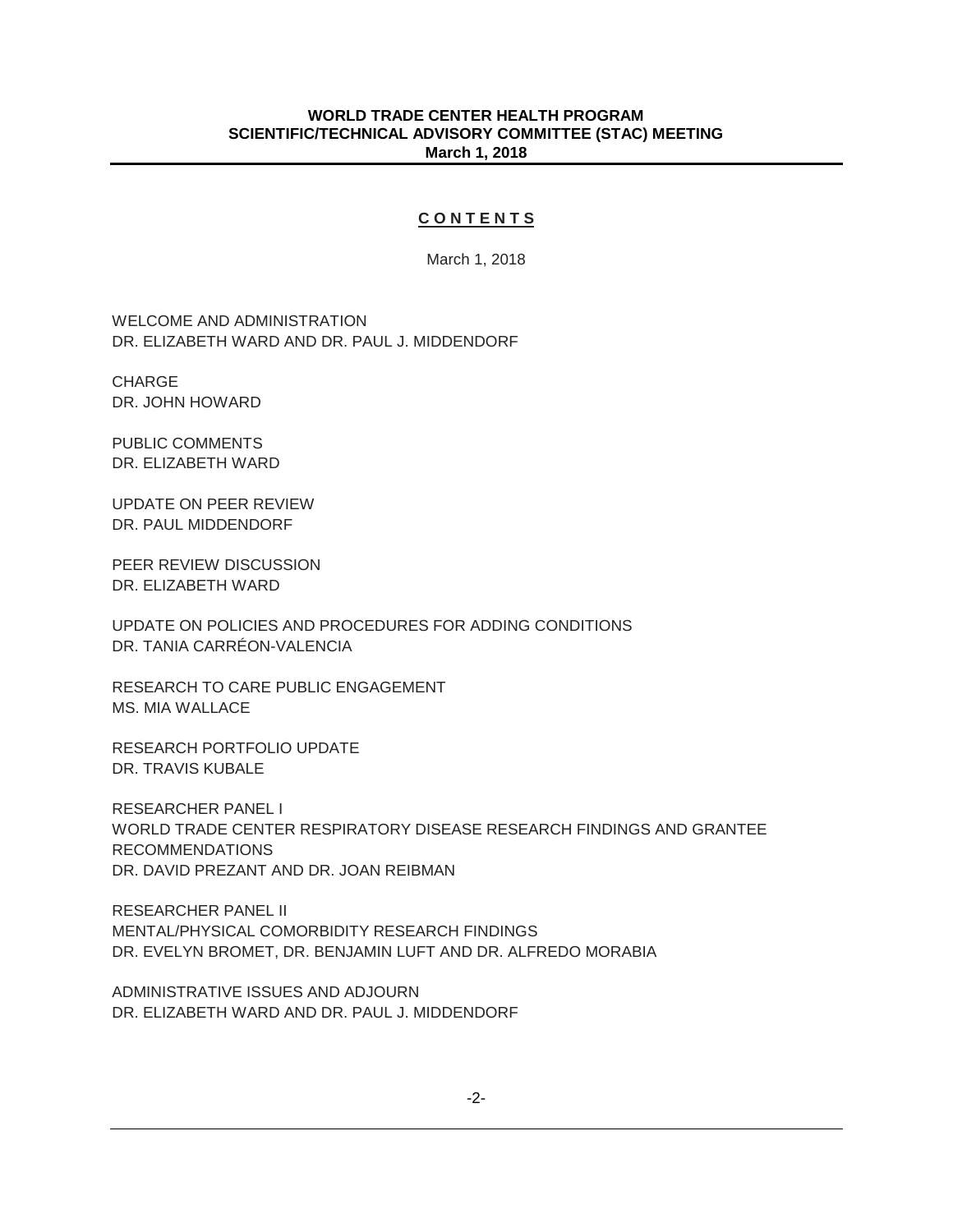### **P A R T I C I P A N T S**

(alphabetically)

ROSEMARIE BOWLER, PhD - COMMITTEE MEMBER EVELYN BROMET, PhD - PRESENTER TANIA CARRÉON-VALENCIA, PhD - PRESENTER KIMBERLY FLYNN - PUBLIC COMMENT MRIDU GULATI, MD - COMMITTEE MEMBER JOHN HOWARD, MD - PROGRAM ADMINISTRATOR TRAVIS KUBALE, MD – PRESENTER BENJAMIN LUFT, MD - PRESENTER CATHERINE McVAY HUGHES - COMMITTEE MEMBER VAYLATEENA JONES - COMMITTEE MEMBER MICHAEL McCAWLEY, MD - COMMITTEE MEMBER STEVEN MARKOWITZ, MD - COMMITTEE MEMBER ANNYCE MAYER, PhD - COMMITTEE MEMBER PAUL J. MIDDENDORF, PhD - DESIGNATED FEDERAL OFFICIAL ALFREDO MORABIA, MD - PRESENTER LILA NORDSTROM - COMMITTEE MEMBER DAVID PREZANT, MD – PRESENTER JOAN REIBMAN, MD - PRESENTER DORI REISSMAN, MD - PRESENTER WILLIAM ROM, MD - COMMITTEE MEMBER MARGARET RYAN, MD - COMMITTEE MEMBER MICKI SIEGEL DE HERNÁNDEZ - COMMITTEE MEMBER GLENN TALASKA, PhD - COMMITTEE MEMBER MIA WALLACE - PRESENTER ELIZABETH WARD, PhD - COMMITTEE CHAIR-PERSON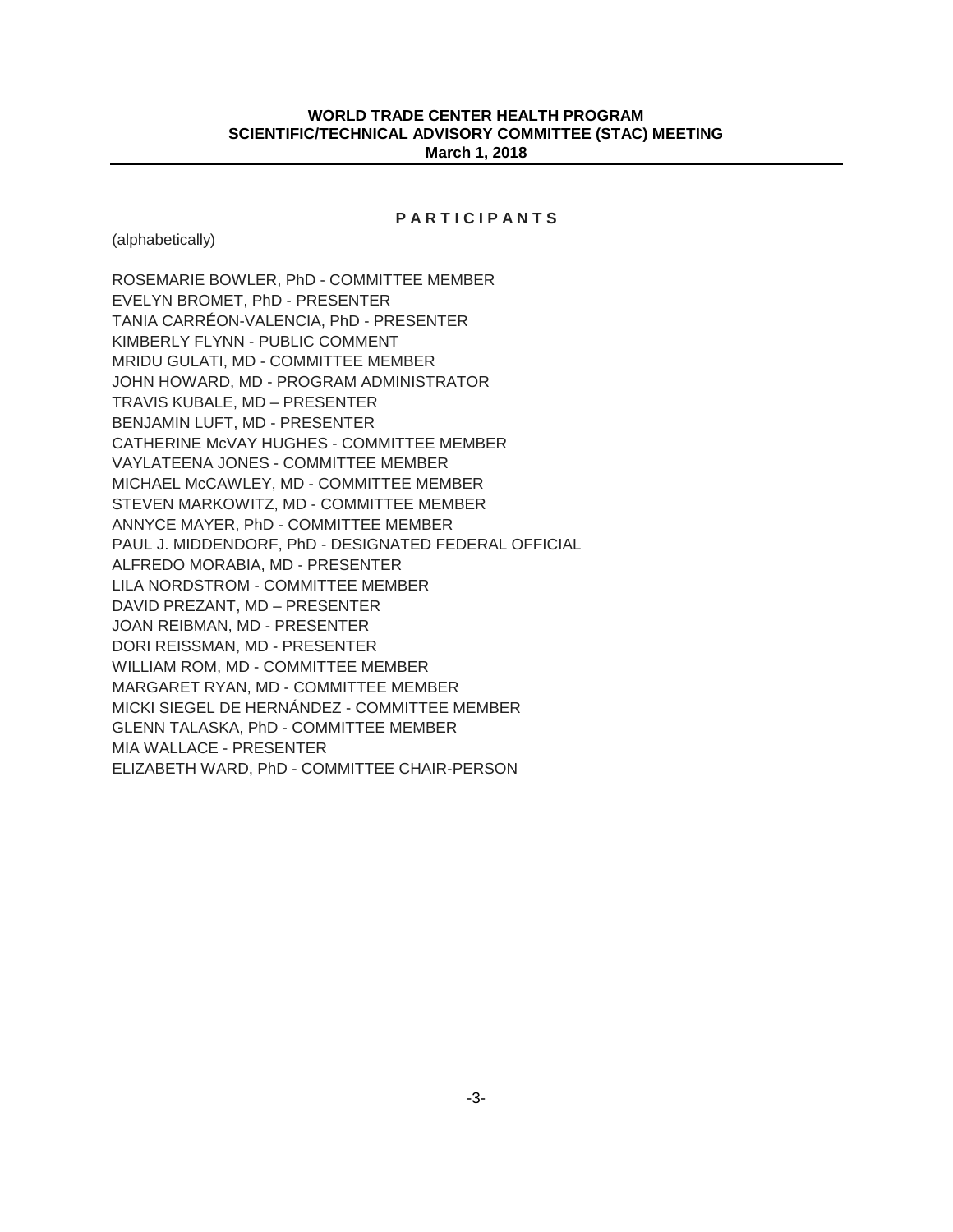# **WELCOME AND INTRODUCTION**

| DR. MIDDENDORF:                | Good morning, everyone. I am Paul Middendorf, as most of you already know. I<br>am the Designated Federal Official for the World Trade Center                                                                                                                                                                                                                                                                                                                                                                                                                                                                                                                                                                                                                                                                                                                                                                                                                                                                                       |
|--------------------------------|-------------------------------------------------------------------------------------------------------------------------------------------------------------------------------------------------------------------------------------------------------------------------------------------------------------------------------------------------------------------------------------------------------------------------------------------------------------------------------------------------------------------------------------------------------------------------------------------------------------------------------------------------------------------------------------------------------------------------------------------------------------------------------------------------------------------------------------------------------------------------------------------------------------------------------------------------------------------------------------------------------------------------------------|
|                                | Scientific/Technical Advisory Committee.                                                                                                                                                                                                                                                                                                                                                                                                                                                                                                                                                                                                                                                                                                                                                                                                                                                                                                                                                                                            |
|                                | And we'll go through a number of administrative issues here on the front end, first<br>to remind you that the exits are in the back and if we have an emergency, go<br>through the set of double glass doors, turn immediately left down the hallway.                                                                                                                                                                                                                                                                                                                                                                                                                                                                                                                                                                                                                                                                                                                                                                               |
|                                | There is a stairwell there that will take you down and out of the building.<br>Restrooms are on this floor. Just keep going straight through the double glass<br>doors and you'll find them on your right halfway down the hallway.                                                                                                                                                                                                                                                                                                                                                                                                                                                                                                                                                                                                                                                                                                                                                                                                 |
|                                | Just a reminder that food and beverages are not allowed to be consumed in this<br>room. Water is fine but nothing else please. This is a great facility for us to come<br>to and use—we really do appreciate it. We don't want them to kick us out for<br>having coffee or spilling coffee or something.                                                                                                                                                                                                                                                                                                                                                                                                                                                                                                                                                                                                                                                                                                                            |
|                                | It has been our tradition to spend a few moments at the beginning of each of our<br>meetings in silence to remember those who were killed in the attacks on 9/11 and<br>also those responders and survivors who have since died because of those<br>attacks, as well as others who have been killed in or suffering from terrorist<br>attacks around the world. Today I'd like to add one more person to our<br>remembrances. Jim Melius, who was instrumental in so many ways to the<br>Program, recently passed away. So please include him in your thoughts during<br>these moments of silence.                                                                                                                                                                                                                                                                                                                                                                                                                                  |
| [Moment of silence.]           |                                                                                                                                                                                                                                                                                                                                                                                                                                                                                                                                                                                                                                                                                                                                                                                                                                                                                                                                                                                                                                     |
|                                | Okay, thank you. I'd like to extend a warm welcome to each of our committee<br>members, who have graciously agreed to share their time and thoughts with the<br>Program to help improve it. We're looking forward to hearing everyone's thoughts<br>and ideas. Also want to extend a warm welcome to the members of the public<br>who are here with us or listening to us on the phone. We very much appreciate<br>your interest in these proceedings. For those of you members of the public who<br>have signed up to provide public comments, they are scheduled to begin at about<br>9:15 this morning; that's Eastern Time. Those of you here in the room please<br>come up to the podium when I announce you. For our public commenters on the<br>phone, when your turn comes, your phone line will be opened so we can hear you<br>over the phones.<br>I guess I want to go into the roll call next and just say aye if you're present, and if<br>you would also just address whether or not there have been any conflicts of |
|                                | interest, changes in conflict of interest, since you last filled out your forms. So<br><b>Rosemarie Bowler?</b>                                                                                                                                                                                                                                                                                                                                                                                                                                                                                                                                                                                                                                                                                                                                                                                                                                                                                                                     |
| DR. BOWLER:                    | Yes. Good morning.                                                                                                                                                                                                                                                                                                                                                                                                                                                                                                                                                                                                                                                                                                                                                                                                                                                                                                                                                                                                                  |
| DR. MIDDENDORF:<br>DR. BOWLER: | Good morning, and any changes in your conflict of interest?<br>No changes. No conflicts.                                                                                                                                                                                                                                                                                                                                                                                                                                                                                                                                                                                                                                                                                                                                                                                                                                                                                                                                            |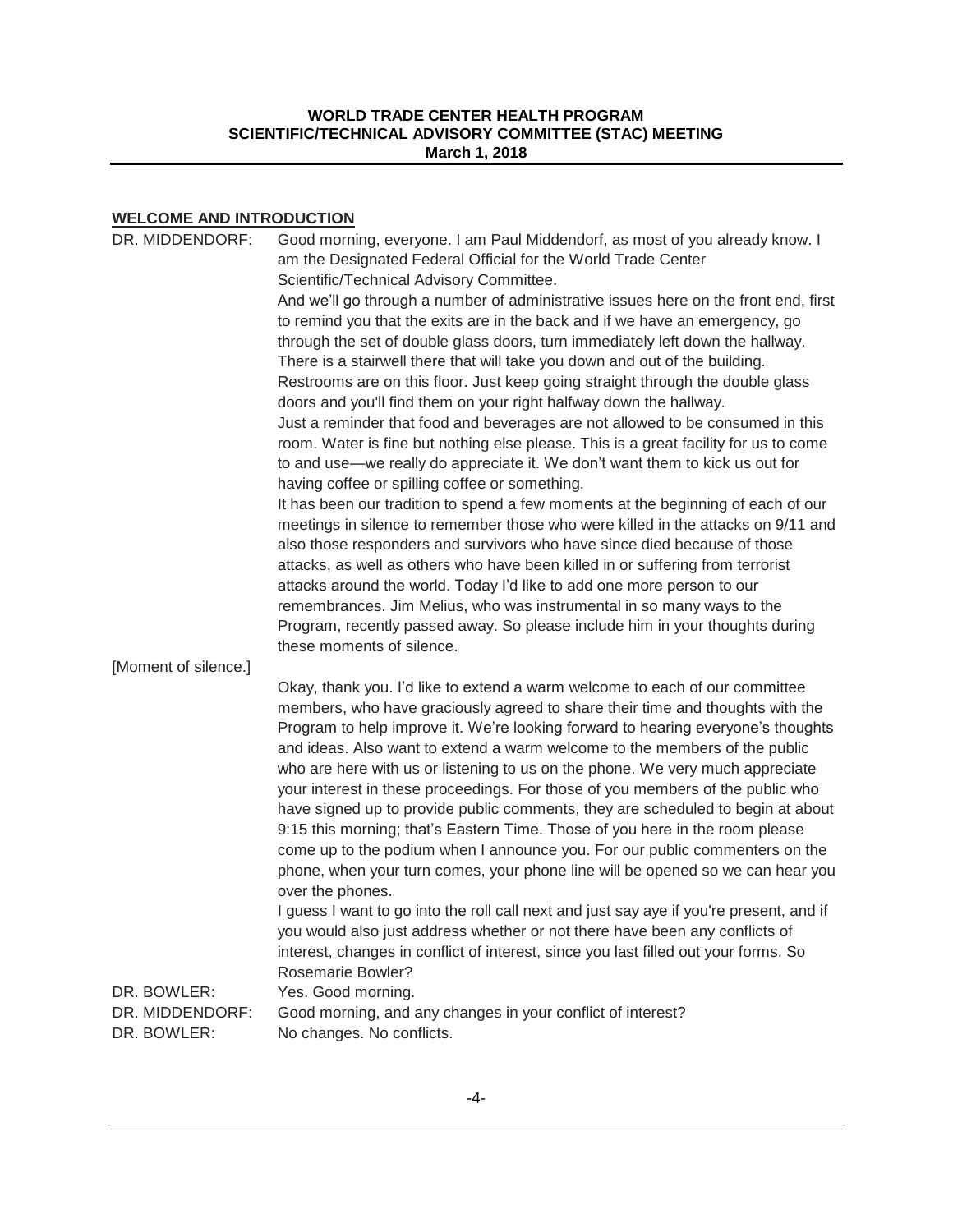| DR. MIDDENDORF: | Okay. Mridu Gulati?                                                                 |
|-----------------|-------------------------------------------------------------------------------------|
| DR. GULATI:     | Yes, and no changes.                                                                |
| DR. MIDDENDORF: | So Catherine Hughes?                                                                |
| MS. HUGHES:     | Present, no changes.                                                                |
| DR. MIDDENDORF: | Val Jones?                                                                          |
| MS. JONES:      | Present. I retired.                                                                 |
| DR. MIDDENDORF: | Okay, congratulations. Steve Markowitz?                                             |
| DR. MARKOWITZ:  | I'm here. No changes.                                                               |
| DR. MIDDENDORF: | Annyce Mayer?                                                                       |
| DR. MAYER:      | Aye. No changes.                                                                    |
| DR. MIDDENDORF: | Mike McCawley?                                                                      |
| DR. McCAWLEY:   | I'm present. I did have one change. I am now serving on a National Academy of       |
|                 | Sciences panel for NIOSH, so.                                                       |
| DR. MIDDENDORF: | Okay, and what is that committee?                                                   |
| DR. McCAWLEY:   | It's on the coal workers, pneumoconiosis, the new regulations.                      |
| DR. MIDDENDORF: | Coal worker, okay. Okay.                                                            |
| MS. HUGHES:     | Paul?                                                                               |
| DR. MIDDENDORF: | Yes.                                                                                |
| MS. HUGHES:     | On here it says I'm Chair of Community Board 1. I'm no longer on Community          |
|                 | Board 1 but on the papers that I filed, that was there. So I just want to make sure |
|                 | for the record.                                                                     |
| DR. MIDDENDORF: | Okay, where, which?                                                                 |
| MS. HUGHES:     | It says "Chair, Manhattan Community Board 1". I'm no longer, I resigned from        |
|                 | Community Board 1.                                                                  |
| DR. MIDDENDORF: | Is that the current roster? In that document—                                       |
| MS. HUGHES:     | Yes, it says, the copy at our table.                                                |
| DR. MIDDENDORF: | Okay, so we need to get that-                                                       |
| MS. HUGHES:     | So I just want to make sure you're                                                  |
| DR. MIDDENDORF: | Okay, we'll get that changed.                                                       |
| MS. HUGHES:     | Because I filed that but I just saw it here. Thank you.                             |
| DR. MIDDENDORF: | Okay, thank you. Lila Nordstrom?                                                    |
| MS. NORDSTROM:  | Yes, and no changes.                                                                |
| DR. MIDDENDORF: | Bill Rom?                                                                           |
| DR. ROM:        | Present on the telephone, no change.                                                |
| DR. MIDDENDORF: | Okay. Margaret Ryan?                                                                |
| DR. RYAN:       | I'm also present on the phone. No changes, sir.                                     |
| DR. MIDDENDORF: | Okay. Sheela Sathyanarayana? Okay, not present. Micki Siegel de Hernández?          |
|                 | MS. SIEGEL DE HERNÁNDEZ: Present and no changes.                                    |
| DR. MIDDENDORF: | Glenn Talaska?                                                                      |
| DR. TALASKA:    | Present, no changes.                                                                |
| DR. MIDDENDORF: | Liz Ward?                                                                           |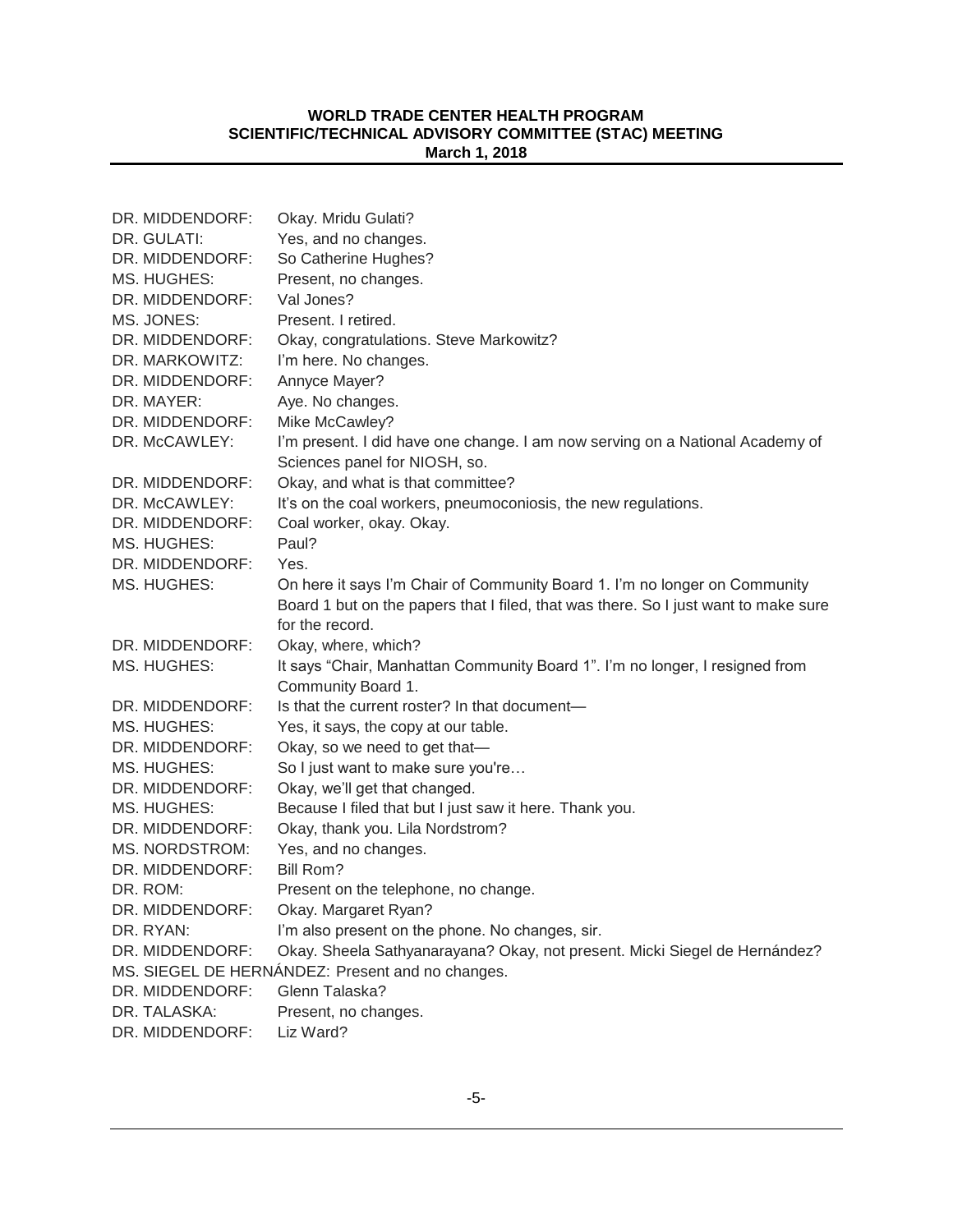| DR. WARD:       | Present, no changes.                                                                                                                                                                                                                                                                                                                                                                                                                                                                                                                                                                                                                                                                                                                                                              |
|-----------------|-----------------------------------------------------------------------------------------------------------------------------------------------------------------------------------------------------------------------------------------------------------------------------------------------------------------------------------------------------------------------------------------------------------------------------------------------------------------------------------------------------------------------------------------------------------------------------------------------------------------------------------------------------------------------------------------------------------------------------------------------------------------------------------|
| DR. MIDDENDORF: | And Marc Wilkenfeld? Okay. Okay, so we have one, two, three, four, five, six,<br>seven, eight, nine, ten, eleven, twelve, thirteen members; that represents a<br>quorum.                                                                                                                                                                                                                                                                                                                                                                                                                                                                                                                                                                                                          |
|                 | Okay. Before I turn this over to Liz, I just want to briefly go over the agenda. You<br>should have copies of the agenda in the back. For those of you on the phone, they<br>were sent out to you as well.                                                                                                                                                                                                                                                                                                                                                                                                                                                                                                                                                                        |
|                 | We'll begin with Dr. Howard as usual, who will give us our charge, and then we'll<br>go on to public comments. After that, I will do a brief update on where we are with<br>respect to peer review to lead into your discussion, and then later this morning,<br>Dr. Carréon-Valencia will update us on the policy and procedures for adding non-<br>cancer conditions to the list of covered conditions, and then she and Mia Wallace<br>will provide an overview of the recently conducted public engagement on the<br>Research to Care initiative. The afternoon is dedicated to World Trade Center                                                                                                                                                                            |
|                 | research. Presentations there are intended to inform you about what is going on in<br>World Trade Center funded research and that's an aid to you when you're asked<br>to fill another role of the STAC, which is to provide the administrator consultation<br>regarding research conducted or supported by the World Trade Center Health<br>Program. At this point in time, there won't be any charge related to the research,<br>but we wanted to make sure that you're up to date, up to speed with what's going<br>on so that when you are asked, you have the opportunity to provide more                                                                                                                                                                                    |
|                 | informed thoughts and ideas for him.                                                                                                                                                                                                                                                                                                                                                                                                                                                                                                                                                                                                                                                                                                                                              |
| DR. WARD:       | So with that, Liz, I'll turn it over to you.<br>Thank you, and I'd like to add my warm welcome to the committee members and<br>the members of the public. In addition, I want to express my thanks to the staff of<br>the, to the NIOSH staff and the World Trade Center Program staff who work so<br>hard to put these meetings together and provide us such great background<br>material, and also to the presenters who will be joining us today, and especially<br>those who are presenting their research results.                                                                                                                                                                                                                                                           |
|                 | So with that, I think we're ready to begin. And we'll start with John Howard.                                                                                                                                                                                                                                                                                                                                                                                                                                                                                                                                                                                                                                                                                                     |
| <b>CHARGE</b>   |                                                                                                                                                                                                                                                                                                                                                                                                                                                                                                                                                                                                                                                                                                                                                                                   |
| DR. HOWARD:     | Good morning, everyone. This is the tenth meeting of the World Trade Center<br>Health Program's Scientific/Technical Advisory Committee. I want to say, as I<br>always do, (inaudible @ 00:07:55) very busy schedules to meet with us today. It's<br>vital that the Program receive your input and the input of the public, so we<br>appreciate the advice. I must say that, as a disclaimer, sometimes we don't take it<br>all, but we listen to everything that you have to say, and consider it very carefully.<br>Today, we fulfill one of our responsibilities under Title I of the James Zadroga 9/11<br>Health and Compensation Reauthorization Act, which is to develop a pool of<br>potential peer reviewers with medical and scientific expertise that would help us in |

looking at the conditions that we propose to add. And we do this by requesting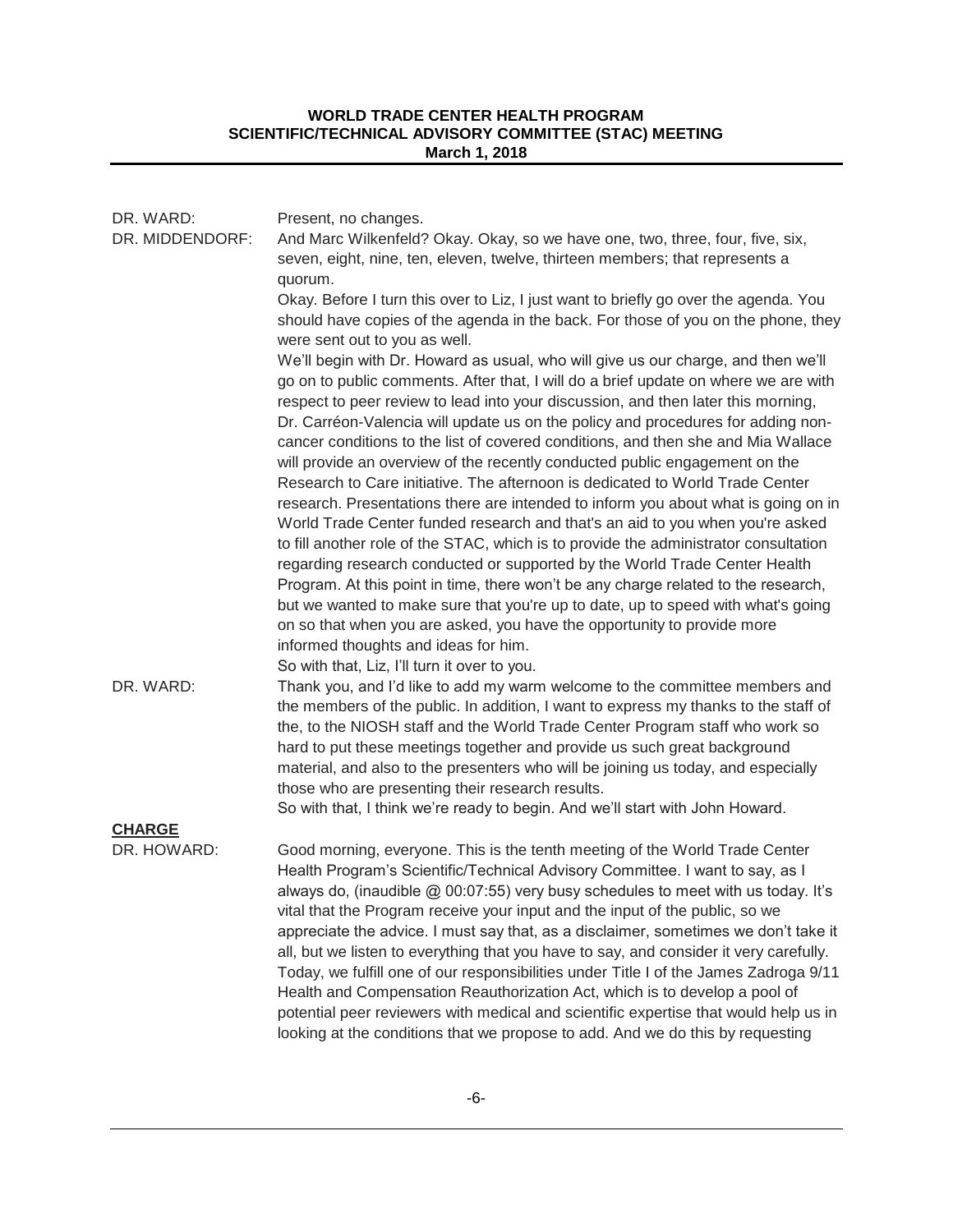recommendations from you all, either specifically oriented to individuals who you think might be helpful to us, or you know, processes that we can use to identify folks as we go through time. The last time we did this was November 3, 2016. We are required to do it every two years, so it's time; we're getting a head start, so you have plenty of time. Deadline is November of 2018. So we look forward to your recommendations for peer reviewers and we hope that you can provide those to us, with your vast knowledge of the fields that the Program covers. Two other issues. One, as has already been mentioned, Dr. Melius passed away recently, and certainly there was no finer advocate for our program than Dr. Melius, not only during the early days of when the Program was a series of contracts to developing the James Zadroga 9/11 Health and Compensation Act of 2010, and then also the reauthorization for an almost unbelievable 75 years. Dr. Melius played really pivotal roles in accomplishing those tasks. He also chaired the Responder Steering Committee. We want to congratulate Micki for taking up that task and thank her for that. But Dr. Melius did so much for NIOSH, not only for this program but also for chairing our Advisory Board on Radiation and Worker Health, which is another program that NIOSH hosts. So we're going to miss him and his wise counsel, and that's why we need every one of you to help us out. The other item I wanted to mention to you today is the President's fiscal year 2019 proposed budget. I would just like to emphasize the word "proposed". It is a budget for the period October 1, 2018 through September 30, 2019, and it was released to the public on February 12 of this year. It proposes to consolidate the activities of NIOSH within the National Institutes of Health, while the World Trade Center Health Program would continue to be administered by CDC. We always have to remember that the President's proposed budget marks the beginning of the annual congressional appropriations process, which in the case of fiscal year 2018, has stretched longer than any of us thought it would. And we're hopeful that the Appropriation Committees of the Senate and the House of Representatives will give thoughtful consideration to the President's budget. We have no indication at this time that these proposals relative to NIOSH or the World Trade Center Health Program would be executed in the absence of congressional approval. Meanwhile, NIOSH will continue to conduct our scientific research and our technical assistance that's aimed at protecting the safety and health of the nation's workers, and we will continue to provide the scientific and administrative support to the World Trade Center Health Program. So thank you again for your time and your consideration. I want to thank Liz for

continuing to chair the Committee and for all of you to help us, and all of you on the phone. Thank you very much for your effort, and we look forward to your advice.

DR. WARD: Thank you, Dr. Howard, and I'll turn it over to Paul for the public comments. **PUBLIC COMMENTS**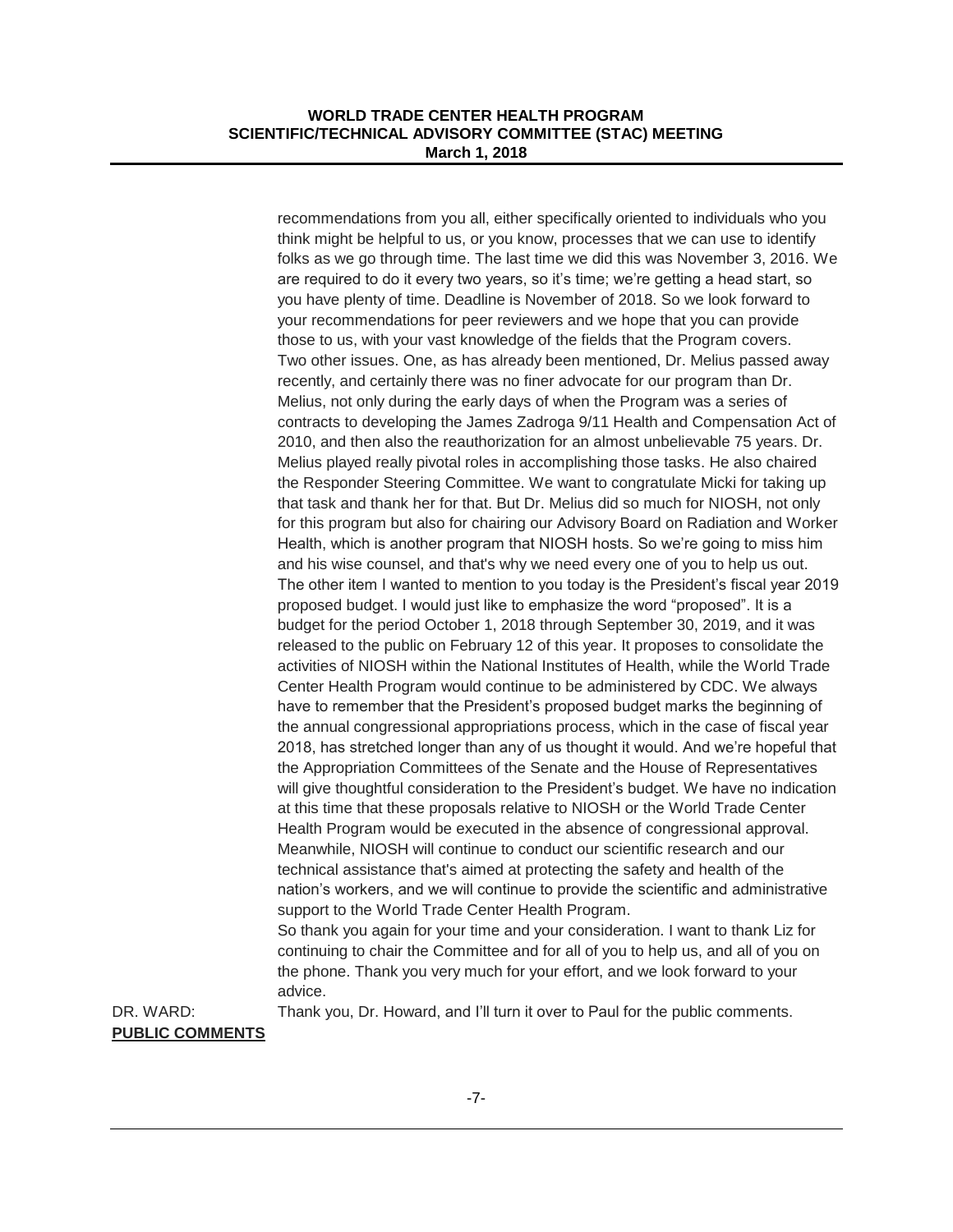| DR. MIDDENDORF: | Okay. Just as a reminder, what we'll do is, what I'd ask you to—announce that it's<br>your turn please come up to the podium. You'll have five minutes to provide your<br>comments. I just want to make sure that each of you is aware of the redaction<br>policy for the public comments. The policy is in the Federal Register Notice and a<br>copy of it is also in the back.                                                     |
|-----------------|--------------------------------------------------------------------------------------------------------------------------------------------------------------------------------------------------------------------------------------------------------------------------------------------------------------------------------------------------------------------------------------------------------------------------------------|
| MS. FLYNN:      | Our first public commenter is Kimberly Flynn, Kimberly, if you'd like to come up.<br>Good morning, I am Kimberly Flynn, I chair the World Trade Center Health<br>Program's Survivor Steering Committee, and I thank you for the opportunity to<br>make these comments on the SSC's behalf.                                                                                                                                           |
|                 | I want to join Dr. Howard in acknowledging the enormous contribution made by<br>Dr. Jim Melius, the person who would typically be preceding me to this mic to<br>make comments on behalf of the Responder Steering Committee. Jim is missed<br>here today, as he has been in every context in which he served. His immense                                                                                                           |
|                 | knowledge, his long experience in worker health and safety struggles, his<br>steadfast dedication to the cause of 9/11 health and compensation have made an<br>immeasurable difference in the lives of responders and survivors alike, and will<br>continue to do so for as long as the World Trade Center Health Program exists.                                                                                                    |
|                 | Invariably, when I got up to make comments following Jim, I would start by stating<br>that we endorsed everything he said, and I will cite his remarks at the last STAC<br>meeting in my comments today.                                                                                                                                                                                                                             |
|                 | As we know, the reauthorization of Zadroga mandates an independent peer<br>review process for any decision by the World Trade Center Health Program's<br>administrator to add new health conditions. Comments today are requested on the<br>identification of peer reviewers with the potential to serve on an independent peer<br>review panel constituted by the administrator and charged with peer reviewing                     |
|                 | additions to the list of WTC-related conditions and relevant supporting evidence.<br>These peer reviews will have important consequences for the health and welfare<br>of people whose health was directly affected by the 9/11 attacks, but also affected<br>through being misled by their government that the air they breathed, the dust on<br>the pile and in homes, schools and workplaces was safe, when it was in fact toxic. |
|                 | For the peer review process to gain the confidence of the public and of the 9/11<br>community, we believe it must be fully transparent from beginning to end.<br>So first point: we endorse the proposed open process in which the public's input<br>as well as the STAC's input will be solicited through the Federal Register to                                                                                                   |
|                 | identify peer reviewers for the World Trade Center Health Program. We also<br>concur with the inclusive approach being taken to the issue of peer reviewers'<br>respective expertises that would include, but not be limited, to occupational and<br>environmental health, epidemiology, industrial hygiene, and clinical research<br>expertise about specific conditions.                                                           |
|                 | Two: as we understand it. NIOSH will use a robust conflict of interest policy used                                                                                                                                                                                                                                                                                                                                                   |

Two: as we understand it, NIOSH will use a robust conflict of interest policy used by the National Academy of Science. We did not have an opportunity to fully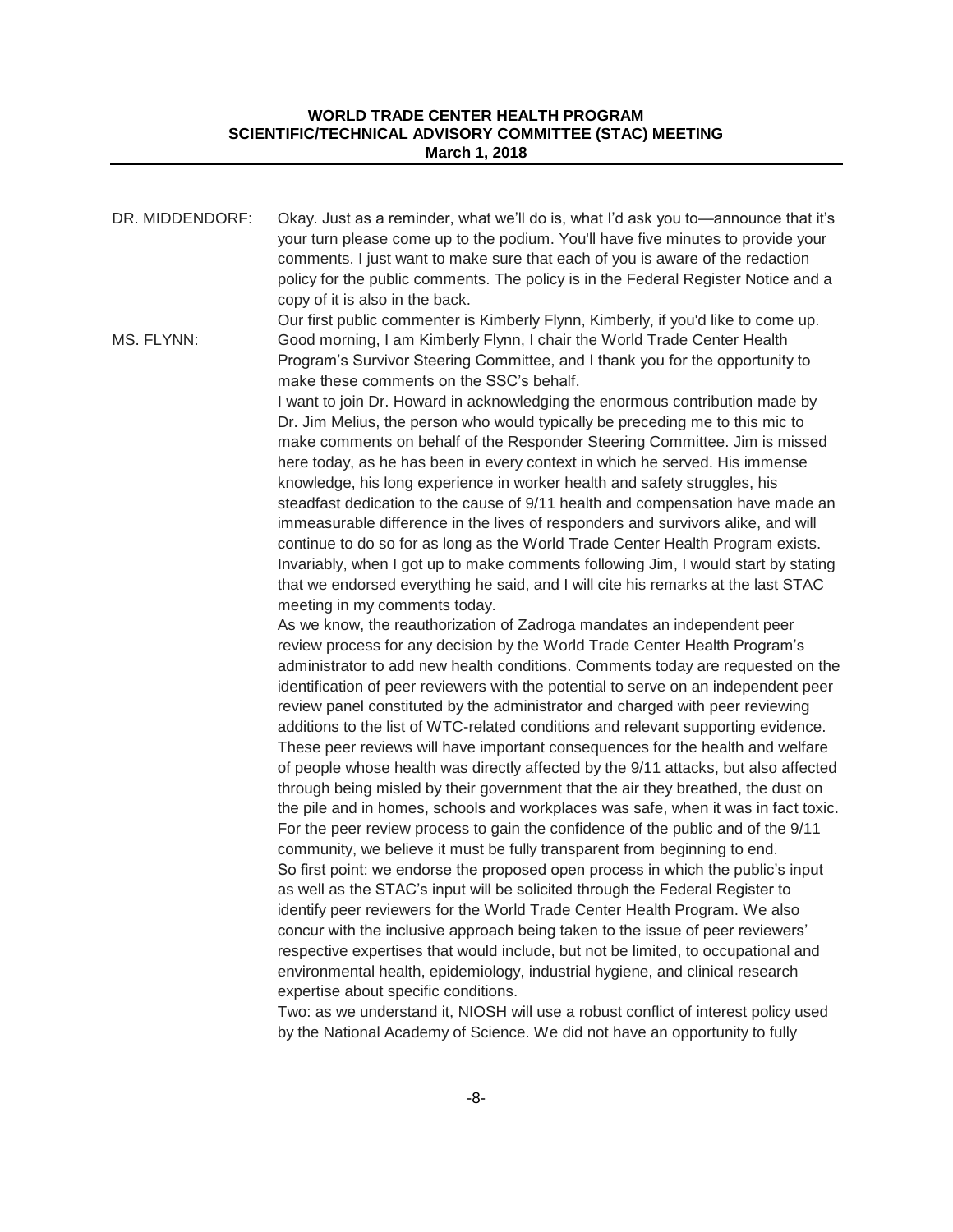examine the policy but if it is as robust as the policy being used by the STAC, we do believe it will minimize bias.

Three: once peer reviewers are selected by the administrator, they will only have 30 days in which to consider the quality of the evidence on which the decision to add a new condition is based. The NIOSH policy and procedures document refers peer reviewers to government sources for studies on the 9/11—on non-9/11 exposed populations, so we think this is a very important thing to flag for the STAC, because the STAC may be the best, the most feasible venue to bring in outside experts with specific subject matter expertise on the linkage between certain World Trade Center contaminants and illness outside of the 9/11 context. And to cite Jim Melius's remarks at the last meeting, he spoke specifically about silica, studies of silica, raising the risk for developing certain autoimmune diseases.

And four: we believe that the public's trust is best served by publishing peer reviewers' comments with attribution, and I'm going to quote Jim's remarks to the last STAC meeting. Quote: "I see no sound justification for secrecy. Scientists commenting on public policy generally expect that their names and their submitted comments will be public. Those that object based on personal preference may do so by not participating, but I know of no evidence that the lack of participation by the few individuals who might object to being identified would significantly limit the availability of qualified peer reviewers. Similar peer reviews conducted by NIOSH and by OSHA in their rule-making identified the peer reviewers and their comments." Close quote.

And now an update. Over the past years, the SSC has called on NIOSH to address the limitations of the Registry's child cohort by entering into negotiations with New York City Department of Education to gain their cooperation in creating a new cohort composed of people attending New York City public schools in the New York City disaster area from 2001 to 2003. After much effort by many players, there is agreement. There is even a tentative timetable. We owe thanks to Dori Reissman of NIOSH, Ben Chevat of 9/11 Health Watch, Ellie Engler of the United Federation of Teachers, the World Trade Center Health Registry, and of course the late Jim Melius. The challenges of this project to reach out to and enroll a population of rapidly dispersing young adults 17 years after 9/11 are daunting. It can only be accomplished through a collaboration with the SSC and its network of community stakeholders, including StuyHealth, which is why we call on NIOSH to commit to coordinating with us on outreach to build participation. And I'm going to skip my comment on blood banking; it will be included in my written remarks, which I will submit to the docket.

Finally, I would like to say a word about NIOSH and the WTC administrator. In 2006, Dr. John Howard came to a meeting with more than 30 Lower Manhattan community representatives held in the closest residential building to Ground Zero.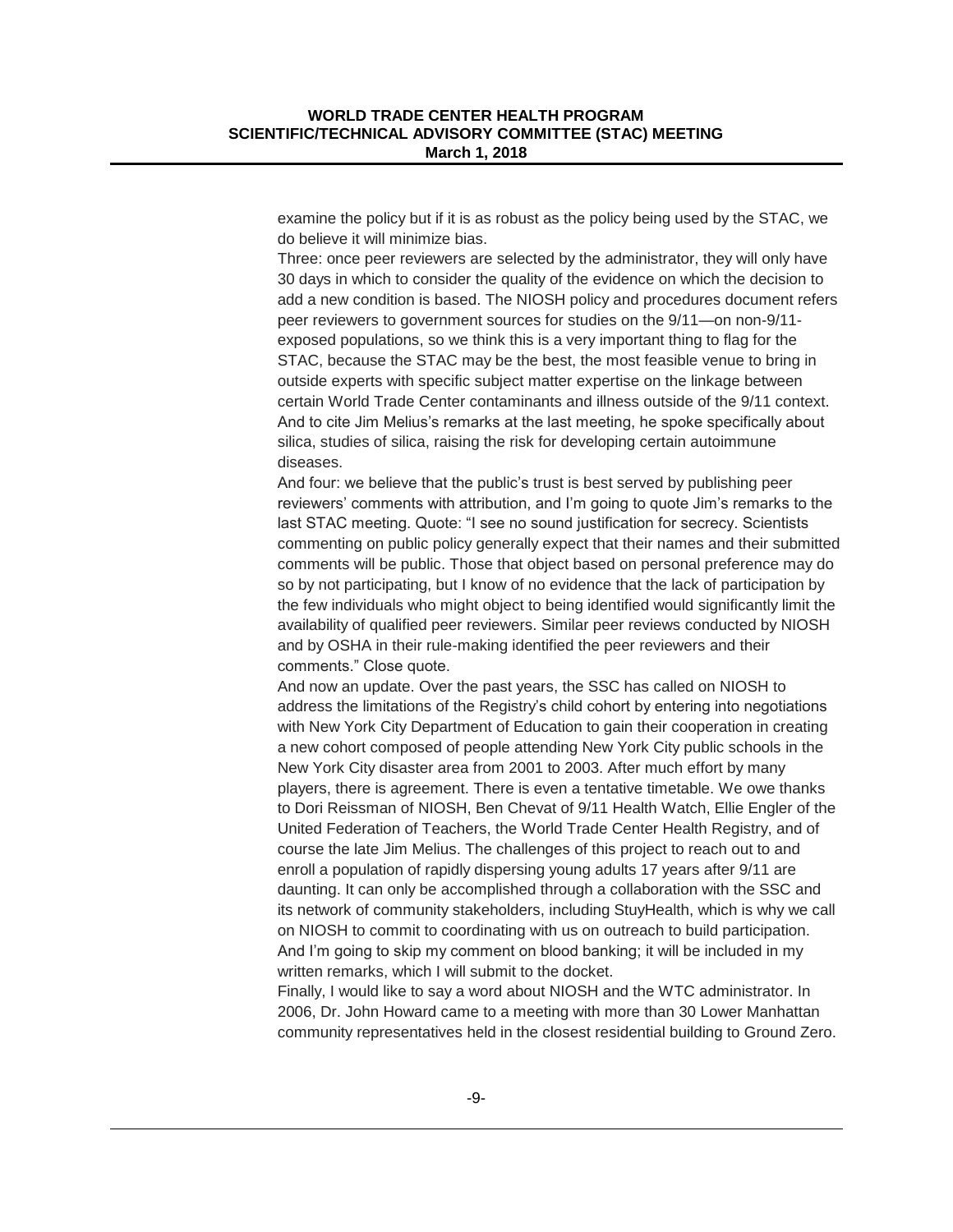|                              | He was the first Bush Administration official to meet with downtown residents,     |
|------------------------------|------------------------------------------------------------------------------------|
|                              | workers and school parents to discuss 9/11 health impacts to the community, and    |
|                              | he and his Science Team spent nearly three hours in dialogue with us. Following    |
|                              | the passage of Zadroga, we formed the Survivor Steering Committee to advise        |
|                              | the World Trade Center Health Program's management team on how best to             |
|                              | meet survivors' 9/11 health needs. We have appreciated their dedication and        |
|                              | integrity, and benefited from their broad and deep competencies.                   |
|                              | We are extremely concerned by the President's fiscal year '19 budget request to    |
|                              | separate the World Trade Center Health Program from NIOSH and believe, after       |
|                              | many years of working with NIOSH, that the loss of NIOSH leadership, expertise     |
|                              | and close engagement with the two steering committees constitutes a serious        |
|                              |                                                                                    |
|                              | threat to the World Trade Center Health Program, the standard of care it provides, |
|                              | and the wellbeing of responders and survivors who depend on it. As we speak,       |
|                              | there are survivors and responders whose very lives depend on the good             |
|                              | functioning of the World Trade Center Health Program. This proposal stands to do   |
|                              | dramatic damage to the Program's ability to meet their needs and the needs of      |
|                              | many thousands receiving care. SSC joins the calls of the New York                 |
|                              | congressional delegation and many, many other stakeholders for the proposal to     |
|                              | be withdrawn. Thank you.                                                           |
| DR. MIDDENDORF:              | Thank you, Kimberly. Our next public commenter is Rachel Lidov. Rachel, are you    |
|                              | on the phone? Let me ask the operator. Operator, is Rachel Lidov on the line?      |
| <b>OPERATOR:</b>             | I do not believe she is on the line, sir.                                          |
| DR. MIDDENDORF:              | Okay. And I'm assuming she's not here in the room. Okay. Those are the only        |
|                              | public comments that we have then, so.                                             |
| DR. WARD:                    | The next topic on our agenda is the presentation by Paul Middendorf on the peer    |
|                              | review report.                                                                     |
| DR. MARKOWITZ:               | Steven Markowitz. I think as members of this committee, we-Paul, you may want      |
|                              | to clarify this—we may be special government employees. If so, or even if not,     |
|                              | what are the limits as to how we can interact with government officials, to        |
|                              | Congress and the like, to express an opinion regarding the proposed changes in     |
|                              | the organization of NIOSH and the WTC program?                                     |
| DR. MIDDENDORF:              | The President's budget specifically is not part of the purview of the              |
|                              | Scientific/Technical Advisory Committee so that is not something that we can       |
|                              | discuss here. As special government employees, as I understand it, you are not     |
|                              | allowed to lobby, in any way shape or form, congressional members on behalf of     |
|                              | the Program. So as a member, you cannot. But in your individual personal life,     |
|                              | you can engage with your congressional representatives.                            |
| DR. MARKOWITZ:               | Thank you.                                                                         |
| DR. WARD:                    | Thank you. Good question.                                                          |
| <b>UPDATE ON PEER REVIEW</b> |                                                                                    |
| DR. MIDDENDORF:              | People on the internet, we seem to have lost our connection. We'll try and get it  |
|                              |                                                                                    |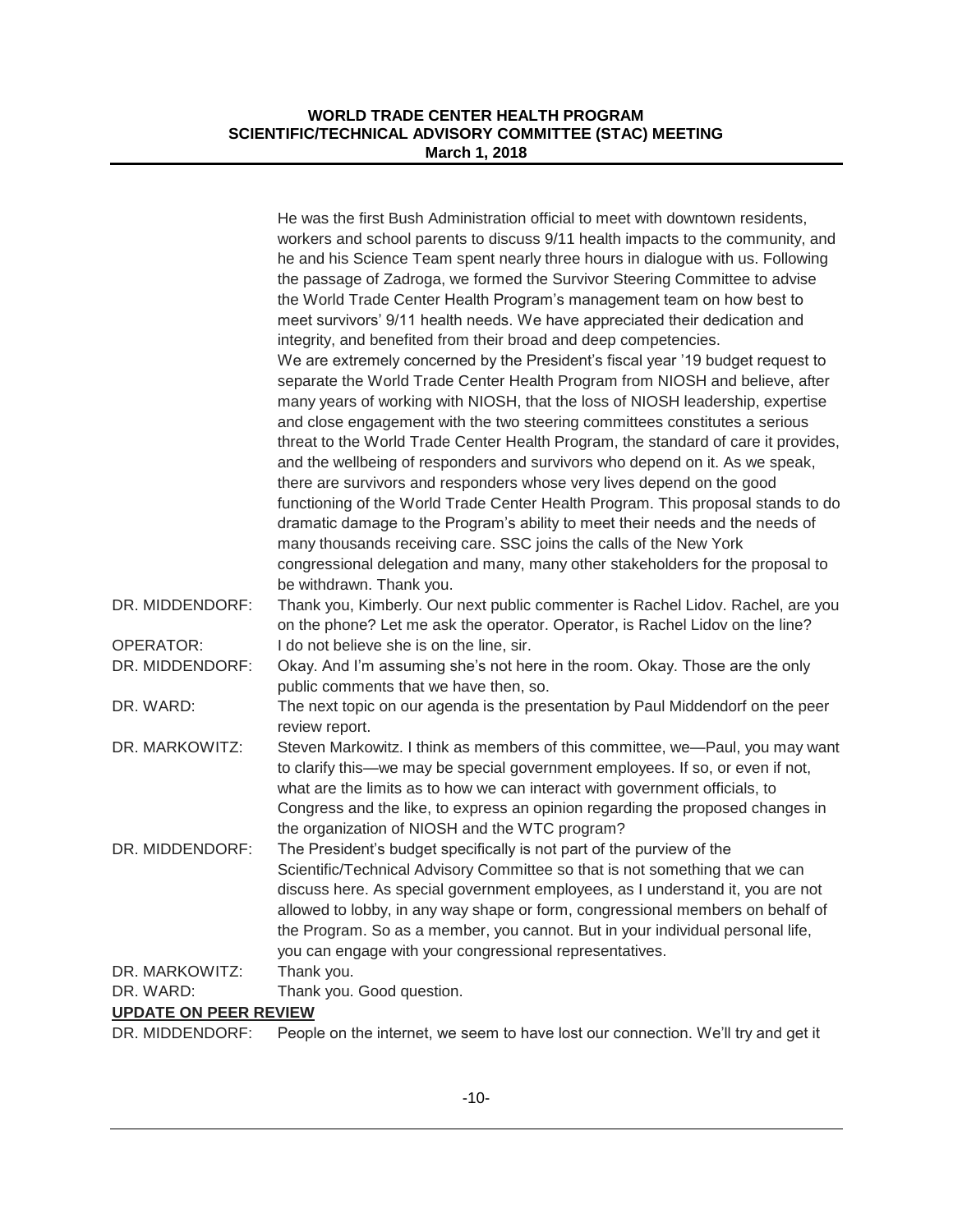back again. Let's see. As always, the technology seems to be a challenge when we come here. Just meshing two different technologies, organizations' technology seems to be difficult. Let's go ahead and get into it.

Since the administrator has given us the charge to address independent peer review, I thought it would be helpful to just spend a few minutes going back down memory lane, taking a look at where we've been, what we've done, and as kind of a prelude to your discussions on the topic.

And just as a reminder, under reauthorization, there were a number of new requirements for the Program, one of which, as Kimberly mentioned, was that prior to issuing a final rule to add a health condition to the list of covered conditions, the administrator is required to provide an independent peer review of the scientific and technical evidence that would be the basis for issuing that rule. In addition to that, there is a requirements that the STAC, within one year of reauthorization and at least two years after that, the administrator is required to seek recommendations from the STAC regarding identification of individuals to conduct the peer reviews that are required.

When the STAC addressed those back in 2016, it came up with two recommendations that specifically addressed identification of independent peer reviewers. One of those was that the administrator should develop and implement a process to solicit from the public recommendations of scientific experts to perform peer review, and the administrator responded to that, saying that he agrees with it and he will include a Federal Register Notice to solicit public input for consideration in the process of identifying potential peer reviewers for the World Trade Center Health Program, and that is the policy and procedures which the members should have a copy of, and we'll look at the specific wording of that in just a moment.

The second recommendation was that a pool of peer reviewers should be formed by NIOSH that can be drawn upon when a peer review is required. This could be done by an open solicitation by which persons could be nominated, a process that could be repeated periodically. And again, the administrator agreed with that and said that he would be putting out a notice to solicit public input for consideration. If you look in the policy and procedures on page 11, you can see where that is actually in the policy and procedures under section 6(b), which says, "Independent Peer Review (1) Selection of peer reviewers." It states that at least every two years, the administrator will develop a pool of potential peer reviewers with medical and/or scientific expertise by requesting recommendations from the STAC regarding identification of potential independent peer reviewers, and by publishing a Federal Register Notice soliciting nominees for potential peer reviewers for the Program.

Back in March of 2017, in fact a notice was published in the Federal Registered a Federal Register Notice was published, specifically requesting nominations for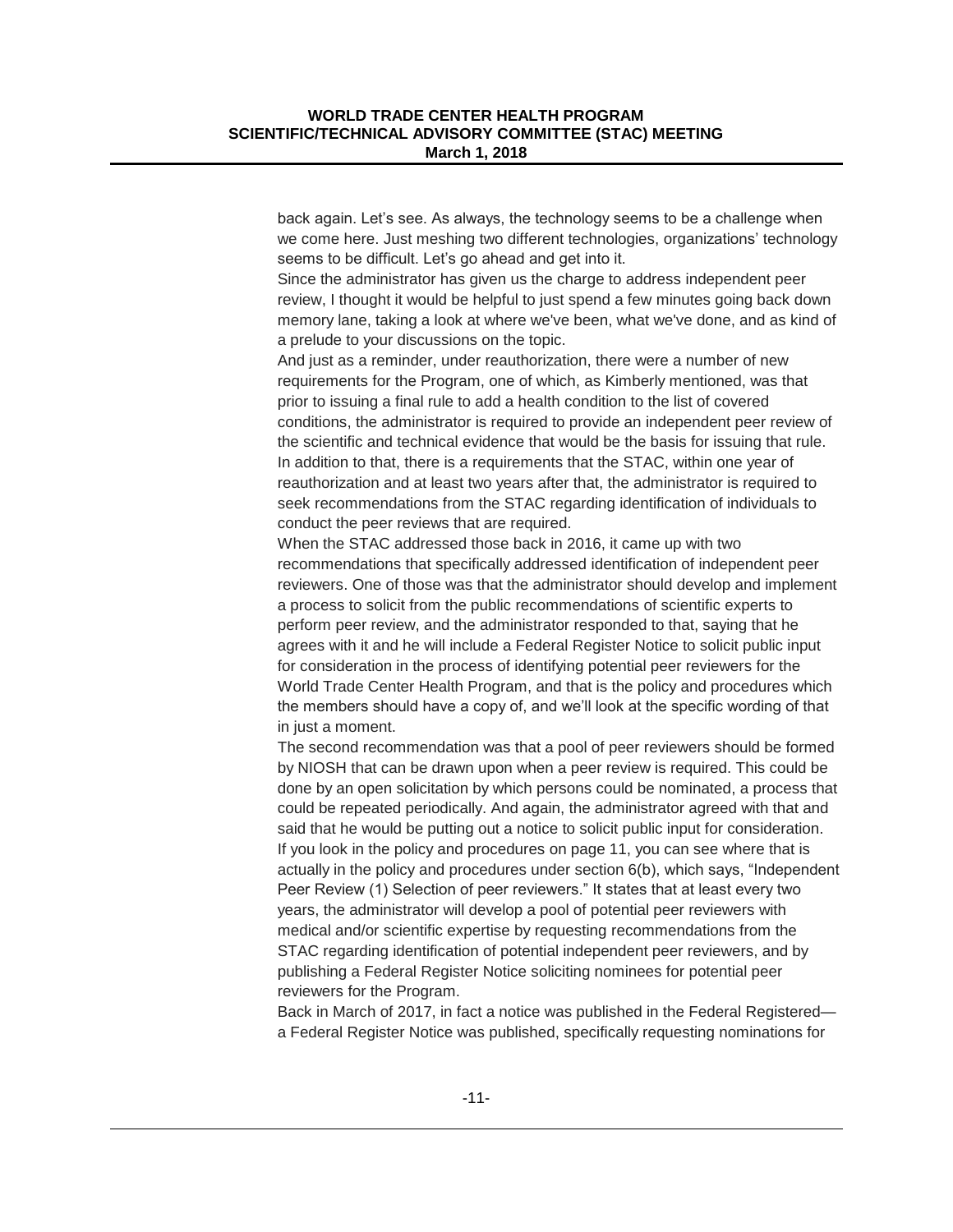peer reviewers. That solicitation is open through February of 2019, so anything that we receive can be put into the pool; any names that we receive can be put into the pool.

I will say that that solicitation has netted us a total of three peer reviewers, so not quite the pool that we were hoping for or looking for. So we're hoping to get some new thoughts and ideas on how to go about doing that, and that leads us to the administrator's current charge, which is to recommend specific individuals who may be expert in various types of health conditions, or make a recommendation about procedures that the Program should use to identify peer reviewers. So that's where we are.

#### **PEER REVIEW DISCUSSION**

| DR. WARD:       | So one quick question before I turn to the panel for questions. So beyond the<br>Federal Register Notice, was the Federal Register Notice disseminated in any                                                                                                                                                                                            |
|-----------------|----------------------------------------------------------------------------------------------------------------------------------------------------------------------------------------------------------------------------------------------------------------------------------------------------------------------------------------------------------|
|                 | way, like through the NIOSH listsery or in other venues that could call it to<br>people's attention? Because other-people don't review the Federal Register.                                                                                                                                                                                             |
| DR. MIDDENDORF: | Yes, all too true. The Federal Register is not light reading; people don't generally<br>get into it. There were some other efforts. It was put on the Committee's webpage<br>soliciting for new members initially; I think that has been taken down. So we need<br>to get that back up. But again, that's still not an area that people automatically go |
|                 | to. So finding other ways to publicize this. If I remember correctly, it was put out in                                                                                                                                                                                                                                                                  |
|                 | eNews-NIOSH puts out an eNews, I think it was broadcast there, and there were                                                                                                                                                                                                                                                                            |
|                 | some other things. We may need to repeat those things.                                                                                                                                                                                                                                                                                                   |
| DR. WARD:       | Any questions for Paul from the panel? Yes, Micki.                                                                                                                                                                                                                                                                                                       |
|                 | MS. SIEGEL DE HERNÁNDEZ: Paul, can you clarify, once a pool is developed, is that peer review group,                                                                                                                                                                                                                                                     |
|                 | how long they are agreeing to be on that group, within that group, and is it just a                                                                                                                                                                                                                                                                      |
|                 | two-year term or will you be asking if people will stay in that pool? And one of the                                                                                                                                                                                                                                                                     |
|                 | reasons for asking is that as new research comes out, there may be a very good                                                                                                                                                                                                                                                                           |
|                 | pool but then additional expertise needed for a particular condition, and a need to                                                                                                                                                                                                                                                                      |

DR. MIDDENDORF: Yes, the intent is to keep the people in the pool as long as they're willing. So every few years, the intent was to send out another—an email or a notice to the individuals in the pool, asking them do you want to continue to be considered, so that we can keep the pool as long as possible. If people don't want to be in the pool, obviously we'll take them out. They also have the right, when a condition comes up and the administrator is looking for peer review and he comes to them, they have—and asks them to serve—they have the right at that point to say no, I don't want to serve, for whatever reason. So it is a voluntary thing. And then there was another aspect to your question if I remember correctly.

MS. SIEGEL DE HERNÁNDEZ: It was basically the timeframe.

add to that group.

DR. MIDDENDORF: Okay.

MS. SIEGEL DE HERNÁNDEZ: But I had two follow-ups maybe.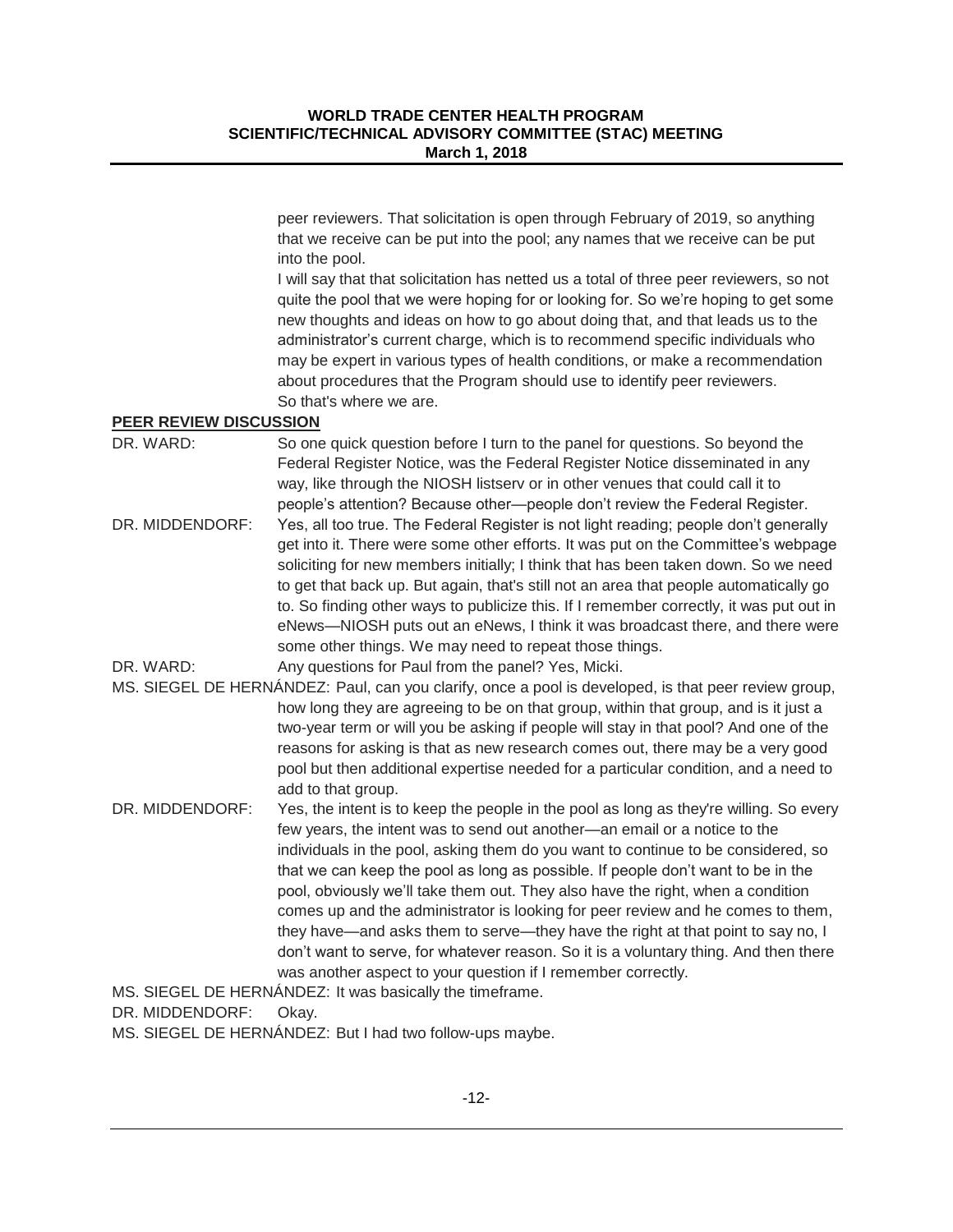| DR. WARD:                                         | Sure.                                                                                                                                                                                                                                                                                                                                                                                                                                                                                                                       |
|---------------------------------------------------|-----------------------------------------------------------------------------------------------------------------------------------------------------------------------------------------------------------------------------------------------------------------------------------------------------------------------------------------------------------------------------------------------------------------------------------------------------------------------------------------------------------------------------|
|                                                   | MS. SIEGEL DE HERNÁNDEZ: The other question is for a typical peer review for adding a new condition,<br>what is the general size of the group that you would be looking for, and do you<br>seek to fill each of-just like with the STAC, there are certain areas of expertise.<br>Would you look for, to have those various areas of expertise for each peer review<br>that's conducted?                                                                                                                                    |
| DR. MIDDENDORF:                                   | Yes, I think the peer review, the administrator will look at the available members in<br>the pool to see whether or not there are people with the appropriate<br>knowledge/expertise to provide all the perspectives that are needed. Typically, the<br>intent is for three people to serve as peer reviewers. I think that's a fairly typical,<br>normal size for a peer review.                                                                                                                                           |
| DR. WARD:                                         | Mridu?                                                                                                                                                                                                                                                                                                                                                                                                                                                                                                                      |
| DR. GULATI:                                       | For some of the subspecialties that may—for some of the areas of the<br>subspecialties which intersect a little bit less commonly with occupational<br>exposures, how-is requiring sort of, or not requiring, the need to have a<br>significant background in occupational exposure sort of an impediment? Like so<br>for example, I don't know rheumatology or something, something like that. Are<br>those challenges for particular subspecialties and where do we, how do we<br>actually seek reviewers in those areas? |
| DR. MIDDENDORF:                                   | Well, I think the administrator will look at the available peer reviewers, what the<br>specific condition is, to see where the appropriate knowledge relative to<br>exposures, relative to the medical condition, and make sure that he has the right<br>people who know and understand the condition and hopefully the relationship<br>between environmental exposures and that condition, so that he can get a fully<br>informed-or as fully informed an opinion as possible about it.                                    |
| DR. GULATI:                                       | I think some of the peer reviewers may have an understanding of the condition but<br>may not have as much experience on the exposure side, and so in some<br>situations, that might affect the availability of the pool, and is there a way to kind of<br>work together if that's the pool that you're-that is available?                                                                                                                                                                                                   |
| DR. MIDDENDORF:                                   | It would be very difficult to pull together a panel-                                                                                                                                                                                                                                                                                                                                                                                                                                                                        |
| DR. GULATI:                                       | Yes.                                                                                                                                                                                                                                                                                                                                                                                                                                                                                                                        |
| DR. MIDDENDORF:                                   | And have the peer reviewers talk to each other, because that invokes FACA, and<br>that would be a very long, involved process and one of the issues under the<br>Zadroga Act is that there is a limited amount of time that the administrator has to<br>respond. So it's finding that right balance between finding the right people, getting<br>the information in, and being able to process it.                                                                                                                          |
| DR. WARD:                                         | I just want to make sure Micki asked all of her questions. I moved on-I'm just                                                                                                                                                                                                                                                                                                                                                                                                                                              |
| afraid I moved on prematurely, but you were done? |                                                                                                                                                                                                                                                                                                                                                                                                                                                                                                                             |
| DR. MARKOWITZ:                                    | MS. SIEGEL DE HERNÁNDEZ: I have one more but I'll go after Steve.                                                                                                                                                                                                                                                                                                                                                                                                                                                           |
|                                                   | No, no, you can finish your question.                                                                                                                                                                                                                                                                                                                                                                                                                                                                                       |

MS. SIEGEL DE HERNÁNDEZ: Will this list of peer reviewers be published? Once you start populating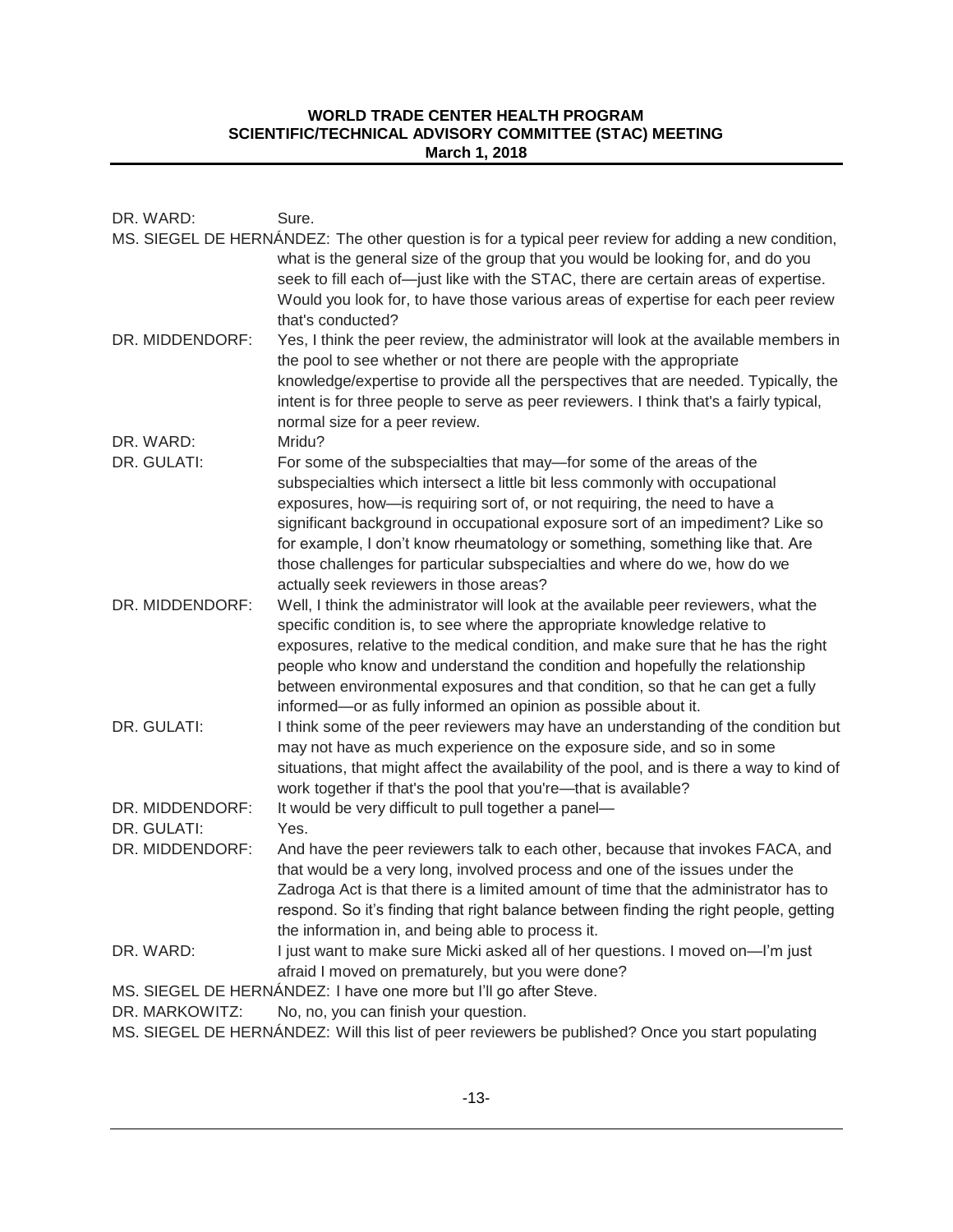|                             | that group, will that—will we know who those peer reviewers are and their area of<br>expertise? Areas. Because it also has bearing on outreach and who we might                                                                                                                                                                                                                                                                                                                                                                                                                                                                                                                                                                                                                                                                                                                                                       |
|-----------------------------|-----------------------------------------------------------------------------------------------------------------------------------------------------------------------------------------------------------------------------------------------------------------------------------------------------------------------------------------------------------------------------------------------------------------------------------------------------------------------------------------------------------------------------------------------------------------------------------------------------------------------------------------------------------------------------------------------------------------------------------------------------------------------------------------------------------------------------------------------------------------------------------------------------------------------|
| DR. MIDDENDORF:             | want to suggest for the group.<br>Yes, I don't think that question has been asked yet. I think it's something the<br>Program will have to think about, consider whether or not it wants to make the<br>whole list public. If we do, then we'd have to make sure that the peer reviewers<br>know that the peer reviewers know that we're going to make it public, and that<br>hasn't been expressed to them at this point, so that's a change we're going to<br>have to make if we go that route. I don't think that's necessarily an impediment;                                                                                                                                                                                                                                                                                                                                                                      |
| DR. MARKOWITZ:              | it's just something we have to think through.<br>Steve Markowitz. So I was just trying to think about what entities have the most<br>ready access to peer reviewers, and in fact one source—I don't know how quite<br>you word it—but are the journals in the area and the field, in occupational<br>medicine. There are a few journals in the US. I edit one of the journals and I have<br>access to untold number of peer reviewers that are called upon, in their view all<br>too frequently, but regardless. And that's true, I'm sure, of occupational and<br>environmental medicine, Journal of Occupational and Environmental Medicine. I<br>don't know how you do it, but those are the entities that day in, day out access<br>relevant peer reviewers. I don't know if it's a question of reaching out to help them<br>solicit, or at least note the need, or what exactly. But it is an untapped resource. |
| DR. TALASKA:                | Yes, those are published. I'm sorry.                                                                                                                                                                                                                                                                                                                                                                                                                                                                                                                                                                                                                                                                                                                                                                                                                                                                                  |
| DR. WARD:                   | It's Glenn Talaska speaking.                                                                                                                                                                                                                                                                                                                                                                                                                                                                                                                                                                                                                                                                                                                                                                                                                                                                                          |
| DR. TALASKA:                | Thank you. The editorial boards of all of the occupational health journals have<br>complete addresses of all the board members and that would be a-I think<br>Steven's right-that's an excellent source of quality people.                                                                                                                                                                                                                                                                                                                                                                                                                                                                                                                                                                                                                                                                                            |
| DR. MARKOWITZ:              | Steve Markowitz. So, look, the boards are a dozen or two dozen large but the<br>number of peer reviewers run into the hundreds and hundreds, and I'm looking<br>around the room at people who have served as peer reviewers on various articles.<br>So sometimes the names of the peer reviewers are published once a year as a<br>thank you.                                                                                                                                                                                                                                                                                                                                                                                                                                                                                                                                                                         |
| DR. TALASKA:                | Yes.                                                                                                                                                                                                                                                                                                                                                                                                                                                                                                                                                                                                                                                                                                                                                                                                                                                                                                                  |
| DR. MARKOWITZ:<br>DR. WARD: | But to get full information, you'd need some cooperation from the journals.<br>So I had a question, and this may be a little out of scope, but in the two years<br>since we, you know, made the initial recommendation, has NIOSH had an<br>occasion to convene a peer review and how has it been handled given that there<br>were only three people in the pool?                                                                                                                                                                                                                                                                                                                                                                                                                                                                                                                                                     |
| DR. MIDDENDORF:             | Yes. No, nothing has been proposed to be added during that two-year period. The<br>last things to have been added were acute traumatic injuries and new-onset<br>COPD. If the administrator does not find the necessary knowledge/expertise he<br>needs within the pool, he will have to go outside the pool. The critical thing here is<br>to get good, quality peer reviewers who know the subject matter and can provide                                                                                                                                                                                                                                                                                                                                                                                                                                                                                           |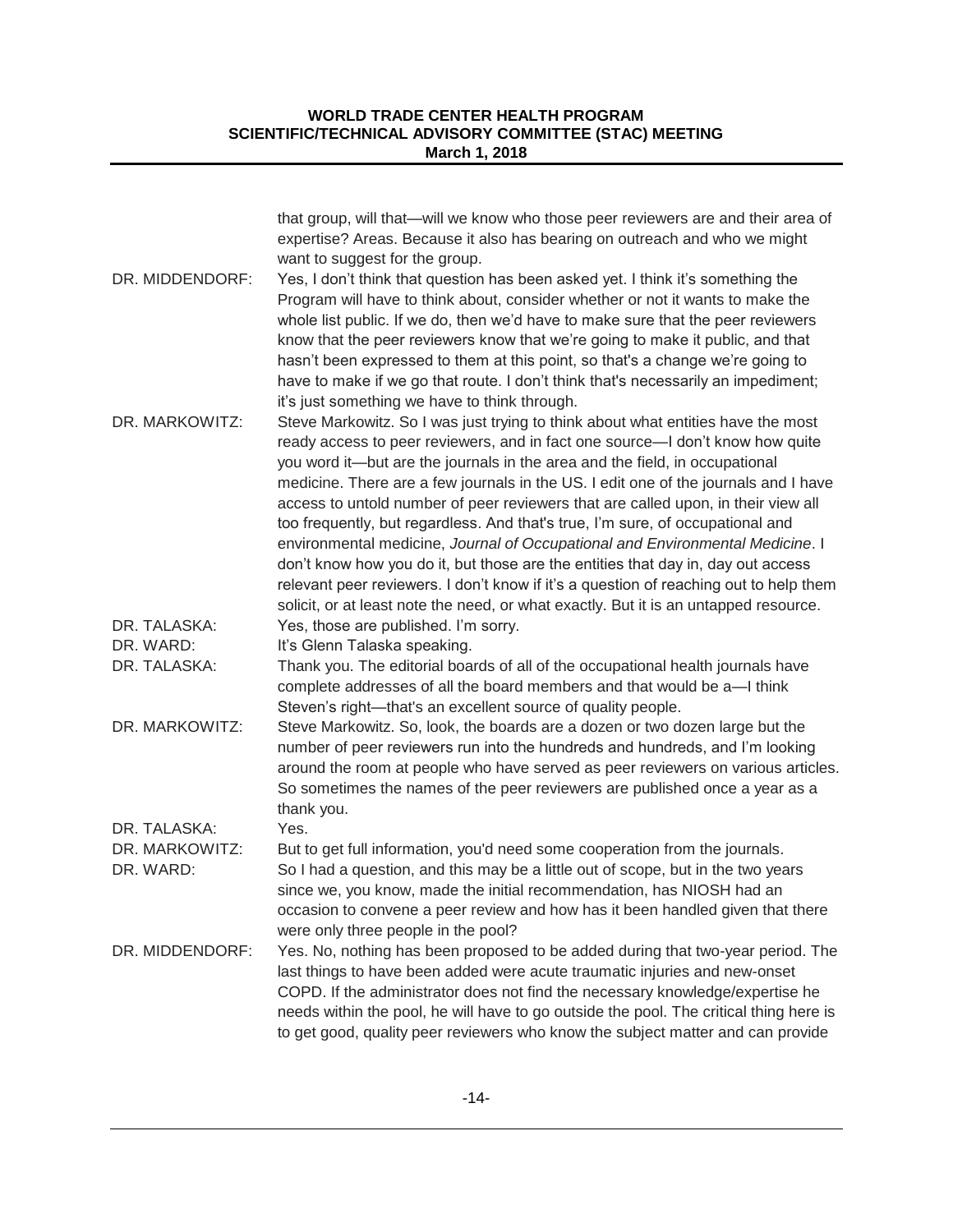| DR. WARD:             | the scientific and technical input that he needs to make a good, solid decision.<br>Any other questions on this topic?                                                      |
|-----------------------|-----------------------------------------------------------------------------------------------------------------------------------------------------------------------------|
|                       | MS. SIEGEL DE HERNÁNDEZ: This is Micki. Not a question but in addition to the peer reviewers for                                                                            |
|                       | various journals, in terms of outreach, you have universities, schools of public<br>health, American Public Health Association, with professionals that regularly do        |
|                       | research and also serve as peer reviewers. So I think there are many other                                                                                                  |
|                       | opportunities besides the Federal Register Notice and professionally, to get the<br>federal-to get the request out.                                                         |
| DR. WARD:             | Lila.                                                                                                                                                                       |
| <b>MS. NORDSTROM:</b> | Sorry, you just touched on this briefly but can I just ask what the process would be                                                                                        |
|                       | right now, given that we don't have a full panel of peer reviewers, if a condition<br>came up for consideration?                                                            |
| DR. MIDDENDORF:       | Yes, the administrator would look at the three people that are in the pool to see                                                                                           |
|                       | whether or not they had the knowledge and expertise. If they don't, then he would                                                                                           |
|                       | go beyond and begin looking outside, away from NIOSH, away from CDC, to try                                                                                                 |
|                       | and find people with the knowledge and the expertise, because we do want the                                                                                                |
|                       | independent peer review. That's what he's looking for. Independence is an                                                                                                   |
| DR. GULATI:           | important criteria.<br>So one more-sorry, one more question.                                                                                                                |
| DR. WARD:             | Yes, Mridu.                                                                                                                                                                 |
| DR. GULATI:           | Sorry, Mridu Gulati. Were there more reviewers recommended but not deemed                                                                                                   |
|                       | appropriate to be in the pool, or?                                                                                                                                          |
| DR. MIDDENDORF:       | Yes. One of the recommendations from the STAC was that we not limit the pool.                                                                                               |
|                       | So any names that come in are put into the pool. So that's all we've had are three.                                                                                         |
|                       | Any selection would occur at the time at which there is a condition that the                                                                                                |
|                       | administrator is proposing to add. At that point, he would look at the                                                                                                      |
|                       | knowledge/expertise of each of the individuals and decide whether or not they                                                                                               |
|                       | should serve as, or can serve, as a peer reviewer.                                                                                                                          |
| DR. WARD:             | So are there any questions from people on the phone, or comments? Okay,                                                                                                     |
|                       | hearing none and not seeing any further hands in the room, I guess we'll move on<br>to the next topic, which was to be a break, but I think it's rather early for the break |
|                       | so we will go on directly to the next presentation, which is from Tania Carréon-                                                                                            |
|                       | Valencia, an update on policy and procedures for adding noncancer health                                                                                                    |
|                       | conditions to the list of World Trade Center-related health conditions. Tania.                                                                                              |
|                       | UPDATE ON POLICIES AND PROCEDURES FOR ADDING CONDITIONS                                                                                                                     |
| DR. CARRÉON-VALENCIA: | Good morning, everybody. It's my pleasure to be here to talk about the                                                                                                      |
|                       | update of policy and procedures, which was last revised on February 14, 2017,                                                                                               |
|                       | following some of the recommendations that you made at your last meeting. And                                                                                               |
|                       | I'm going to wait for my slides to come up. I think we need to go back. Next one                                                                                            |
|                       | please.                                                                                                                                                                     |

So you all have in front of you a copy of policy and procedures for adding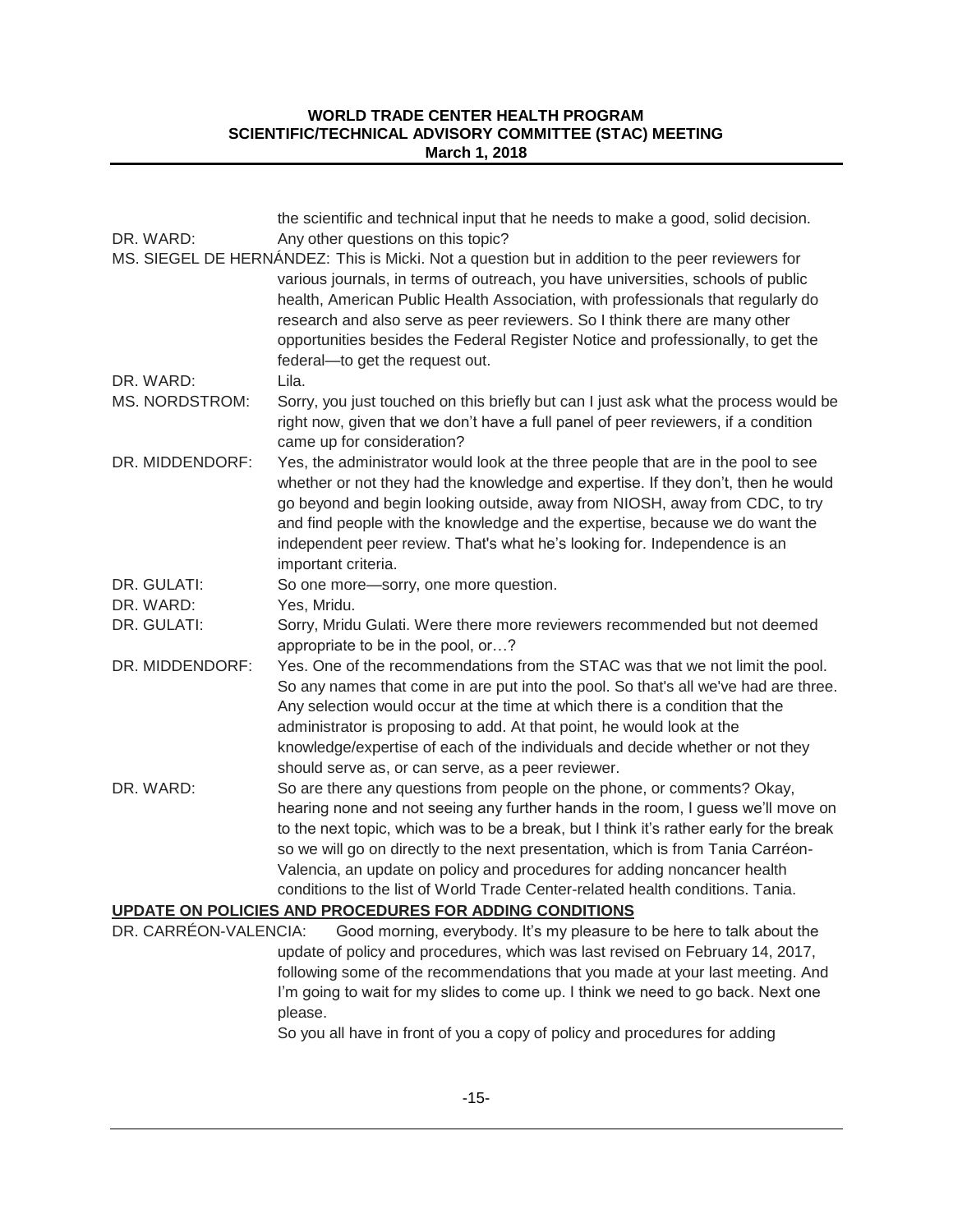noncancer health conditions, and in there, you can see that there are two pathways that the administrator follows to add a noncancer health condition to the list. One is that the administrator initiates the process at his discretion; or he initiates the process after receiving a valid petition. In either case, a health condition can only be added by rulemaking.

In the case that—next one please. So once the petition is received, we have specific policy and procedures for handling submissions. The policy coordinator evaluates that submission to determine if it meets the requirements of a valid petition. There are administrative requirements and there is also medical basis to determine that petition is valid. And the requirements and the terms of medical basis are that the petitioner will provide references to peer-reviewed published epidemiologic studies about the health condition among 9/11-exposed populations, or clinical case reports of health conditions in World Trade Center responders or survivors. In no case, however, firsthand accounts or anecdotal evidence may be, are sufficient to establish a medical basis. In both cases, whether the petition meets—if it's considered valid or not—the petitioner will be notified by the Program if this is the case or not, and if we proceed in the evaluation of the condition. Next one please.

So once it is determined that the condition—the petition is valid, the Science Team will evaluate the evidence to determine if it follows the requirements. And as suggested, as proposed by this committee, when necessary, the administrator will seek assistance from subject matter experts, both from the World Trade Center Health Program, NIOSH or other federal agencies to assist us in consultation on the definition of the health condition, analysis of scientific evidence, or assessment of the petition.

So once we have the information, we conduct a literature review of the scientific evidence to identify published, peer-reviewed epidemiologic studies of 9/11 exposed populations. And with that information, we evaluate the scientific evidence in terms of quality limitations such as assessment of confounding, selection bias, exposure assessment and other criteria. We also apply selected Bradford Hill criteria to establish causality, and we determine if the evidence represents exposures in 9/11 responders or survivor populations. Next slide please.

Once we have reviewed all the evidence, the Science Team provides a summary to the administrator, with recommendations on how to evaluate the—how we evaluate the evidence. There are four possible outcomes here to determine if the condition is substantially likely to be causally associated with 9/11 exposures. If the evidence supports the causal association, then the administrator will propose adding the health condition to the list. Two, if the evidence supports a high likelihood of a causal association, the administrator may direct the Science Team to consider additional highly relevant scientific evidence from sources other than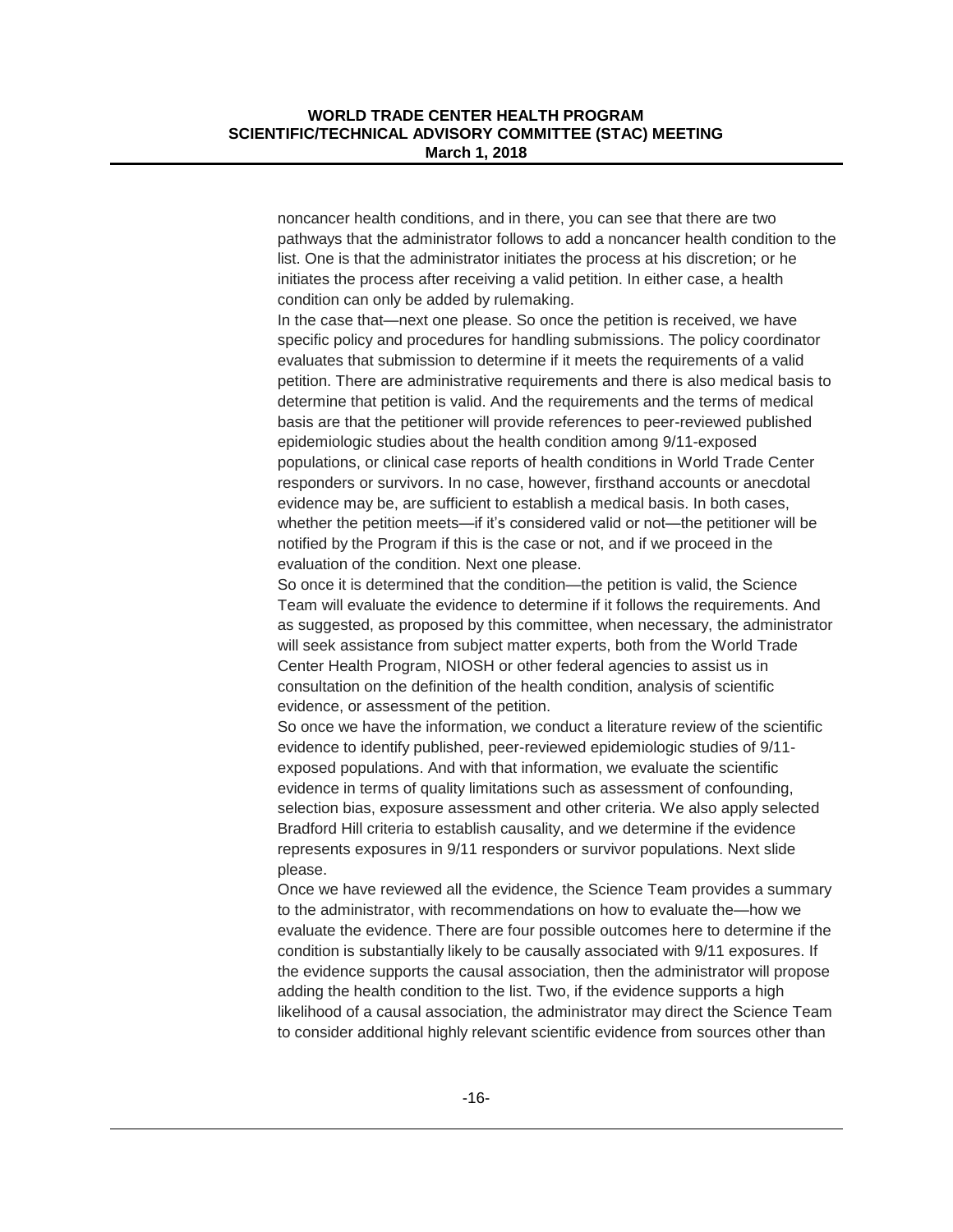non-9/11-exposed populations. I'm going to come back to this one. If, number three, if the evidence is limited or inadequate, then the administrator will publish a notice of insufficient evidence in the Federal Register. And number four, if the evidence does not support the causal association, then the administrator will publish a notice of determination not to propose the condition to the list. Next one. Okay. As I mentioned before, I'm going back, when we have evidence that there is substantial likelihood of a causal association but it's not completely supportive of this association, then we identify additional evidence, looking at additional peerreviewed scientific evidence from authoritative scientific sources published by the US government such as the toxicological profiles published by the Agency for Toxic Substances, and this is ATSDR—Disease Registry—or the Monograph by the National Toxicology Program, or the Human Health Risk Assessments by EPA. We will review—or the Science Team will review—this evidence and provide an evaluation and determine if there is a scientific basis for the determination. If the evidence that we review fills an important gap in establishing a causal association and if it mitigates the quality limitations found in studies in 9/11 populations. Also, the Science Team will evaluate the similarity of the exposure conditions in these studies and in 9/11—how similar they are to 9/11 conditions such as what is the route of exposure, the source of exposure, etc., and will review the source limitations that may impact the evaluation. Next slide please. At the conclusion of the evaluation, then the administrator will have—he can have four actions. He can request a recommendation of the STAC if he determines that the expertise of the STAC will be helpful in making a determination whether to propose to add the condition or not, and I will come back again to this one. He could also publish a notice of proposed rulemaking to add the health condition if the evidence supports that it's substantially likely that it is causally associated with 9/11 exposures. Or he could publish a notice of determination not to propose to add a rule if the evidence supports it, that there's no evidence supporting adding the health condition; or a notice of insufficient evidence. Next one. So in case the recommendation request or the administrator requests a recommendation from the STAC—next slide please—then he must make his request within 90 days of receiving the petition, and he convenes the STAC to help clarify the interpretations and determine if the evaluation is inconclusive or there is conflicting scientific evidence. In either case, the DFO will work with the STAC to schedule meetings and assemble the necessary information, and the STAC then will submit its recommendation within 90 days on whether to add the health condition, or by a date specified by the administrator, but it cannot exceed 180 days. After receiving the STAC recommendation, then the administrator evaluates this recommendation and within 90 days, he will publish a notice of proposed rulemaking proposing to add the condition, or a notice of determination not to propose the rule. Next slide please.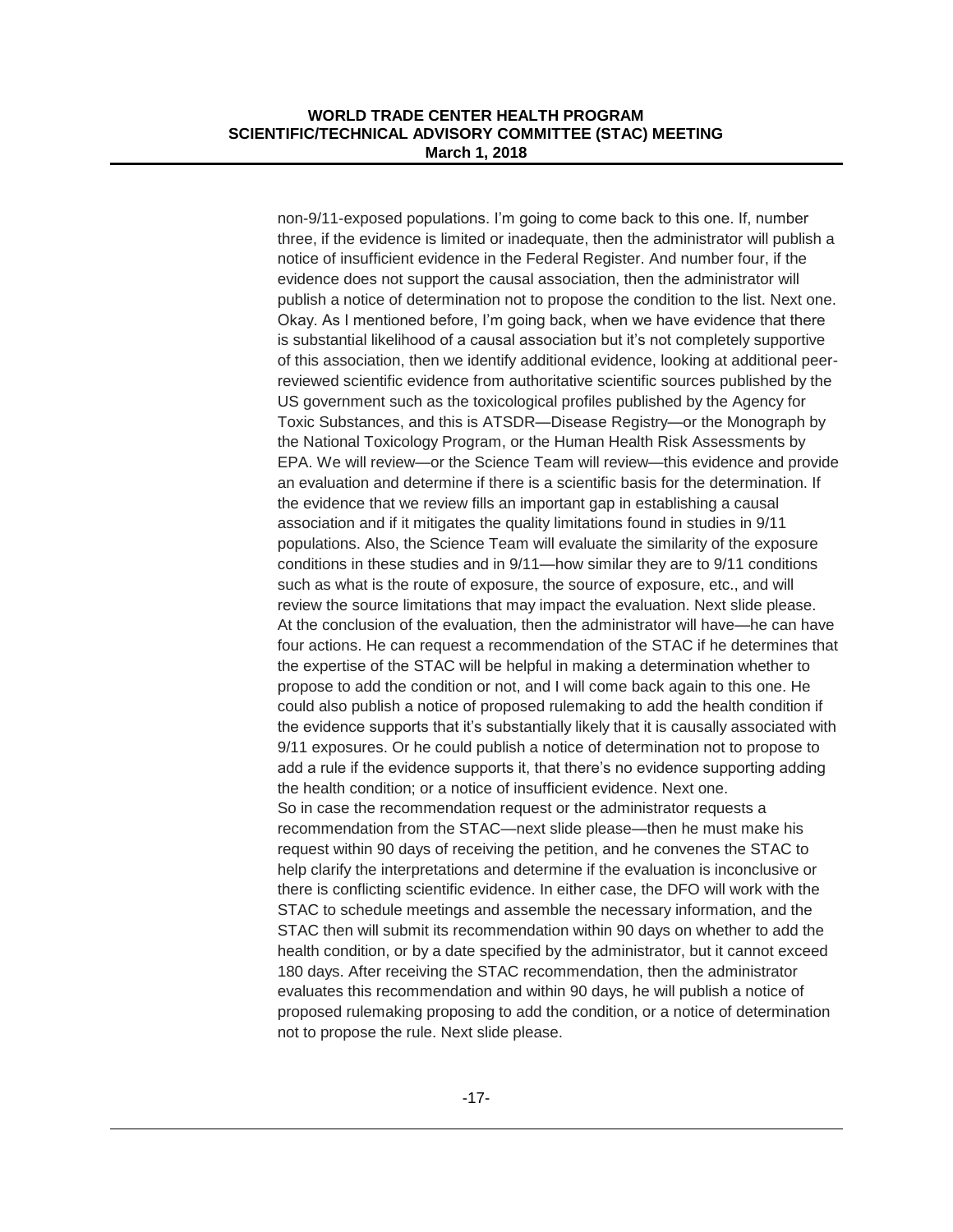So the next steps summarize the rulemaking to add a health condition. There are four steps. First, there will be notice of proposed rulemaking if the administrator decides to propose adding the health condition to the list. This will be published in the Federal Register, and the administrator will solicit written public comments. Next step is an independent peer review, and next slide please.

I will move on to this stage and come back to the last two steps on rulemaking, and I will make the next two steps short since Paul has already discussed them. But as you know, there is a pool. The administrator will periodically develop the pool of potential peer reviewers, and when the health condition is being proposed to be added to the list, the administrator will select three subject matter experts from the pool, or if he cannot select from the pool, he will select at his discretion, as Paul has already discussed. The selection of peer reviewers will balance medical and/or scientific expertise, independence from NIOSH and CDC, and previous service as peer reviewers. Next slide please, Paul.

Also, in this case, the administrator will apply Federal (Science @ 00:51:55) Agency conflict or bias prevention methods to prevent or limit potential conflicts of interest, ensure that bias is minimized, achieve a high level of credibility, and balance extremes in scientific perspectives. Next slide please.

The charge to peer reviewers will be to review the assessment of the evidence, and they will be provided a list of questions they will need to answer when they evaluate the evidence. They will be asked to provide other available evidence that may not have been considered, if the requirements of the policy and procedures have been fulfilled, and is the evaluation or interpretation of the available evidence appropriate and if it did support the conclusion of adding the health condition to the list.

It is expected that the peer reviewers provide the report within 30 days, and it will be compiled and published in the NIOSH rulemaking docket. As mentioned by Kimberly before, and as suggested by you at your last meeting, peer reviewers will be identified without individual attribution to their comments. Last—next slide please, Paul.

Coming back to the steps in rulemaking, once the independent peer review is completed, there will be a public comment period, and it will remain open for 15 more days after comments from peer reviewers have been posted, to allow the public to add additional comments. At the end, the final rule, and after reviewing all public comments and peer reviews, they will be considered by the administrator and responded in the preamble. Then the administrator will consider all these comments and determine whether the evidence continues to support the addition of the health condition to the list and if so, he will publish the final rule. Following the publication of the final rule, then the Program will develop implementation procedures. It could be, for example, exposure clarifications or time intervals for diagnosis and/or symptom onset.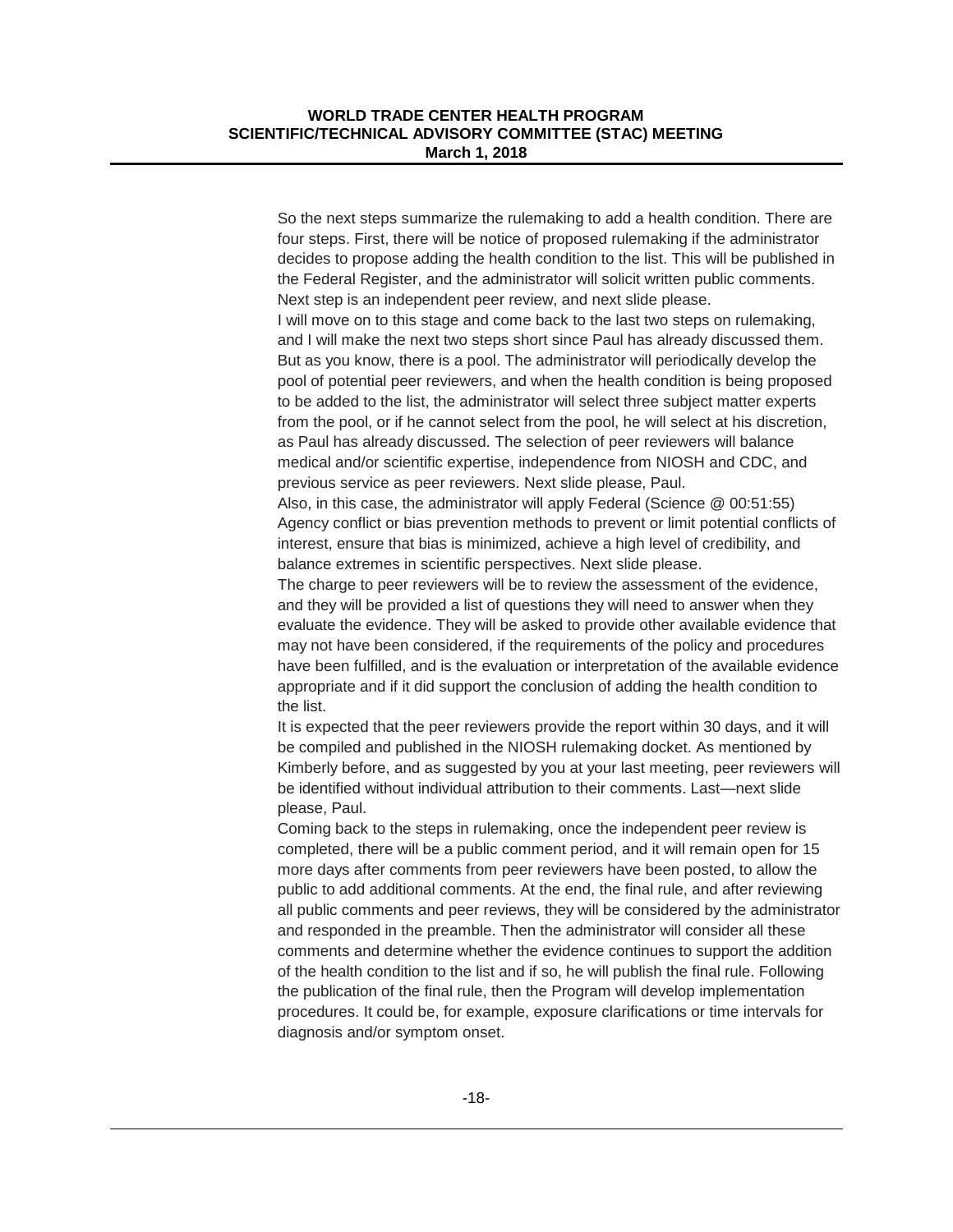|                       | And this is all that I have this morning for you, I'd be happy to answer any<br>questions.                                                                                                                                                                                                                                                                                                                                                                                                                                                                                                                         |
|-----------------------|--------------------------------------------------------------------------------------------------------------------------------------------------------------------------------------------------------------------------------------------------------------------------------------------------------------------------------------------------------------------------------------------------------------------------------------------------------------------------------------------------------------------------------------------------------------------------------------------------------------------|
| DR. WARD:             | So I have one question. I noticed in your slides that when you define the<br>identification of additional scientific evidence, and I guess this is invoked when the<br>evidence from the 9/11 populations are inconclusive, that it appears from what I'm<br>reading that you are restricting the scope of the evidence, you're looking at, to an<br>authoritative scientific source published by the US government. And I understand<br>from our previous discussions that this issue is a big concern to NIOSH because<br>you know, you had to define the scope somehow, because it could be infinite,<br>right? |
| DR. CARRÉON-VALENCIA: | Exactly.                                                                                                                                                                                                                                                                                                                                                                                                                                                                                                                                                                                                           |
| DR. WARD:             | But I do just want to reflect on the limitation that that means that if the government<br>hasn't really—there may be quite a bit of literature, medical literature, scientific<br>literature—but if the government hasn't published on it, then it wouldn't be<br>considered.                                                                                                                                                                                                                                                                                                                                      |
| DR. CARRÉON-VALENCIA: | That's correct.                                                                                                                                                                                                                                                                                                                                                                                                                                                                                                                                                                                                    |
| DR. WARD:             | Or if the government publication was issued ten years before and was really out-<br>of-date, then it would be considered but it wouldn't be, it really wouldn't be timely<br>and relevant. So do you have any-is there, can you react to that concern?                                                                                                                                                                                                                                                                                                                                                             |
| DR. CARRÉON-VALENCIA: | Yes, and you are correct, and certain, for example, EPA documents are<br>quite outdated, although-and the NTP Monographs are limited at this point. They<br>are updated but quite limited. The strongest evidence probably will come from the<br>ATSDR report, although there is some other evidence from public, from federal<br>sources such as TOXNET that is much more current that we could possibly<br>configure as well. But we are certainly aware of that limitation but as you know,<br>also, we are limited in terms of time to respond, and we have a limited scope.                                   |
| DR. WARD:             | Thank you. Questions or comments from the panel? Glenn Talaska.                                                                                                                                                                                                                                                                                                                                                                                                                                                                                                                                                    |
| DR. TALASKA:          | Thank you. And that limitation is not by statute; it is just because of the time<br>scope, right? The second thing was on one slide you indicated you will balance<br>medical and scientific expertise, independence from NIOSH and CDC, and<br>previous service as a peer reviewer.                                                                                                                                                                                                                                                                                                                               |
| DR. CARRÉON-VALENCIA: | That's correct.                                                                                                                                                                                                                                                                                                                                                                                                                                                                                                                                                                                                    |
| DR. TALASKA:          | Does that indicate that persons who hold grants from NIOSH or CDC will not be<br>eligible to serve as peer reviewers?                                                                                                                                                                                                                                                                                                                                                                                                                                                                                              |
|                       | DR. MIDDENDORF: It isn't necessarily that they won't be eligible, but it is something that will be taken<br>into consideration. I mean if we can find people, one who has a grant and one<br>who doesn't have a grant, and they can provide similar perspective, knowledge<br>and background, the preference would be to go to somebody who doesn't have<br>the NIOSH-it doesn't mean to disqualify them, but it does mean that we would<br>prefer somebody who doesn't have that connection.                                                                                                                      |
| DR. TALASKA:          | And then finally, I guess a question, can people on this panel, if they have                                                                                                                                                                                                                                                                                                                                                                                                                                                                                                                                       |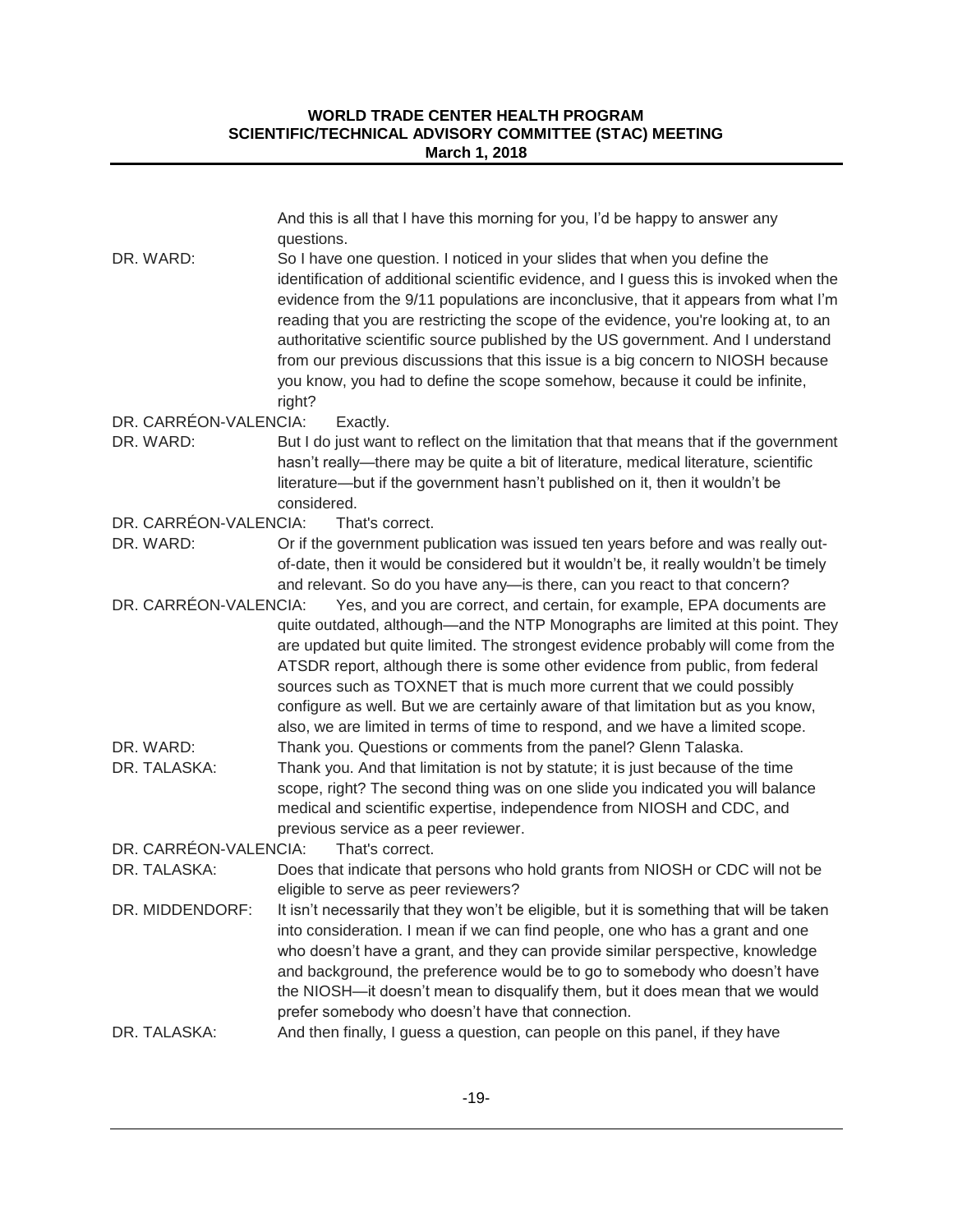|                       | expertise, be identified as peer reviewers or is that a conflict?                   |
|-----------------------|-------------------------------------------------------------------------------------|
| DR. CARRÉON-VALENCIA: | No, that is—the people on this panel won't be peer reviewers. That's my             |
|                       | understanding, right?                                                               |
| DR. MIDDENDORF:       | Yes.                                                                                |
| DR. CARRÉON-VALENCIA: | We discussed that at the last meeting.                                              |
| MS. HUGHES:           | What about prior panels?                                                            |
| DR. WARD:             | That was Catherine.                                                                 |
| MS. HUGHES:           | Yes, sorry.                                                                         |
| DR. CARRÉON-VALENCIA: | Yes, that may well be, they could be considered if they were part of the            |
|                       | panel before. But not currently serving. Is that correct?                           |
| DR. WARD:             | Mridu then Lila.                                                                    |
| DR. GULATI:           | Okay. I just want to add, I'm also concerned about how much scientific and          |
|                       | medical research information that you're excluding from the scientific evidence by  |
|                       | it being published by the US government. I think that's a significant limitation.   |
| <b>MS. NORDSTROM:</b> | I have that concern as well but I also wanted to ask, do you have any specific      |
|                       | criteria for handling submissions for groups that are likely to be underserved by   |
|                       | the current clinical, sort ofthe-'m asking specifically about, because it seems,    |
|                       | a large body of the research, because we have a full compendium of the research     |
|                       | sitting in front of us that's been done on 9/11 populations, is done on responders. |
|                       | There's not nearly as many survivor populations and within those populations,       |
|                       | there's very few specifically on pediatric populations, on women's health-          |
| DR. CARRÉON-VALENCIA: | Right.                                                                              |
| MS. NORDSTROM:        | And specifically young women's health. So I'm wondering, because those              |
|                       | populations are not able to be seen by the World Trade Center Health Program        |
|                       | without having prior health conditions, so they're not just being broadly screened, |
|                       | and there's almost no research done on them through the World Trade Center          |
|                       | Health Program. And because of that, they are very unlikely to meet the initial     |
|                       | submission criteria that you lay out here. Are there any sort of, are there any-is  |
|                       | there any criteria for underserved groups like that that you can talk about, or are |
|                       | they just going to be excluded from even the ability to submit for conditions?      |
| DR. CARRÉON-VALENCIA: | No. If they can provide some evidence, we will review it. I know I talked           |
|                       | briefly about the current policy and procedures for handling submissions, so we're  |
|                       | looking into that right now to-it's a big burden to ask the public to provide that  |
|                       | published peer-reviewed epidemiologic study-                                        |
| MS. NORDSTROM:        | Absolutely.                                                                         |
| DR. CARRÉON-VALENCIA: | In $9/11$ populations. So (inaudible $@$ 01:00:33) that it's not just my            |
|                       | personal information but something that is published, we are looking into that as   |
|                       | well.                                                                               |
| MS. NORDSTROM:        | Right. And for the submissions, do those also have to be from government            |
|                       | sources if-?                                                                        |
| DR. CARRÉON-VALENCIA: | No.                                                                                 |
|                       |                                                                                     |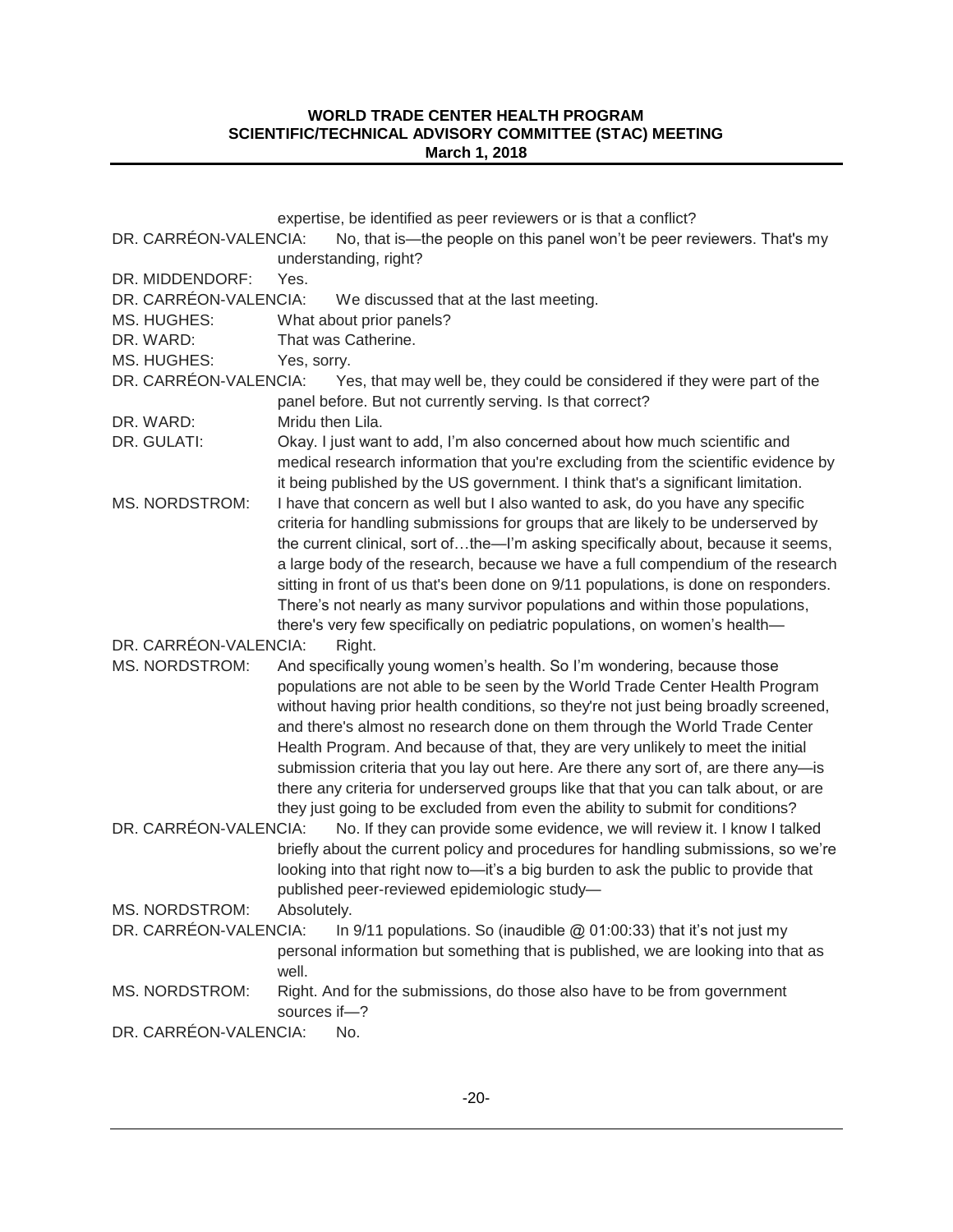| MS. NORDSTROM:        | Okay, that's the second part of my-I'm done.                                                                                                                                                                                                                                                                                                                                                                                                                                                  |
|-----------------------|-----------------------------------------------------------------------------------------------------------------------------------------------------------------------------------------------------------------------------------------------------------------------------------------------------------------------------------------------------------------------------------------------------------------------------------------------------------------------------------------------|
| DR. WARD:             | Annyce?                                                                                                                                                                                                                                                                                                                                                                                                                                                                                       |
| DR. MAYER:            | Yes, Annyce Mayer. I'd like to add my concern, as has been already stated, about<br>the requirement that the additional scientific evidence be something published by<br>the US government. I fully understand the importance of time, and would ask<br>could there be a deadline of a certain amount of time that people have to identify<br>good other scientific evidence from other sources and if they identify it within that<br>given timeline, that that could be considered as well? |
| DR. CARRÉON-VALENCIA: | Well, during the public comment period, both the STAC if they are                                                                                                                                                                                                                                                                                                                                                                                                                             |
|                       | convened, or the public-or the peer reviewers, if they identify relevant                                                                                                                                                                                                                                                                                                                                                                                                                      |
|                       | information, we will consider that in our evaluation even though there-                                                                                                                                                                                                                                                                                                                                                                                                                       |
| DR. MAYER:            | Even if it's not published-                                                                                                                                                                                                                                                                                                                                                                                                                                                                   |
| DR. CARRÉON-VALENCIA: | And there is public comment period as well. So that will be part of the                                                                                                                                                                                                                                                                                                                                                                                                                       |
|                       | consideration.                                                                                                                                                                                                                                                                                                                                                                                                                                                                                |
| DR. WARD:             | Before Glenn, I just wanted to ask a procedural question though. So if the                                                                                                                                                                                                                                                                                                                                                                                                                    |
|                       | evidence is limited or inadequate, the administrator published a notice, but there                                                                                                                                                                                                                                                                                                                                                                                                            |
|                       | is no public comment period.                                                                                                                                                                                                                                                                                                                                                                                                                                                                  |
| DR. CARRÉON-VALENCIA: | Exactly.                                                                                                                                                                                                                                                                                                                                                                                                                                                                                      |
| DR. WARD:             | So in the case where—which is probably in many ways the most important case                                                                                                                                                                                                                                                                                                                                                                                                                   |
|                       | for more extensive input—really there is no opportunity. It's really the judgment<br>call is made by the program staff, or the recommendation of the program staff to                                                                                                                                                                                                                                                                                                                         |
|                       | the administrator. So just wanted to clarify that.                                                                                                                                                                                                                                                                                                                                                                                                                                            |
| DR. CARRÉON-VALENCIA: | That's correct.                                                                                                                                                                                                                                                                                                                                                                                                                                                                               |
| DR. WARD:             | Glenn?                                                                                                                                                                                                                                                                                                                                                                                                                                                                                        |
| DR. TALASKA:          | Annyce had another question.                                                                                                                                                                                                                                                                                                                                                                                                                                                                  |
| DR. WARD:             | Oh, Annyce?                                                                                                                                                                                                                                                                                                                                                                                                                                                                                   |
| DR. MAYER:            | Another question. If the administrator decides that he would like the input from the                                                                                                                                                                                                                                                                                                                                                                                                          |
|                       | STAC, the STAC will provide a recommendation. Does that include simply a yes                                                                                                                                                                                                                                                                                                                                                                                                                  |
|                       | or no, or is there a rationale that is provided in addition?                                                                                                                                                                                                                                                                                                                                                                                                                                  |
| DR. CARRÉON-VALENCIA: | Well, you can provide recommendations on to how information was                                                                                                                                                                                                                                                                                                                                                                                                                               |
|                       | evaluated, if it follows and it's our evaluation of the evidence supports the decision                                                                                                                                                                                                                                                                                                                                                                                                        |
|                       | to add the condition or not. So it's more than just yes/no. We do also have a                                                                                                                                                                                                                                                                                                                                                                                                                 |
|                       | limited time to respond.                                                                                                                                                                                                                                                                                                                                                                                                                                                                      |
| DR. MAYER:            | Sure, no, I understand. I guess that really got to my second question is if, for                                                                                                                                                                                                                                                                                                                                                                                                              |
|                       | some reason, when the STAC gave their rationale, it helped answer some                                                                                                                                                                                                                                                                                                                                                                                                                        |
|                       | questions he had in his mind, but it actually leads him to a different conclusion                                                                                                                                                                                                                                                                                                                                                                                                             |
| DR. CARRÉON-VALENCIA: | than that of the STAC, is he allowed to make a decision against the STAC? Okay.<br>Yes. So the administrator will consider both public comments and the                                                                                                                                                                                                                                                                                                                                       |
|                       | recommendation from the STAC in making the final determination.                                                                                                                                                                                                                                                                                                                                                                                                                               |
| DR. MIDDENDORF:       | Yes, let me just clarify that the STAC provides advice to the administrator. He is                                                                                                                                                                                                                                                                                                                                                                                                            |
|                       | the one who makes the decisions.                                                                                                                                                                                                                                                                                                                                                                                                                                                              |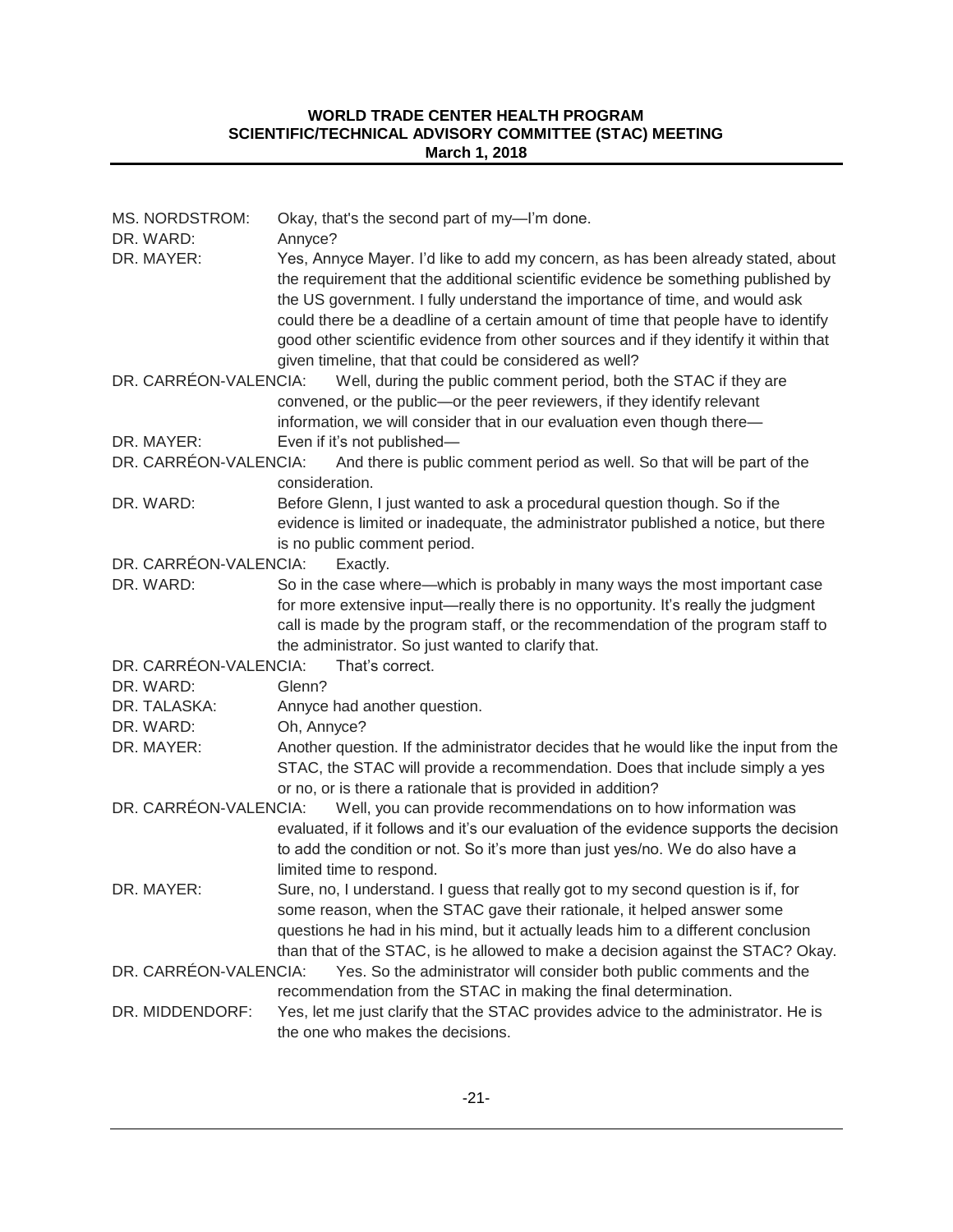| DR. WARD:<br>DR. TALASKA: | Glenn?<br>Yes, I guess my question would be if there would be any chance of, once number<br>two is invoked by the administrator, which is the seeking outside, other scientific<br>evidence from the Science Team, whether there would be a chance for people to<br>provide maybe other sources. For example, international for cancer-and I know<br>this is not an issue that we're talking about-we go for the literature at IARC at<br>their meetings. There may be associations for endocrinology that are similar that<br>people may be aware of and may recommend on an international basis that might<br>be useful and may be more current.                                                                                                                                                                                                                                                                                                                                                                                                                                                   |
|---------------------------|------------------------------------------------------------------------------------------------------------------------------------------------------------------------------------------------------------------------------------------------------------------------------------------------------------------------------------------------------------------------------------------------------------------------------------------------------------------------------------------------------------------------------------------------------------------------------------------------------------------------------------------------------------------------------------------------------------------------------------------------------------------------------------------------------------------------------------------------------------------------------------------------------------------------------------------------------------------------------------------------------------------------------------------------------------------------------------------------------|
| DR. CARRÉON-VALENCIA:     | So if they are recommended by peer reviewers during the comment                                                                                                                                                                                                                                                                                                                                                                                                                                                                                                                                                                                                                                                                                                                                                                                                                                                                                                                                                                                                                                      |
|                           | period, we will definitely take those into account.                                                                                                                                                                                                                                                                                                                                                                                                                                                                                                                                                                                                                                                                                                                                                                                                                                                                                                                                                                                                                                                  |
| DR. TALASKA:              | Okay.                                                                                                                                                                                                                                                                                                                                                                                                                                                                                                                                                                                                                                                                                                                                                                                                                                                                                                                                                                                                                                                                                                |
| DR. WARD:                 | Steve?                                                                                                                                                                                                                                                                                                                                                                                                                                                                                                                                                                                                                                                                                                                                                                                                                                                                                                                                                                                                                                                                                               |
| DR. MARKOWITZ:            | Steve Markowitz. So Tania, when condition two exists-the evidence supports<br>high likelihood of causal association-exactly how much time does the Science<br>Team have to make a decision about that?                                                                                                                                                                                                                                                                                                                                                                                                                                                                                                                                                                                                                                                                                                                                                                                                                                                                                               |
| DR. CARRÉON-VALENCIA:     | Ninety days.                                                                                                                                                                                                                                                                                                                                                                                                                                                                                                                                                                                                                                                                                                                                                                                                                                                                                                                                                                                                                                                                                         |
| DR. MARKOWITZ:            | Ninety days.                                                                                                                                                                                                                                                                                                                                                                                                                                                                                                                                                                                                                                                                                                                                                                                                                                                                                                                                                                                                                                                                                         |
| DR. CARRÉON-VALENCIA:     | From the time of the decision to the publication of the Federal Register<br>Notice.                                                                                                                                                                                                                                                                                                                                                                                                                                                                                                                                                                                                                                                                                                                                                                                                                                                                                                                                                                                                                  |
| DR. MARKOWITZ:            | And I also want to point out that it's not just Science Team that has that amount of<br>time.                                                                                                                                                                                                                                                                                                                                                                                                                                                                                                                                                                                                                                                                                                                                                                                                                                                                                                                                                                                                        |
| DR. CARRÉON-VALENCIA:     | Right.                                                                                                                                                                                                                                                                                                                                                                                                                                                                                                                                                                                                                                                                                                                                                                                                                                                                                                                                                                                                                                                                                               |
| DR. MARKOWITZ:            | It's all the administrative time, developing the Federal Register Notices and things<br>of that nature, having those things reviewed within CDC and HHS that have to be<br>included in that 90 days. Because typically, the Science Team has about 45 days.                                                                                                                                                                                                                                                                                                                                                                                                                                                                                                                                                                                                                                                                                                                                                                                                                                          |
| DR. CARRÉON-VALENCIA:     | Yes, that's correct.                                                                                                                                                                                                                                                                                                                                                                                                                                                                                                                                                                                                                                                                                                                                                                                                                                                                                                                                                                                                                                                                                 |
| DR. WARD:                 | Micki?                                                                                                                                                                                                                                                                                                                                                                                                                                                                                                                                                                                                                                                                                                                                                                                                                                                                                                                                                                                                                                                                                               |
|                           | MS. SIEGEL DE HERNÁNDEZ: So two things. One, I think that this process would do very well to be<br>translated into a flow chart because it's very hard to understand, even though you<br>have, you spoke well slide by slide, it's very hard to understand what might<br>happen concurrently and what the options are at each point. And I think to Lila's<br>issues that she raised, there are some things that there seems to be no pathway<br>actually and although you will, can take public comment, that's not something-<br>everything can stop well ahead of that time. And I think for those of us trying to<br>figure out how to provide some evidence and what might be necessary, I think it<br>would be good to see that visually.<br>And then I would also like to add my concerns, more than concerns, about limiting<br>those studies to the US government, and I have a question as to how that might<br>be changed, because I think that understanding that there is a time limit, and of<br>course you still need the time limit, but to within that time limit have very limited |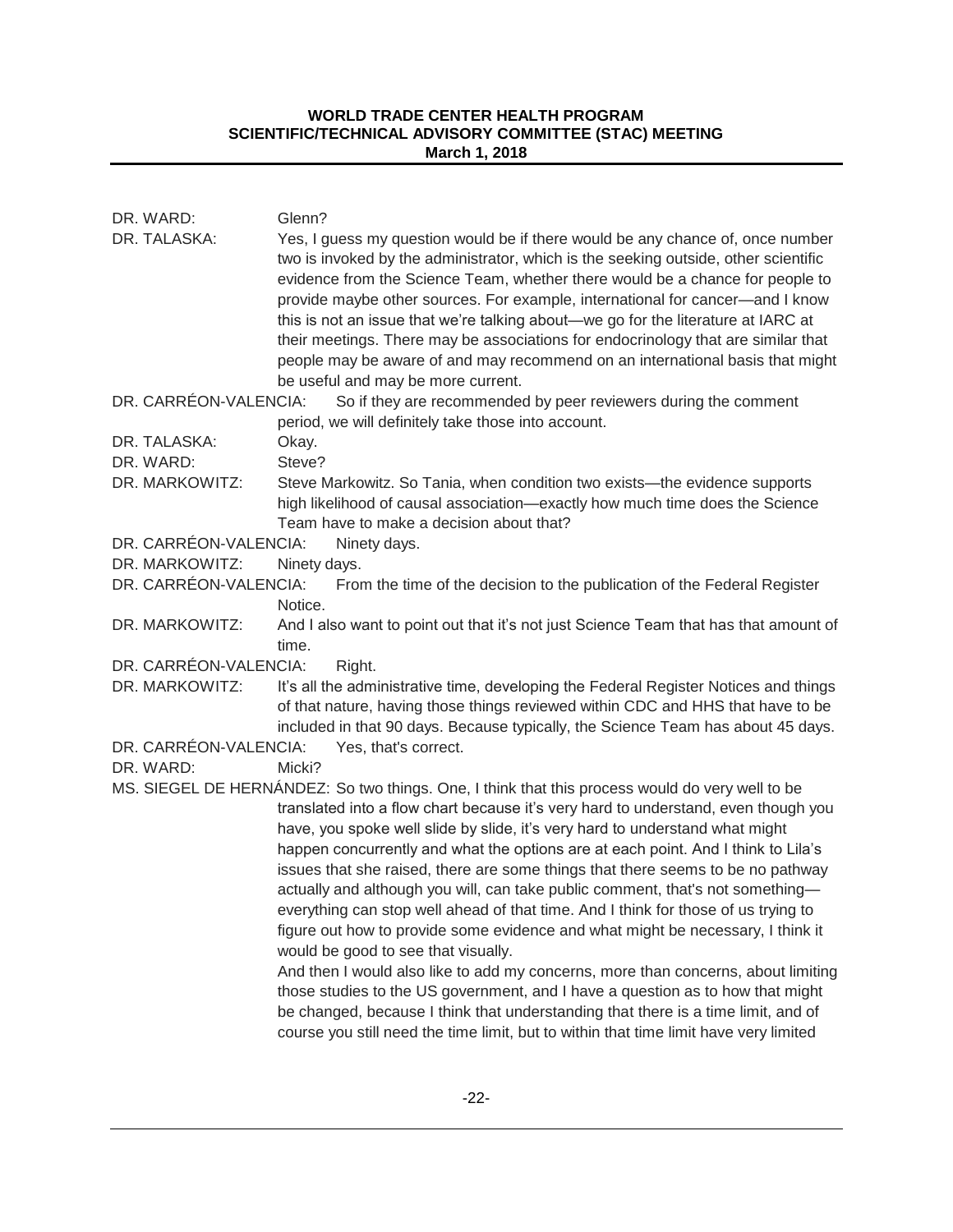| DR. CARRÉON-VALENCIA: | sources that you can look at, again, it's kind of a barrier that goes up for moving<br>many of these things forward. So is there a pathway for us to, for the STAC or by<br>some other means, or for the Program staff, to change that?<br>To extend the time? |
|-----------------------|----------------------------------------------------------------------------------------------------------------------------------------------------------------------------------------------------------------------------------------------------------------|
| DR. CARRÉON-VALENCIA: | MS. SIEGEL DE HERNÁNDEZ: No, no, not to extend the time. To not limit, on page 17, to the-<br>To the government.                                                                                                                                               |
|                       | MS. SIEGEL DE HERNÁNDEZ: For the additional peer-reviewed studies, limiting it to the US government,                                                                                                                                                           |
|                       | which has all of the issues that have been made out already by yourself and<br>others on the panel.                                                                                                                                                            |
| DR. MIDDENDORF:       | Some of the criteria that we were looking for when we met, was being                                                                                                                                                                                           |
|                       | contemplated, was we're looking for someone who is already-that we could<br>leverage the work done by others, because these reviews take EPA, NIOSH,<br>anybody can take many, many years to do a full systematic review to look at a                          |
|                       | situation or a condition. And obviously that's not going to be done within the 90 or<br>45 days that the Science Team has. So the intent was to try and find a source that                                                                                     |
|                       | we could leverage work that is already done. If the STAC had ideas on who else<br>would have done that kind of work that it's already been done, that's an                                                                                                     |
|                       | authoritative source, there's independence and peer review and all those other<br>kinds of criteria, I'm sure the Program would be more than happy to listen to                                                                                                |
|                       | thoughts and ideas on how to expand that.                                                                                                                                                                                                                      |
|                       | MS. SIEGEL DE HERNÁNDEZ: I mean, this isn't to say that a government source should not be used. If                                                                                                                                                             |
|                       | there is something that's appropriate to whatever the condition is, then it should                                                                                                                                                                             |
|                       | be used. But to limit it and say nothing else, when there may be some other things                                                                                                                                                                             |
|                       | that are very-that are more relevant-just seems                                                                                                                                                                                                                |
| DR. MIDDENDORF:       | And if the STAC can provide thoughts and (ideas @ 01:08:41), that the Program                                                                                                                                                                                  |
|                       | would be more than happy to listen.                                                                                                                                                                                                                            |
| DR. WARD:             | Catherine?                                                                                                                                                                                                                                                     |
| MS. HUGHES:           | I agree with the other people that are concerned about "published by the US<br>government". Can we just modify that one clause at today's meeting?                                                                                                             |
| DR. MIDDENDORF:       | That is not part of the charge today.                                                                                                                                                                                                                          |
| MS. HUGHES:           | Oh, so we can't say-                                                                                                                                                                                                                                           |
| DR. MIDDENDORF:       | But you could talk about it. It can come up. The administrator is sitting here and<br>I'm sure he will be more than happy to listen to thoughts.                                                                                                               |
| MS. HUGHES:           | Okay, so you know, the fact that we were looking at the experts for, you know,                                                                                                                                                                                 |
|                       | that are on the journals, you know, top journal, medical journals. Why can't that                                                                                                                                                                              |
|                       | also be tacked here? Because then it would be a lot more current.                                                                                                                                                                                              |
| DR. CARRÉON-VALENCIA: | Remember we have limited time as well, so convening a panel of experts                                                                                                                                                                                         |
|                       | to help us review the evidence outside of 9/11, it's also adding considerable—may                                                                                                                                                                              |
|                       | add a considerable amount of time.                                                                                                                                                                                                                             |
| MS. HUGHES:           | I guess I wasn't clear. I was just meaning like if there's research that's been<br>published by peer reviews on that particular condition.                                                                                                                     |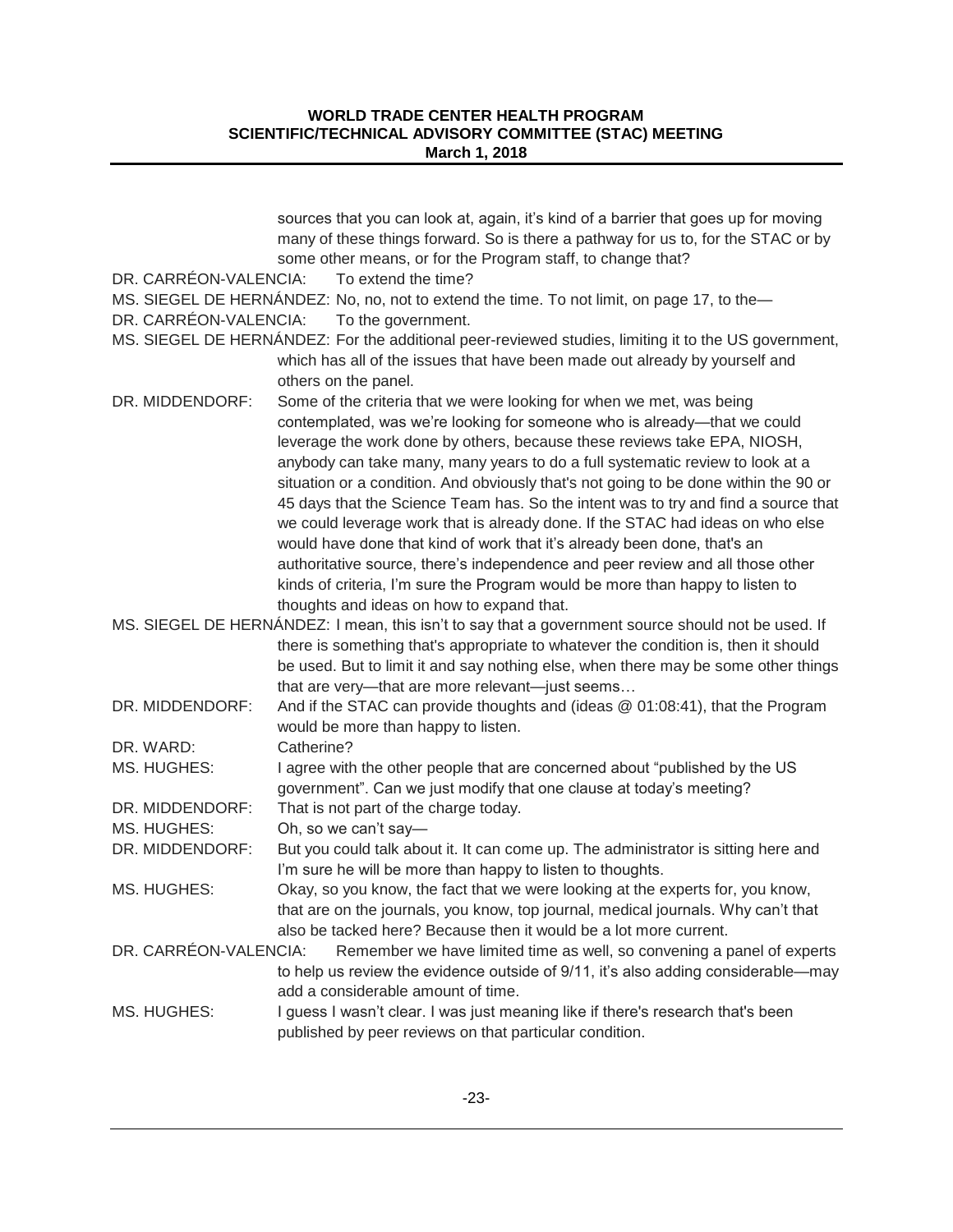| DR. CARRÉON-VALENCIA:<br>MS. HUGHES: | Right.<br>That that would be included, because it may not have made it through to a US                                                                                                                                                                                                                                                                                                                                                                                                                                                                                                                                                                                                                                                                                                                                                                                                                                                                                                                                                                                                                                                                                                                                                                                                          |
|--------------------------------------|-------------------------------------------------------------------------------------------------------------------------------------------------------------------------------------------------------------------------------------------------------------------------------------------------------------------------------------------------------------------------------------------------------------------------------------------------------------------------------------------------------------------------------------------------------------------------------------------------------------------------------------------------------------------------------------------------------------------------------------------------------------------------------------------------------------------------------------------------------------------------------------------------------------------------------------------------------------------------------------------------------------------------------------------------------------------------------------------------------------------------------------------------------------------------------------------------------------------------------------------------------------------------------------------------|
|                                      | government publication.                                                                                                                                                                                                                                                                                                                                                                                                                                                                                                                                                                                                                                                                                                                                                                                                                                                                                                                                                                                                                                                                                                                                                                                                                                                                         |
| DR. CARRÉON-VALENCIA:                | Right, but that would imply for us to do a systematic review of all<br>published scientific evidence outside of what is included in the government<br>documents. So one solution, and that's what I was telling Dr. Ward, could be<br>TOXNET, which is peer-reviewed and it's also current. That provides some<br>source of evidence. But going beyond into a systematic review will had hundreds<br>and potentially thousands of new publications that we will have to look into.                                                                                                                                                                                                                                                                                                                                                                                                                                                                                                                                                                                                                                                                                                                                                                                                              |
| DR. WARD:                            | Steve?                                                                                                                                                                                                                                                                                                                                                                                                                                                                                                                                                                                                                                                                                                                                                                                                                                                                                                                                                                                                                                                                                                                                                                                                                                                                                          |
| DR. MARKOWITZ:                       | Yes, Steve Markowitz. So clearly there's a tradeoff between this 45-day period<br>between the validity and feasibility, and I just wonder, realistically, the kinds of<br>conditions that are going to come up, that is likely to be novel, relatively novel<br>association—excuse me—meaning that actually the medical literature might be<br>relatively limited and probably not covered by ATSDR, IRIS, NTP or the like,<br>meaning that the decision might occur in a relative vacuum. And I just wonder<br>whether, readily admitting that 45 days is a very limited period and confessing<br>you're not going to do a systematic review, whether some limited review of peer-<br>reviewed published sources wouldn't put you in a stronger position to make the<br>right kind of decision. It would be an incomplete review, but an incomplete review<br>is probably better than essentially no review of those other sources. So I<br>understand the tradeoffs but in thinking about the conditions you're likely to have<br>to rule on, I think it's likely that the relevant, highly relevant literature is going to be<br>relatively limited and that you could accomplish much of that review in a 45-day<br>period.                                                                 |
| DR. WARD:                            | Val, and then Mridu then Lila. We'll go this way, okay.                                                                                                                                                                                                                                                                                                                                                                                                                                                                                                                                                                                                                                                                                                                                                                                                                                                                                                                                                                                                                                                                                                                                                                                                                                         |
| MS. JONES:                           | Yes, I guess that's my concern also, that from looking at various reviews, let me<br>advocate for the people of my community. My community very much is New York<br>City housing, and one of the things that I remember at somebody's presentation<br>was the fact that it was very difficult to get people to participate, and that it was<br>very difficult—I think the person who presented their material was basically, they<br>had to explain to people exactly how the material was going to be used, and they<br>had to, I think, give something that showed, to people, something that was<br>concrete as to this is what has been done with what you participated in. Because<br>people are very concerned about participating when you live in public housing and<br>people are looking at your income, etc. and people are feeling very uncomfortable<br>that they want to move them out. Because my neighborhood is very much being<br>gentrified and most people are very concerned that they want you out. So I would<br>think that you want to try to find some kind of way to include that population. One<br>of my reasons for participating is I have relatives who lived in Smith Houses and<br>that wasn't included, and they had problems-asthma-that came up. So I would |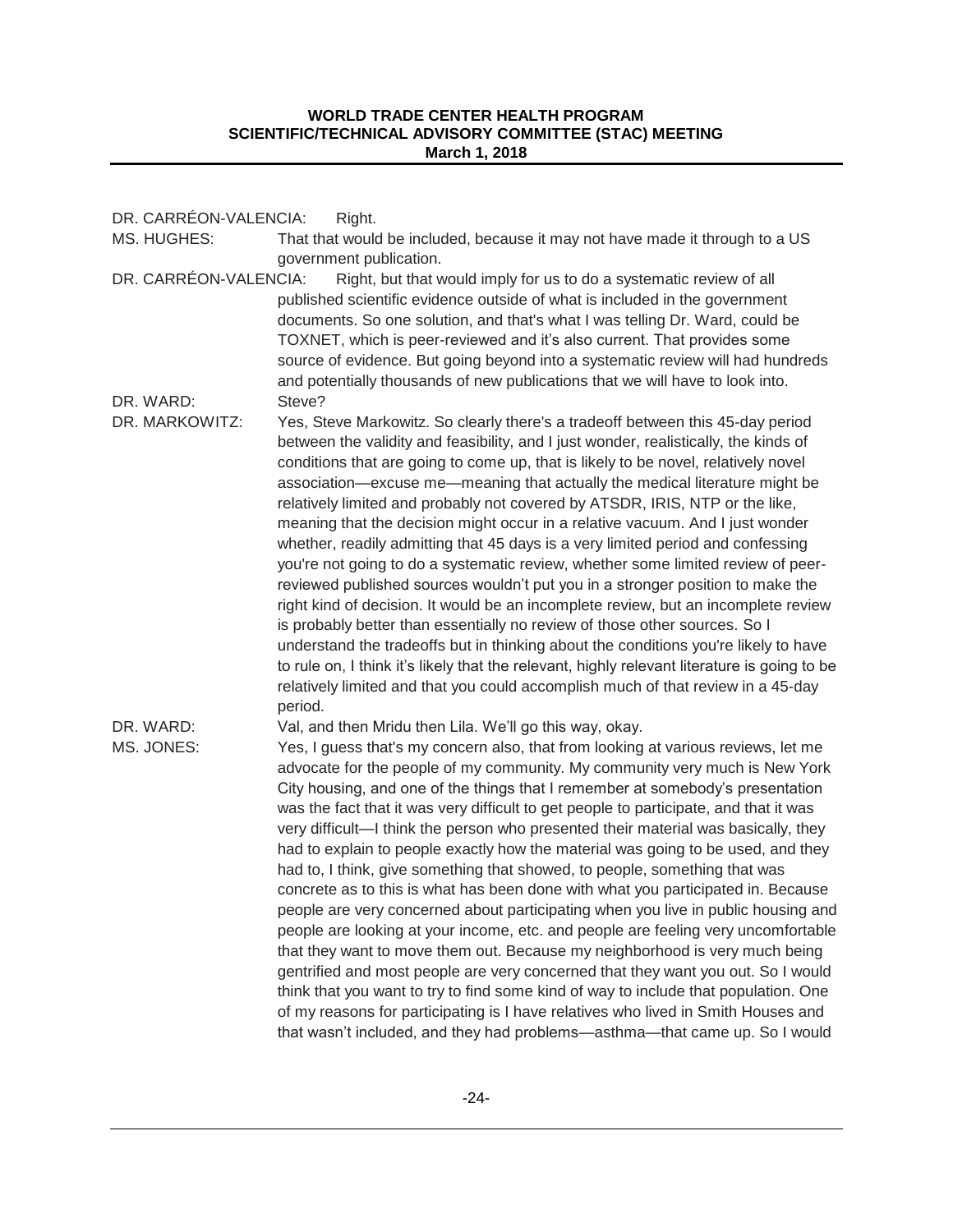|                             | think that we need to try to find a way to include various populations that I guess,<br>as people said, underserved, especially Latinos and African Americans because<br>that's very much who lives in public housing all along the East Side, and they very<br>much were affected. So I would hope we find some kind of way to include, be<br>inclusionary, and find ways that encourage people to participate. And I would also<br>say that that I think that there's a portion that is immigrant and very much does not<br>want to be documented for various things. So I would hope we find some kind of<br>way to include those various populations that very often are not part of these<br>studies or government study, etc. and I would say would probably not want to be<br>in a government study, and especially with a government as now. Like no, do not<br>want to be included. So I would just hope that we think about that and try to find<br>ways to include that population, and I just don't think that when you said it has to<br>be in a government type situation, that it would happen. But I would hope going<br>forward, we look at ways to include those populations because they were<br>definitely affected on the Lower East Side. |
|-----------------------------|-----------------------------------------------------------------------------------------------------------------------------------------------------------------------------------------------------------------------------------------------------------------------------------------------------------------------------------------------------------------------------------------------------------------------------------------------------------------------------------------------------------------------------------------------------------------------------------------------------------------------------------------------------------------------------------------------------------------------------------------------------------------------------------------------------------------------------------------------------------------------------------------------------------------------------------------------------------------------------------------------------------------------------------------------------------------------------------------------------------------------------------------------------------------------------------------------------------------------------------------------------------------|
| DR. WARD:                   | Right. So Paul has suggested that we jump to the phone people and then we'll get<br>back to Mridu and Lila. So does anyone on the phone have any questions or<br>comments? Okay, we'll proceed with Mridu.                                                                                                                                                                                                                                                                                                                                                                                                                                                                                                                                                                                                                                                                                                                                                                                                                                                                                                                                                                                                                                                      |
| DR. GULATI:                 | I'm sure I am also repeating everything that everybody else has said. You know, I<br>think one of the issues with putting other peer-reviewed literature at equal footing,<br>it's an issue to keep it as equal footing as public comments. And so even if maybe<br>there could be, if you can't change the US government phrase, there could at<br>least be a hierarchy of what information can actually be accepted, because if you<br>lump all the peer-reviewed stuff with public comments, then you're lumping it in<br>almost with anecdotal stories as well. And then I also want to echo that there is,<br>there are assumptions being made that it is going to take a lot of time and that the<br>literature is going to be huge, and I think while time is certainly an issue, validity<br>and making sure you have the right information is more, I think the most important<br>thing that we can all agree on as well.                                                                                                                                                                                                                                                                                                                              |
| DR. WARD:<br>MS. NORDSTROM: | Lila?<br>I wanted to go back to Steve's point for just a second because I-because sort of<br>the ultimate mandate here is to provide evidence for health conditions that people<br>are then going to need to seek treatment for. And as Vaylateena is talking about,<br>these are health conditions that can become like an actual crisis even when<br>they're not serious health conditions for a lot of the exposed populations. So I<br>think it's important to get all of this done in a timely manner, but I also want, you<br>know, I think it's important that we think about how inclusive we can be about, you<br>know, studies that are actually kind of relevant to the populations that are affected<br>and perhaps the least rigorous—or not the least rigorous—a less rigorous process<br>is not as important as something that provides some basis for these<br>determinations, because ultimately it's still like people's health that they're seeking                                                                                                                                                                                                                                                                                          |
|                             |                                                                                                                                                                                                                                                                                                                                                                                                                                                                                                                                                                                                                                                                                                                                                                                                                                                                                                                                                                                                                                                                                                                                                                                                                                                                 |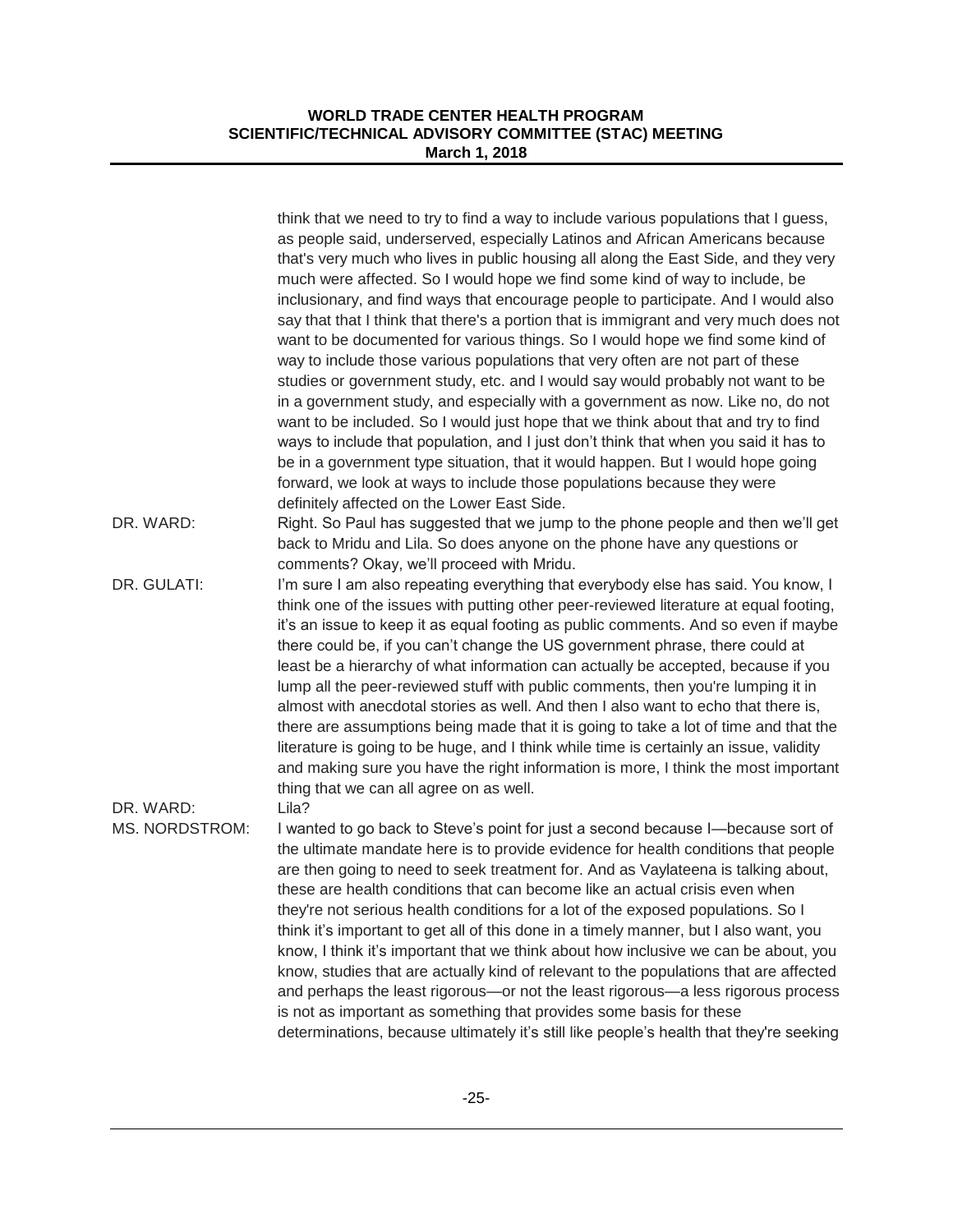| DR. WARD:<br>DR. TALASKA:           | real treatment for in real-life situations.<br>Glenn?<br>Yes. Tania, I think the-this sort of language here, especially limiting it to federal<br>sources, seems to limit the expertise of the Science Team as well. I mean, it limits<br>what you can review, it sounds like, by statute. And I would suggest that perhaps<br>we just indicate that where you'd be using authoritative sources including those of<br>the US government, instead of saying just the US government because there may<br>be-you guys are going to be experts on this. You're going to be aware of where<br>things are and other things, and I'd hate to see you limited by what, just limited to<br>US government sources when in fact you may know that there's something some<br>place international, or some other source of things that you-because you're<br>going to be looking. And so I'd just make a couple of minor changes and then not<br>limit it to US government sources, if you're aware of them already, and you may                                                                                                                                                                                                                                                                                                  |  |
|-------------------------------------|----------------------------------------------------------------------------------------------------------------------------------------------------------------------------------------------------------------------------------------------------------------------------------------------------------------------------------------------------------------------------------------------------------------------------------------------------------------------------------------------------------------------------------------------------------------------------------------------------------------------------------------------------------------------------------------------------------------------------------------------------------------------------------------------------------------------------------------------------------------------------------------------------------------------------------------------------------------------------------------------------------------------------------------------------------------------------------------------------------------------------------------------------------------------------------------------------------------------------------------------------------------------------------------------------------------------|--|
|                                     | be.                                                                                                                                                                                                                                                                                                                                                                                                                                                                                                                                                                                                                                                                                                                                                                                                                                                                                                                                                                                                                                                                                                                                                                                                                                                                                                                  |  |
| DR. WARD:                           | Mike?                                                                                                                                                                                                                                                                                                                                                                                                                                                                                                                                                                                                                                                                                                                                                                                                                                                                                                                                                                                                                                                                                                                                                                                                                                                                                                                |  |
| DR. McCAWLEY:                       | Yes, so one of the things that I think you also need to consider in this is that we've<br>been talking about this as if it's a bunch of separate diseases and somebody may<br>have just one separate disease. You may also be talking about a syndrome, and<br>in a syndrome, you'd have to look at a collection of information all put together.<br>That may not be in some of the sources that you've been considering, and so you<br>need to cast a broader net potentially to scientifically, medically be appropriate in<br>what you're looking at here.                                                                                                                                                                                                                                                                                                                                                                                                                                                                                                                                                                                                                                                                                                                                                        |  |
| DR. WARD:                           | Yes, and I guess a specific suggestion to at least think about-I know PubMed<br>searches are tricky and you can go on and on with them forever, but maybe you<br>could kind of define some kind of paradigm where you take the health condition<br>and you just do a couple of searches, like health condition and "environmental<br>exposures" or health condition and "disaster". You know, if you could define a<br>set—and then really, I think it's just in general, it doesn't take a person who's<br>knowledgeable in the field that long to scan the results of a PubMed search, and<br>just see if there's any, like, really obvious information in the literature that's directly<br>relevant to what you're reviewing. I mean, it does take a level of scientific<br>expertise but it doesn't necessarily take that long if you have the right expert doing<br>it. I realize you may miss something that way, because I always find more in<br>PubMed if I then look at related articlesl-you can go on with PubMed forever, but<br>just doing a very simple paradigm to try to get the very obvious literature that<br>might directly pertain to your issue. It's really just a way of making sure that you're<br>not missing something very important by restricting to the government<br>publications. |  |
| DR. CARRÉON-VALENCIA:<br>Thank you. |                                                                                                                                                                                                                                                                                                                                                                                                                                                                                                                                                                                                                                                                                                                                                                                                                                                                                                                                                                                                                                                                                                                                                                                                                                                                                                                      |  |

DR. WARD: Micki?

MS. SIEGEL DE HERNÁNDEZ: Tania, on the same slide that talked about studies published by the US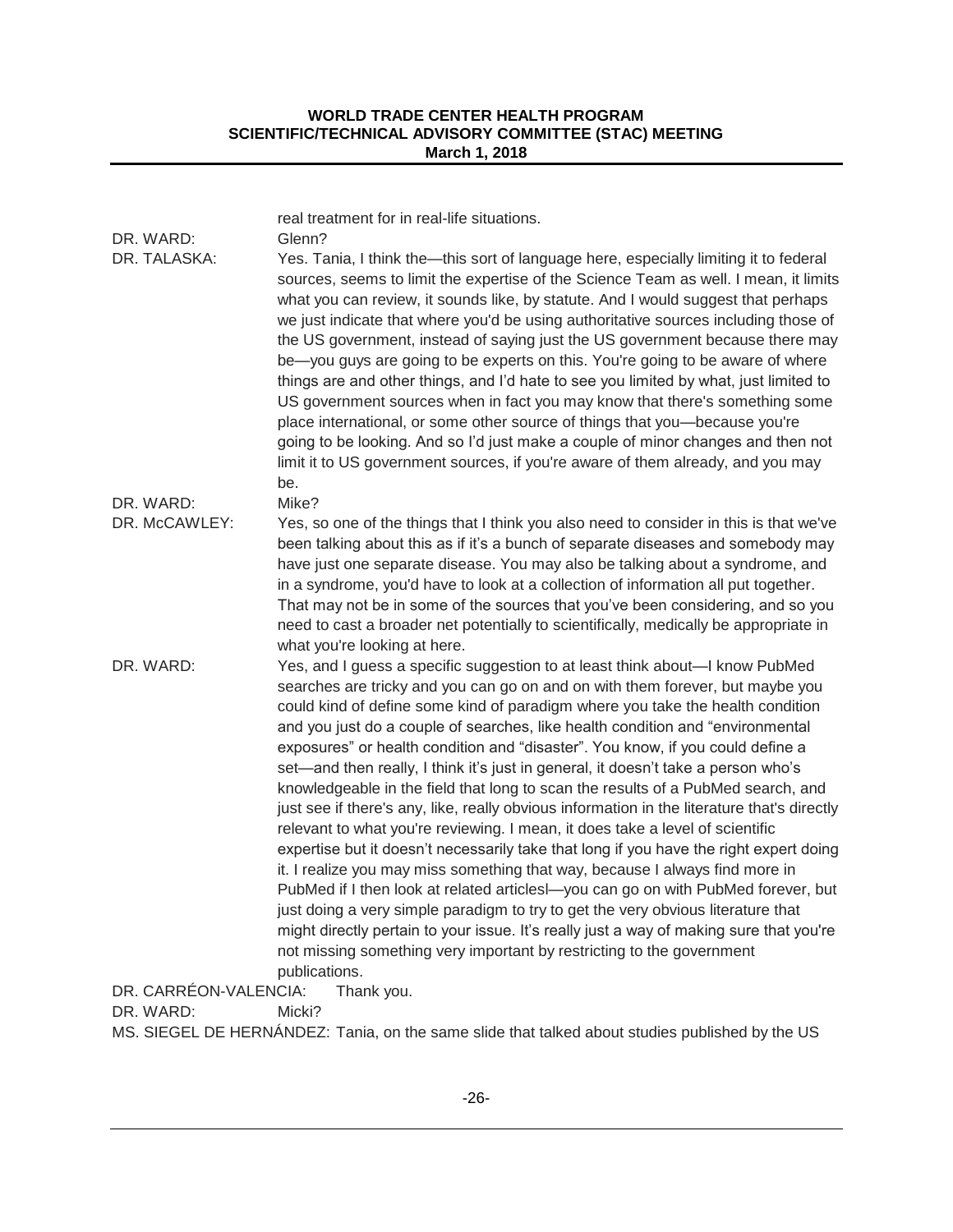| DR. CARRÉON-VALENCIA:<br>Right.<br>MS. SIEGEL DE HERNÁNDEZ: And I just wonder if you could talk about that a little more, what you were<br>thinking of, because there are very few exposure conditions that are similar to<br>9/11 exposure conditions, although there are exposure studies that may look at a<br>contaminant-you know, occupational studies that look at a contaminant that was<br>contained in World Trade Center exposures. So I'm just wondering where that-<br>how you do that.<br>DR. CARRÉON-VALENCIA:<br>For example the tox profiles published by ATSDR divide exposures by<br>inhalation, ingestion and other routes of exposure. But if we know that the main<br>source of exposure in this specific population is by inhalation, maybe we won't<br>take a deeper look into the ingestion studies but focus more on the inhalation part<br>of it. So we would look into that, the route of exposure, the type of exposure as<br>well, because it's not the same as a study reports the agent in a liquid form when<br>we know it was in dust or as particle matter. So we will have to also review the<br>evidence in that respect.<br>MS. SIEGEL DE HERNÁNDEZ: Thank you.<br>DR. WARD:<br>Mike, do you have a comment?<br>DR. McCAWLEY:<br>No, no.<br>DR. WARD:<br>Any other-oh, Annyce.<br>DR. MAYER:<br>I was just going to ask, I totally agree you have to consider route of exposure. I<br>would just ask in this particular case that ingestion be considered. With heavier<br>exposures and also household exposures, ingestion was probably fairly common.<br>DR. WARD:<br>Catherine?<br>MS. HUGHES:<br>Yes, on that note, I think one area of ingestion is just being around because there<br>was dust everywhere, and whether people cleaned their offices or their homes<br>adequately, it just was overwhelming. But people also didn't look at water tanks<br>and if dead birds can be found in water tanks, you're going to tell me that the dust<br>being propelled at 70 miles an hour wasn't going to penetrate into water tanks<br>either? So.<br>DR. WARD:<br>Micki?<br>MS. SIEGEL DE HERNÁNDEZ: Just one more comment regarding the ingestion at Ground Zero in the<br>restricted zone, people were not decontaminated at all really, and there were<br>various locations set up where people would go and eat their food and conduct<br>their business. So I think that that should be always a consideration, as well as<br>clearly inhalation was a primary source.<br>I just want to check with the people on the phone again, did you have any<br>DR. WARD:<br>comments or questions? Okay, it looks like we've concluded our discussion on<br>this topic.<br>DR. CARRÉON-VALENCIA:<br>Thank you. | government, underneath the review of scientific evidence, one of the bullets is    |
|--------------------------------------------------------------------------------------------------------------------------------------------------------------------------------------------------------------------------------------------------------------------------------------------------------------------------------------------------------------------------------------------------------------------------------------------------------------------------------------------------------------------------------------------------------------------------------------------------------------------------------------------------------------------------------------------------------------------------------------------------------------------------------------------------------------------------------------------------------------------------------------------------------------------------------------------------------------------------------------------------------------------------------------------------------------------------------------------------------------------------------------------------------------------------------------------------------------------------------------------------------------------------------------------------------------------------------------------------------------------------------------------------------------------------------------------------------------------------------------------------------------------------------------------------------------------------------------------------------------------------------------------------------------------------------------------------------------------------------------------------------------------------------------------------------------------------------------------------------------------------------------------------------------------------------------------------------------------------------------------------------------------------------------------------------------------------------------------------------------------------------------------------------------------------------------------------------------------------------------------------------------------------------------------------------------------------------------------------------------------------------------------------------------------------------------------------------------------------------------------------------------------------------------------------------------------------------------------------------------------------------------------------------------------------------------------------------------------------------------------------------|------------------------------------------------------------------------------------|
|                                                                                                                                                                                                                                                                                                                                                                                                                                                                                                                                                                                                                                                                                                                                                                                                                                                                                                                                                                                                                                                                                                                                                                                                                                                                                                                                                                                                                                                                                                                                                                                                                                                                                                                                                                                                                                                                                                                                                                                                                                                                                                                                                                                                                                                                                                                                                                                                                                                                                                                                                                                                                                                                                                                                                        | "Evaluation of the similarity of exposure conditions to 9/11 exposure conditions". |
|                                                                                                                                                                                                                                                                                                                                                                                                                                                                                                                                                                                                                                                                                                                                                                                                                                                                                                                                                                                                                                                                                                                                                                                                                                                                                                                                                                                                                                                                                                                                                                                                                                                                                                                                                                                                                                                                                                                                                                                                                                                                                                                                                                                                                                                                                                                                                                                                                                                                                                                                                                                                                                                                                                                                                        |                                                                                    |
|                                                                                                                                                                                                                                                                                                                                                                                                                                                                                                                                                                                                                                                                                                                                                                                                                                                                                                                                                                                                                                                                                                                                                                                                                                                                                                                                                                                                                                                                                                                                                                                                                                                                                                                                                                                                                                                                                                                                                                                                                                                                                                                                                                                                                                                                                                                                                                                                                                                                                                                                                                                                                                                                                                                                                        |                                                                                    |
|                                                                                                                                                                                                                                                                                                                                                                                                                                                                                                                                                                                                                                                                                                                                                                                                                                                                                                                                                                                                                                                                                                                                                                                                                                                                                                                                                                                                                                                                                                                                                                                                                                                                                                                                                                                                                                                                                                                                                                                                                                                                                                                                                                                                                                                                                                                                                                                                                                                                                                                                                                                                                                                                                                                                                        |                                                                                    |
|                                                                                                                                                                                                                                                                                                                                                                                                                                                                                                                                                                                                                                                                                                                                                                                                                                                                                                                                                                                                                                                                                                                                                                                                                                                                                                                                                                                                                                                                                                                                                                                                                                                                                                                                                                                                                                                                                                                                                                                                                                                                                                                                                                                                                                                                                                                                                                                                                                                                                                                                                                                                                                                                                                                                                        |                                                                                    |
|                                                                                                                                                                                                                                                                                                                                                                                                                                                                                                                                                                                                                                                                                                                                                                                                                                                                                                                                                                                                                                                                                                                                                                                                                                                                                                                                                                                                                                                                                                                                                                                                                                                                                                                                                                                                                                                                                                                                                                                                                                                                                                                                                                                                                                                                                                                                                                                                                                                                                                                                                                                                                                                                                                                                                        |                                                                                    |
|                                                                                                                                                                                                                                                                                                                                                                                                                                                                                                                                                                                                                                                                                                                                                                                                                                                                                                                                                                                                                                                                                                                                                                                                                                                                                                                                                                                                                                                                                                                                                                                                                                                                                                                                                                                                                                                                                                                                                                                                                                                                                                                                                                                                                                                                                                                                                                                                                                                                                                                                                                                                                                                                                                                                                        |                                                                                    |
|                                                                                                                                                                                                                                                                                                                                                                                                                                                                                                                                                                                                                                                                                                                                                                                                                                                                                                                                                                                                                                                                                                                                                                                                                                                                                                                                                                                                                                                                                                                                                                                                                                                                                                                                                                                                                                                                                                                                                                                                                                                                                                                                                                                                                                                                                                                                                                                                                                                                                                                                                                                                                                                                                                                                                        |                                                                                    |
|                                                                                                                                                                                                                                                                                                                                                                                                                                                                                                                                                                                                                                                                                                                                                                                                                                                                                                                                                                                                                                                                                                                                                                                                                                                                                                                                                                                                                                                                                                                                                                                                                                                                                                                                                                                                                                                                                                                                                                                                                                                                                                                                                                                                                                                                                                                                                                                                                                                                                                                                                                                                                                                                                                                                                        |                                                                                    |
|                                                                                                                                                                                                                                                                                                                                                                                                                                                                                                                                                                                                                                                                                                                                                                                                                                                                                                                                                                                                                                                                                                                                                                                                                                                                                                                                                                                                                                                                                                                                                                                                                                                                                                                                                                                                                                                                                                                                                                                                                                                                                                                                                                                                                                                                                                                                                                                                                                                                                                                                                                                                                                                                                                                                                        |                                                                                    |
|                                                                                                                                                                                                                                                                                                                                                                                                                                                                                                                                                                                                                                                                                                                                                                                                                                                                                                                                                                                                                                                                                                                                                                                                                                                                                                                                                                                                                                                                                                                                                                                                                                                                                                                                                                                                                                                                                                                                                                                                                                                                                                                                                                                                                                                                                                                                                                                                                                                                                                                                                                                                                                                                                                                                                        |                                                                                    |
|                                                                                                                                                                                                                                                                                                                                                                                                                                                                                                                                                                                                                                                                                                                                                                                                                                                                                                                                                                                                                                                                                                                                                                                                                                                                                                                                                                                                                                                                                                                                                                                                                                                                                                                                                                                                                                                                                                                                                                                                                                                                                                                                                                                                                                                                                                                                                                                                                                                                                                                                                                                                                                                                                                                                                        |                                                                                    |
|                                                                                                                                                                                                                                                                                                                                                                                                                                                                                                                                                                                                                                                                                                                                                                                                                                                                                                                                                                                                                                                                                                                                                                                                                                                                                                                                                                                                                                                                                                                                                                                                                                                                                                                                                                                                                                                                                                                                                                                                                                                                                                                                                                                                                                                                                                                                                                                                                                                                                                                                                                                                                                                                                                                                                        |                                                                                    |
|                                                                                                                                                                                                                                                                                                                                                                                                                                                                                                                                                                                                                                                                                                                                                                                                                                                                                                                                                                                                                                                                                                                                                                                                                                                                                                                                                                                                                                                                                                                                                                                                                                                                                                                                                                                                                                                                                                                                                                                                                                                                                                                                                                                                                                                                                                                                                                                                                                                                                                                                                                                                                                                                                                                                                        |                                                                                    |
|                                                                                                                                                                                                                                                                                                                                                                                                                                                                                                                                                                                                                                                                                                                                                                                                                                                                                                                                                                                                                                                                                                                                                                                                                                                                                                                                                                                                                                                                                                                                                                                                                                                                                                                                                                                                                                                                                                                                                                                                                                                                                                                                                                                                                                                                                                                                                                                                                                                                                                                                                                                                                                                                                                                                                        |                                                                                    |
|                                                                                                                                                                                                                                                                                                                                                                                                                                                                                                                                                                                                                                                                                                                                                                                                                                                                                                                                                                                                                                                                                                                                                                                                                                                                                                                                                                                                                                                                                                                                                                                                                                                                                                                                                                                                                                                                                                                                                                                                                                                                                                                                                                                                                                                                                                                                                                                                                                                                                                                                                                                                                                                                                                                                                        |                                                                                    |
|                                                                                                                                                                                                                                                                                                                                                                                                                                                                                                                                                                                                                                                                                                                                                                                                                                                                                                                                                                                                                                                                                                                                                                                                                                                                                                                                                                                                                                                                                                                                                                                                                                                                                                                                                                                                                                                                                                                                                                                                                                                                                                                                                                                                                                                                                                                                                                                                                                                                                                                                                                                                                                                                                                                                                        |                                                                                    |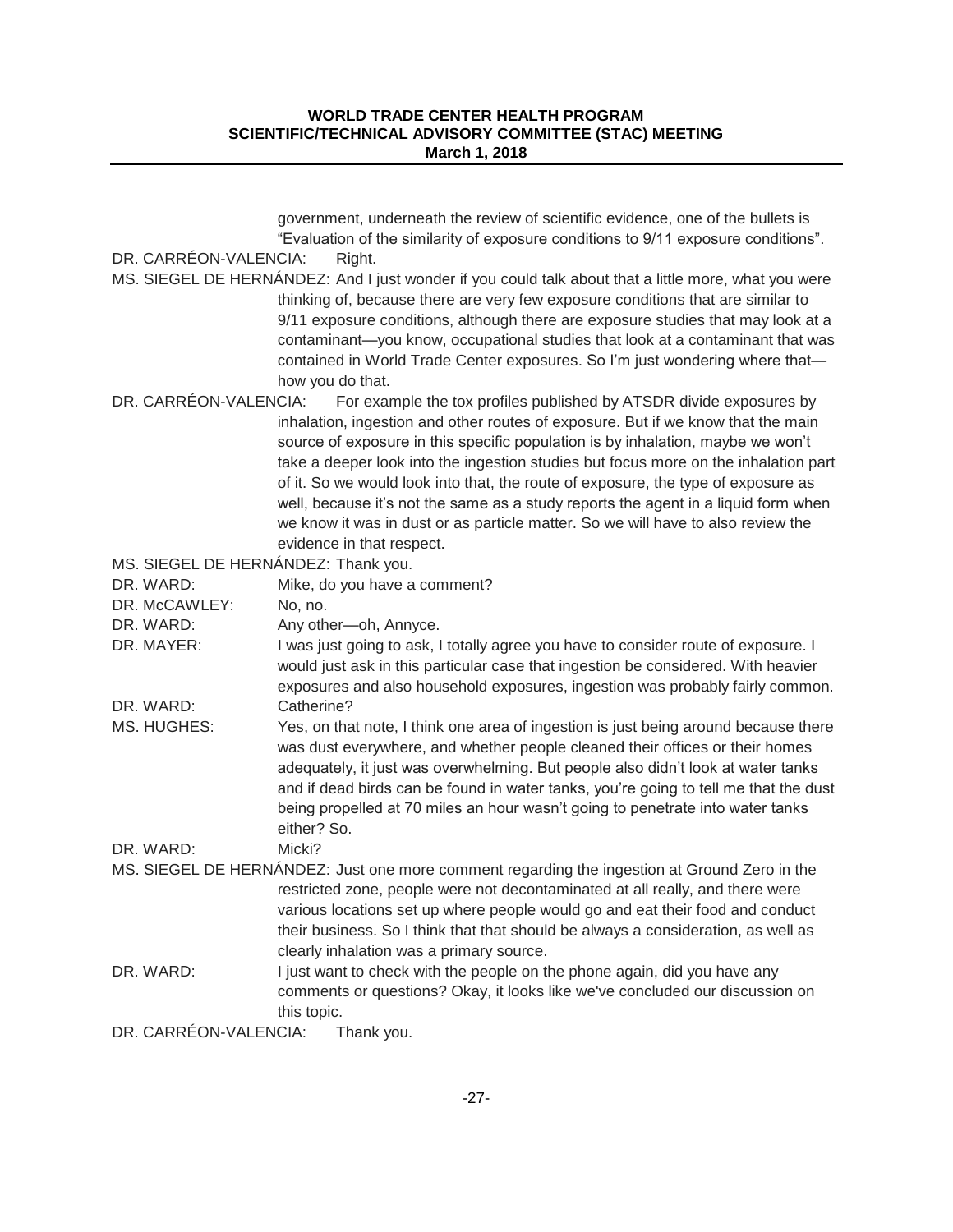| DR. WARD:               | And thank you very much for your presentation. And with that, we'll take a brief<br>fifteen-minute break.                                                                                                                                                                                                                                                                                                                                                                                                                                                                                                                                                                                                    |
|-------------------------|--------------------------------------------------------------------------------------------------------------------------------------------------------------------------------------------------------------------------------------------------------------------------------------------------------------------------------------------------------------------------------------------------------------------------------------------------------------------------------------------------------------------------------------------------------------------------------------------------------------------------------------------------------------------------------------------------------------|
| [Break.]                |                                                                                                                                                                                                                                                                                                                                                                                                                                                                                                                                                                                                                                                                                                              |
| DR. MIDDENDORF:         | Just for the record, I want to note that the panel members are all here.<br>Rosemarie, are you coming back, and Micki? Okay.                                                                                                                                                                                                                                                                                                                                                                                                                                                                                                                                                                                 |
| [Panel members return.] |                                                                                                                                                                                                                                                                                                                                                                                                                                                                                                                                                                                                                                                                                                              |
| DR. MIDDENDORF:         | Okay, let's go to the phone real quick. Let me see. Megan, are you on? Dr. Ryan?                                                                                                                                                                                                                                                                                                                                                                                                                                                                                                                                                                                                                             |
| DR. RYAN:               | Yes, sir. Yes.                                                                                                                                                                                                                                                                                                                                                                                                                                                                                                                                                                                                                                                                                               |
| DR. MIDDENDORF:         | Okay, thank you and Sheela, are you now on? I saw you joined us earlier; are you<br>back on again? Sheela, did you say something? I'm seeing you on the website. If<br>you're there, can you announce yourself, just say yes, I'm here, or something?<br>Okay. All the panel members are at the table. Rosemarie, Mike, Micki, Catherine,<br>Steven, Liz, Lila, Mridu, Annyce, Glenn and Val are all here.                                                                                                                                                                                                                                                                                                   |
| DR. WARD:               | Thank you, and our next presentation is on Research to Care public engagement,                                                                                                                                                                                                                                                                                                                                                                                                                                                                                                                                                                                                                               |
|                         | and our speakers will be Mia Wallace and Tania Carréon-Valencia.                                                                                                                                                                                                                                                                                                                                                                                                                                                                                                                                                                                                                                             |
|                         | <b>RESEARCH TO CARE PUBLIC ENGAGEMENT</b>                                                                                                                                                                                                                                                                                                                                                                                                                                                                                                                                                                                                                                                                    |
| MS. WALLACE:            | Okay, good morning, everybody. I will be presenting to you about the work of the<br>Research to Care community engagement that we had on October 21 at NYU<br>Langone Medical Center. Next slide please.                                                                                                                                                                                                                                                                                                                                                                                                                                                                                                     |
|                         | The purpose of the event was to distribute new developments on 9/11 health,<br>provide knowledge on the latest research on health conditions associated with<br>9/11, improve access to the findings and research and its relevance to the care of<br>the program members, and advise on maintaining good wellness for the<br>community. There was no admission to attend-there was no admissions to<br>attend the event, and it was open to everyone that was affected by 9/11. Next<br>slide.                                                                                                                                                                                                              |
|                         | The event began at 8 p.m.—I mean 8 a.m. to 4 p.m. It was conducted in a<br>community-friendly format, which included plain English research presentations<br>and small group discussions on a variety of 9/11 health topics. To ensure that the<br>information, presentations and materials were presented in plain English for the<br>participants, NIOSH provided guidelines and templates to moderators, panel<br>presenters and researchers. Guidelines and formats were provided to small group<br>sessions and discussions. Okay, next slide.<br>The morning session consisted of two panels, the program researchers-of<br>program researchers—that presented and discussed their current research on |
|                         | various health effects from 9/11 to participants. For this session, translation<br>services, livestreaming and continuing education and continuing medical<br>education credits were available. Translation services were available in Spanish,<br>Mandarin and Polish. Livestreaming was conducted from 9 a.m. to noon on<br>Facebook Live and live tweeting on Twitter. NIOSH collaborated with NYU's<br>media team on the video production and streaming. So we would like to send a                                                                                                                                                                                                                      |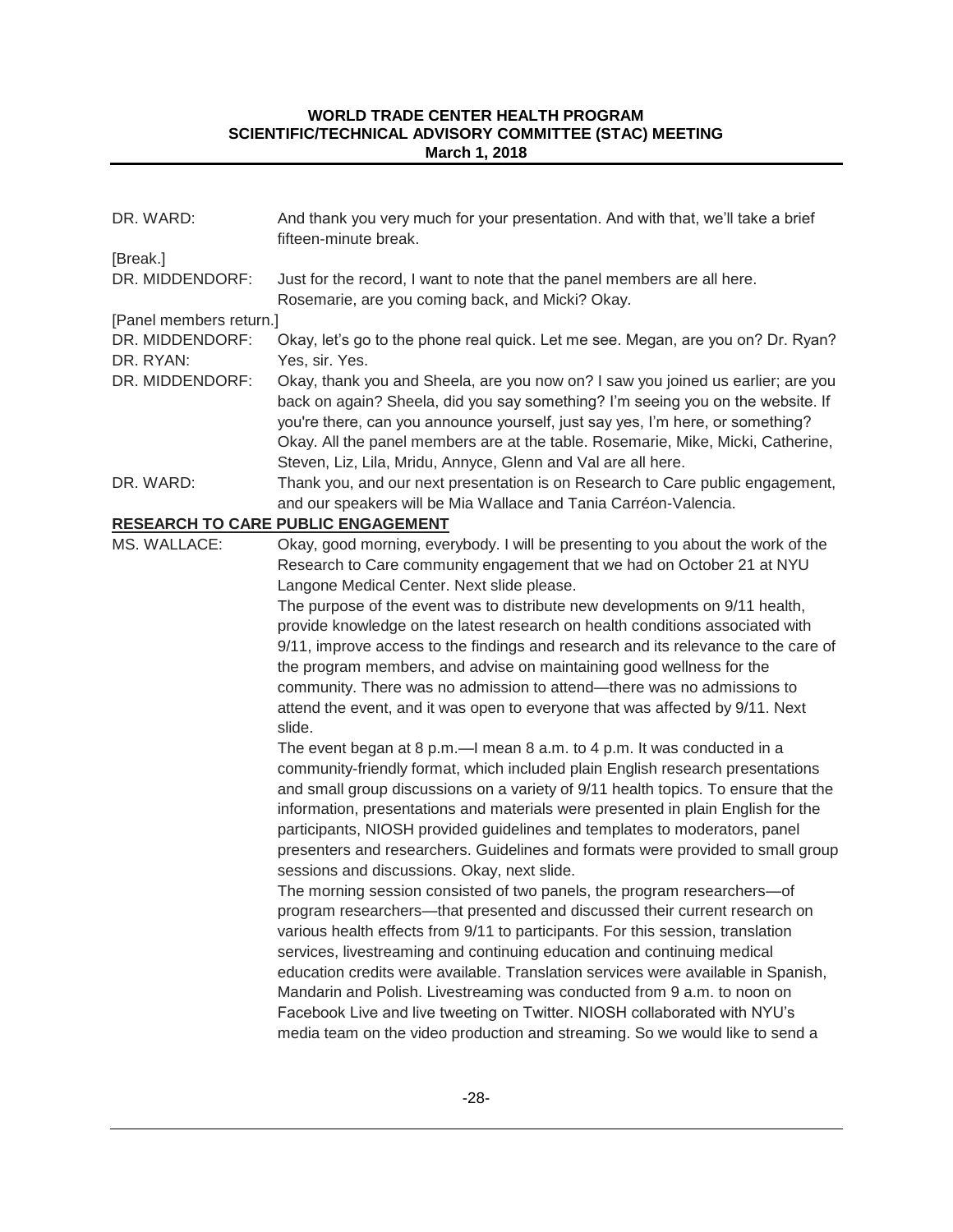special thank you to them.

To receive the CME and CE credits, individuals that participated in-person and online had to complete the post-test and score at least 80%. The online process was available until November 21—yes, the  $21<sup>st</sup>$ , 2017. That, and they can also use the Facebook Live video to do the testing. There is a sheet available in your folders, the Research to Care folders that's on your table, that breaks down the CME and the CE credits that you can earn, and how much it was. And that's going to also be available online to the public. Next slide please.

The afternoon sessions were small breakouts groups based on five health topics. The five health topics were respiratory disease, children's health, cancer, mental health, and other chronic conditions. Participants had the option to choose two of the breakout groups of their choice and attend those sessions. The first session was from 1:30 to 2:10 p.m., and the second breakout session was from 2:15 to 2:55 p.m. NIOSH assigned program researchers and community partners to each health topic based on their expertise, to conduct these small group discussions with participants. This gave participants the opportunity to ask researchers how their findings impacted their health and any questions that may have—they may have on the 9/11 health effects. NIOSH staff was available to answer any questions in the breakout groups for the participants. Next slide please. The wellness workshop consisted of a panel discussion with program researchers and community partners on maintaining wellness, and exhibits from the program's outreach and educational partners. The exhibits were displayed outside the auditorium and participants were able to have one-on-one time with the partners and receive valuable information, services and knowledge on what's available for the members of this program. Next slide please.

Okay, so the summary for the participants breaks down as to this. We had 160 people to attend. There were 46 walk-ins that registered in the morning session. We had 19 that walked in at the afternoon session. We had 175 people participate in the afternoon session and that total includes the 11 NIOSH staff that participated. There were 35 people who attended the cancer breakout group, 45 for the mental health breakout group, 10 for the children's health breakout group, 55 for the respiratory disease group, and there were 30 for the chronic conditions, the other chronic conditions breakout group. We had three individuals that used the Spanish translation service for that morning session. Next slide please. Our live streaming data that is being presented today is based on the actual time that we went live from 9:00 a.m. to noon. So of the 1,958 video views on Facebook Live, this number included partial and repeated views and autoplays that any users had on their profiles. There were 17,934 Facebook users who displayed the video in their news feeds. The top location for Facebook Live views were New York, and the top audience was men that ranged, with the age range of 35-44. The program posted 18 live tweets on Twitter that—and they received 120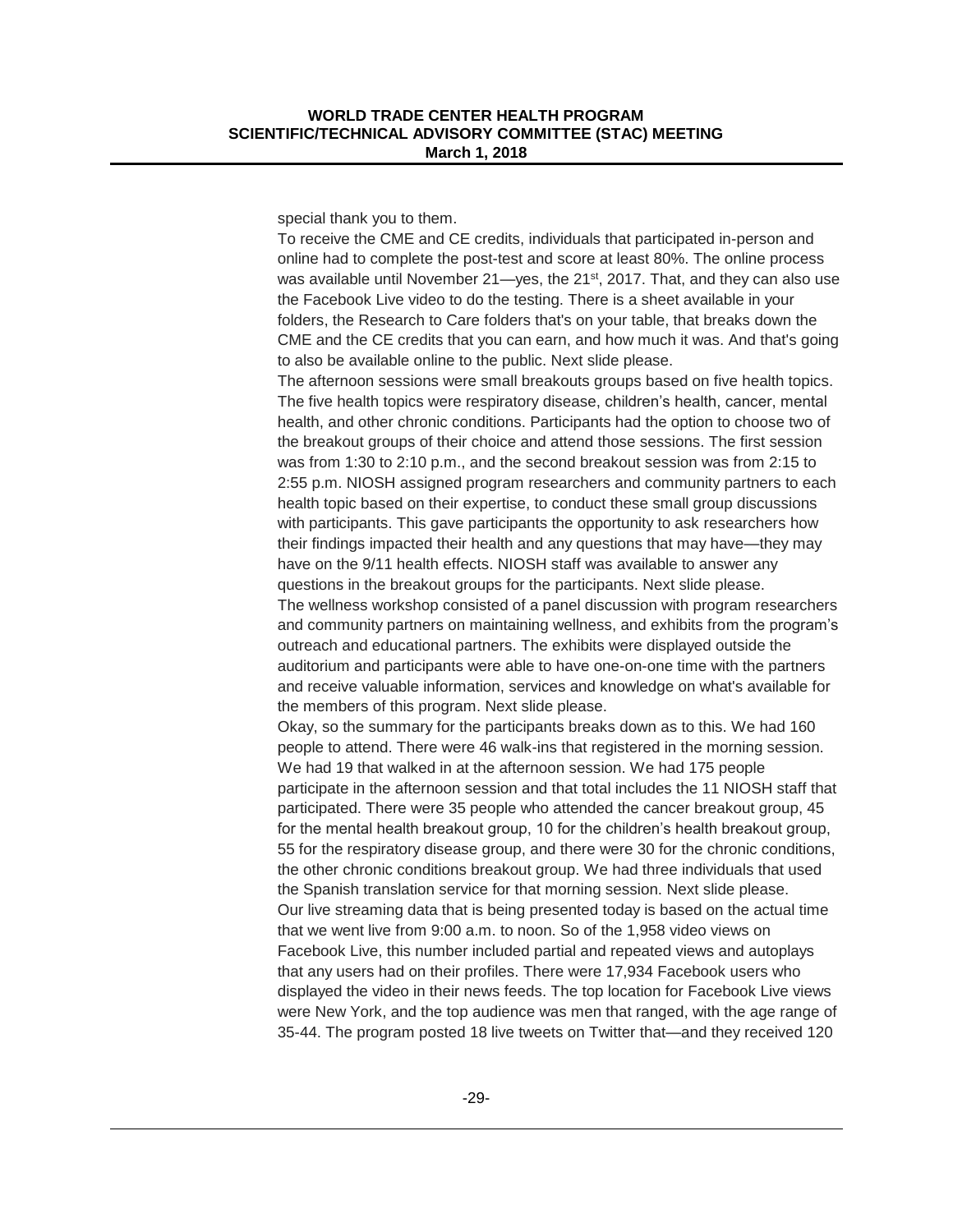|                       | users that reacted or responded to those 18. Twitter inserted the event to 12,424<br>users' news feed. Next slide.<br>The research—the Research to Care resources that are available is we have a<br>transcription for the morning session that will be available on our website, on the<br>program's website. The program social media pages are active and live video<br>available for viewing. We have the 13 summary factsheets that summarizes the<br>research findings and the impact, and their impact on the community. The<br>summary factsheets are translated in Spanish, Mandarin, Polish. All versions of<br>the factsheets were available for the participants and will be available on the<br>website.                                                                                                                                                                                                                                                                                   |
|-----------------------|---------------------------------------------------------------------------------------------------------------------------------------------------------------------------------------------------------------------------------------------------------------------------------------------------------------------------------------------------------------------------------------------------------------------------------------------------------------------------------------------------------------------------------------------------------------------------------------------------------------------------------------------------------------------------------------------------------------------------------------------------------------------------------------------------------------------------------------------------------------------------------------------------------------------------------------------------------------------------------------------------------|
| DR. WARD:             | I just wanted to say thank you to everyone who participated in the event.                                                                                                                                                                                                                                                                                                                                                                                                                                                                                                                                                                                                                                                                                                                                                                                                                                                                                                                               |
| MS. HUGHES:           | Thank you. Does the panel have any comments or questions?<br>Yes, it's Catherine. First of all, thank you. I think this is an excellent summary of<br>the event and the fact that it's-you've even seemed to reach more people<br>outside of the people who actually attended the event is pretty amazing with those<br>statistics. I was fortunate enough to spend most of the day there, and I thought<br>there was a very friendly atmosphere and it was also very informative. But what<br>was interesting for me was there were people I had never seen from the survivor<br>population that actually made it there, people from my neighborhood around the<br>World Trade Center, that lived there. So it was interesting that after all this time,<br>that people still have a lot of questions, and there was also a lot of opportunity in<br>the breakout sessions for individuals to ask their questions to human beings,<br>which I think was really important. So just thank you very much. |
| MS. WALLACE:          | Yes.                                                                                                                                                                                                                                                                                                                                                                                                                                                                                                                                                                                                                                                                                                                                                                                                                                                                                                                                                                                                    |
| DR. WARD:             | Micki then Steve.                                                                                                                                                                                                                                                                                                                                                                                                                                                                                                                                                                                                                                                                                                                                                                                                                                                                                                                                                                                       |
|                       | MS. SIEGEL DE HERNÁNDEZ: Oh, Tania and Mia, one of the things—I was there that day and                                                                                                                                                                                                                                                                                                                                                                                                                                                                                                                                                                                                                                                                                                                                                                                                                                                                                                                  |
|                       | coordinated one of the sessions-that people were able to, that participants were<br>able to do was to submit a question on a card. Some of those questions were<br>answered during the afternoon sessions or were able to be asked to the morning<br>panelists but not all of them. And I'm just wondering if there is—there was some<br>talk about taking those questions and also putting together a Q&A, providing<br>answers to people that were not able to be addressed during the Research to<br>Care session.                                                                                                                                                                                                                                                                                                                                                                                                                                                                                   |
| DR. CARRÉON-VALENCIA: | Yes, we are in the process of reviewing all those questions and putting                                                                                                                                                                                                                                                                                                                                                                                                                                                                                                                                                                                                                                                                                                                                                                                                                                                                                                                                 |
|                       | them together in a list of FAQs, and as Mia mentioned, all those factsheets that<br>you had on your folders are currently being translated into Spanish, Mandarin and<br>Polish to also be put on the website. We have a long video of the morning session<br>but it's being divided by individual presenter and being captioned to be (508 @<br>01:54:32)-compliant. So that will also be on the website. The whole video is<br>currently available for continuing education and CME credits, but it will be<br>available for the public captioned as well. So yes. We will-you all have probably                                                                                                                                                                                                                                                                                                                                                                                                      |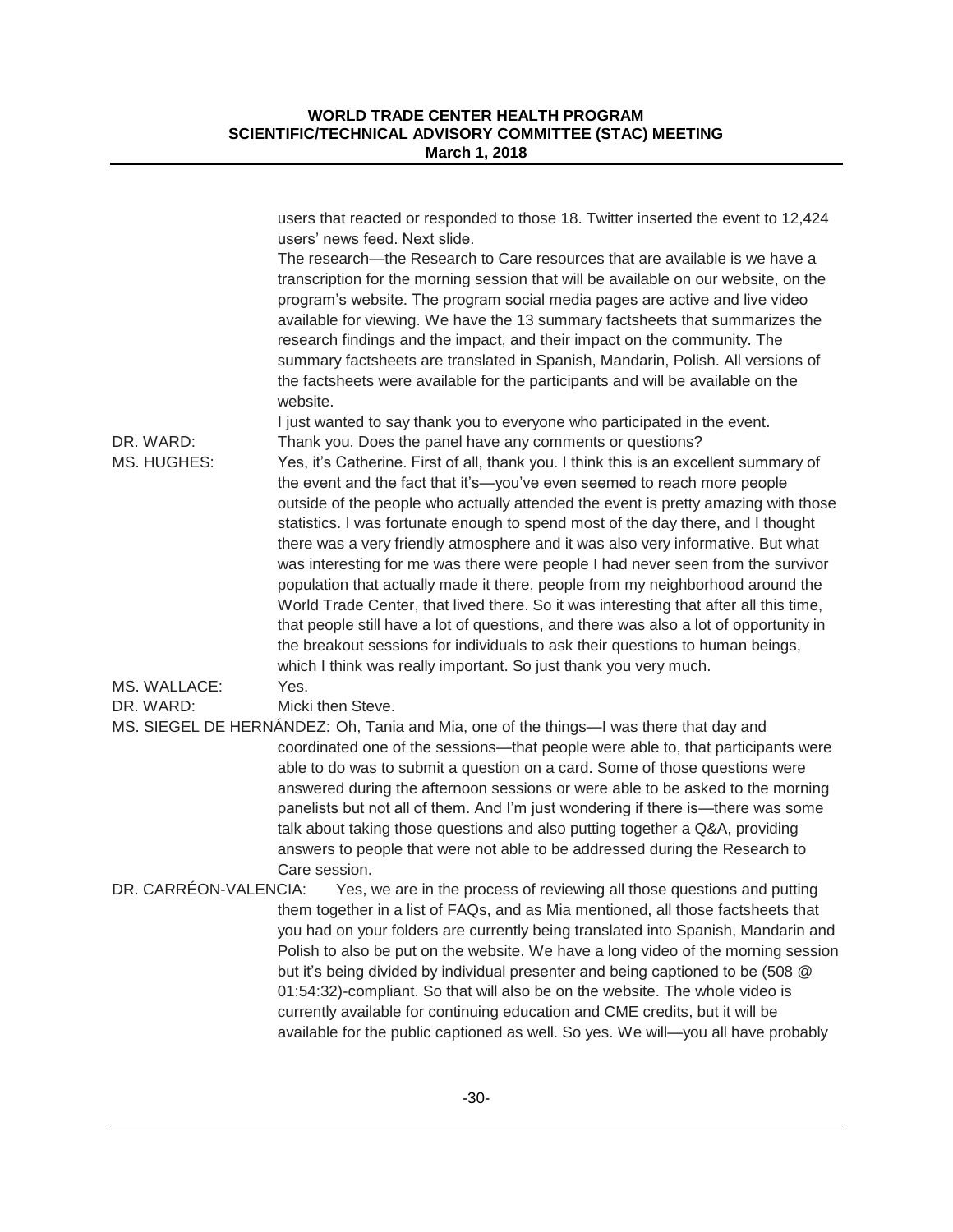|                                | on those folders the little index cards that we had, and there were ample<br>opportunities to answer them but you were right, we couldn't just answer all of<br>them there.                                                                                                                                                                                                                                                                                                                                                                                                        |
|--------------------------------|------------------------------------------------------------------------------------------------------------------------------------------------------------------------------------------------------------------------------------------------------------------------------------------------------------------------------------------------------------------------------------------------------------------------------------------------------------------------------------------------------------------------------------------------------------------------------------|
| DR. WARD:                      | Steve?                                                                                                                                                                                                                                                                                                                                                                                                                                                                                                                                                                             |
| DR. MARKOWITZ:                 | Steve Markowitz. So I was there that day, I thought it was a great event, and the<br>audience looked exactly what the profile in your table demonstrates, a very<br>diverse mix of responders, survivors, practitioners, researchers and the like. One<br>of the only venues I can remember where that was achieved, so that was a nice<br>thing.                                                                                                                                                                                                                                  |
|                                | If you go back two slides, you know, there's something interesting about the—one<br>of the, the table you have where it shows the leading two groups who looked at<br>the video were men 35-44 and then the second group was women who were<br>younger, 25-34. So actually if you go back, if you dial back 15 years, that group of<br>men who were looking at this, 35-44, were in their twenties. It was men who in<br>2001 were in their twenties, and in the women, it was women who were teenagers<br>actually was the leading group. So I think it was an interesting thing. |
| DR. WARD:                      | Let me just go to the phone and then we'll take more comments from the room.<br>Anyone on the phone have a question or a comment? Okay, Lila?                                                                                                                                                                                                                                                                                                                                                                                                                                      |
| <b>MS. NORDSTROM:</b>          | I also noticed what Steve was just talking about which I was going to bring up, but<br>I also wanted to ask, do you have plans to do any events like this in the future or<br>is this something that you'll be doing regularly? Because this seems like it was a<br>great event.                                                                                                                                                                                                                                                                                                   |
| DR. CARRÉON-VALENCIA:          | Well, there were many suggestions for us to do this on a yearly basis, but<br>probablyit's a huge effort.                                                                                                                                                                                                                                                                                                                                                                                                                                                                          |
| MS. WALLACE:                   | Yes.                                                                                                                                                                                                                                                                                                                                                                                                                                                                                                                                                                               |
| DR. CARRÉON-VALENCIA:          | So we, of course, we would like to do it regularly. We don't know right<br>now how often, and as you can see, even though we had a nice attendance, if the<br>rooms were bigger, we could have filmed the room, but the online presence was<br>huge. So having the information available online is going to expand it, but we<br>certainly hope to be able to repeat this in the future.                                                                                                                                                                                           |
| PARTICIPANT:<br>MS. NORDSTROM: | Excellent.<br>I had one sort of follow-up question to that, which I know that like in my cohort, a<br>lot of people couldn't attend this event because it was during the day, and my<br>cohort apparently was-it seems to be the women that were most interested in<br>this information. So I'm wondering if there's any thoughts about doing maybe<br>smaller evening events instead of just like full-day panel type things for community<br>engagement stuff. Because I know it's a lot easier to get people to come after<br>work, especially on the survivor end.             |
| DR. CARRÉON-VALENCIA:          | Yes, we received comments as to some people liked the format, some<br>people want it later. It's hard to-                                                                                                                                                                                                                                                                                                                                                                                                                                                                          |
| <b>MS. NORDSTROM:</b>          | Please everyone, right.                                                                                                                                                                                                                                                                                                                                                                                                                                                                                                                                                            |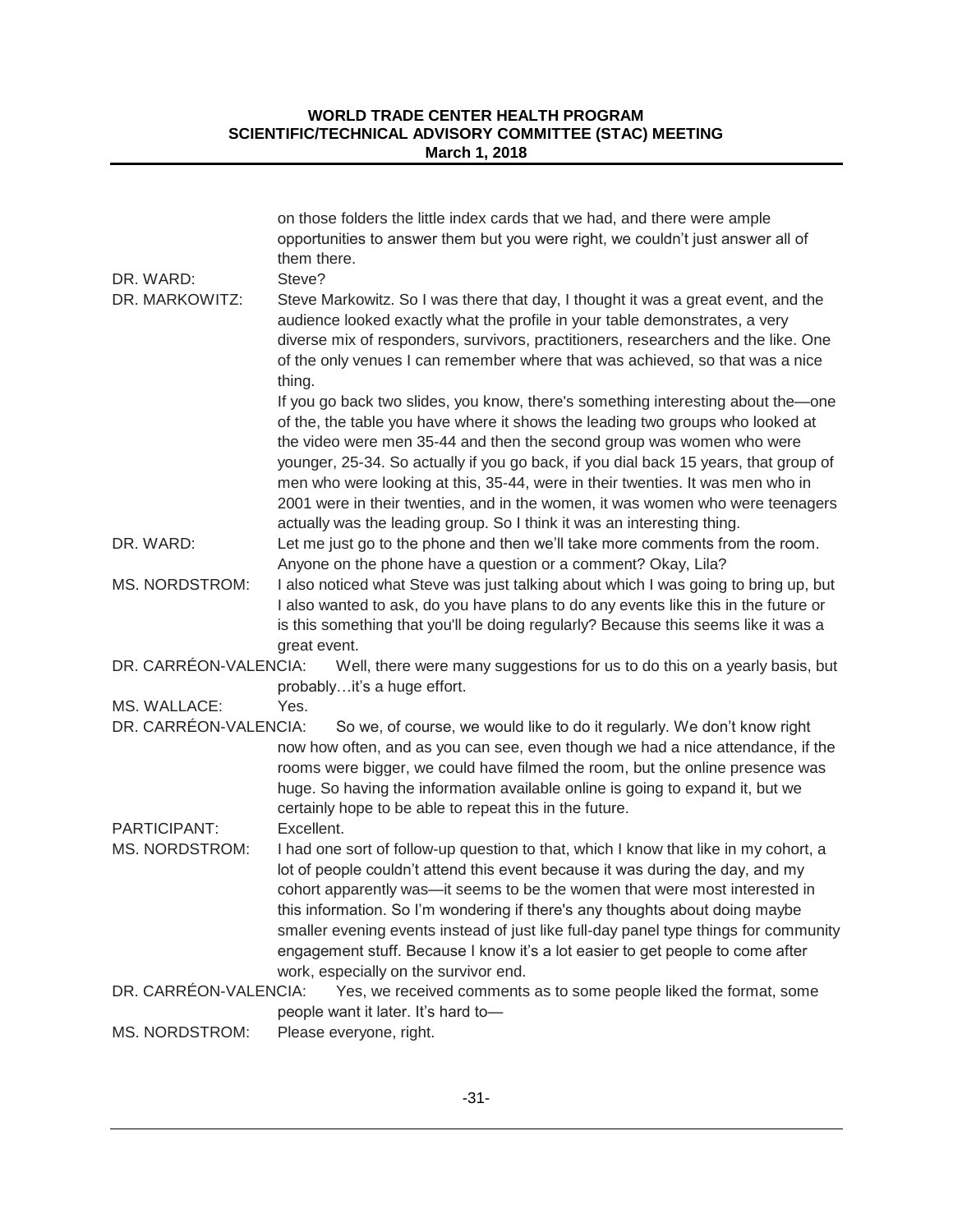| DR. CARRÉON-VALENCIA:            | Please everyone, but certainly we are taking that into consideration. We                                                                                                                                                                                                                                                                                       |
|----------------------------------|----------------------------------------------------------------------------------------------------------------------------------------------------------------------------------------------------------------------------------------------------------------------------------------------------------------------------------------------------------------|
|                                  | have been also asked to have smaller community events within the community.                                                                                                                                                                                                                                                                                    |
| MS. NORDSTROM:                   | Yes.                                                                                                                                                                                                                                                                                                                                                           |
| DR. WARD:                        | Other comments, questions?                                                                                                                                                                                                                                                                                                                                     |
| MS. HUGHES:                      | I do.                                                                                                                                                                                                                                                                                                                                                          |
| DR. WARD:                        | Yes, Catherine.                                                                                                                                                                                                                                                                                                                                                |
| MS. HUGHES:                      | It was on a Saturday; it wasn't a Monday to Friday, so that was actually helpful,<br>but you were also competing, I believe, it was a phenomenal weather day.                                                                                                                                                                                                  |
| DR. CARRÉON-VALENCIA:            | It was.                                                                                                                                                                                                                                                                                                                                                        |
| MS. HUGHES:                      | And so you were competing in that situation with Mother Nature. And I just wanted<br>to say something about the location. The facility is terrific but it's far away from<br>public transportation and so I hope that you'll consider having another event, but<br>you might want to try it in another location.                                               |
| DR. CARRÉON-VALENCIA:            | Yes.                                                                                                                                                                                                                                                                                                                                                           |
| MS. HUGHES:                      | Because I know a couple of downtown residents raised that with me. Thank you.                                                                                                                                                                                                                                                                                  |
| DR. WARD:                        | Annyce.                                                                                                                                                                                                                                                                                                                                                        |
| DR. MAYER:                       | I had a question. On that bottom slide on page 26, the left-hand graph there is<br>bars in dark blue and then bars also in light blue, and I wasn't sure what dark blue<br>and light blue meant.                                                                                                                                                               |
| MS. WALLACE:                     | The light shade was the next option. So the dark blue one, I'm assuming it's that<br>same slide that's showing up there?                                                                                                                                                                                                                                       |
| DR. MIDDENDORF:                  | Yes.                                                                                                                                                                                                                                                                                                                                                           |
| DR. MAYER:                       | Yes. Yes.                                                                                                                                                                                                                                                                                                                                                      |
| MS. WALLACE:                     | Okay. So if you look on the slide that has New York for the top location, so                                                                                                                                                                                                                                                                                   |
|                                  | Virginia was the next location, so that's why it's shaded the light blue. So it's like<br>the next, so it shows you what's number one, what's the top, and what's the next<br>one that follows the top.                                                                                                                                                        |
| DR. MAYER:                       | All right. I was just struck how many were in Virginia.                                                                                                                                                                                                                                                                                                        |
| MS. WALLACE:                     | Yes.                                                                                                                                                                                                                                                                                                                                                           |
| DR. WARD:                        | Okay, it looks like there's no more comments or questions in the room. Any<br>thoughts from those on the phone? Okay then, we'll close this part and I think we<br>want to move on to the topic that we were going to start after lunch, since we are<br>running early, and that's an update on the World Trade Center research portfolio<br>by Travis Kubale. |
| <b>RESEARCH PORTFOLIO UPDATE</b> |                                                                                                                                                                                                                                                                                                                                                                |
| DR. KUBALE:                      | Well, good morning. Paul, how am I doing this? Am I, are you changing the<br>slides?                                                                                                                                                                                                                                                                           |
| DR. MIDDENDORF:                  | Yes, I'll do it.                                                                                                                                                                                                                                                                                                                                               |
| DR. KUBALE:                      | What a team. That's why they never let me come and do things. While Paul is<br>getting this very important presentation up for you, I want to thank all of you on the<br>Committee for the work and the expertise that you provide, particularly the                                                                                                           |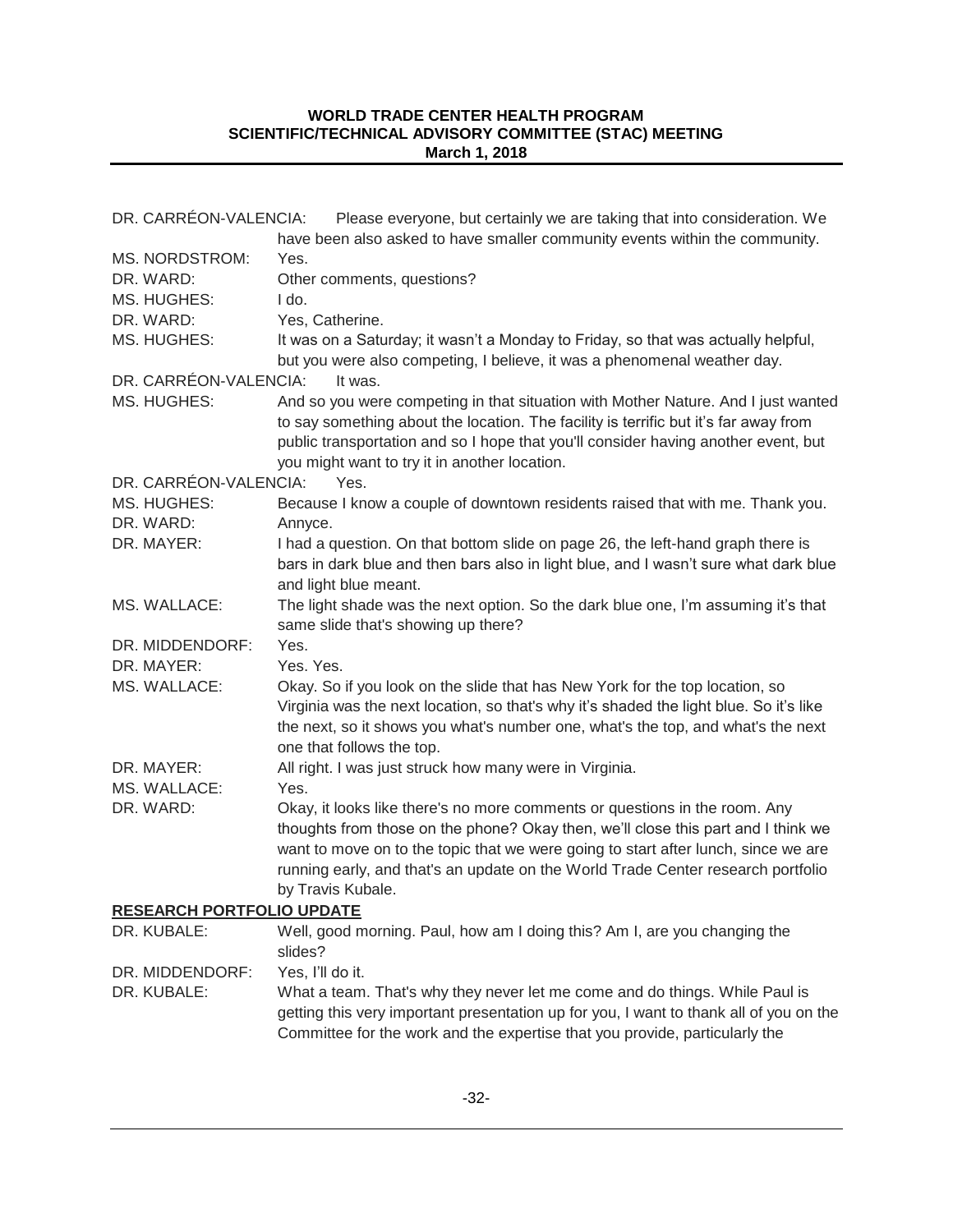research part of the program, and I want to talk with you and give you sort of an overview of some of the things that we are doing to make sure that our research is collected and analyzed in such a way that we can really track and make sure that we are continuing, and that we're continuing to progress, and that we're identifying gaps in areas that really need our attention.

I also want to special thanks—you'll hear later today, sort of see a continuation of the processes that I'll talk a little bit about in the presentation, but I want to special thanks to very busy researchers Dr. Luft, Dr. Prezant, Dr. Farfel, Dr. Reibman and Drs. Bromet and Morabia, who will be here later on, and give you a chance to really see from them in two of the key maturing areas of the portfolio—respiratory disease and mental health—what we've learned, what the researchers think the gaps are, and what really the future direction and needs of the research program pertaining to these two important focus areas are concerned.

So the first slide, Paul, is just, again, I just want to give you a brief—mine will be a pretty high-level just overview particularly of the program activities that pertain to how we are managing the research information and making sure that the research is moving forward. I do want to talk about two very important pieces that we put together, tools, that will also be available not just to World Trade Center staff but we want to make available to the STAC as well, which we hope will help increase the efficiency of the very important work that you all will be doing in the future.

And the first thing that we have done, and we will talk a little bit about, I'll talk a little bit about, is a publication database, and this is a database that we update every day. It contains over 1,300 publications, World Trade Center publications, and it also includes the publications that are in the compendium that I'll talk with you about as well. And then we'll talk a little bit about how that segues into the biannual research grantee meetings that we have, so how all of those are connected and again, how all of it keeps us on focus and task as far as knowing what we've done and where we need to be going. Next slide. Thank you. Just a couple of brief things that I want to say. We, in case you don't know, the way that the Program operates is that we, since Zadroga, there is a special program announcement that is the research solicitation. And in that announcement, we have of course an agenda and a research scope, and we pay very special attention to that and want to make sure that as we're going along, that we're not stuck somewhere and just doing the same thing in every five-year cycle. And these are five-year cycles. They're all cooperative agreements, research cooperative agreements, and the important thing to remember about that is that these are what we're saying when we award those is that we know that these particular researchers have an expertise, an area of expertise and an area that we're interested in knowing more about. That's the announcement. And we are using their expertise to help us understand particular aspects about the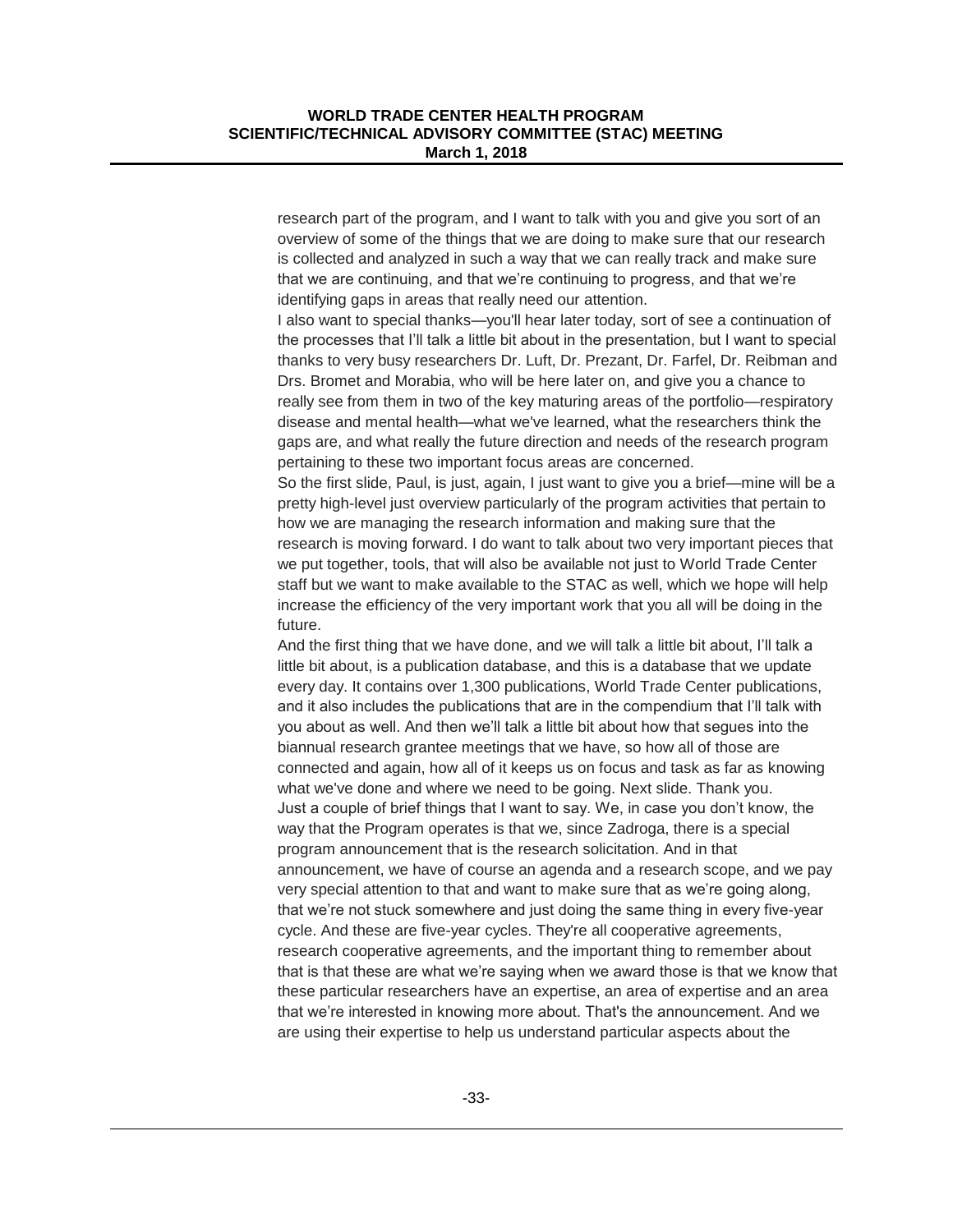Program and people that we're treating that we think are important. Again, the research impact is what we're going to focus a lot on today, and that's how we're essentially utilizing the research findings to make sure that we inform and keep current the research agenda, and that we improve the treatment, that it makes a difference in the lives of the people that were survivors and responders that were impacted by the disaster. Next, Paul.

One of the things that we felt that we needed to do first is that we needed a platform. We needed a really clear understanding of not just what has occurred as far as research is concerned since Zadroga, but really what started happening almost immediately after 9/11, and what the activities were and what work was involved, and what kinds of key pieces of information were written about, documented and then incorporated as we moved, you know, past post-Zadroga. We also are going to talk a little bit about the grantee meetings and how those have now, with the maturing of the portfolio, moved into specialty workshops where we do really bring the work—the researchers who are doing the work here to talk about specifically in an area what they think they are learning, what they think the remaining issues are and, more importantly, what they would recommend as far as future directions of the Program are concerned. What we do with that information is that we communicate it as widely as we possibly can. We want to make sure that we use it appropriately to modify the research agenda, which can be and is often modified, the announcement, each year of the five-year cycle. And then of course what we want to do is that we want to make sure that we're using the latest research information in a way that improves the care of the people that we're concerned about. Next slide, Paul. Just a little bit about the database and what I want to tell you is that as a member of the STAC committee, Paul as the DFO does have this database. So in the future, if you are interested in certain areas that pertain to your charge, you will have access to this database, it's searchable, and we have a variety of publications including not just the ones that are currently portfolio projects but we also go all the way back to, you know, late 2001. We also include special editions, so the *AJIM* special edition, those publications are also included. We have conference abstracts that are there as well.

We also segregate out in the database so you can see what data centers, each data center has produced since the very beginning, because they continue to do a superb job but early on, there was a tremendous amount of very good, important research, early research that was published in concert with the clinical centers through these data centers.

The Health Registry of course has been very prolific in their contribution. We have those publications that go all the way back to 2006 and those are listed also in the research compendium as well as the database. And we also have the research publications since Zadroga, which began with the eight research contracts that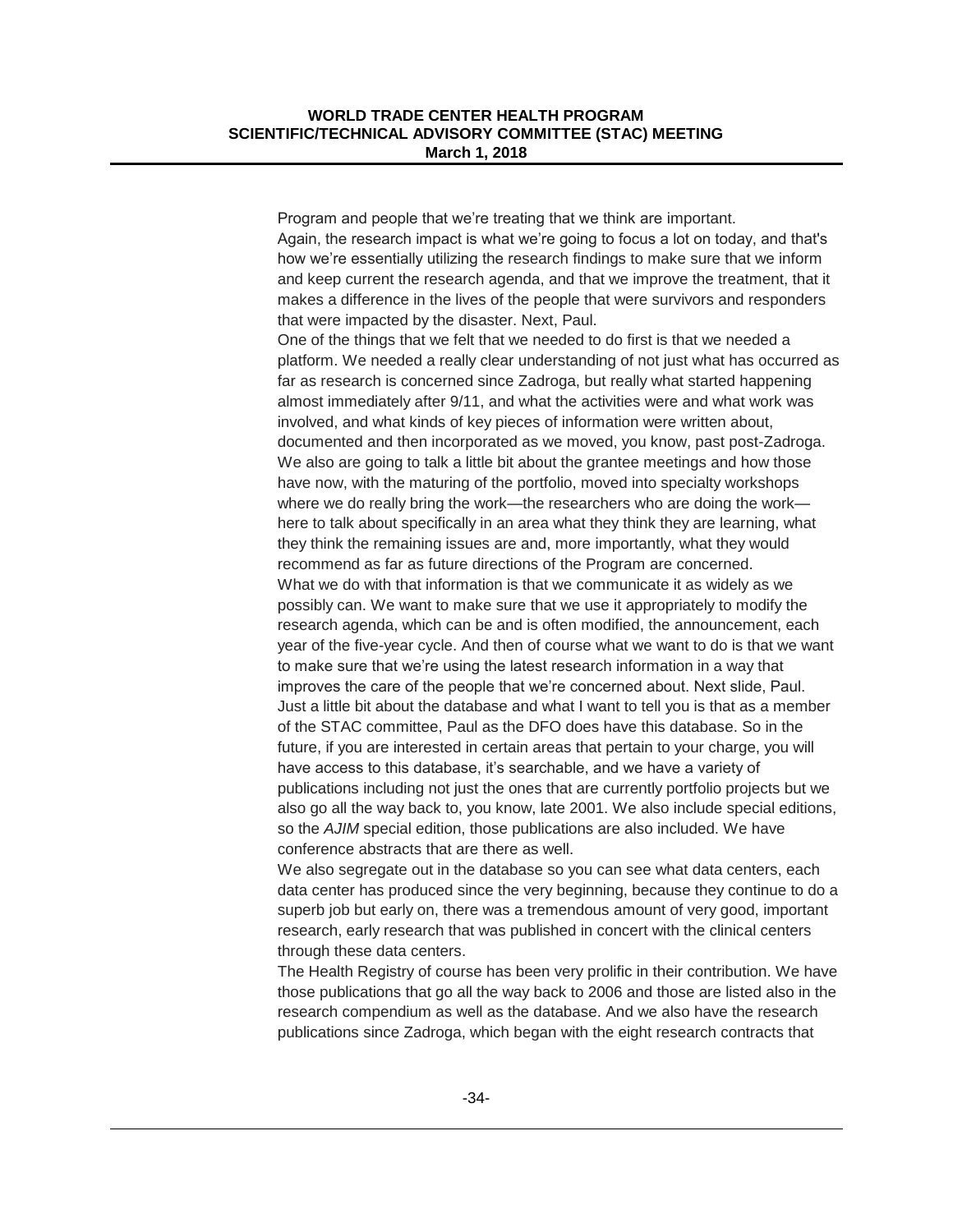were awarded in 2011. And so there are separate sections in both the database, the—in that database that we have, and in the compendium so that you can see how we've sorted through and tried to make sense out of what has been accomplished. Next slide.

Again, the compendium is, this is a—please look at this as it's a draft that we have. We will be finishing—we use the draft, we used the hard copy, it is basically our way to look at formatting and 508 compliance and those kinds of things. We will have shortly an electronic version that will be made available to Paul, that he can make available to the STAC members. It's searchable and the navigation is a lot easier and you can move around in the document much easier. We just wanted you to have something in front of you so you could get sort of an idea of how we were trying to put it together and how we were trying to present the information. Next slide.

Again, I won't—I've gone over some of this, but what was very important to us was in the Program, and for program staff, to have an understanding about all of the effort and the important work that happened prior to 2011, and there were some really important things that happened. You know, there was—you can see in the documentation how the clinicians were faced with massive number of symptoms from a tremendous number of people, and how they tried to make sense of that, how they tried to get that categorized into different disease categories, what was working, what was not working, lessons learned are in there. The first guidelines for—that were published about treatment for adults and children are also included in that section. And then the New York City Mayor's Working Group is essentially in that, included in the compendium because of the very important work that they did in laying the groundwork and providing the research foundation for the later post-Zadroga program that we're running right now. Next slide, Paul.

After Zadroga, we have had, like I've said, there have been a total of 66 projects. We've also continued the World Trade Center, the work with the World Trade Center Registry. All of our research from 2011 on had been cooperative, research cooperative agreements. We did have in 2011 eight research contracts that were three years, but there have been no research contracts since then, for various reasons. But one is that the cooperative agreement provides what we think, a lot more flexibility in working with the PIs and it's just been a better fit for the Program. Next slide.

I want to say just a little bit about where we're moving now, and you'll hear more about this this afternoon. Each year, twice a year, in June and in November—and we have been doing this since 2012—we bring all of the World Trade Center researchers together, and in the very beginning, the early stages, one of the major focuses of those meetings was really on progress, how are they doing, is there are we having trouble somewhere, are we keeping all of the projects on schedule.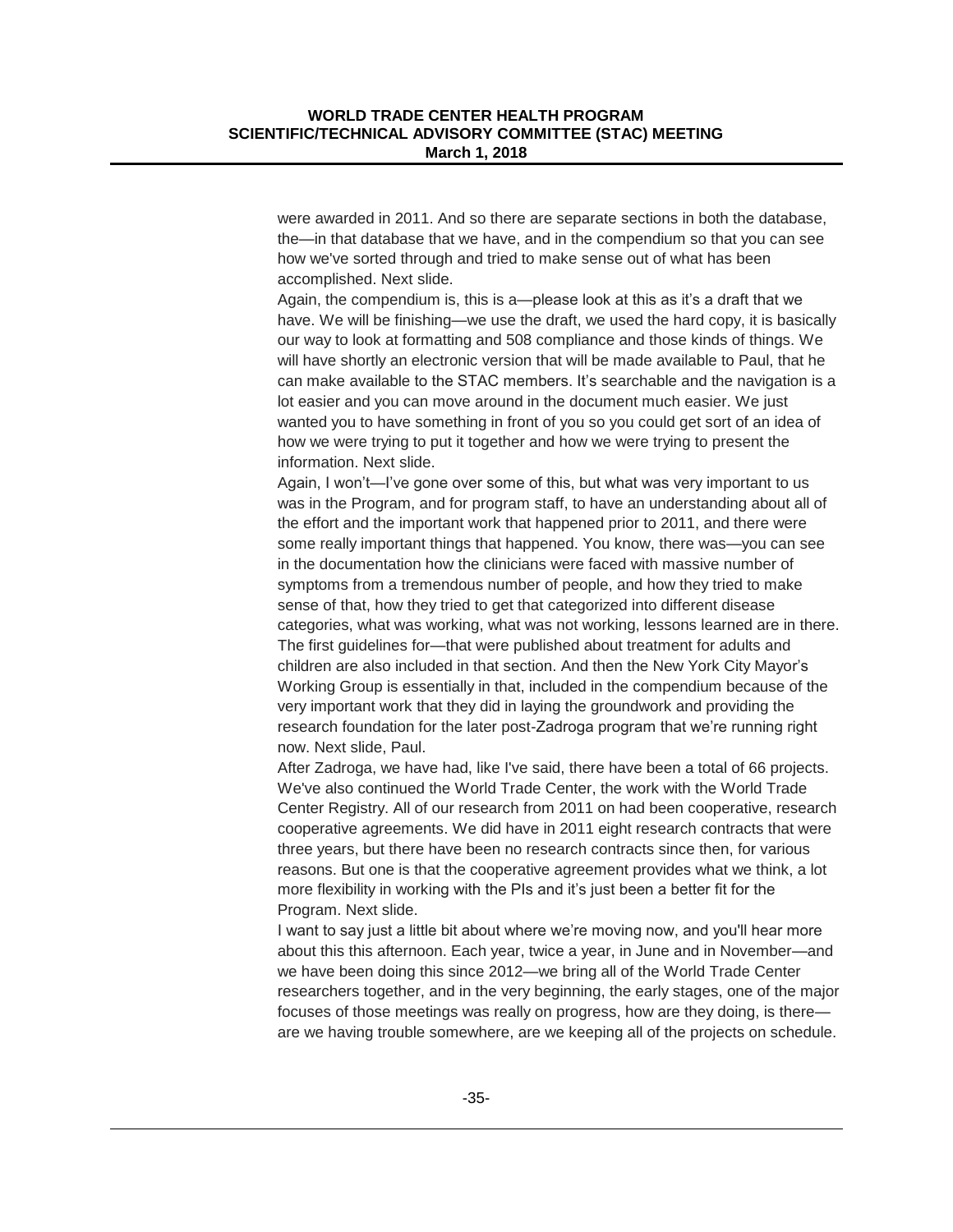Those kinds of things.

As the portfolio has matured, there has been an increasing need for us to split the goal of those workshops, and one of the splits, one that we still monitor and we still look and we still track and we still collect—and we do provide that information to Paul to provide to the STAC, there's always, you know, a book that goes with each meeting that has the presentations and those kinds of things. But one of the things that we have started doing is that we have, beginning with respiratory disease and then followed by mental health, is that we have the researchers that are involved with those studies in the portfolio come in and they basically give they take the day, and we have discussions from them about what it is they have learned, what it is they think the impact that they've learned has been on treatment, what the current research gaps are, and then we get their recommendations to the Program about what we need to be doing in that area that we may be not doing. There is a meeting transcript with those recommendations, and what we do in the off-time in between the meetings is that we look in the Program very closely at all of those, match them up with the research that we have, we look at their recommendations and we see overall where there may be gaps. And then when it comes time to select a project, we make sure that the secondary review committee that reviews for programmatic relevance has this information as they're beginning to make their decision and make a final recommendation to Dr. Howard.

So these are going to be a permanent fixture now that we are in that phase of the research, but it allows us to hear in a systematic way from the researchers, and it allows us to get the kind of information that we need to have from the researchers so that we know how to again move forward. Paul.

The workshops plan coming up, the next one in June is going to be the research needs really from the perspective of the CCE, the clinical directors. One of the things that we think is very important is to hear again from those individuals that are in the clinics and they're doing the work, what they think we need to be looking at and what they think, you know, is important.

The other thing that was going to be included in that is that we, the data centers have an annual report that they produce each year and we're going to be asking Dr. Prezant and his team that are putting this together to also give their thoughts on what they're finding in those early—you know, sometimes you'd see early trends or early signs and those kinds of things. So we'll be folding that over into this discussion as well. As the cancer research starts to mature, we're hoping to have a session on some of that work, if we can, in November; and then in June of '19, we'll have a children's research section; and then in November of '19, one from our emerging conditions section. So that's our tentative schedule. Next, Paul. The next slide I will just start talking about while we are… So one of the things that I wanted to just point out in the compendium is that there is a section in the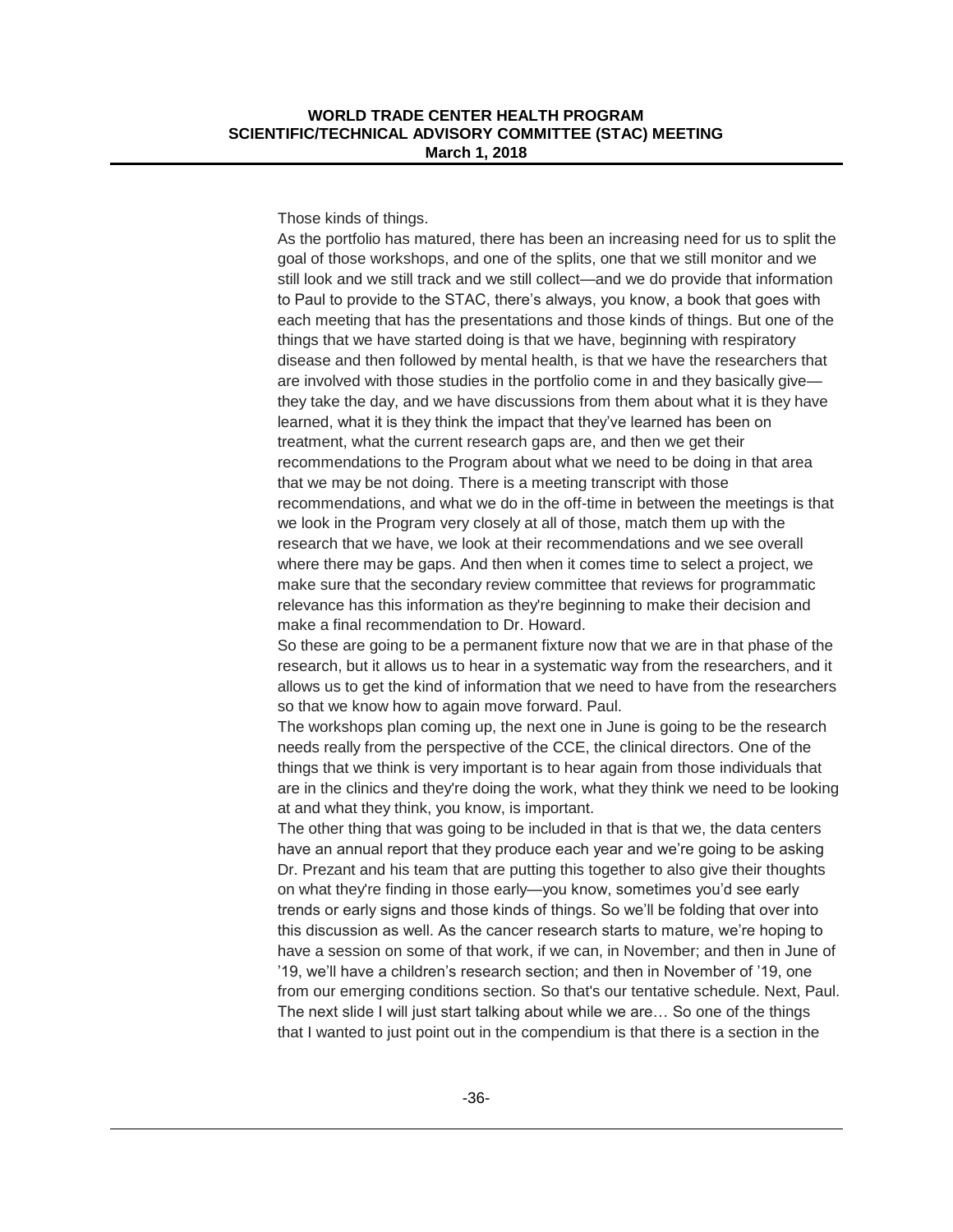compendium that is devoted to research that is done by the Registry. And there are several things that I sort of want to call your attention to. One of the things is that we collect a variety of pieces of information (inaudible @ 02:17:51). One of the things that you see here is one of the graphs, and it's in the compendium, where you can get an idea of really what the scope of their—of that project is, and what they're involved with and what the activities are. We also include, for the Registry, an update by specific aim. So also included in the packet that you have is an update of activities by those specific aims. So you can tell for instance, there are always probably between 20 and 25 research projects that the Registry is involved with in addition to the other activities that they have, and you can get a summary of those kinds of activities. All of their publications are included in the compendium as well.

One of the things that I want to point out is that the Registry—and I'll talk about our overall focus areas in the next slide—but the Registry mirrors also those focus areas. So when I'm talking about the individual cooperative agreement research, you need to also bear in mind—and I'll remind you—that the Registry for instance for respiratory disease has 35 or 36 publications as well. So when we're looking at what that research means, they are certainly involved in that discussion and those publications are included as well. So next.

This slide, what we have, this is the current, the 66 projects, cooperative agreements that we have deployed since 2011, and what you can see and how we track this and what we look at is that we want to make sure that we are certainly aware by area, are we getting the production that we need and the publications? The publications are key to area. If we don't have it written and documented, then if you're looking at particularly adding something to the discussion that you all just had, we have to have that kind of documentation. So we really do watch that, and as the PIs know, I talk with them often about areas where we need to boost that up a little bit.

Respiratory disease and mental health—I'll start with respiratory disease, just to say a couple of quick things. These are broad categories. So in these categories, you've got upper respiratory, studies looking at upper respiratory disease issues, lower respiratory disease. There is a variety of things, sleep apnea, asthma, that are included in these areas.

Again, one of the things that you'll learn this afternoon and you learn in the documentation is again, this is an area where one of the concerns that researchers are helping us with that we want to see in the Program is that there are people who over time are not getting better. And we want to know why, and we want to know what we can do about that. And so one of the things that you'll hear this afternoon is, you know, how meticulously they've been going through this. So you know, you may have individuals who have a normal lung function test, oscillometry is normal, but they still have symptoms. So what do we do about that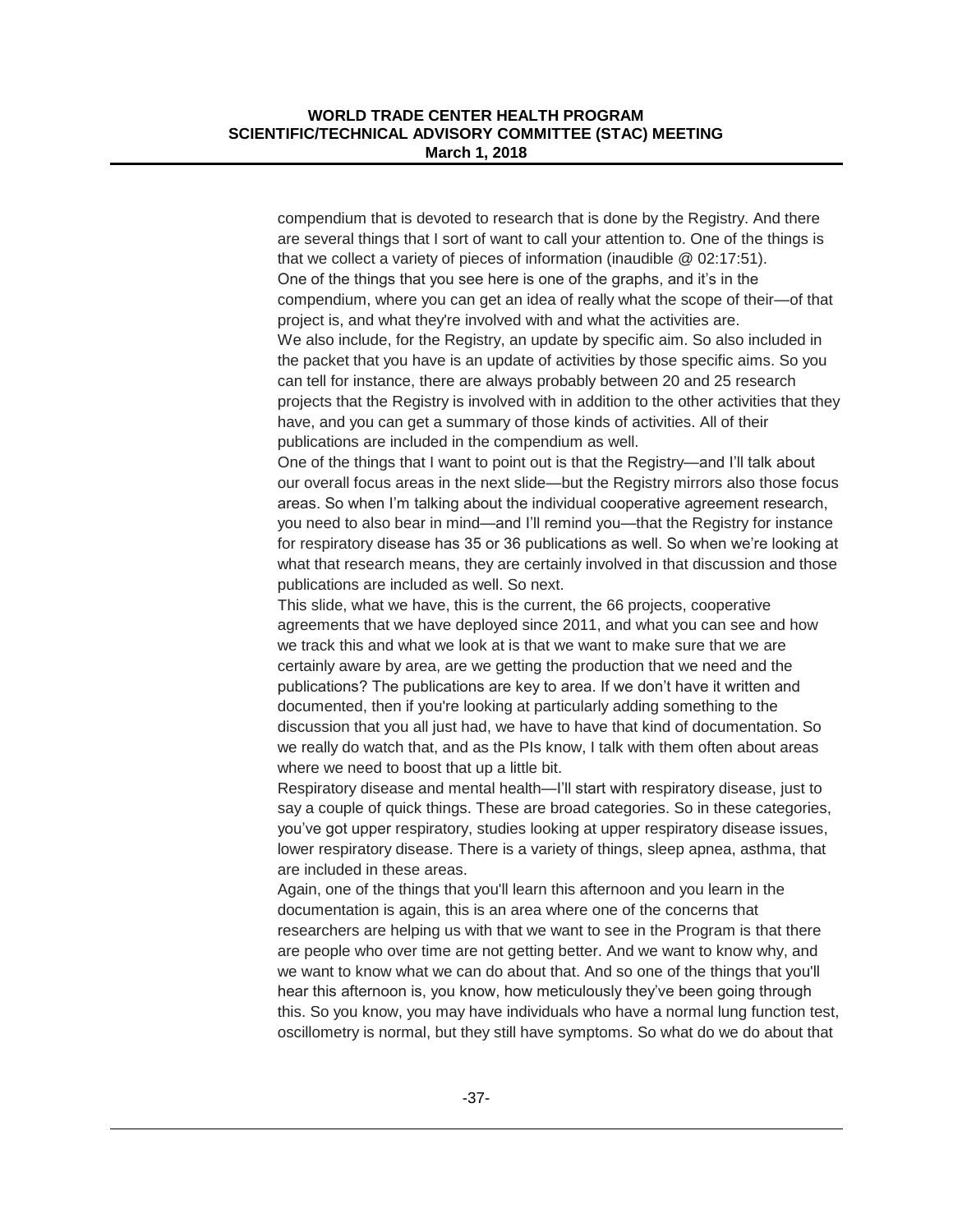and what do we need to know, and what kind of research do we need to be promoting?

It's also very complicated with comorbid mental health issues, and you'll be hearing about that from Dr. Luft and his group this afternoon as well, and we need to be looking at how—you know, there are individuals, for instance, that we know in the portfolio over time, with PTSD, that haven't gotten better, and that haven't gotten better from visit to visit. We need to learn why that is and we need to see if there is some treatment modalities and things that we can do to impact that. Cancer, I want to say just a couple of things. Those of you who have, you know, seen—and the concern has certainly been early on with excess thyroid and prostate—we have some very exciting things that are coming, and one of the things is that there is a multicenter study that has gotten started that involves the general responders, it involves the Registry, and it involves FDNY, and it's a cancer incidence and latency study. Another one is using NIOSH firefighter data in a cohort study that will, for the first time, look at and be able to look at pre-9/11 prevalence for certain things that we are very interested in, and we think that that study is going to do a tremendous amount as far as disaster research is concerned.

I will say one concern that we have about the cancer area and probably many of you all are already aware of this. There, particularly in Illinois, there are significant delays in getting access to cancer incidence data, and it has to do with a variety of things, but one is it's not just the lack of budget money, but there is a real crisis in getting access in these state agencies in order to certify registrars. And we have at least one study right now where we're still early, but we've already put in place, with the Grants Office in Atlanta, the administrative wheels to extend that project probably, we think it's probably going to have to be extended because it will be delayed for at least one year and possibly two years. So that worries me a little bit, and I want to just make sure we have made the Program aware of it, but we do have some real concerns about that struggle.

I'll move on to the next slide because I want to wrap up. I want to say this was— Kimberly Flynn talked about this today—and I want to first of all, in the compendium, we do keep notes and we have all of the STAC recommendations, and we pay attention to that. And one of the recommendations that had to do with children's research had to do with expanding the cohort, and we were having real difficulty, when you all did your review, doing that. There were some significant challenges in figuring out just how to open discussions with New York City Department of Education. So Dori Reissman, Dr. Reissman was key in that, Ben Chevat, who they talked about, the survivors' group, and also the Health Commissioner and staff at New York City Health Department. They opened the gates, and I am happy to report that there are ongoing talks with the Department. They are proceeding. We hope to have, actually by late summer or early fall, the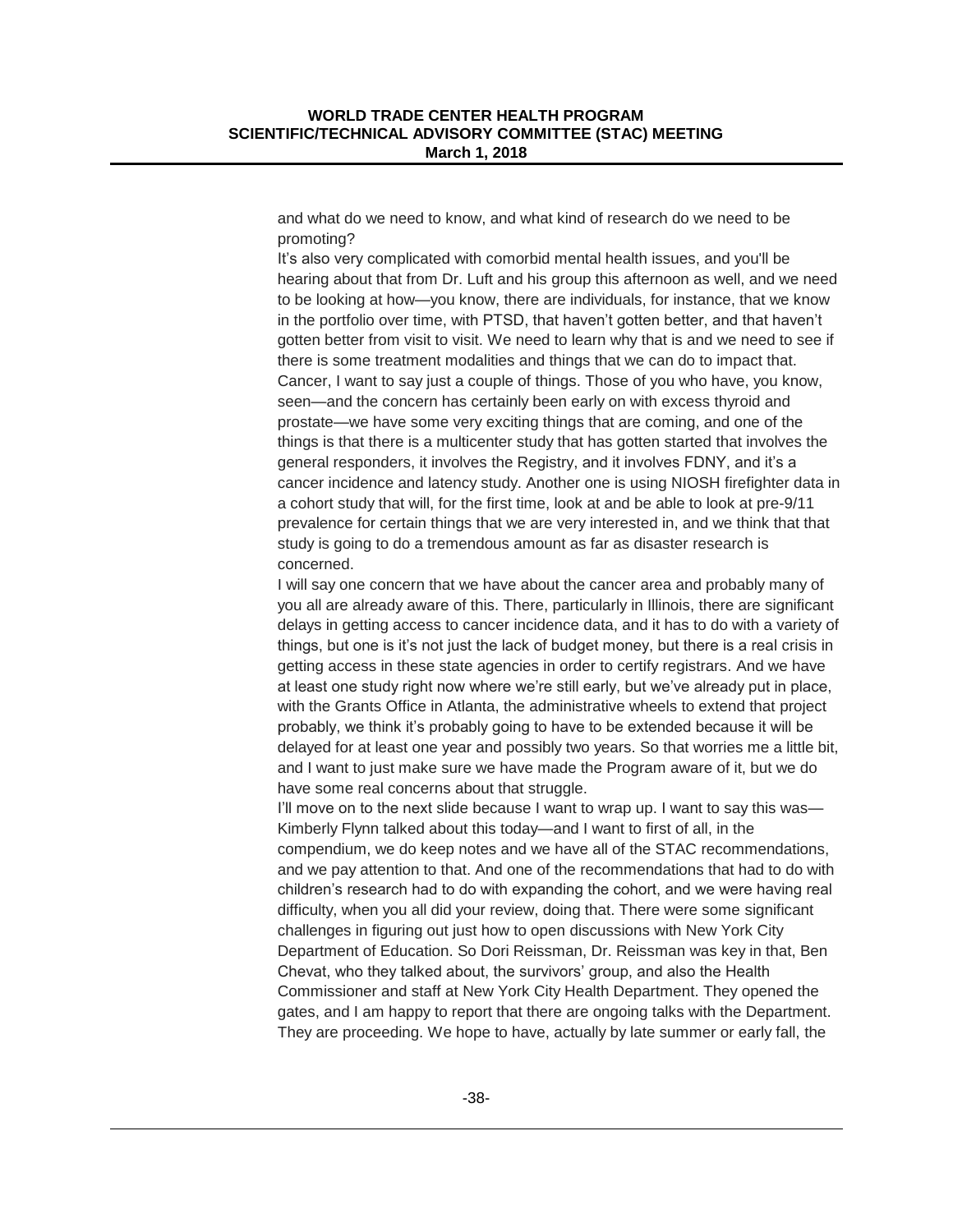|              | Registry database from the Department of Education. There are several steps<br>that we have to do first, and that the Department of Health staff has been<br>outstanding in helping us with, and that is creating a protocol that then leads to a<br>notice. You have to have a Federal Registry Notice about how you want to use the<br>data and who you want to access, if you want to call. And we hope to have, like I<br>said, that in place by early summer.                                                                                                                                                 |
|--------------|--------------------------------------------------------------------------------------------------------------------------------------------------------------------------------------------------------------------------------------------------------------------------------------------------------------------------------------------------------------------------------------------------------------------------------------------------------------------------------------------------------------------------------------------------------------------------------------------------------------------|
|              | We think that the potential—at least what we have seen so far, and the<br>Department of Health has been able to ask some questions and get some ideas<br>about the completeness of the data. We're not going to know the specifics of that<br>until we actually get the dataset, but the early indications are good. The early<br>indications were that the kind of information that we would need to expand the<br>cohort, also expand the cohort to individual parents and students that were in non-<br>exposed areas, and finding them, the early indications are that, you know, we're<br>on the right track. |
|              | So the Department of Health staff, Dr. Farfel, they do keep both the responder<br>and certainly the survivor steering committees updated on our progress, and we'll<br>have hopefully more on that soon.                                                                                                                                                                                                                                                                                                                                                                                                           |
|              | So the last slide. Just the research calendar I put in there because I just sort of<br>wanted you all to have a brief sense and an understanding about what's occurring<br>when. The progress reports for all current grants we put in there because again,<br>those provide us with information that also guide us on what we need to be<br>looking at for future research. So we pay really close attention to, you know, what<br>we're learning and even if it's preliminary, that's important information for us to<br>have as we go along.                                                                    |
|              | There will be a scientific peer review meeting for this cycle, and that is April 11.<br>We hope to have the new awards made by the 1 July. We also have our spring<br>and summer research grantee meeting which is, Dr. Markowitz, it is June 13 and<br>14 which I think is on your calendar. And I would urge any of all of you all to<br>attend. And then we have in November and December, we'll have application due<br>dates again and also the autumn meeting, so.<br>So I think that's, Paul, I don't think I have anything else other than I put some                                                      |
|              | websites on there, again, that I think might be helpful for you all, so questions if<br>there are any.                                                                                                                                                                                                                                                                                                                                                                                                                                                                                                             |
| DR. WARD:    | Thank you, Travis. I'd like to take questions from the folks on the phone first this<br>time. Does anyone on the phone have any questions or comments? Okay, moving<br>to the room, Glenn?                                                                                                                                                                                                                                                                                                                                                                                                                         |
| DR. TALASKA: | Thank you, Travis. An issue that some of us have talked about off-camera before<br>has been the interaction between certain environmental exposures and some of<br>the exposures that occurred during 9/11. And, but looking at the research<br>portfolio, I'm now looking at—I'm not seeing any animal studies that would test the<br>interaction, say, between smoking and the impact of World Trade Center dust, or                                                                                                                                                                                             |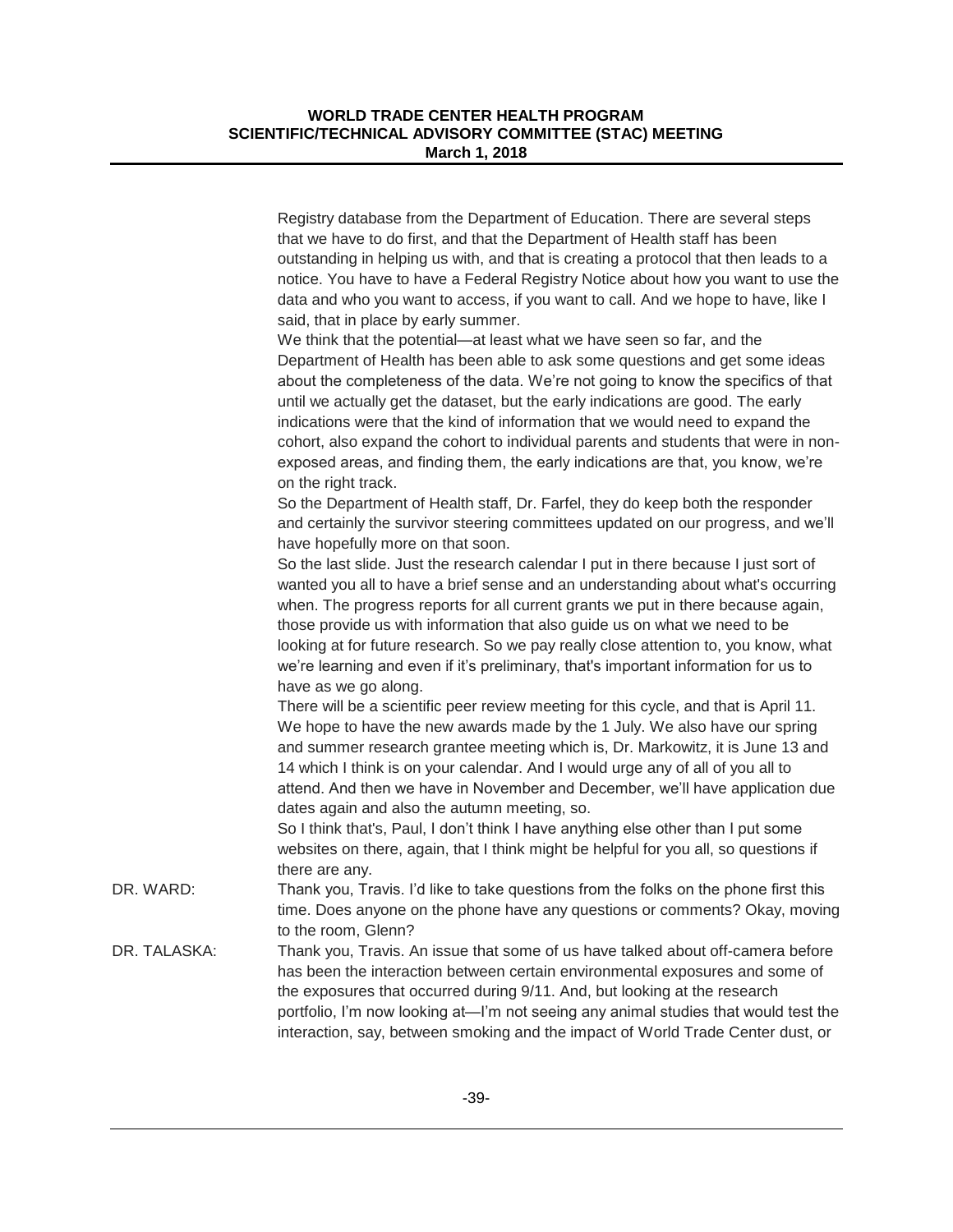| DR. KUBALE:           | that interaction between environmental exposures. Is there any intent to<br>investigate that with this program?<br>You know, it's interesting. We have had some, we've had some proposals over<br>that that have not made it. We have one, as you've seen in there now, it's the<br>cardiovascular, we've got the study that is looking at the World Trade Center dust,<br>and I don't think there's a smoking component in that one. But as far as those<br>kinds of studies, and I can't remember in the current round, I just don't recall if<br>there are any applications.                                                                                                                                                                                          |
|-----------------------|--------------------------------------------------------------------------------------------------------------------------------------------------------------------------------------------------------------------------------------------------------------------------------------------------------------------------------------------------------------------------------------------------------------------------------------------------------------------------------------------------------------------------------------------------------------------------------------------------------------------------------------------------------------------------------------------------------------------------------------------------------------------------|
| DR. TALASKA:          | My thoughts are just that                                                                                                                                                                                                                                                                                                                                                                                                                                                                                                                                                                                                                                                                                                                                                |
| DR. KUBALE:           | Yes.                                                                                                                                                                                                                                                                                                                                                                                                                                                                                                                                                                                                                                                                                                                                                                     |
| DR. TALASKA:          | As the infant and young adolescent population starts to grow, it may be a very<br>good idea to prevent their—prevent them from starting smoking, if nothing else,<br>and to advise them about what other environmental exposures, or occupational<br>exposures, may interact with the exposure caused by the dust and the effects<br>caused by the dust.                                                                                                                                                                                                                                                                                                                                                                                                                 |
| DR. KUBALE:           | There have been, in other parts of the portfolio, the FDNY has done this, Stony<br>Brook. There have been looks at smoking cessation programs, particularly with,<br>you know, the responder group and it's a very important component and I know<br>there, you know, they're certainly looking at that. And there have been recent and<br>I think current applications that further that part of the research. So that is certainly<br>something that's on the, you know, being thought about. Yes.                                                                                                                                                                                                                                                                     |
| DR. TALASKA:          | Thanks.                                                                                                                                                                                                                                                                                                                                                                                                                                                                                                                                                                                                                                                                                                                                                                  |
| DR. WARD:             | Lila. Then, and then Mridu.                                                                                                                                                                                                                                                                                                                                                                                                                                                                                                                                                                                                                                                                                                                                              |
| MS. NORDSTROM:        | I would second that point and also ask when is the next time the STAC will be<br>able to weigh in on research priorities?                                                                                                                                                                                                                                                                                                                                                                                                                                                                                                                                                                                                                                                |
| DR. KUBALE:           | You know, that's above my pay grade. Whenever Dr. Howard                                                                                                                                                                                                                                                                                                                                                                                                                                                                                                                                                                                                                                                                                                                 |
| MS. NORDSTROM:        | Asking the room.                                                                                                                                                                                                                                                                                                                                                                                                                                                                                                                                                                                                                                                                                                                                                         |
| DR. KUBALE:           | Whenever Dr. Howard and Dr. Reissman say that, you know, you need to weigh<br>in. And we anxiously await that day.                                                                                                                                                                                                                                                                                                                                                                                                                                                                                                                                                                                                                                                       |
| <b>MS. NORDSTROM:</b> | Specifically as, you know, things-as things, as my cohort grows up and as we<br>start to sort of see some of these situations emerge like, I think that would be-it<br>would be important to check back with us about that kind of thing.                                                                                                                                                                                                                                                                                                                                                                                                                                                                                                                                |
| DR. KUBALE:           | Well, what I would say is I certainly, as you all know how the STAC works, so<br>that's in However, please come to the grantee meetings. You know, those are<br>areas, all of the important, you know, key World Trade Center staff with the<br>researchers, like Dr. Reissman. All of the, everybody's there. And I think that, you<br>know, we want to hear what the concerns are and certainly look at, you know, the<br>compendium and we want you to look at all of the information that you've had, if<br>you think we've, one, if we've missed something, we want to know that. But as<br>you're looking at it, we hope it makes it easier for you to sort of look through and<br>tell from your viewpoint and vantage point what you think the gaps are. And you |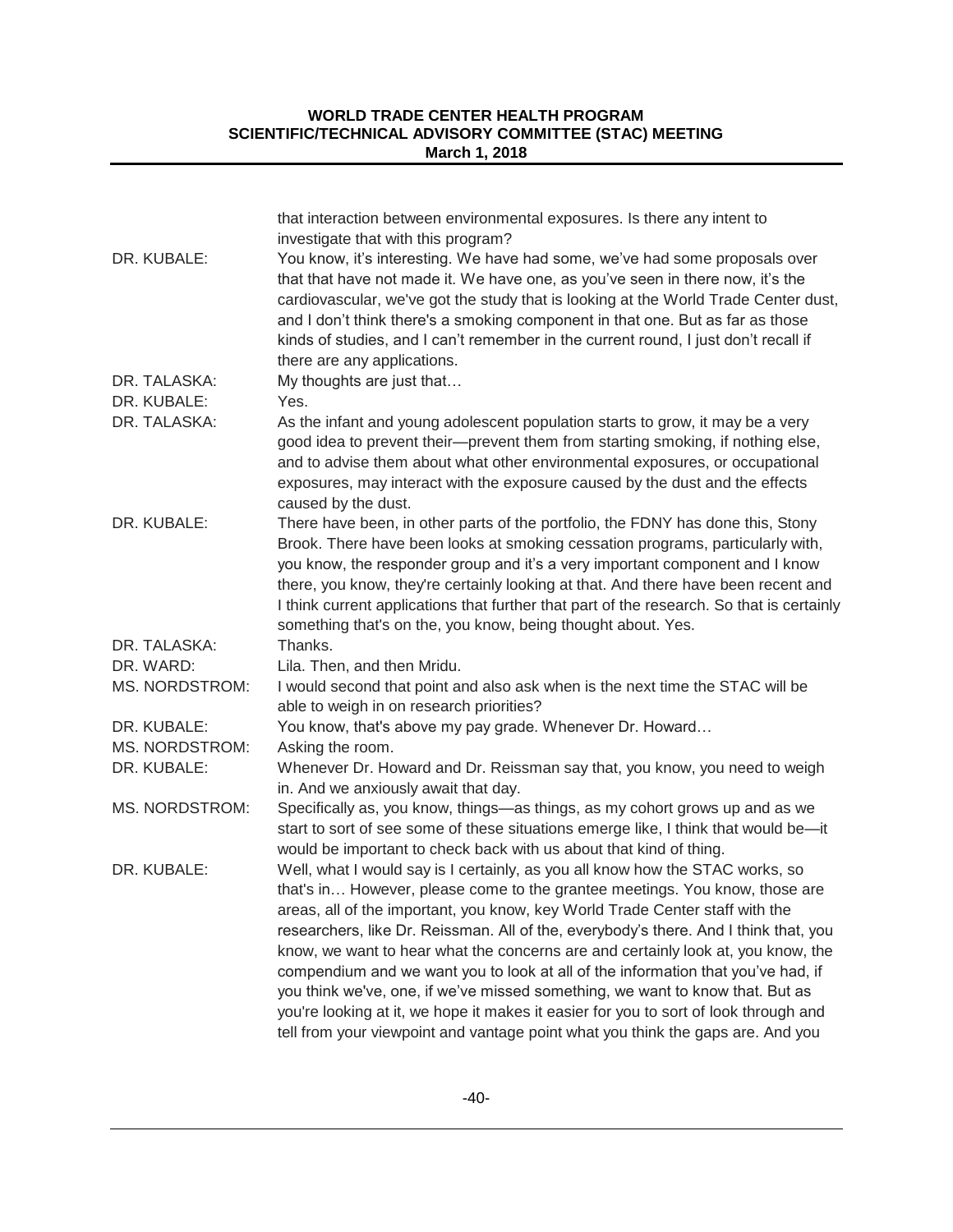|               | know, that's the reason we want to do this. We really want to hear from you. It's<br>important to us. So please do come.                                                                                                                                                                                                                                                                                                                                                                                                                                                                                                                                                                                                                                                                                                                                                                                                                                                                                                                                                                                                                                                                                                                                                                                                                                                                                                                                                                                                                                                                                                                                                                                                                                                                                                                                                                                                                                               |
|---------------|------------------------------------------------------------------------------------------------------------------------------------------------------------------------------------------------------------------------------------------------------------------------------------------------------------------------------------------------------------------------------------------------------------------------------------------------------------------------------------------------------------------------------------------------------------------------------------------------------------------------------------------------------------------------------------------------------------------------------------------------------------------------------------------------------------------------------------------------------------------------------------------------------------------------------------------------------------------------------------------------------------------------------------------------------------------------------------------------------------------------------------------------------------------------------------------------------------------------------------------------------------------------------------------------------------------------------------------------------------------------------------------------------------------------------------------------------------------------------------------------------------------------------------------------------------------------------------------------------------------------------------------------------------------------------------------------------------------------------------------------------------------------------------------------------------------------------------------------------------------------------------------------------------------------------------------------------------------------|
| DR. WARD:     | So we have a question, a comment from Mridu, then we want to hear from Dori,<br>who had raised her hand that she'd like to speak, so Mridu, go ahead.                                                                                                                                                                                                                                                                                                                                                                                                                                                                                                                                                                                                                                                                                                                                                                                                                                                                                                                                                                                                                                                                                                                                                                                                                                                                                                                                                                                                                                                                                                                                                                                                                                                                                                                                                                                                                  |
| DR. GULATI:   | Just two questions. One, in terms of the research compendium, is there a way to<br>actually look through it based on specific populations of interest? So I mean are<br>you talking about children's population, I mean there are different age groups,<br>race/ethnicity? Is there going to be a way to actually do that? That's one question.<br>And then the second question I have is about the children's cohort expansion, sort<br>of what factors are going into a feasibility assessment? Because I presume that<br>we are trying to go back and find kids who were in that area so is it going to be<br>we're going to try to get hold of this many people and if we can't, this is what's<br>going to happen? Or I'm just trying to get a sense of what is going to go into that<br>feasibility assessment.                                                                                                                                                                                                                                                                                                                                                                                                                                                                                                                                                                                                                                                                                                                                                                                                                                                                                                                                                                                                                                                                                                                                                  |
| DR. KUBALE:   | Sure, so let me take the first part of your question. We have a variety of things<br>that sort, you know, the current portfolio from 2011 on. So there is a table by focus<br>area and those kinds of things. So the compendium is a start. Where, for your<br>question, where if you really want to look at more specific, you know, kinds of<br>things and you want to do a more advanced search about what's been done, then<br>the database is really a place to go for that. So you know, that's a place where you<br>can go and you can search on keyword terms, you can—there are a variety of<br>ways that you can do it. And then it will provide and you can produce from it a<br>bibliography of those studies that relate to the particular area that you want to look<br>at. So if you want to search prenatal studies, if you want to do it by age, if you<br>want to do it by gender, that allows you to very quickly look at either segments of<br>the whole 1,300 studies or the whole thing.<br>As far as the feasibility is concerned, yes. The first big key is they have the data<br>that, you know, that's going to be meaningful, number one. And if they have it, can<br>we get access to it, number two? And then once we get access to it, then it<br>becomes a decision after the, you know, that phase of the feasibility for the<br>Program to look at cost and what, you know, the Program will be able—and will be<br>most beneficial to do.<br>So what we're doing right now is that we're just trying to collect all the information<br>that we can about what's there and what shape it's in and what we can get access<br>to, and then based on that, what are the kinds of things that you could potentially<br>do to that that would move the children's research forward? And with each one of<br>those, there's certainly a cost and you know, that will be included in that part of<br>the proposal or the feasibility is one. |
| DR. WARD:     | Dori?                                                                                                                                                                                                                                                                                                                                                                                                                                                                                                                                                                                                                                                                                                                                                                                                                                                                                                                                                                                                                                                                                                                                                                                                                                                                                                                                                                                                                                                                                                                                                                                                                                                                                                                                                                                                                                                                                                                                                                  |
| DR. REISSMAN: | Thanks. I just wanted to comment a little bit to Dr. Talaska's request, and I just<br>wanted to hear a little bit more if I can ask that, when you said how do we be                                                                                                                                                                                                                                                                                                                                                                                                                                                                                                                                                                                                                                                                                                                                                                                                                                                                                                                                                                                                                                                                                                                                                                                                                                                                                                                                                                                                                                                                                                                                                                                                                                                                                                                                                                                                   |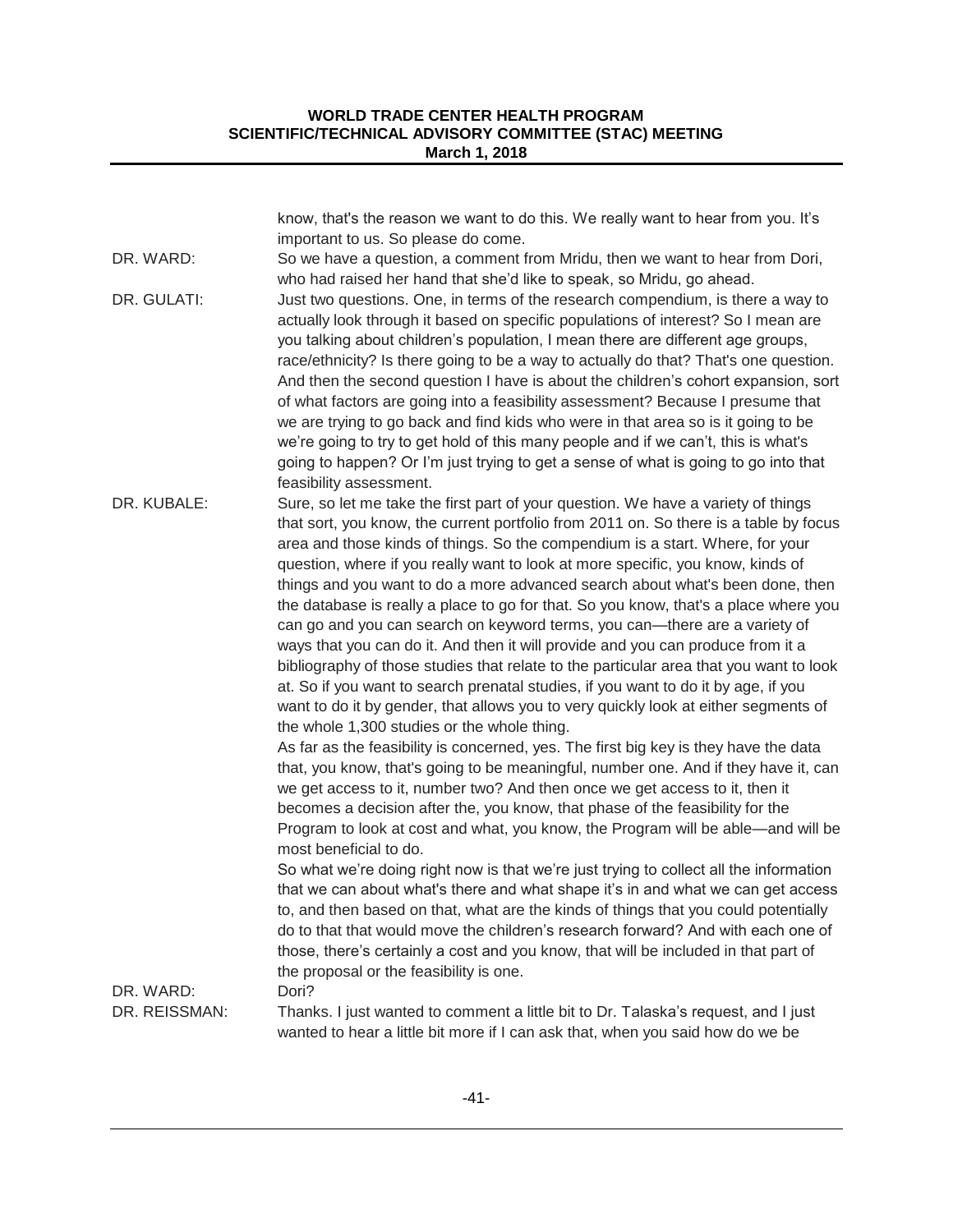|                                | proactive in having those who were young when they were exposed as they're<br>developing and growing up and entering adulthood as they have now, avoiding<br>smoking is a little bit more obvious to many of us but from the perspective of<br>avoiding other exposures, how would you suggest that we approach that? That's<br>like a whole different arena I think than things that are happening in the survivor<br>program right now.                                                                                                                                                                                                                                                                                                                                                                              |
|--------------------------------|------------------------------------------------------------------------------------------------------------------------------------------------------------------------------------------------------------------------------------------------------------------------------------------------------------------------------------------------------------------------------------------------------------------------------------------------------------------------------------------------------------------------------------------------------------------------------------------------------------------------------------------------------------------------------------------------------------------------------------------------------------------------------------------------------------------------|
| DR. TALASKA:                   | My thought would be that you would identify those things that are known to<br>interact with those exposures and be they specific compounds or specific<br>environments like occupations that are related, and just give people information,<br>let them know that these are things that are known to interact and these are<br>things you might want to consider avoiding if you can. That would maybe be how I<br>would approach it, and if there was some research to back it up, that would be<br>another thing, specifically for this exposure. But you know, talking about say<br>asbestos, the asbestos that was in the dust, what sort of things are interacting<br>with asbestos in the literature. You know, this is a thought that I just came up with<br>ad hoc so it's                                     |
| DR. REISSMAN:                  | Yes, and I heard it so I wanted to take advantage of the moment, and with Lila,<br>you mentioned two different times today, you mentioned something about<br>women's health and then sort of alluding to the same idea of people growing up<br>and not sure when you can impact on the research agenda. While the STAC may<br>be asked to do things in a certain schedule, it never stops you as an individual to<br>send a letter. So if there's areas of interest, send it to me.                                                                                                                                                                                                                                                                                                                                    |
| MS. NORDSTROM:                 | Thank you.                                                                                                                                                                                                                                                                                                                                                                                                                                                                                                                                                                                                                                                                                                                                                                                                             |
| DR. McCAWLEY:                  | Dori? Yes, before you gocan I?                                                                                                                                                                                                                                                                                                                                                                                                                                                                                                                                                                                                                                                                                                                                                                                         |
| DR. REISSMAN:                  | Yes, go ahead.                                                                                                                                                                                                                                                                                                                                                                                                                                                                                                                                                                                                                                                                                                                                                                                                         |
| DR. McCAWLEY:<br>DR. REISSMAN: | Can I add something?<br>Sure.                                                                                                                                                                                                                                                                                                                                                                                                                                                                                                                                                                                                                                                                                                                                                                                          |
| DR. McCAWLEY:                  | So I think I've mentioned this to you before. One of the things that I've noticed in<br>the list of symptoms now and the list of diseases that are coming up is these kind<br>of reflect some work in areas that I've been doing, particularly with the<br>mountaintop mining stuff that we're doing, but now also with fracking and<br>communities who live around fracking, and we're seeing the same sets of<br>diseases in particular orders. And we believe, in fact, that the common link here is<br>probably an inflammatory process that's going on, and so if you're talking about<br>what to avoid, avoid those kinds of exposures that are going to be very<br>inflammatory. So for example—I can give you one very easy example, that would<br>be diesel particulate. So, and if you live in New York City |
| DR. REISSMAN:                  | Yes. That's a tough one.                                                                                                                                                                                                                                                                                                                                                                                                                                                                                                                                                                                                                                                                                                                                                                                               |
| DR. McCAWLEY:                  | Yes, it's a tough one, but it might also suggest some approaches also intervening<br>in some of these diseases. So if we have an inflammatory process going on, there<br>are things that could be done that are anti-inflammatory, and the diseases that I                                                                                                                                                                                                                                                                                                                                                                                                                                                                                                                                                             |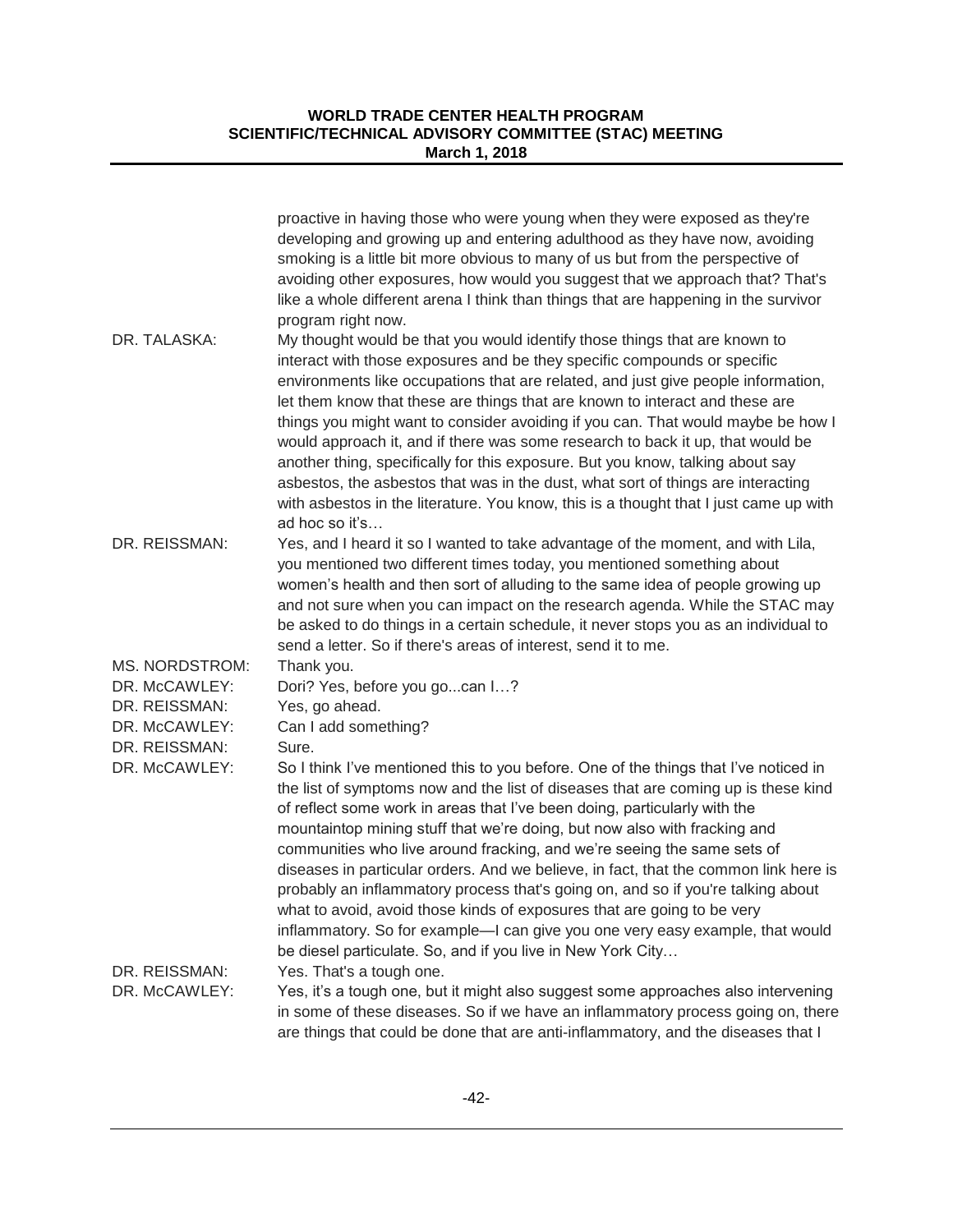|                                                        | think you're going to see, I'll make a public prediction on this, if you have—and in<br>fact I know probably one of them you're starting with. So I think you're going to<br>see the autoimmune diseases rise. Although you haven't got any papers yet out<br>on cardiovascular disease, I think that will probably be a bigger problem than<br>respiratory in this population if it follows along with what we've seen. And last but<br>not least, neurodegenerative diseases. So I would be concerned about the rate of<br>Alzheimer's in this population as well.                                                                                                                                                                                                                                                                                                                                                                                                                                                                                                                                                                                                                                                                                                                                                       |
|--------------------------------------------------------|----------------------------------------------------------------------------------------------------------------------------------------------------------------------------------------------------------------------------------------------------------------------------------------------------------------------------------------------------------------------------------------------------------------------------------------------------------------------------------------------------------------------------------------------------------------------------------------------------------------------------------------------------------------------------------------------------------------------------------------------------------------------------------------------------------------------------------------------------------------------------------------------------------------------------------------------------------------------------------------------------------------------------------------------------------------------------------------------------------------------------------------------------------------------------------------------------------------------------------------------------------------------------------------------------------------------------|
| DR. REISSMAN:<br>PARTICIPANT:                          | Thank you very much.<br>I think a couple of those autoimmune disease and I think cardiovascular disease, I<br>think some of you will hear some of that this afternoon, I think, so.                                                                                                                                                                                                                                                                                                                                                                                                                                                                                                                                                                                                                                                                                                                                                                                                                                                                                                                                                                                                                                                                                                                                        |
| DR. WARD:<br>MS. JONES:                                | So Steve, I think you had a question for Dori and then we'll-no? Val first, okay.<br>No, no, he as opposed to-                                                                                                                                                                                                                                                                                                                                                                                                                                                                                                                                                                                                                                                                                                                                                                                                                                                                                                                                                                                                                                                                                                                                                                                                             |
| DR. MARKOWITZ:<br>DR. WARD:<br>MS. JONES:<br>DR. WARD: | No, I don't have a question for Dori so if you have a question for Dori<br>Okay, so first I'll take questions for Dori and then we'll move on to other questions.<br>Okay. Okay.<br>Just since she's there.                                                                                                                                                                                                                                                                                                                                                                                                                                                                                                                                                                                                                                                                                                                                                                                                                                                                                                                                                                                                                                                                                                                |
| MS. JONES:                                             | Okay.                                                                                                                                                                                                                                                                                                                                                                                                                                                                                                                                                                                                                                                                                                                                                                                                                                                                                                                                                                                                                                                                                                                                                                                                                                                                                                                      |
| DR. WARD:<br>MS. HUGHES:<br>DR. WARD:                  | So we have Lila and Catherine.<br>Hi. As a downtown resident and mom, and one of the big issues seems to be air<br>quality here in New York City, right now is the battle about congestion pricing. So<br>we have vehicles going through our neighborhood, major trucks that are just<br>avoiding tolls, crossing through our neighborhood. So I just want to put congestion<br>pricing on how there could be a positive upside for the residents as well, and<br>workers in the area.<br>Lila?                                                                                                                                                                                                                                                                                                                                                                                                                                                                                                                                                                                                                                                                                                                                                                                                                            |
| MS. NORDSTROM:                                         | I have what might be a crazy question, I don't know. In hearing Michael talk about<br>fracking, the effects of fracking, I know that in hearing echoes-in hearing all of<br>these speeches I've been hearing around gun violence victims, I've been hearing<br>a lot of echoes of things that we heard around Stuyvesant after 9/11, concerns<br>that are likely related to PTSD about helicopters and things like that. And I was<br>wondering, is there any system by which government agencies like this can<br>combine research on-instead of just doing focused research on small<br>populations that are affected in certain ways, doing larger studies about how, like,<br>sort of larger issues affect pockets of populations that have similar exposures?<br>Because it seems like they're, you know, as we're talking about, you know, the<br>difficulty with getting a children's cohort set up and all, you know, we've been<br>talking about this difficulty for a decade at least at this point. But there are a lot of<br>ways in which exposures that other kinds of pop-other kinds of pediatric<br>populations face might, in certain situations, around certain conditions, sort of<br>have similar consequences.<br>So I'm wondering if there—I don't know if that's a thing that an organization like |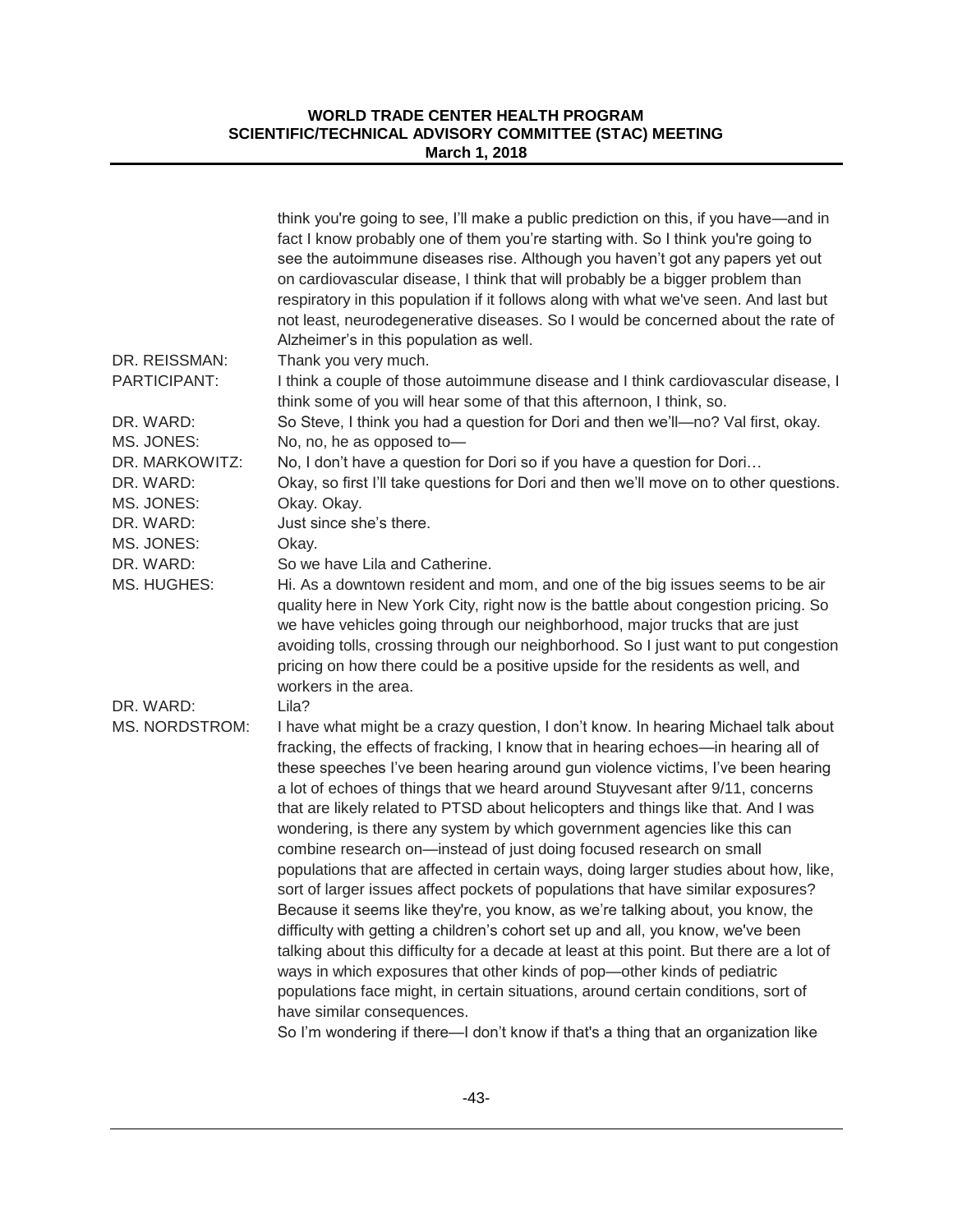|                             | NIOSH can accomplish but that's something I've been thinking about a lot as<br>conversations around fracking have happened upstate, and I've heard just sort of<br>from family and other connections upstate about a lot of the consequences being<br>similar in nature to what we see in 9/11-exposed populations.                                                                                                                                                                                                                                                                                                                                                                                                                                                                                                                                                                                                                                                                                                                                                                                                                                                                                                                                                                                                                                                                                                                                                                                                                                                                                                                                                                                                                                                                                                                                                                                                 |
|-----------------------------|---------------------------------------------------------------------------------------------------------------------------------------------------------------------------------------------------------------------------------------------------------------------------------------------------------------------------------------------------------------------------------------------------------------------------------------------------------------------------------------------------------------------------------------------------------------------------------------------------------------------------------------------------------------------------------------------------------------------------------------------------------------------------------------------------------------------------------------------------------------------------------------------------------------------------------------------------------------------------------------------------------------------------------------------------------------------------------------------------------------------------------------------------------------------------------------------------------------------------------------------------------------------------------------------------------------------------------------------------------------------------------------------------------------------------------------------------------------------------------------------------------------------------------------------------------------------------------------------------------------------------------------------------------------------------------------------------------------------------------------------------------------------------------------------------------------------------------------------------------------------------------------------------------------------|
| DR. REISSMAN:               | It's intriguing. Thank you for raising it.                                                                                                                                                                                                                                                                                                                                                                                                                                                                                                                                                                                                                                                                                                                                                                                                                                                                                                                                                                                                                                                                                                                                                                                                                                                                                                                                                                                                                                                                                                                                                                                                                                                                                                                                                                                                                                                                          |
| DR. WARD:                   | Okay, so I think we have Val and Steve who would like to comment but not<br>necessarily to Dori.                                                                                                                                                                                                                                                                                                                                                                                                                                                                                                                                                                                                                                                                                                                                                                                                                                                                                                                                                                                                                                                                                                                                                                                                                                                                                                                                                                                                                                                                                                                                                                                                                                                                                                                                                                                                                    |
| MS. JONES:                  | Yes, my question is simple. I see that you have here in several places that you<br>want to look for the gaps. Can you identify any of the gaps now or is that just a<br>question? What gaps did you find so far?                                                                                                                                                                                                                                                                                                                                                                                                                                                                                                                                                                                                                                                                                                                                                                                                                                                                                                                                                                                                                                                                                                                                                                                                                                                                                                                                                                                                                                                                                                                                                                                                                                                                                                    |
| DR. KUBALE:                 | Well, I think I would say a couple of things about that. Yeah, we have some ideas.<br>We're still at the point where we are wanting to, you know, we are wanting to<br>listen. I think this afternoon, you'll hear some recommendations from, specifically<br>from the researchers. Again, you know, we're looking and where we're really<br>concerned is that in several of these areas, in particular the research areas, there<br>is some—there has been time, and so we have results—with respiratory disease<br>and mental health is that there is a substantial number, we think, and it's not just<br>responders, it's responders and survivors. You see it in the Registry studies, you<br>see in the FDNY, and you see it with work that Bellevue has been doing is that<br>there are people that aren't getting better and that are still, they still have<br>symptoms, and they still have symptoms after 16 years. And you know, that's a<br>concern, and the concern is is it inflammatory? I think some of the things that you<br>were talking about. There is some evidence there. We want to make sure that we<br>are exploring all avenues and that we're listening to what the researchers are<br>telling us and what they're learning in the clinic so that we can hopefully improve<br>that. But those are the things that, you know, that start to keep us up at night. It's,<br>you know, the people that are there in the program and we're still seeing<br>difficulties. Mental health is another area. Cancer, I think that that is an area<br>where, you know, we need to do things that address latency and some of those<br>issues that this group has talked about, and I think that we're in a good position to<br>do that. I think that it's still early in that process. So that's what we're, you know,<br>concerned about and that's where we're looking to make sure, do we have |
| DR. WARD:<br>DR. MARKOWITZ: | everything in those areas that we need?<br>Steve?<br>Steven Markowitz. So I just want to recognize and really congratulate you on the                                                                                                                                                                                                                                                                                                                                                                                                                                                                                                                                                                                                                                                                                                                                                                                                                                                                                                                                                                                                                                                                                                                                                                                                                                                                                                                                                                                                                                                                                                                                                                                                                                                                                                                                                                               |
|                             | level of structure and organization that you and your colleagues bring to this<br>research program.                                                                                                                                                                                                                                                                                                                                                                                                                                                                                                                                                                                                                                                                                                                                                                                                                                                                                                                                                                                                                                                                                                                                                                                                                                                                                                                                                                                                                                                                                                                                                                                                                                                                                                                                                                                                                 |
| DR. KUBALE:                 | Thank you.                                                                                                                                                                                                                                                                                                                                                                                                                                                                                                                                                                                                                                                                                                                                                                                                                                                                                                                                                                                                                                                                                                                                                                                                                                                                                                                                                                                                                                                                                                                                                                                                                                                                                                                                                                                                                                                                                                          |
| DR. MARKOWITZ:              | Because it's really exemplary.                                                                                                                                                                                                                                                                                                                                                                                                                                                                                                                                                                                                                                                                                                                                                                                                                                                                                                                                                                                                                                                                                                                                                                                                                                                                                                                                                                                                                                                                                                                                                                                                                                                                                                                                                                                                                                                                                      |
| DR. KUBALE:                 | Well, thank you.                                                                                                                                                                                                                                                                                                                                                                                                                                                                                                                                                                                                                                                                                                                                                                                                                                                                                                                                                                                                                                                                                                                                                                                                                                                                                                                                                                                                                                                                                                                                                                                                                                                                                                                                                                                                                                                                                                    |
| DR. MARKOWITZ:              | Including this bible that you have created. I know-I still believe in the separation                                                                                                                                                                                                                                                                                                                                                                                                                                                                                                                                                                                                                                                                                                                                                                                                                                                                                                                                                                                                                                                                                                                                                                                                                                                                                                                                                                                                                                                                                                                                                                                                                                                                                                                                                                                                                                |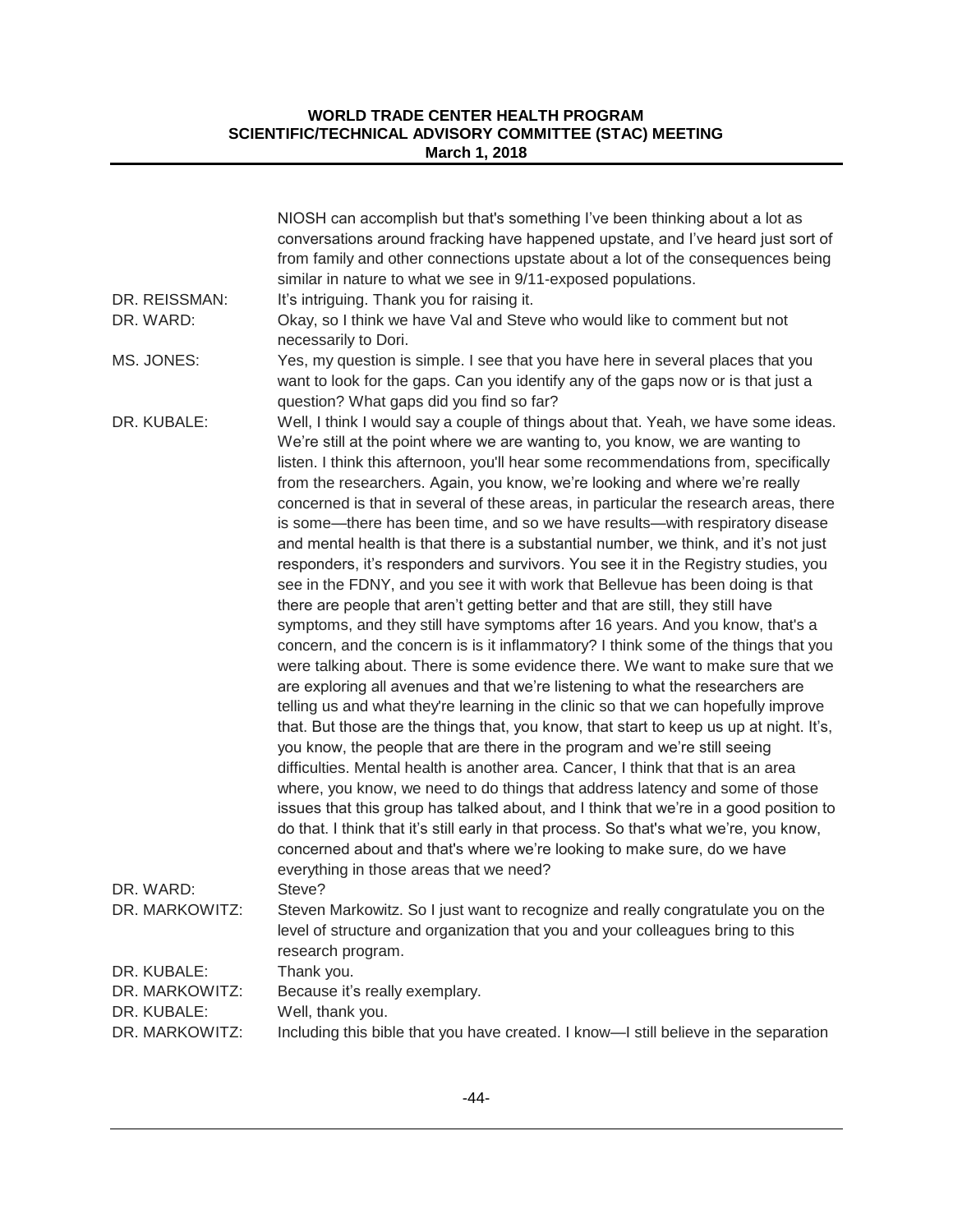|                               | of church and state so I understand you couldn't call it a bible, but this is incredibly<br>useful. I think it's useful to the STAC because you know, one place, we can bring<br>ourselves up to date. I think for the clinicians at the World Trade Center, you<br>know, the clinical centers of excellence again, in one source, they can stay<br>abreast of what's going on. It's not an easy thing to do. So I think it's incredibly<br>useful.                                                                                                                                                                                                                                                                                                                                                                                                                                                                                                                                                                                                                                                                                                                                                                                                                                                                                                                                             |
|-------------------------------|-------------------------------------------------------------------------------------------------------------------------------------------------------------------------------------------------------------------------------------------------------------------------------------------------------------------------------------------------------------------------------------------------------------------------------------------------------------------------------------------------------------------------------------------------------------------------------------------------------------------------------------------------------------------------------------------------------------------------------------------------------------------------------------------------------------------------------------------------------------------------------------------------------------------------------------------------------------------------------------------------------------------------------------------------------------------------------------------------------------------------------------------------------------------------------------------------------------------------------------------------------------------------------------------------------------------------------------------------------------------------------------------------|
|                               | I also want to point out that it's—you can read this on the subway given the size of<br>it. Travis, your accent, I don't think you're from New York but you took the New<br>York Post approach.                                                                                                                                                                                                                                                                                                                                                                                                                                                                                                                                                                                                                                                                                                                                                                                                                                                                                                                                                                                                                                                                                                                                                                                                 |
| DR. KUBALE:<br>DR. MARKOWITZ: | I've been on the subway.<br>The New York Post approach to the size of this thing, so I think that's really great.<br>Can you invite the STAC members to the specialty workshops so that the STAC<br>members can, you know?                                                                                                                                                                                                                                                                                                                                                                                                                                                                                                                                                                                                                                                                                                                                                                                                                                                                                                                                                                                                                                                                                                                                                                      |
| DR. KUBALE:                   | Yes.                                                                                                                                                                                                                                                                                                                                                                                                                                                                                                                                                                                                                                                                                                                                                                                                                                                                                                                                                                                                                                                                                                                                                                                                                                                                                                                                                                                            |
| DR. MARKOWITZ:                | Okay. One of the things I think about is the impact of World Trade Center work<br>on, in the outside occupational medicine world and beyond, because the research<br>and the clinical activities are all centered here, the researchers are mostly<br>centered here, yet we learn a lot that ought to move and be learned by—outside<br>of New York and outside of the occupational medicine world. Very hard to<br>measure. The only way I can think of looking at it is the number of times that<br>David Prezant goes to the American Thoracic Society meeting and presents this<br>kind of work, or other researchers outside of occupational medicine, in the<br>mainstream pulmonary world, psychiatry and the like. Actually, one could look at<br>that, because you've tracked the presentations. It is a true benefit to the Program.<br>I don't know whether you want to add that as a metric or not, but that, I consider<br>that to be an important output.<br>And by the way, we've also, this World Trade Center activity has also managed to<br>pull in researchers who otherwise wouldn't be involved with occupational<br>concerns. I think one was (Nevsky @ 02:48:38) from Sinai. I think Alfredo Morabia<br>from Queens, but others, smart, accomplished people who are spending part of<br>their time focusing on World Trade Center issues. That's a good in occupational |
|                               | health, for not just World Trade Center but for the future.                                                                                                                                                                                                                                                                                                                                                                                                                                                                                                                                                                                                                                                                                                                                                                                                                                                                                                                                                                                                                                                                                                                                                                                                                                                                                                                                     |
|                               | So just one small suggestion. In this book, this bible, in the tabs you list—there's a<br>tab, I'm looking for Ben Luft's publications and what I, I don't see Stony Brook<br>listed anywhere. I don't see Rutgers. I don't see Northwell. What I see is the Icahn<br>School, and I have an appointment at the Icahn School of Medicine so I confess<br>that. But you may want to consider not referring to that cluster of studies as Icahn<br>School-based studies because many of them are based at Stony Brook or the<br>other institutions. So I don't know if they're sensitive to that issue but it's just a                                                                                                                                                                                                                                                                                                                                                                                                                                                                                                                                                                                                                                                                                                                                                                             |
|                               | suggestion for the next version of the bible.                                                                                                                                                                                                                                                                                                                                                                                                                                                                                                                                                                                                                                                                                                                                                                                                                                                                                                                                                                                                                                                                                                                                                                                                                                                                                                                                                   |
| DR. KUBALE:                   | Yes, well you know, that's very interesting. That's right, and I have struggled with                                                                                                                                                                                                                                                                                                                                                                                                                                                                                                                                                                                                                                                                                                                                                                                                                                                                                                                                                                                                                                                                                                                                                                                                                                                                                                            |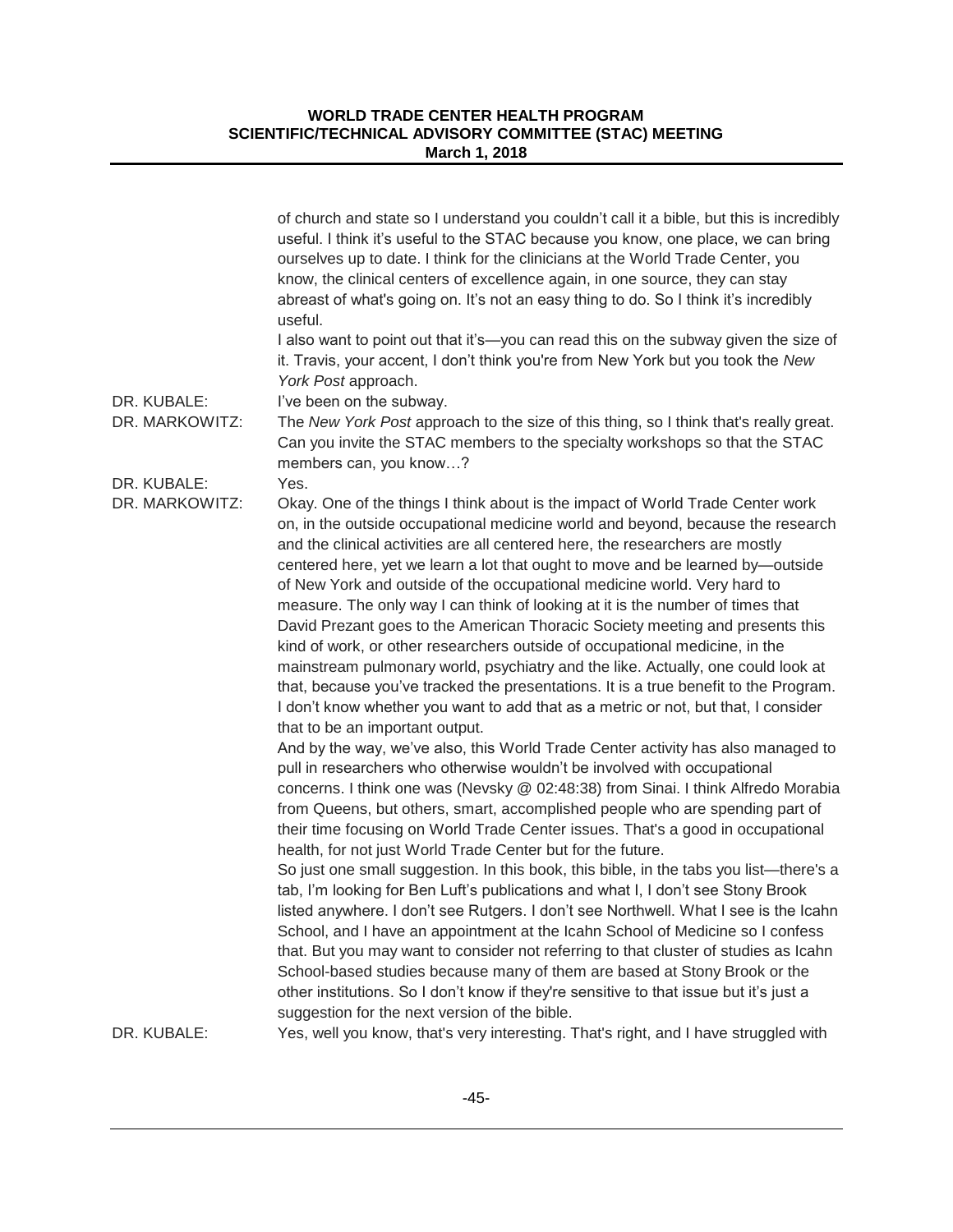|                | that, because the Stony Brook group, you're right, they're in there. I just want you<br>to know they're in there.                                                                                                                                                                                                                                                                                                                                                                                                                                                                                                                                                                                                                                                                                                                                                                                                                              |
|----------------|------------------------------------------------------------------------------------------------------------------------------------------------------------------------------------------------------------------------------------------------------------------------------------------------------------------------------------------------------------------------------------------------------------------------------------------------------------------------------------------------------------------------------------------------------------------------------------------------------------------------------------------------------------------------------------------------------------------------------------------------------------------------------------------------------------------------------------------------------------------------------------------------------------------------------------------------|
| DR. MARKOWITZ: | No, I see that, I see that.                                                                                                                                                                                                                                                                                                                                                                                                                                                                                                                                                                                                                                                                                                                                                                                                                                                                                                                    |
| DR. KUBALE:    | Okay, I just want-you might not have gotten to that part of the bible but they're<br>there.                                                                                                                                                                                                                                                                                                                                                                                                                                                                                                                                                                                                                                                                                                                                                                                                                                                    |
| DR. MARKOWITZ: | Right.                                                                                                                                                                                                                                                                                                                                                                                                                                                                                                                                                                                                                                                                                                                                                                                                                                                                                                                                         |
| DR. KUBALE:    | So here was the struggle, and it's not over yet, on how to organize this massive<br>thing that we call World Trade Center research. And we certainly would love to<br>hear these kind of suggestions, and how we did it at the first cut that made sense<br>to us is that the CCEs sort of feed in to the data centers. And we used that feed<br>as the way to organize it. So Ben and Stony Brook are going to be probably in the<br>Mt. Sinai data center. So if there's another way to do that or if it looks better, we<br>certainly can, you know, can work on that, so yes.                                                                                                                                                                                                                                                                                                                                                              |
|                | MS. SIEGEL DE HERNÁNDEZ: I think that other—you can subdivide it by the various centers, or that's                                                                                                                                                                                                                                                                                                                                                                                                                                                                                                                                                                                                                                                                                                                                                                                                                                             |
|                | part of the other responder program. So I think just referring to it as the other<br>responder program.                                                                                                                                                                                                                                                                                                                                                                                                                                                                                                                                                                                                                                                                                                                                                                                                                                        |
| DR. KUBALE:    | And not putting Mt. Sinai? Oh okay, okay.                                                                                                                                                                                                                                                                                                                                                                                                                                                                                                                                                                                                                                                                                                                                                                                                                                                                                                      |
|                | MS. SIEGEL DE HERNÁNDEZ: Not putting, not—right, exactly. Not flagging it as Mt. Sinai.                                                                                                                                                                                                                                                                                                                                                                                                                                                                                                                                                                                                                                                                                                                                                                                                                                                        |
| DR. KUBALE:    | Oh okay, okay. Sure, sure. Like the general responder cohort.                                                                                                                                                                                                                                                                                                                                                                                                                                                                                                                                                                                                                                                                                                                                                                                                                                                                                  |
|                | MS. SIEGEL DE HERNÁNDEZ: Even though that's where the data center is located.                                                                                                                                                                                                                                                                                                                                                                                                                                                                                                                                                                                                                                                                                                                                                                                                                                                                  |
| DR. KUBALE:    | Yes, okay.                                                                                                                                                                                                                                                                                                                                                                                                                                                                                                                                                                                                                                                                                                                                                                                                                                                                                                                                     |
|                | MS. SIEGEL DE HERNÁNDEZ: That's really all the research that you're talking about.                                                                                                                                                                                                                                                                                                                                                                                                                                                                                                                                                                                                                                                                                                                                                                                                                                                             |
| DR. KUBALE:    | Okay.                                                                                                                                                                                                                                                                                                                                                                                                                                                                                                                                                                                                                                                                                                                                                                                                                                                                                                                                          |
| DR. WARD:      | Catherine, did you have a comment?                                                                                                                                                                                                                                                                                                                                                                                                                                                                                                                                                                                                                                                                                                                                                                                                                                                                                                             |
| MS. HUGHES:    | Yes. First of all, I agree this is an amazing compilation and it's, I think, thank you<br>to all the researchers and all of your World Trade Center team for putting it<br>together. Just two quick things I just want to point out is one, I think it's really<br>important that the privacy of the participants in any of these studies remains<br>private unless they want to go public with that information. And two, if for example<br>there was a study that was beyond just the World Trade Center Health Registry,<br>it's just really important that the people who volunteer to participate get to know<br>the results of the study. Because I know in some situations, with the public<br>studies, the people who took their time and who went through it may not know<br>what the outcome—I know if they're at the workshops, it should be, the onus<br>should be on that researcher outreaching to the participants in some way. |
| DR. KUBALE:    | Well, thank you, Catherine, for raising that. What Iso, that's part of any research<br>project that we have in the portfolio, that's part of the terms and conditions. So we<br>have ways where we think we're tracking it. If we're missing something, please let<br>us know because that's really important to us, and it is a specific term and<br>condition in every single cooperative agreement, every single study that we have<br>is that, you know, the individuals that participate, certainly privacy is an issue but                                                                                                                                                                                                                                                                                                                                                                                                               |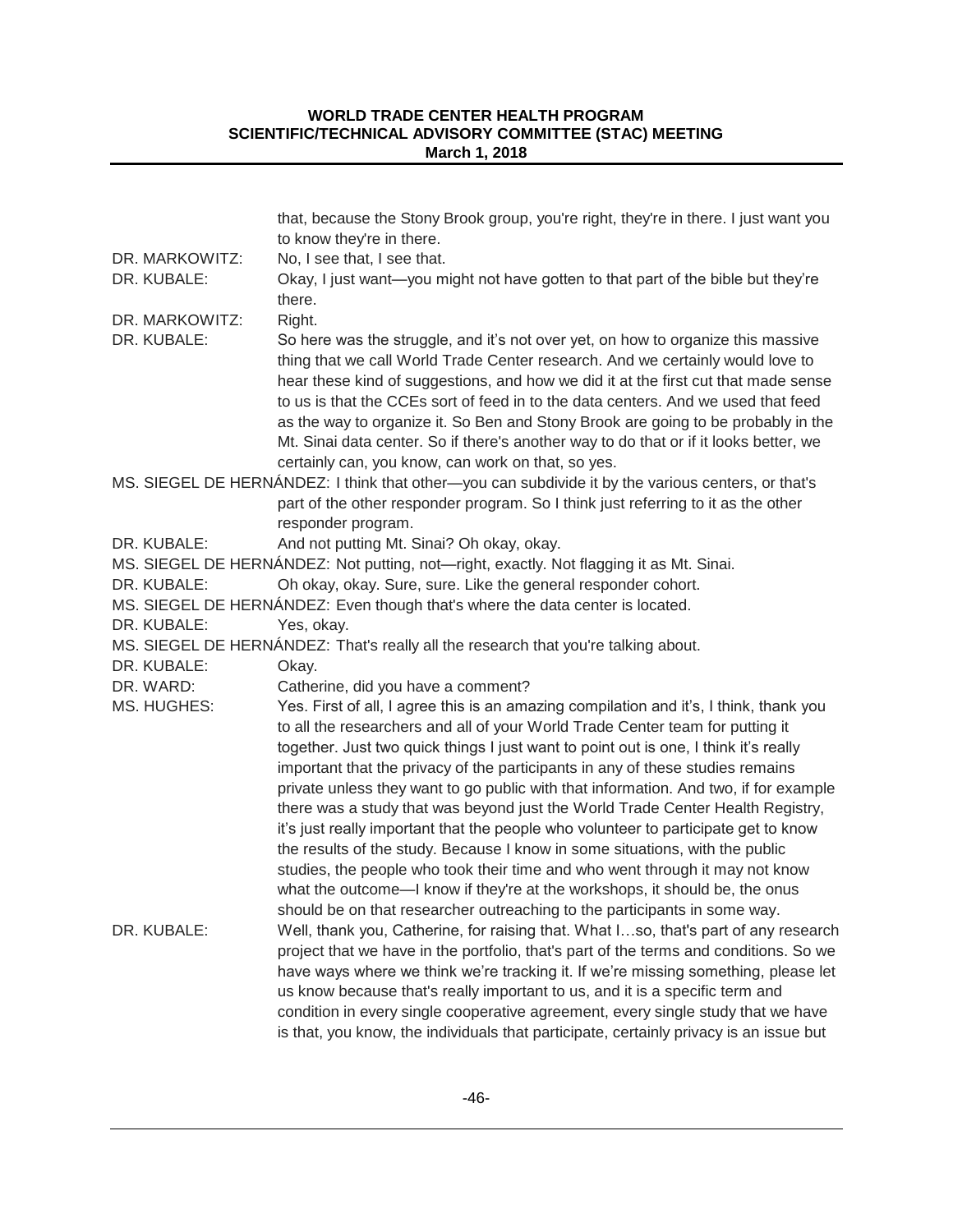|             | also that those results, that they're communicated with directly by the researcher.<br>So if that is not happening and we're missing somewhere, please do let, you<br>know, communicate directly with Dori or me. We would really want to know. That's<br>important, and we agree with you, yes.                                                                                                                                                                                                                                                                                                                                                                                                                                                                                                                                                                                                                                                                                                                                                                                                                                                                                                                                                                                                                                                                                                                   |
|-------------|--------------------------------------------------------------------------------------------------------------------------------------------------------------------------------------------------------------------------------------------------------------------------------------------------------------------------------------------------------------------------------------------------------------------------------------------------------------------------------------------------------------------------------------------------------------------------------------------------------------------------------------------------------------------------------------------------------------------------------------------------------------------------------------------------------------------------------------------------------------------------------------------------------------------------------------------------------------------------------------------------------------------------------------------------------------------------------------------------------------------------------------------------------------------------------------------------------------------------------------------------------------------------------------------------------------------------------------------------------------------------------------------------------------------|
| DR. WARD:   | Yes, Val.                                                                                                                                                                                                                                                                                                                                                                                                                                                                                                                                                                                                                                                                                                                                                                                                                                                                                                                                                                                                                                                                                                                                                                                                                                                                                                                                                                                                          |
| MS. JONES:  | Yes, I'm not sure how appropriate what I'm going to say is but you said a number<br>of times that the people are not getting better. So I'm going to say something<br>personal because it's                                                                                                                                                                                                                                                                                                                                                                                                                                                                                                                                                                                                                                                                                                                                                                                                                                                                                                                                                                                                                                                                                                                                                                                                                        |
| DR. KUBALE: | I'm sorry, I meant there is not general—there are parts that we're concerned<br>about, yes.                                                                                                                                                                                                                                                                                                                                                                                                                                                                                                                                                                                                                                                                                                                                                                                                                                                                                                                                                                                                                                                                                                                                                                                                                                                                                                                        |
| MS. JONES:  | Okay. Okay, well, let me, let me-you know, so I'm going to say something<br>personal. In preparing for something that I'm doing, one of the things that came<br>up was the fact that sugar is very inflammatory, and every time I have orthopedic<br>problems, they tell me my issue is arthritis, but I don't remember—oh, I think she<br>was sitting over there this morning. Well, what did I have for breakfast this<br>morning? A bacon, egg, cheese biscuit from McDonald's with a tall sweet tea. So<br>what am I saying about inflammation here and my behavior?<br>And one of the things, and I'm just going to segue that, like I said, that one of the<br>things I do in my neighborhood very often is do health fairs and like I said, my<br>neighborhood is a lot of Latino people. And so one of the things I very often do is<br>bring a plate with the quadrants, and I'll put the Spanish rice here, because this is<br>like my neighborhood. We do Spanish rice and (baja lajo @ 02:54:51), this is what<br>we eat. And the Spanish rice takes up like this little portion. If I was to tell you the<br>number of people who have said to me, oh no, Val, I do a mountain of rice and<br>then I put my chicken on top. I'm like oh, okay.                                                                                                                                                        |
|             | So I think that one of the things with research, or something that needs to be done<br>with research is if there is any behavior associated with what people need to do,<br>you have to look at behavior because I can say as a nurse, I used to talk to<br>diabetics all the time and they clearly understood, you know, things about sugar<br>and then I'd go in the kitchen on my job and Joe that I'd just finished talking to,<br>that he'd clearly said he understood, is sitting there eating Rocky Road ice cream,<br>chugging away. And so I just think that if we, in terms of research, I think one of<br>the things that has to be looked at is behavior, because I think a lot of times, what<br>we need to do that's healthy and what we do that's healthy is two different things.<br>So I think that that has to be looked at, and that's why I started off with<br>inflammation, and while I understand it, I was sitting there eating—you know, I<br>drank my entire McDonald's sweet tea knowing it's inflammatory, and hopefully I'll<br>be able to walk home tonight when we finish this. But I just think that that's one of<br>the things that we, a lot of times, don't like to look at is that sometimes healthy<br>behavior is uncomfortable behavior, it's not customary behavior, etc. So hopefully<br>there is some research that looks at behavior associated because I think that's |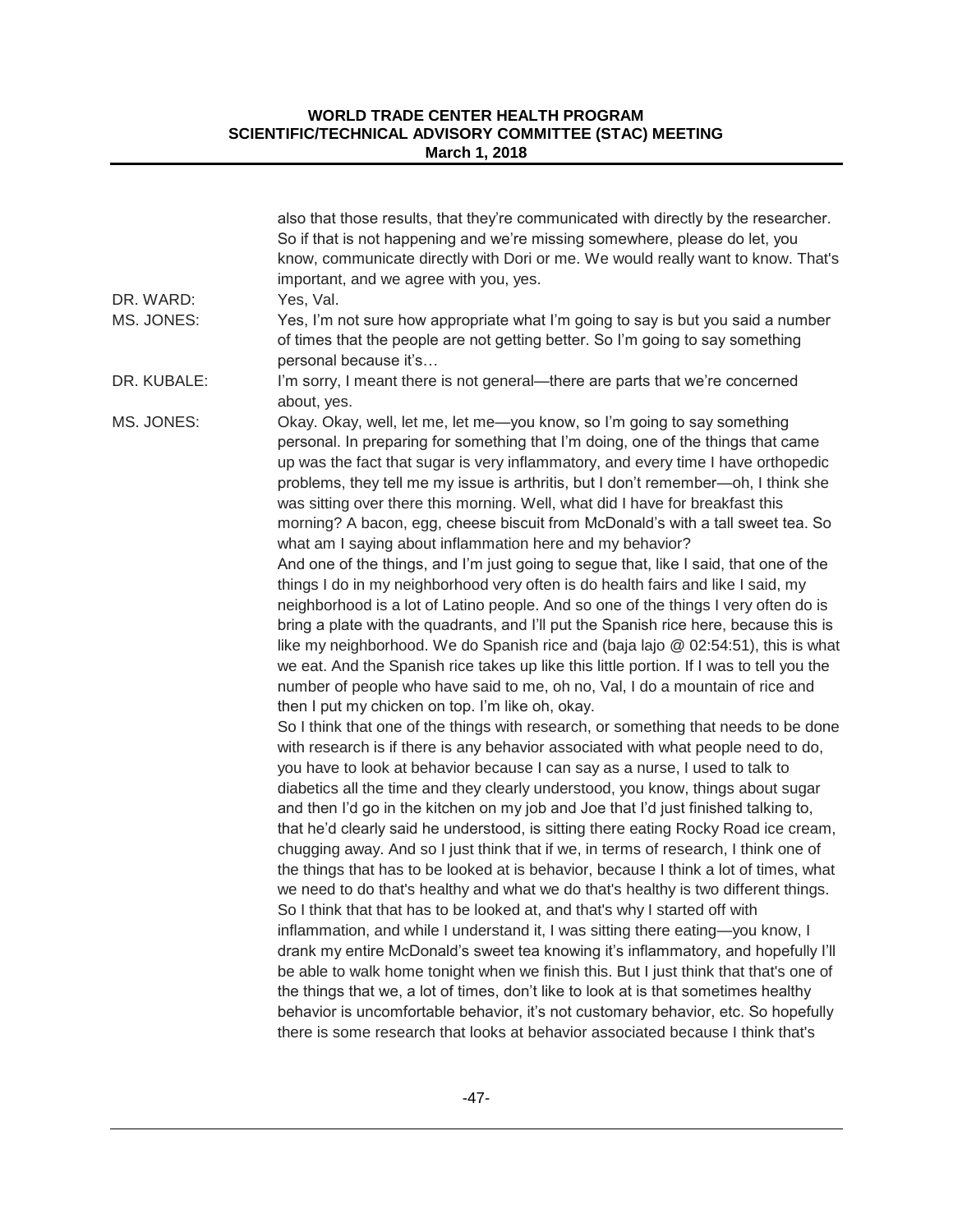| one way that people continue to have the same health problem because they<br>don't change certain behaviors, and I don't know if the research is looking at<br>whether people are changing behaviors that may not be healthy.                                                                                                                                                                                                                                                                                                                                                                                                                                                                                                                                                                                                                                                                                                                                                                                                                                                                             |
|-----------------------------------------------------------------------------------------------------------------------------------------------------------------------------------------------------------------------------------------------------------------------------------------------------------------------------------------------------------------------------------------------------------------------------------------------------------------------------------------------------------------------------------------------------------------------------------------------------------------------------------------------------------------------------------------------------------------------------------------------------------------------------------------------------------------------------------------------------------------------------------------------------------------------------------------------------------------------------------------------------------------------------------------------------------------------------------------------------------|
| Thank you for that, and I think that that's an excellent segue into the afternoon.                                                                                                                                                                                                                                                                                                                                                                                                                                                                                                                                                                                                                                                                                                                                                                                                                                                                                                                                                                                                                        |
| Oh, okay.                                                                                                                                                                                                                                                                                                                                                                                                                                                                                                                                                                                                                                                                                                                                                                                                                                                                                                                                                                                                                                                                                                 |
| I think that both Dr. Prezant, I think Dr. Bromet, Dr. Luft, they're all going to be<br>talking about the complexity. And it certainly does speak to your point, and I think<br>that there is a lot of emphasis on that, and a real struggle on sort of how to really<br>examine it and how to tease out, you know, what is occurring and then what might<br>be done to help.                                                                                                                                                                                                                                                                                                                                                                                                                                                                                                                                                                                                                                                                                                                             |
| Thank you. So one last call for questions from the, from people on the phone,<br>questions or comments. And in the room, Annyce has a question.                                                                                                                                                                                                                                                                                                                                                                                                                                                                                                                                                                                                                                                                                                                                                                                                                                                                                                                                                           |
| I was really glad to see the great efforts and some progress forward that had been<br>made in expanding the children's cohort, which is great. And when I asked that<br>question about the people in Virginia, that was kind of in my mind in that again,<br>not quite understanding exactly what the graphs were showing, but there's a lot of<br>people in that 35-44 previously later teens/early adults, and many people in<br>Virginia, and the question that popped into my head was I think of people in New<br>York still living in New York. Well, of course some people have moved elsewhere,<br>and could all of these viewers in Virginia have been people who were children<br>here and are now living there, and could that be another potential population<br>source?                                                                                                                                                                                                                                                                                                                      |
| Well, thank you, and it is one that, as we are looking and exploring, part of the<br>information that we'll have, we hope, will help us identify where people have gone<br>and how to contact them.                                                                                                                                                                                                                                                                                                                                                                                                                                                                                                                                                                                                                                                                                                                                                                                                                                                                                                       |
| Has there been any thought to any kind of public outreach, either on the media,<br>social media, for people to self-identify who are interested in participating in<br>research?                                                                                                                                                                                                                                                                                                                                                                                                                                                                                                                                                                                                                                                                                                                                                                                                                                                                                                                          |
| I think, you know, maybe this afternoon, I know the Registry has done, you know,<br>targeted outreach. I know that the children's researchers have done targeted<br>outreach. I can't recall off the top of my head if that reaches, how far that reaches.<br>But I know there has been tracing, and there have been tracing efforts and those<br>kinds of things to identify and to expand the cohort.<br>I will say, just one brief caveat that we have noticed that we were very concerned<br>about, particularly with—that goes to part of your question, I think—particularly<br>with Dr. Trasande's studies, early on we were very concerned about recruitment<br>and about power. And he is finishing those, and I will tell you that we haven't had<br>an issue with power. And so you know, the recruitment and the recruitment effort,<br>and I think with several of those studies, the outreach that was done not only by<br>the Registry, which was substantial, with particularly the Trasande studies, but<br>also what's been done by the responder-survivor, I'm sorry, survivor groups- |
|                                                                                                                                                                                                                                                                                                                                                                                                                                                                                                                                                                                                                                                                                                                                                                                                                                                                                                                                                                                                                                                                                                           |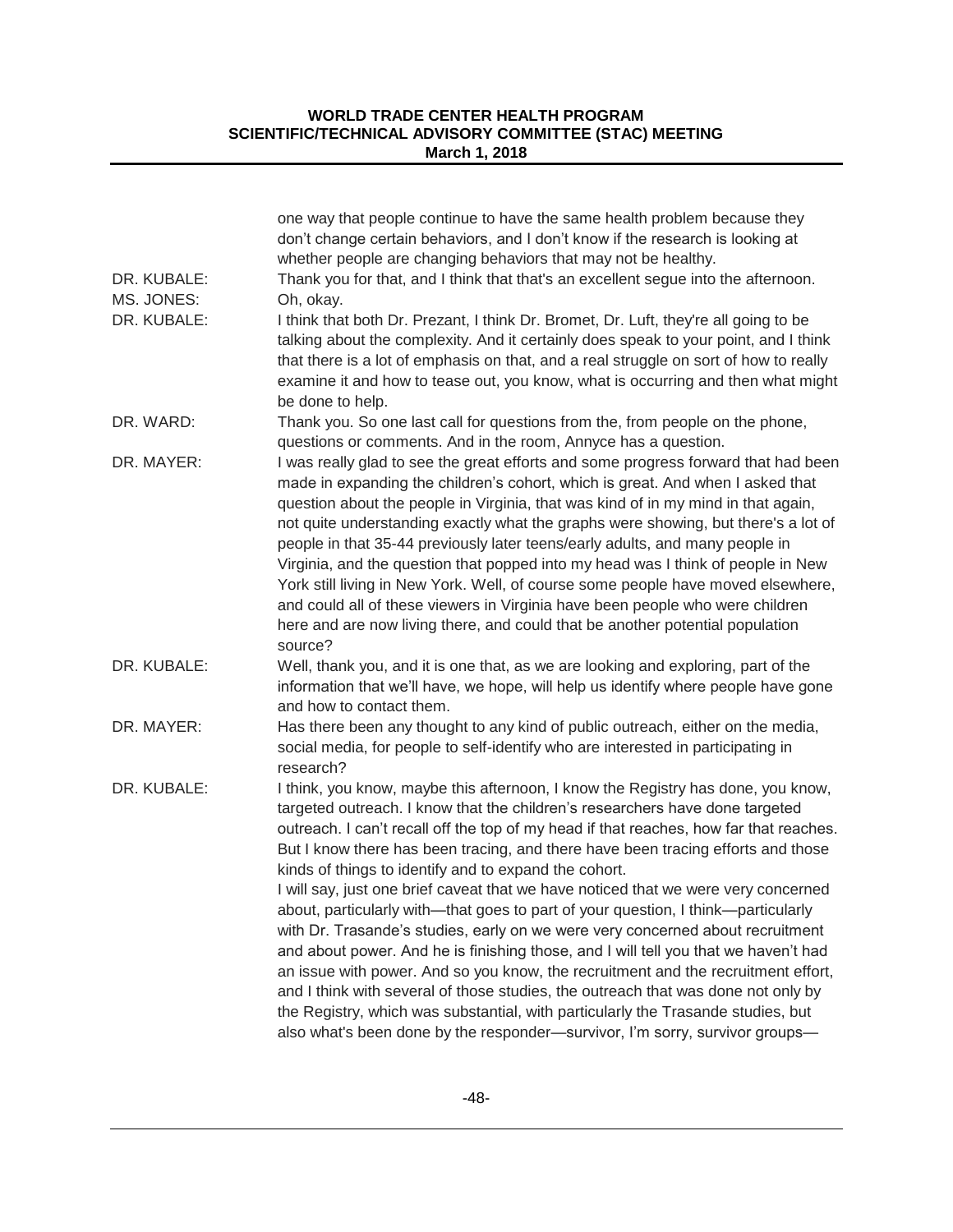| DR. MAYER:     | has been really helpful. Is it, you know, exactly what we want as far as the size of<br>the cohort? No. But it, so far, you know, the numbers have been robust and we<br>are happy about that, so. I'll leave you with that.<br>No, no, that's great, and power is very important, but you know, to be sure that                                                                                                                                                                                                                                                                                                                                                                                                                                                                                                                                                                                                                                                                                                                                                                                                    |
|----------------|---------------------------------------------------------------------------------------------------------------------------------------------------------------------------------------------------------------------------------------------------------------------------------------------------------------------------------------------------------------------------------------------------------------------------------------------------------------------------------------------------------------------------------------------------------------------------------------------------------------------------------------------------------------------------------------------------------------------------------------------------------------------------------------------------------------------------------------------------------------------------------------------------------------------------------------------------------------------------------------------------------------------------------------------------------------------------------------------------------------------|
|                | we're capturing representative sample of the population.                                                                                                                                                                                                                                                                                                                                                                                                                                                                                                                                                                                                                                                                                                                                                                                                                                                                                                                                                                                                                                                            |
| DR. KUBALE:    | Absolutely. Absolutely, absolutely. Yes. Yes?                                                                                                                                                                                                                                                                                                                                                                                                                                                                                                                                                                                                                                                                                                                                                                                                                                                                                                                                                                                                                                                                       |
| DR. WARD:      | Lila, did you have a comment?                                                                                                                                                                                                                                                                                                                                                                                                                                                                                                                                                                                                                                                                                                                                                                                                                                                                                                                                                                                                                                                                                       |
| MS. NORDSTROM: | Yes, I'm just—I'm going to identify myself as someone who specializes in<br>outreach to that population and say that one of the things, there's been a sort of<br>resurgence in outreach at the moment on, just on sort of like the World Trade<br>Center Health Program side, but that has had a tremendous impact in our ability<br>to help find people who will identify themselves publicly as being affected but not<br>only that, participate in-or are expressing interest in participating in things like<br>studies. So there is a big sort of like, there's a big relationship between outreach<br>that's done more broadly to let people know about their healthcare options as 9/11<br>survivors and their willingness to self-identify as 9/11 survivors and then also<br>participate in research surrounding 9/11. And there is a huge dispersed population<br>nationally of young adults because anyone who was in high school at the time of<br>9/11 graduated into a recession and did not necessarily return to New York in<br>huge numbers because of the cost. So that is definitely a concern. |
| DR. KUBALE:    | One thing I would just add to that is that in the compendium, there is a section on<br>the—that I talked about earlier with the Registry, that talks about progress by<br>specific aim. And there are a couple of things that I would just draw your attention<br>to. One is the treatment and referral program, where there is a substantial<br>outreach effort that is occurring and coordinated. The other thing is there is a<br>section where they talk about the number of kids who are now adults, but they<br>were kids in the original 3,000 cohort, and the follow-up efforts that, you know,<br>they have that are ongoing to ensure that those individuals as adults are back in<br>the-you know, are in the cohort and available for study. So I don't want to forget<br>those efforts as well.                                                                                                                                                                                                                                                                                                        |
| DR. WARD:      | Travis, I had one comment and then Catherine has a comment. I do want to<br>mention that several times, you said that the members of the STAC are invited-<br>or invited to the specialty workshops, but I think at this point, we don't receive<br>notification when those workshops are occurring, and I understand that financial<br>issues would preclude NIOSH supporting travel to come to the workshops but I<br>think at the very least just having a direct notification to STAC members when the<br>meetings are occurring would allow those in the area to avail themselves and<br>those who might, you know, have opportunities to come in for the meetings. So I<br>just wanted to just reflect on that and perhaps you could notify us. Yes.                                                                                                                                                                                                                                                                                                                                                          |
| DR. KUBALE:    | I'll make sure that that's, that that happens. The other thing that we'll also make<br>sure that's available for the STAC, and Paul can distribute, is we have an initial                                                                                                                                                                                                                                                                                                                                                                                                                                                                                                                                                                                                                                                                                                                                                                                                                                                                                                                                           |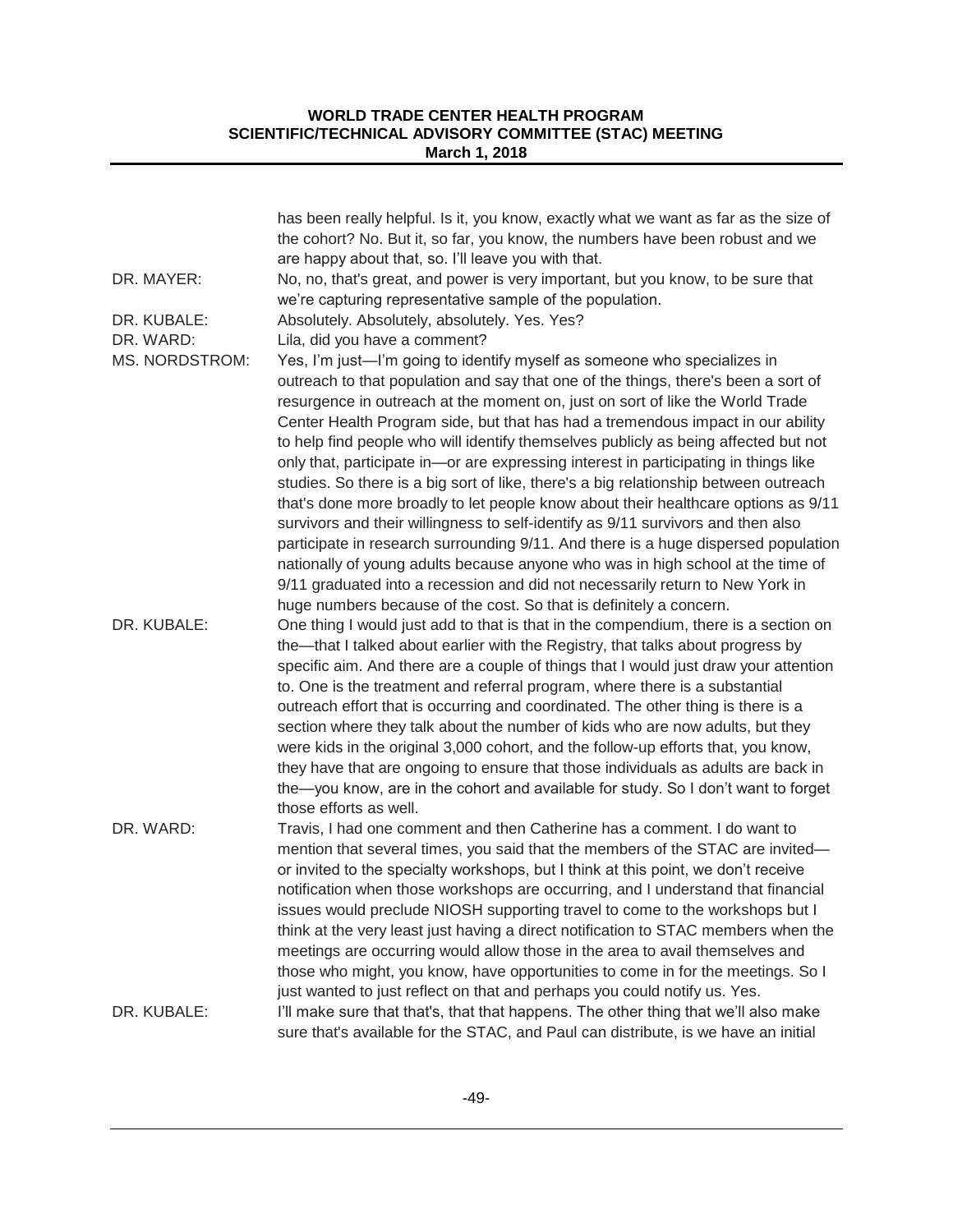|                                          | conference book that has all the, you know, the presentations, and those include<br>updates that maybe aren't presented. So you can get sort of a sense of what's<br>occurring in the portfolio. And then we send another one out after that occurs. And<br>we'll make sure that the STAC not only has the meeting notices, but we also will<br>make that information available as well.                                                                                                                   |
|------------------------------------------|------------------------------------------------------------------------------------------------------------------------------------------------------------------------------------------------------------------------------------------------------------------------------------------------------------------------------------------------------------------------------------------------------------------------------------------------------------------------------------------------------------|
| DR. WARD:                                | The other thing that we're probably going to start doing soon, since we are, we get<br>probably, in the portfolio, since the first of the year, we've gotten probably a<br>publication a week. And probably what we'll start doing is we'll send abstracts of<br>those out to the researchers, but we're also going, we'll include the STAC on that<br>as well. But certainly we'll make sure that you have the information about the<br>meetings, yes. We'd love for anybody on the STAC that can come to |
| MS. HUGHES:                              | Thank you. Catherine.<br>Two quick things. I found out about some of those through the survivors'<br>committee, thanks (inaudible @ 03:05:05), and when I've had the opportunity to<br>come, they've been very helpful and informative, for me at least, being there<br>visually and hearing the speaker talk is important. So thank you for getting that<br>out.<br>But second, with the 25-year anniversary of the 1993 bombing, I do want to thank                                                      |
|                                          | CDC because I did see some ads in the local papers talking about the outreach<br>programs, so that was very important to hear about it from CDC versus a lawyer.<br>So I just want to thank you.                                                                                                                                                                                                                                                                                                           |
| DR. WARD:                                | Okay, any last comments or questions on the phone? And none in the room, so I<br>guess we're ready to adjourn for lunch. We'd like to take it one at-we'd like<br>everyone to be back and ready to start at 1 o'clock.                                                                                                                                                                                                                                                                                     |
| DR. MIDDENDORF:                          | For those of you on the STAC who ordered lunch, I think Mia is back. They were<br>there, Mia? Yes, lunches are over in the break area over here.                                                                                                                                                                                                                                                                                                                                                           |
| DR. WARD:<br>DR. MIDDENDORF:<br>[Break.] | We can eat over there?<br>Yes, you can eat over there, not out here.                                                                                                                                                                                                                                                                                                                                                                                                                                       |
| DR. MIDDENDORF:                          | Okay, can we get the members to come back to the table please? And members<br>on the phone. If you can prepare yourselves, we'll try and get started again.<br>Okay, just want to do a quick roll call before we start up again. Just looking<br>around the table, all the members who were here earlier are here again. Members<br>on the phone, if you'd like to speak up, just let me know you're there. Bill Rom, are<br>you on?                                                                       |
| DR. RYAN:<br>DR. MIDDENDORF:             | Margaret Ryan.<br>And I'm not hearing from Bill. Margaret Ryan?                                                                                                                                                                                                                                                                                                                                                                                                                                            |
| DR. RYAN:<br>DR. MIDDENDORF:             | Yes. I'm here, sir.<br>Okay, thank you. Sheela, are you on? Okay, I'm not hearing anything from<br>Sheela. Marc, you said you were going to join us at 1:00. Have you been able to<br>join us? Okay. Not hearing. Okay, well, we still have a quorum, so we can move                                                                                                                                                                                                                                       |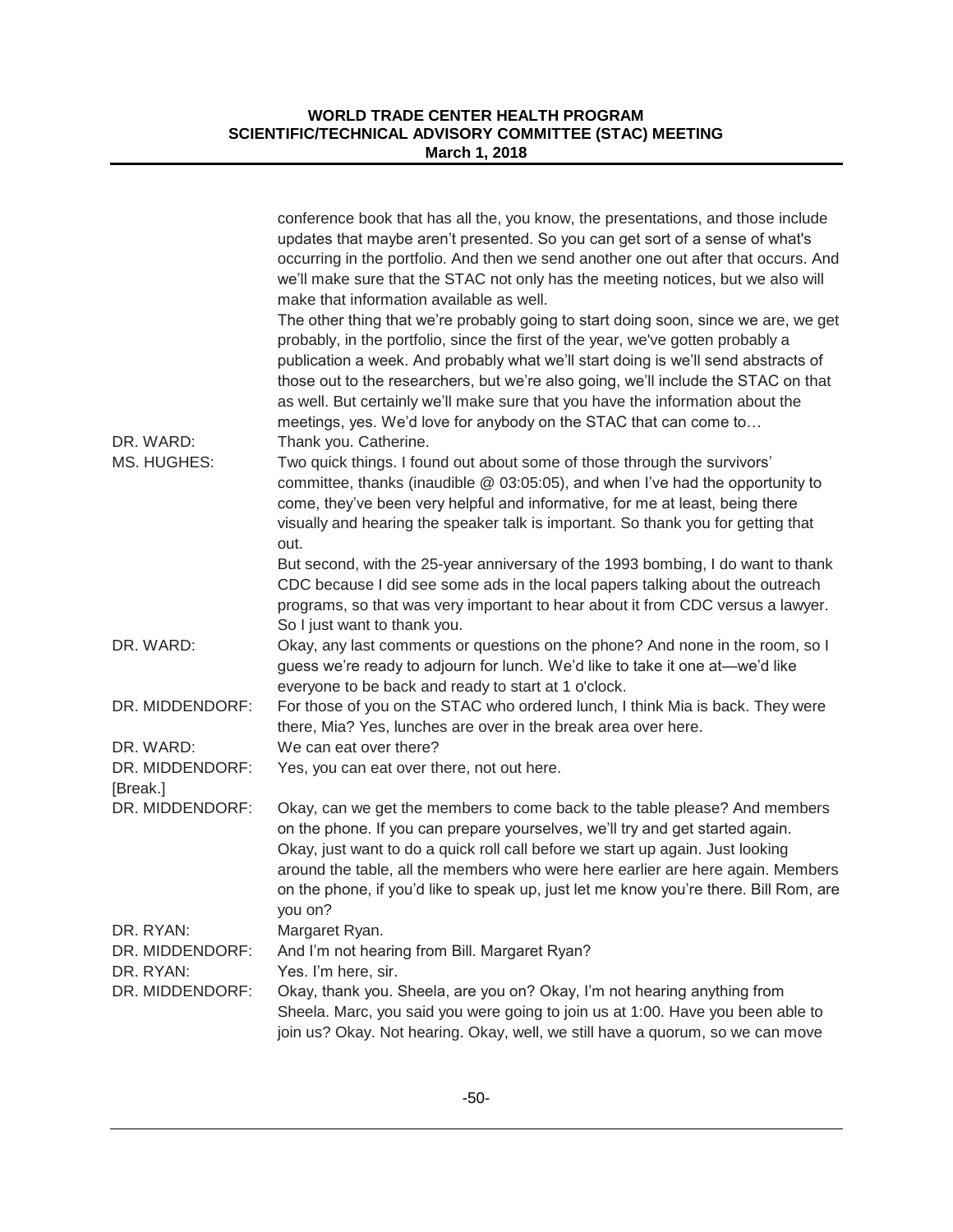|                                        | on.                                                                                                                                                                                                                                                                                                                                                                                                                                                                                                                                                                                                                                                                                                                                                                                                                                                                                                                                                                                                                                                                                                                                                                                                                                                                                                                                                                                |
|----------------------------------------|------------------------------------------------------------------------------------------------------------------------------------------------------------------------------------------------------------------------------------------------------------------------------------------------------------------------------------------------------------------------------------------------------------------------------------------------------------------------------------------------------------------------------------------------------------------------------------------------------------------------------------------------------------------------------------------------------------------------------------------------------------------------------------------------------------------------------------------------------------------------------------------------------------------------------------------------------------------------------------------------------------------------------------------------------------------------------------------------------------------------------------------------------------------------------------------------------------------------------------------------------------------------------------------------------------------------------------------------------------------------------------|
| DR. WARD:                              | Welcome back from lunch, everyone. Our first presenter is going to David Prezant<br>and-or, presenters will be David Prezant and Joan Reibman talking about World<br>Trade Center respiratory disease research findings and grantee<br>recommendations. Dr. Prezant.                                                                                                                                                                                                                                                                                                                                                                                                                                                                                                                                                                                                                                                                                                                                                                                                                                                                                                                                                                                                                                                                                                               |
|                                        | WORLD TRADE CENTER RESPIRATORY DISEASE RESEARCH FINDINGS AND GRANTEE                                                                                                                                                                                                                                                                                                                                                                                                                                                                                                                                                                                                                                                                                                                                                                                                                                                                                                                                                                                                                                                                                                                                                                                                                                                                                                               |
| <b>RECOMMENDATIONS</b><br>DR. PREZANT: | Thank you. True honor to be here and to see so many friends and so many                                                                                                                                                                                                                                                                                                                                                                                                                                                                                                                                                                                                                                                                                                                                                                                                                                                                                                                                                                                                                                                                                                                                                                                                                                                                                                            |
|                                        | interested people who are participating in helping us move forward with the World<br>Trade Center Health Initiatives. Very much appreciated. You—Paul, are you going<br>to be doing the slides, oror I don't have a clicker. Thanks.<br>So I've been asked to talk about some of the findings and research priorities that<br>we had highlighted in a previous June research meeting. And as such, I'm going<br>to be concentrating on the non-mental health issues because Stony Brook is<br>going to be representing that. So, and I'll be focusing mostly on the responders<br>because Dr. Reibman will be talking about the non-responders right after my<br>presentation.                                                                                                                                                                                                                                                                                                                                                                                                                                                                                                                                                                                                                                                                                                     |
|                                        | As you well know, there were approximately 90,000 responders who were<br>exposed to the toxic dust and organic matter, and we all are well aware that this<br>toxic dust—next slide please—that this toxic dust contained silicates and Freon<br>and PCBs and PVCs and dioxins and polyaromatic hydrocarbons of small<br>amount, but a significant amount of asbestos. And to a large degree, pulverized<br>concrete, which we feel is one of the major inflammatory mediators of this<br>exposure.                                                                                                                                                                                                                                                                                                                                                                                                                                                                                                                                                                                                                                                                                                                                                                                                                                                                                |
|                                        | The next slide. Our program for responders includes FDNY that I represent, which<br>is predominantly FDNY firefighters and FDNY EMS workers. In total there are<br>about 16,000 in the World Trade Center Health Program. And it also includes the<br>other responders, or the non-FDNY general responders which are predominantly<br>law enforcement, communication workers, construction workers, sanitation<br>workers, other responders, other labor organizations and some volunteers.<br>Next slide. Concentrating for the moment on the FDNY health program<br>demographics, as I said, we have nearly 16,000 people. But I'd like to highlight<br>some very unique aspects of our program. We're the only group with pre-9/11<br>health data and that has allowed us to be able to make a large number of<br>comparisons with pre-exposure health metrics. We're the only group where<br>essentially everybody was enrolled prior to the onset of any benefits. We're the<br>only group that had an early exam in 2001 through 2002. We started our first<br>monitoring exam October, first week of October 2001, which allowed us to get<br>some very early metrics right after the disaster.<br>We have the highest retention rate with greater than 80% of our cohort returning<br>for exams. We have a growing but robust biobank, which I'll talk about later in this |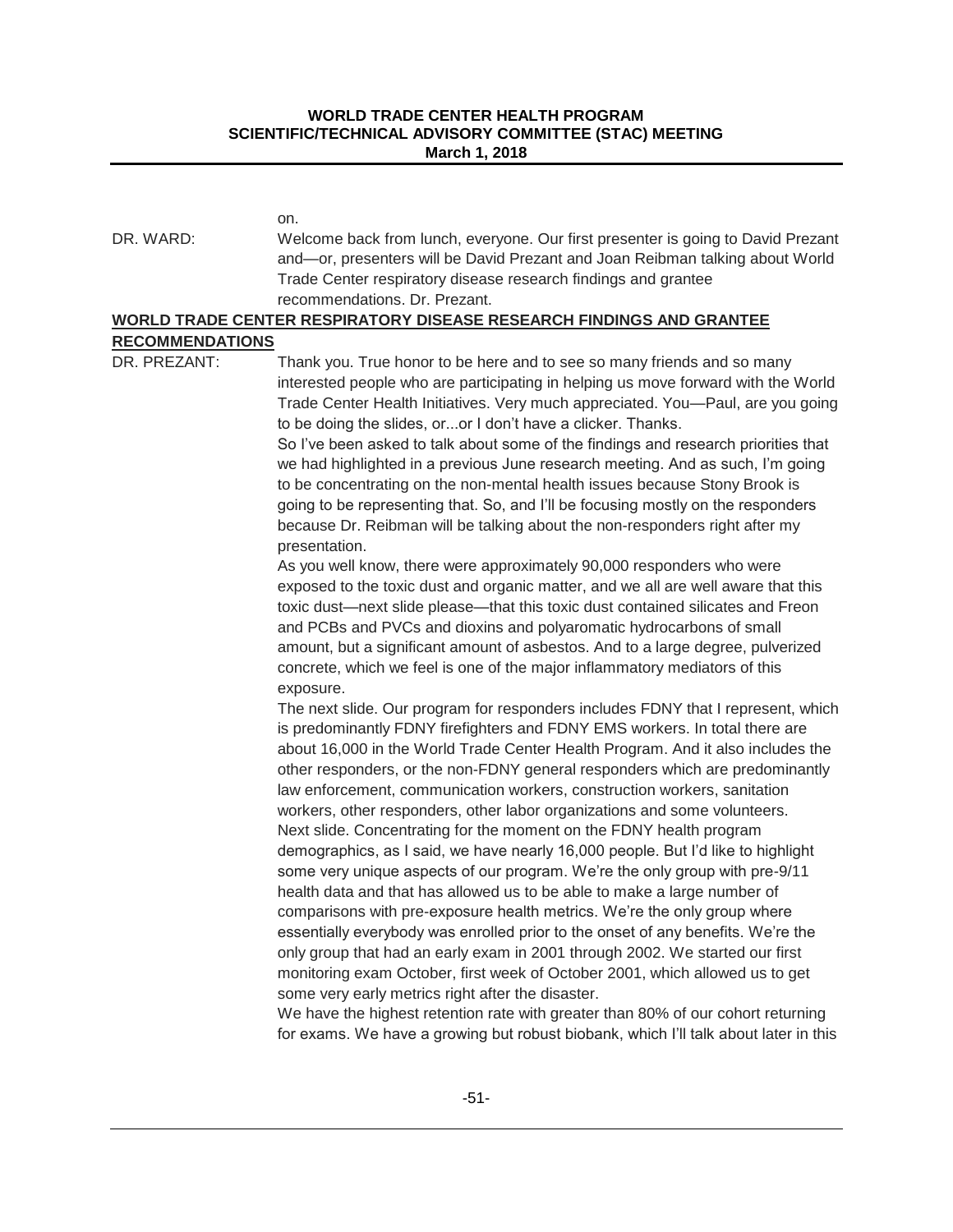|                              | presentation. And the reason why I highlight all of this, and these numbers here<br>can substantiate a lot of it, the reason why I highlight this is because this, to me, is<br>one of the greatest, if not the great success of the World Trade Center Health<br>Program. In that, we have been able to forge a unified, completely committed<br>partnership between labor, management, government, and healthcare. And that is<br>incredibly unique after an exposure.<br>In fact, it's incredibly unique and I'm really honored and privileged. It's incredibly<br>unique for an organization like the STAC to invite really FDNY. Normally, it would<br>be an academic medical center that was up here.<br>Next slide. So we have 15% of our cohort who were present during the collapse of<br>the two towers. Another 44% of our cohort was present in the afternoon during the |
|------------------------------|--------------------------------------------------------------------------------------------------------------------------------------------------------------------------------------------------------------------------------------------------------------------------------------------------------------------------------------------------------------------------------------------------------------------------------------------------------------------------------------------------------------------------------------------------------------------------------------------------------------------------------------------------------------------------------------------------------------------------------------------------------------------------------------------------------------------------------------------------------------------------------------|
|                              | collapse of one of the other towers. And then you can see that the rest of our<br>cohort responded, and over 70% of our cohort was there in the first three days.<br>Meaning that we had a massive acute exposure. And that is one thing, plus a<br>more healthy worker effect that does reduce some of the generalizability from our<br>cohort to others. Yet, nearly all of our findings have been reproduced in the other<br>cohorts.<br>Next slide. Aha, it probably is a different color. Can you go to the next slide just to<br>be certain? No, there it is. There it is. You just had it hidden in there.                                                                                                                                                                                                                                                                    |
| PARTICIPANT:<br>DR. PREZANT: | Yes, found it.<br>So one of the benefits of our program, and the reason why we've been so<br>productive and also so dynamic in being able to look at this so rapidly is that<br>there's complete integration between our clinical center and our data center. And<br>this slide, while not a perfect representation, tries to demonstrate this bidirectional<br>nature of communication between our CCE and our DC. And it's in large part<br>because we only have one CCE, one clinical center. But it's also because the<br>leadership and all of the infrastructure is shared between our CCE and our data<br>center. So that has made this marrying of all of this data and all of our applications<br>and programs as really one and that is something that's often not understood by<br>people looking at our data.                                                            |
|                              | Next slide. The CCE is responsible for looking at patient information at the micro<br>level but the data center is responsible for looking at patient information at the<br>macro level. And again, it's this communication between the two, so our CCE<br>doesn't download its information into our data center once a year through some<br>VPN site and then waits another five years to get back some information. It's not<br>that type of model, which works perfectly fine for multicenter national studies. It's<br>not our model. We're communicating daily and weekly about what these results<br>are showing.                                                                                                                                                                                                                                                              |
|                              | Next slide. So now concentrating—next slide—on the respiratory aspects. This is<br>a bronchial alveolar lavage from a firefighter that was brought into Bellevue<br>Hospital. This was in the third week of September and our NYU associates, which                                                                                                                                                                                                                                                                                                                                                                                                                                                                                                                                                                                                                                  |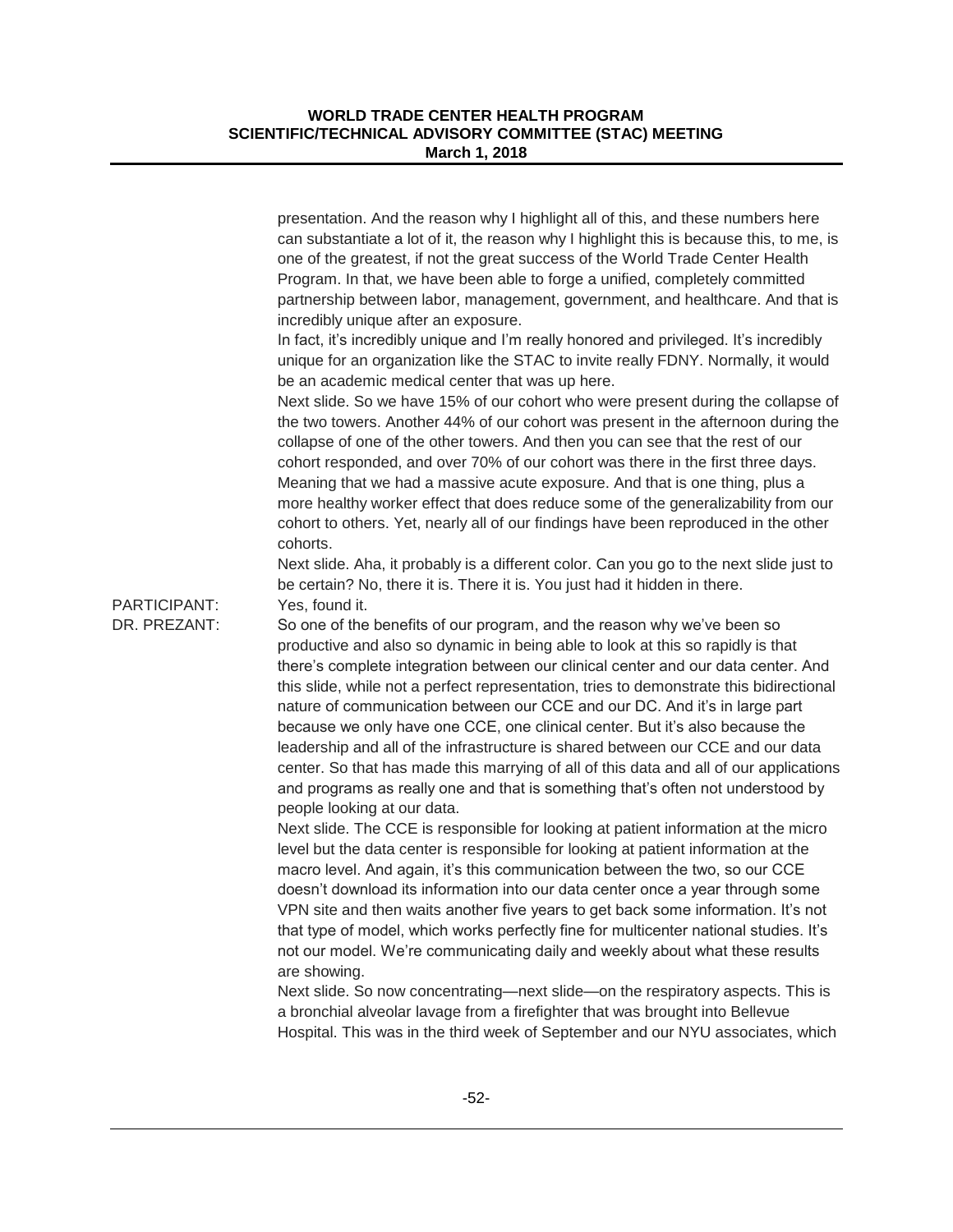we have a very close collaboration with NYU, with Albert Einstein, and with several other of the medical schools, but NYU and Albert Einstein are our two closest collaborators. This firefighter was in acute respiratory distress. He was intubated, and he was bronchoscoped and lavaged. And the reason why I show this to you is it demonstrates a variety of things, but for this study it demonstrates that there was Word Trade Center dust down there. This is an uncoated asbestos fiber to the far left, which means it's an acute exposure. Fly ash particles, which is pulverized concrete, and fibrous glass.

Onto the next slide. So it demonstrates that these large particles were to get down into the small airways, it demonstrates the fact that scientific studies done before the World Trade Center are scientific studies. They aren't—mean what they were meant to mean, which is that if you constantly think that large particles don't get into the small airways, you're not reading all of those studies correctly. Those studies are low density, low concentration exposures. They're studies that are very, very important for infectious disease, for manufacturing metered-dose inhalers for asthma medications. There the concentration is going to be very small. And what you find is that particles less than 10 microns in size don't get into the small airways, don't get to the alveoli. You can't apply that to the World Trade Center where the concentration was massive. It overwhelms the upper airway protective systems, gets down into the airways, gets down into the alveoli. And on this slide, as you can see, creates inflammation that's visible on a CAT scan and creates inflammation that's visible on pathologic specimens. And if you were to look at this on a higher power you would see that this is a lot of the eosinophils.

Next slide. And what this led to was early pulmonary function loss. And you can see here that this is a dose response curve between our greatest exposure at FDNY, which is those people arriving on the morning of 9/11 versus lesser exposures as we progress from initial arrival time early on to several days later. What you see in the bottom on the sort of reddish color is the annual pulmonary function loss that occurs in this cohort. Not nationally, not in some scientific study, but in this cohort prior to 9/11. And what you see is that they drop by about 27 to 30 milliliters per year, which is typical for normal aging. But in this one-month period, essentially, though it was measured over 6 to 12 months, they dropped by, as you can see here, over 370 milliliters, which is more than 13 times of what you would expect. And those people who were most symptomatic, as I'll show you later, dropped far more than this.

So the next slide plots this a little bit differently and shows you that prior to that giant red arrow, they're dropping as you would expect for normal aging and then there's this huge drop that I just showed you. And what this study, which is published in *CHEST*, shows not only that drop, but it speculates on what the future will hold. And the future could have been any one of those three lines. It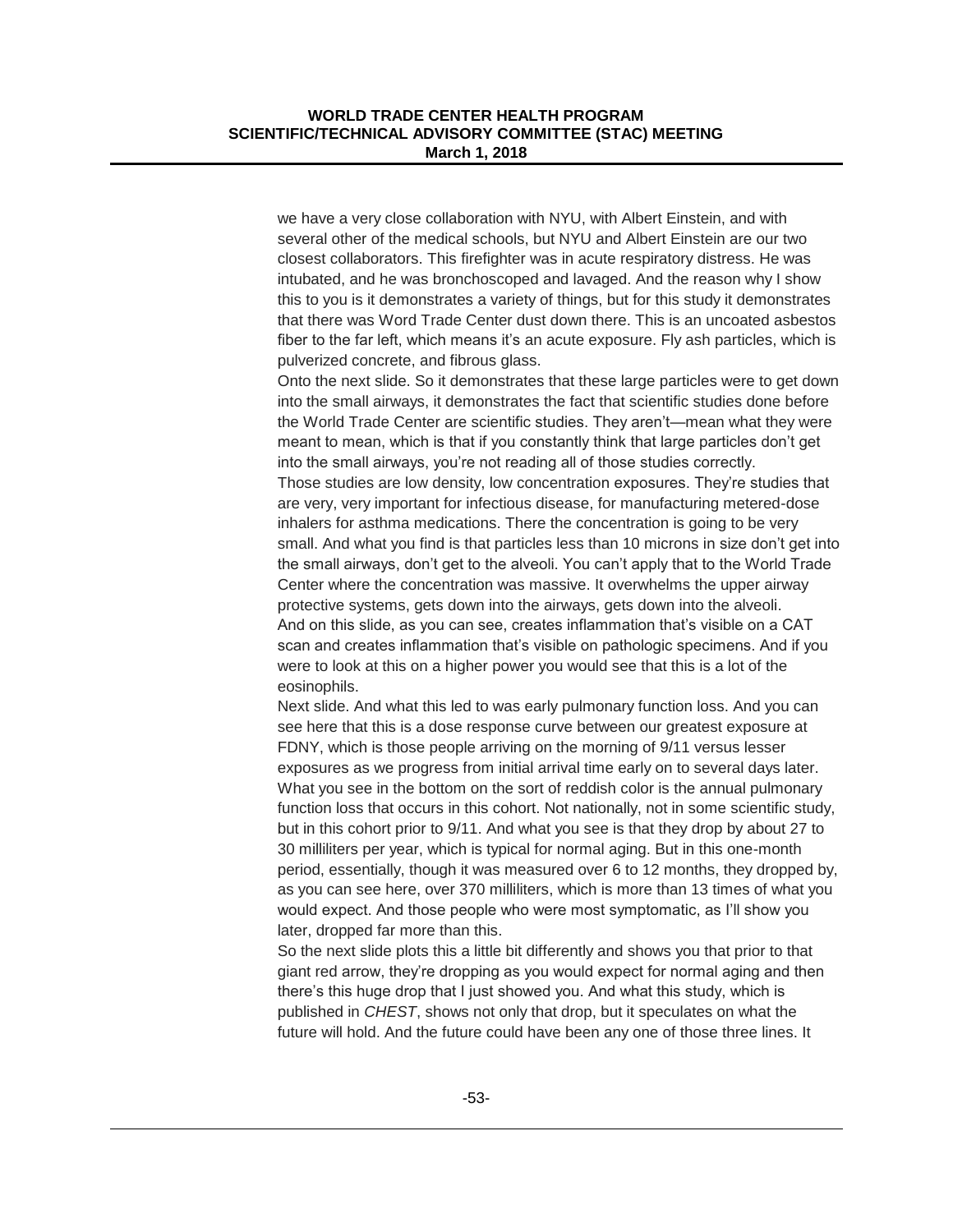could be that the normal reparative processes of the lung, which are huge, brings everybody back to normal. And that would mean that this was an acute problem, that it would last a certain period of time, and then it would all be over. Alternatively, the middle of those lines with the question mark, is that this is a drop, it occurs, and people never recover, and they then continue to drop at the annual expected rate for aging.

And then the third line down below would be a tragic line, depending on its slope. Because that would imply that the drop now was accelerated. That because of this, not only was there an acute massive drop, but that thereafter there was something wrong, that combination of host and environmental interaction that created an accelerated decline. And that accelerated decline could become quite ominous, resulting in early death and the need for lung transplantation. So we did not know at that time, and this study was published in 2006.

Next slide. We have published data and similar data was published in the survivor cohort that Joan will go over, showing that the reduction in pulmonary function correlates with symptoms. Those people with the lowest pulmonary function with the greatest reduction had the greatest amount of symptomatology. Symptoms being wheeze and shortness of breath and cough.

Next slide. And as I said, this has been reproduced in both the general responder cohort and in the survivor cohort.

Next slide. The survivor cohort that Dr. Reibman will go through in more depth has also been looking at very important measurements of pulmonary function other than just barometry. They've been looking at oscillometry and shows that a lot of this airway inflammation and obstruction is occurring in the smallest airways right by the alveoli. Again, demonstrating that these particles did get down into the small airways and alveoli.

Why is that important? It's important because it shows one of the points of action for this respiratory abnormality. But it also shows that these particles and the chemicals that were coated to them have bioavailability. They're very close to the pulmonary vasculature. So that they're going to be absorbed and that these are true potential carcinogens and inflammatory inducers. Where, if it was occurring just in the upper airway, while that would still be possible, it would be less likely. Next slide. And in this paper, we attempted answer the question that we raised in 2006, which is what will be the outcome of this gigantic drop in pulmonary function?

Next slide. And while this is a busy slide, the main thing to take from it is that this giant drop that occurred early on in time "zero" on this graph, which is the first months after 9/11, then leveled off. And depending on which group you look at, whether it's EMS, whether it's firefighter, whether it's the earliest arrival group or a later arrival group, you basically can see that on average, it's pretty much a straight line adjusting for aging. And that's telling you that luckily for the majority of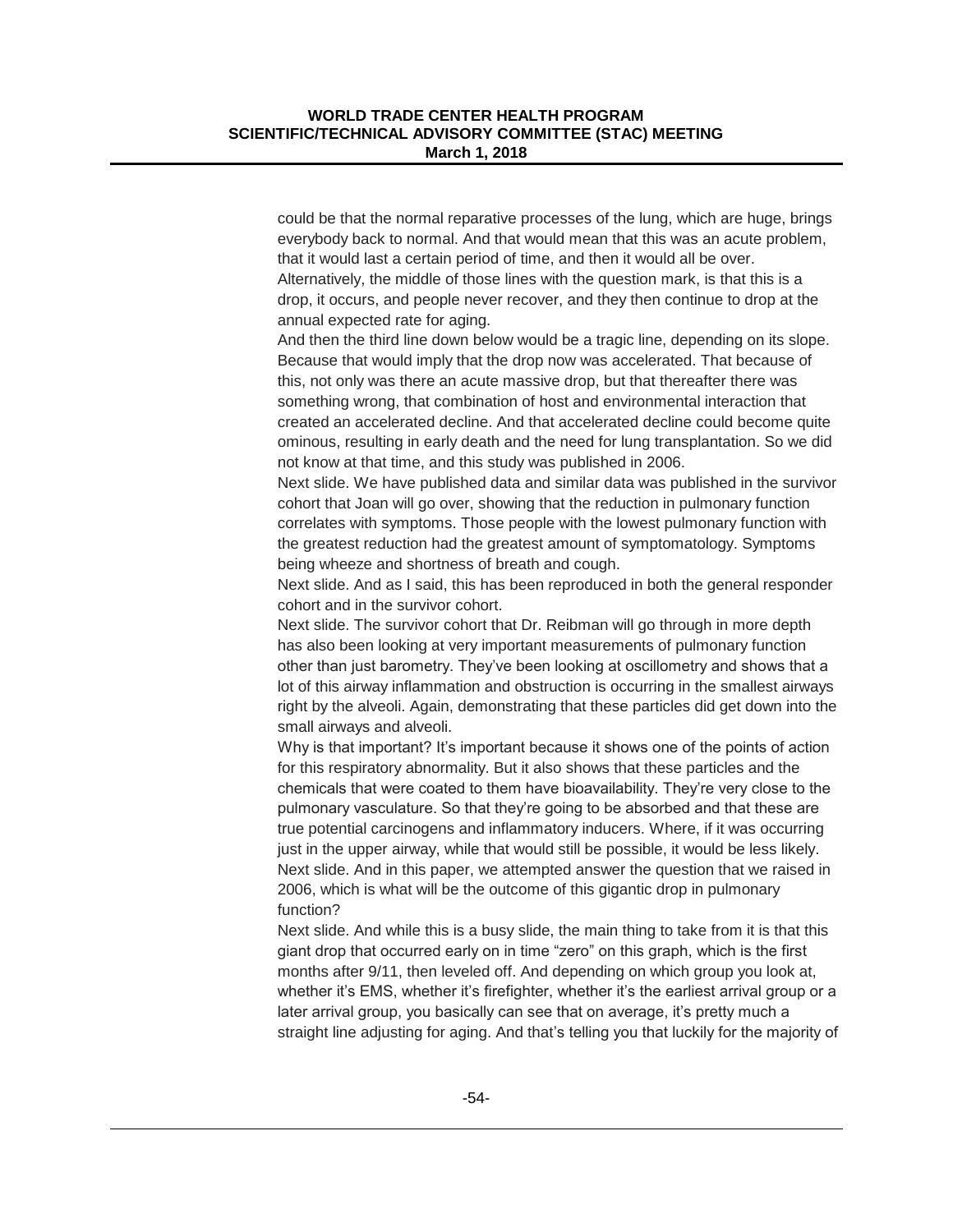the cohort, they didn't continue to decline in an accelerated fashion. Unfortunately, they didn't recover, all right, but they didn't continue to decline in an accelerated fashion.

This, however, like all averages, is a misleading statement, because within the average are people that have improved and people that have gotten worse. One of our main goals is to try to understand those differences and to try to identify the people who are not staying stable and declining at an accelerated rate. And we'll show you that momentarily.

Next slide. Again, demonstrating that this was shown in the general responder group, as well.

Next slide. So they fell in terms of their lung function, and that firefighter that I initially showed you his bronchoscope alveolar lavage had what's called eosinophilic pneumonitis, and that's one of many interstitial lung diseases. It has a very good prognosis when it's diagnosed early and treated appropriately, and for him it was, thanks to our NYU and Bellevue partners. But one of the main questions in the middle of this time period, because we want to know how to treat this, is this going to be interstitial lung disease, which is very difficult to treat, has an ominous mortality, and really the only treatment for it is lung transplant. Is this going to be many of these people with interstitial lung disease as that first firefighter might have suggested? Or, is this going to be the more common of both lung diseases and occupational lung diseases, which is some type of obstructive airways disease. Some spectrum of asthma, chronic bronchitis, chronic obstructive pulmonary disease, and hopefully not severe emphysema. So we embarked on a series of studies, and this is one of them, where we try to understand using pulmonary function tests, what is the underlying mechanism? Is it going to be interstitial or is it going to be obstructive? And luckily for the cohort, the majority of cases, this is obstructive airways disease. It's unclear whether it's pure asthma, pure chronic bronchitis, some mixture of the two which is COPD, and it probably varies from one person to the other, but really is, is obstructive airways disease for nearly all of them.

And this slide looks at that and it shows that those with the greatest decline in lung function were the ones most likely to have a bronchodilator response, i.e. obstructive airways disease, and were the most likely to have airway—I'm sorry air-trapping or hyperinflation, which is the opposite of what you'd see in interstitial lung disease.

Next slide. And, again, our partners in the survivor group at Bellevue have also shown that while there are large numbers of people without airways obstruction, there are a large percentage with airway obstruction.

Next slide. Another way to look at obstructive airways disease, and in particular asthma, is to measure hyperreactivity. And we can measure hyperreactivity in a lot of different ways. The most common way in the United States is with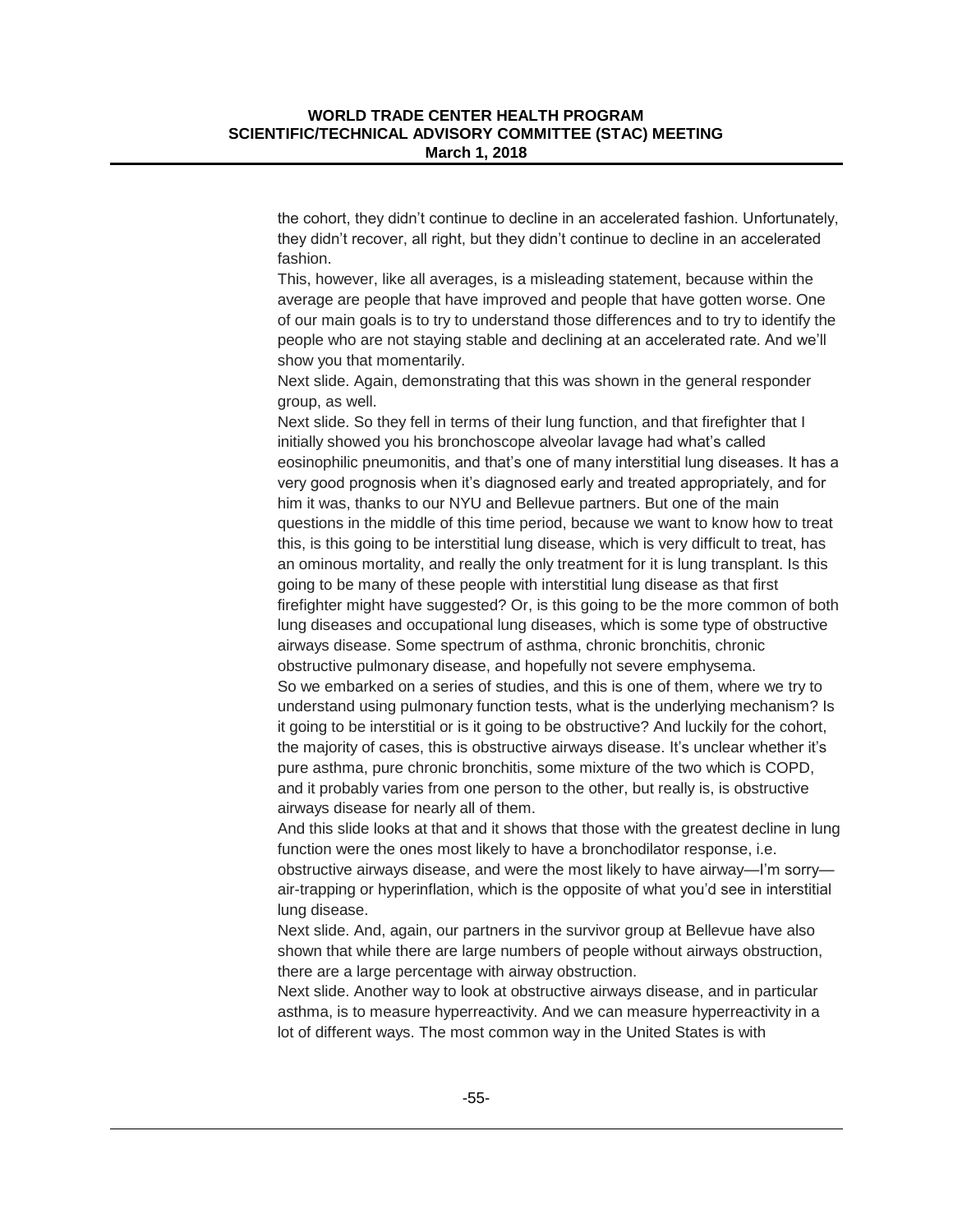methacholine challenge testing, unlike spirometry, can't be done for the entire cohort. It's way too labor intensive. It's way too costly, and a variety other reasons. So we were able to do spirometry on everybody, but in terms of hyperreactivity studies, we look at either looking at the most symptomatic or doing some random polls, and we've done both. And what hyperreactivity is, is that when you're exposed to methacholine do you have a drop of more than 20% in lung function and is it occurring at very low doses of methacholine exposure? If it occurs at very high doses that's probably normal. But if it occurs at what's called a PC20 which is the measurement of the dose, if it occurs at a PC20 of less than 8 or less than 4, it's consistent with hyperreactivity. And one disease that's commonly synonymous with hyperreactivity is asthma, but certainly airway obstruction.

So this is graph of just a single person and what their methacholine challenge test would look like. But on the next slide is our results. And we actually have some very important results because, number one, not shown here is that on the people that we tested for hyperreactivity, 25% of them were hyperreactive and it was much more common to be hyperreactive if you were there early on during the first day or two. So that's not shown here, but we published that.

But what no one really has looked at, or, well, I should say what is very rarely looked at in any occupational setting is the long-term impact. So in this study, what we did is we brought people back 10 to 12 years later and we repeated their methacholine challenge testing. There are only two or so studies of repeating methacholine challenge tests more than five years after an occupational or environmental exposure, and those are non-World Trade Center.

So in this one, we actually, if you had an original test so we knew what you originally were after 9/11, shortly after 9/11 within the first year or two, we then brought you back 10 to 11 years later and repeated that methacholine challenge test. And what we found was that the baseline methacholine challenge test persisted in the majority of these patients. That hyperreactivity did not go away. You're actually going to see that shortly.

But on this slide, what you see is that a hyperreactivity, persistent hyperreactivity as shown in the blue, was more likely to be associated with persistent symptoms, which is somewhat obvious, but also more likely to be associated with an accelerated decline in FEV1 which is on the far-right bottom graph. On the next slide—I'm sorry I'm going fast because I have limited time. On the next slide, you see what I had originally mentioned, which is that 10 to 11 years later, the majority of the people that were retested had continued to be hyper reactive. So just as the decline in lung function did not go away, neither did the hyper reactivity. And in many of these patients, this persistence of hyperreactivity occurred despite treatment. Many of these patients were treated for years with at the very least inhaled corticosteroids. And yet, the hyperreactivity remained when we took them off drugs to do this test.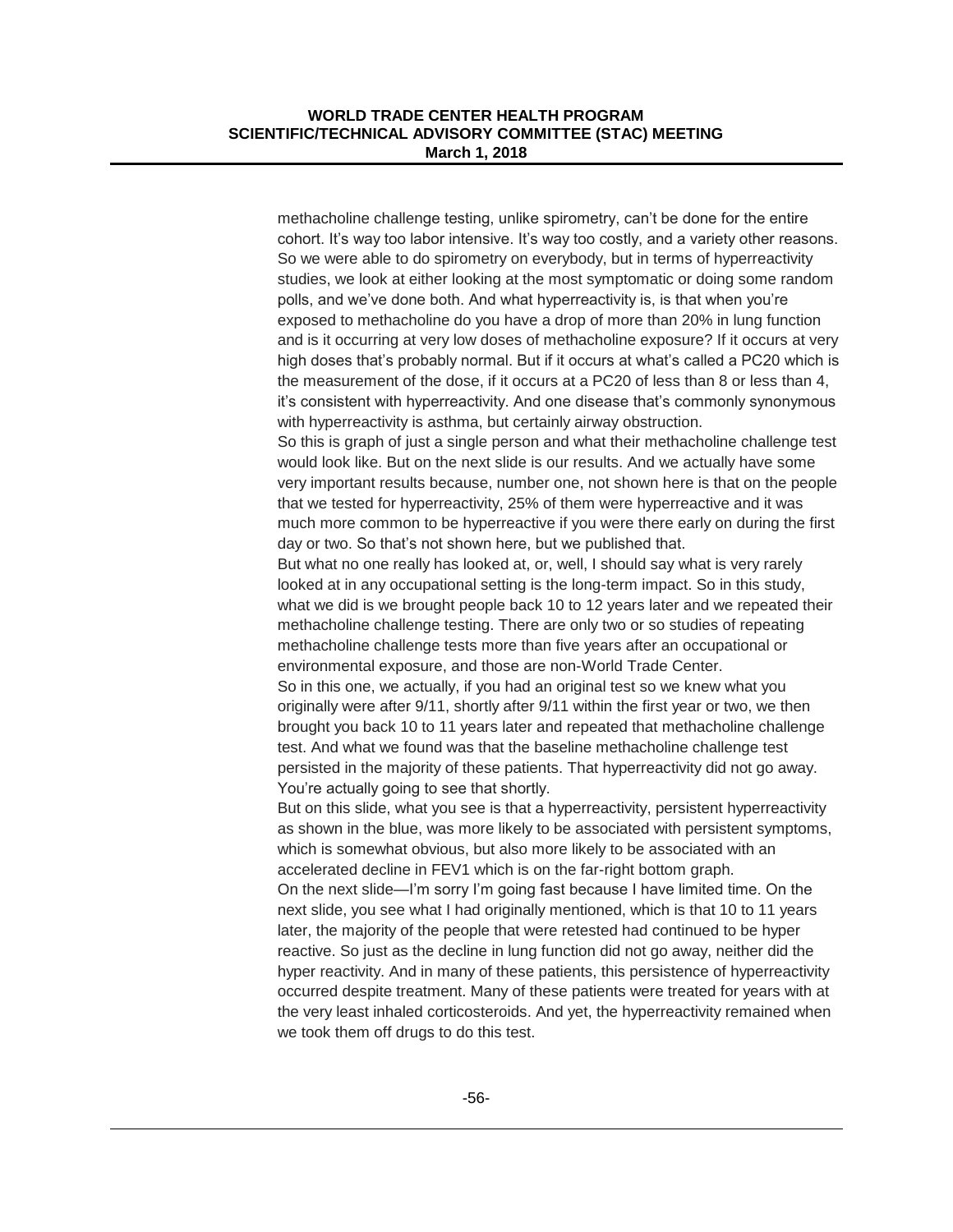Next slide. As Dr. Reibman will go through, her study also showed hyperreactivity in a select group.

Next slide. So now we come to really what I would say is a turning point. We've characterized the group. We've looked at the group as an overall cohort, but our goal is to do more than that. Our goal is to realize, as I said before, that an average is an illusion. All right? What is the standard deviation off of that average? Are there people buried in this group that are not doing well? And here you can see that this does exist.

So we have here three curves looking at them from time "zero" forward, and this was published recently. And what it shows is that there's about 1,200 people in this study—his study was a study of approximately 10,000—there's 1,200 people that you can see on the bottom line are declining faster than everyone else. We arbitrarily defined an accelerated decline in lung function as more than twice the average of the cohort. So before 9/11 the decline was about 27 to 30 milliliters. After 9/11, if you discount the initial drop of 370, after 9/11 for the cohort, it's about 34 milliliters. So twice that is what we defined as accelerated decline. So 64 or more milliliters per year, and that's demonstrated in this bottom line. So this bottom line group of 1,200 individuals is not doing well. Now, that doesn't necessarily mean that they're more symptomatic. Some of them certainly are. We have a healthy worker effect. They started at a very high lung function to begin with so we're not talking about large numbers of people that are less than 60% of predicted. But these people certainly have greater (provocable @ 00:29:58) symptoms, more shortness of breath with exertion, with irritant exposures, etc. And if this decline was to continue at this rate, it could potentially be ominous, and therefore there's every reason both medically, scientifically, ethically to find out what's the difference, what's the reason that makes them different from these other two lines, from these other two groups, the group in the middle that's declining as you'd expect for age and the group above that's improving just a little bit, even recovering a little bit.

What's different about their genetics, about their environmental exposure, about how we may have treated them earlier or later, or not treated them at all, that makes them fit this accelerated decline? Because we have a responsibility to find them, to reach out to them and to help them. But also as scientists, to learn who they are, why they are, for the next disaster.

Next slide. And we've started on that path in studying these patients.

Next slide. And bronchodilator response, predicts the accelerated decline, so that argues that those people who have a true obstructive disease are the ones that might be most at risk for an accelerated decline. Now, the odds ratio here is 2.3. It's not 10, but it's significant. It's important.

Next slide. And we've looked at a variety of biomarkers of inflammation and of other issues and we found a host of them are associated and are predictive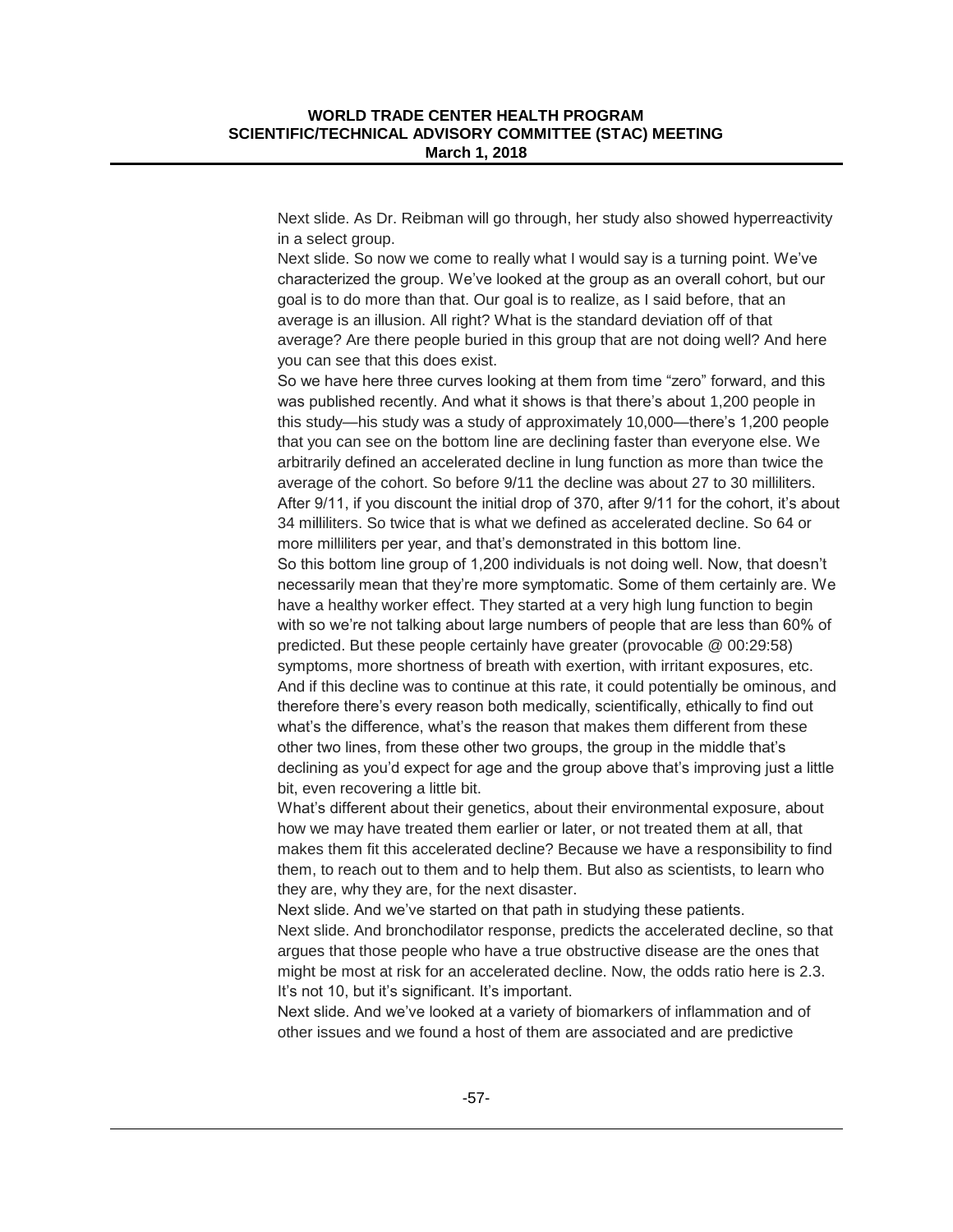because we drew this blood right after 9/11, are predictive of this accelerated decline, specifically Alpha-1 antitrypsin deficiency, which you know when it's a major deficiency is a predictor of emphysema. So far, we have seen a lot of emphysema. MMP-1, MMP-2, these are predictors of either lung function or MMP-2 of regaining lung function. Some of the metabolic inflammatory mediators—lipids, CRP—are predictive of decline. Triglycerides are predictive of decline. And then at the last one, which were going to highlight in a moment, eosinophils are predictive of a greater decline after 9/11.

I can get to the next slide if I can get it to the next slide. There, you see that when we control for aging and smoking and weight, that—well, here, we're not controlling, but we're adjusting for race here and arrival time. You can see that smoking is hugely predictive. The comments earlier this morning about how we can't take away the World Trade Center exposure, but we can take away smoking exposures. And we've been very aggressive with that. We used to have about 19% of our firefighter workforce were smokers on 9/11 and now it's down to about 6%. We've got a very active tobacco cessation program. We haven't done as well on our EMS side, but we're working at it.

So smoking's a huge predictor. Current smoking is the main problem. Weight is a small predictor. Weight gain is a predictor. But eosinophils are a predictor as well. Next slide. And this just goes to show you that at every point in time, the group that has the accelerated decline has a higher eosinophil level and a higher neutrophil level.

Next slide. And the survivor cohort, they also have looked at eosinophils and have found that eosinophils too are associated with symptoms and airways obstruction. Next slide. And this is now moving, while we're continuing this basic science initiative to understand what are predictors, we're also looking at removing those predictors so that we can reverse this. Now, some of this will be quite complicated, but this is complicated to achieve but easy to think about, and that is tobacco status. So this shows our cohort. It shows us, it shows our members, that it's never too late to stop smoking. And what you can see here is that in those people that stop smoking before 2008, their lung function declined, returned to the same slope, same rate as the never smoker. And we're now hoping that if we were to reproduce this study, that those people who stopped smoking after 2008 would show similar recovery. So smoking, while it does not define the people who have these diseases, these diseases affected smokers and nonsmokers. Getting rid of smoking can have a small role to play in your recovery and also, of course, a role to play in cancer prevention and other things.

Next slide. Here's showing that eosinophils are not just predicting lower airway disease, but they're predicting upper airway disease as well. Here, the endpoint is severe upper airway disease, which is sinus surgery. So the triangles are people who, despite aggressive medical treatment of their chronic World Trade Center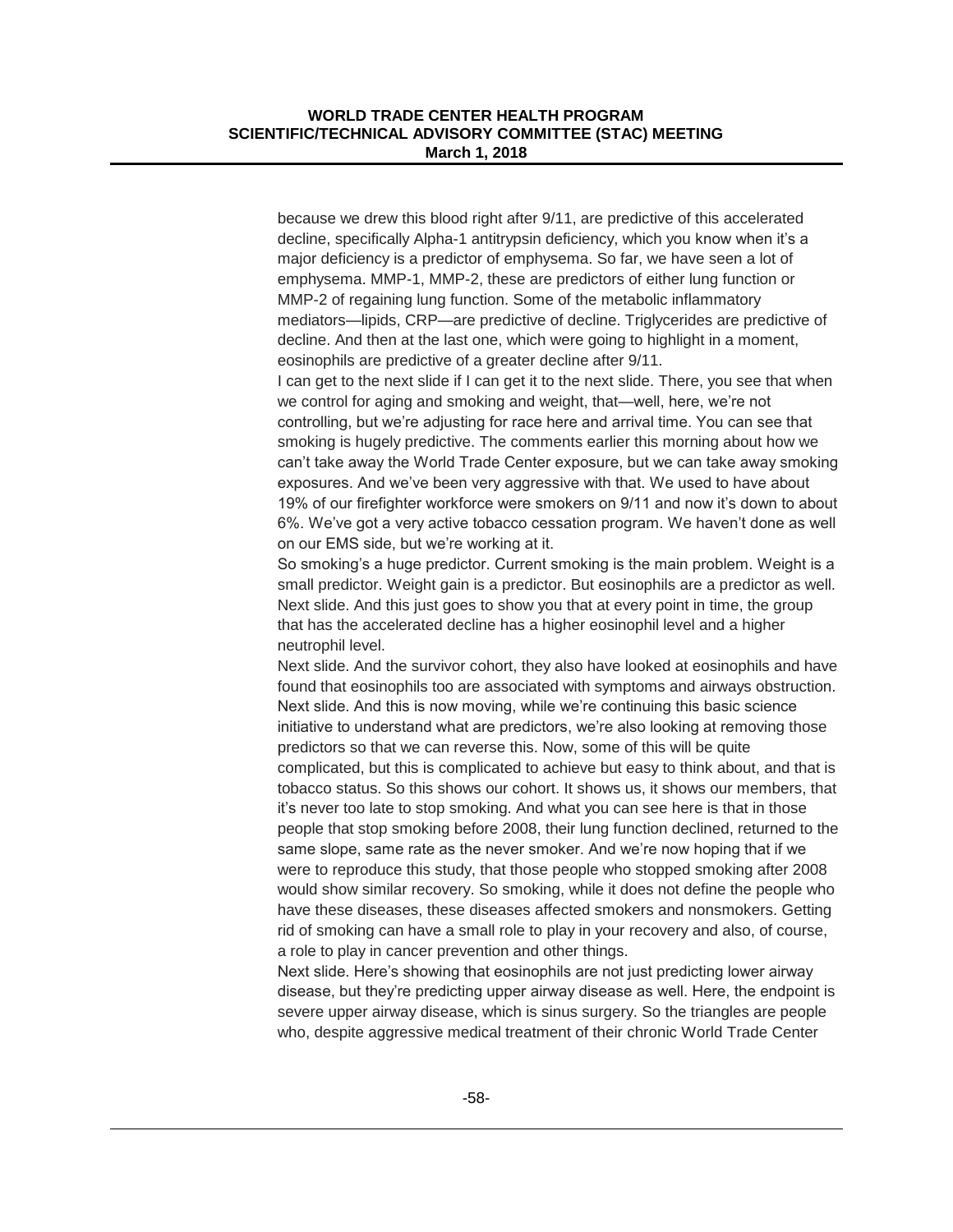sinusitis kept doing poorly required surgery, and their eosinophils are elevated compared to the cohort.

One of things that I didn't make clear, but I wish to now, is none of these people have extremely high eosinophils compared to the normal population. What they have is high normal eosinophils. So within our cohort looked isolated alone, their eosinophils would be viewed as normal. But if you look at it compared to our entire cohort, their eosinophils are high. And that is yet another value of having a clinical center of excellence, all right? Where these patients are all being looked at and treated together. If these patients were disbursed over all of North America, being treated and evaluated in a fragmented way, none of those data would be known, all right? And even if it was known in some way, this wouldn't have been put together because their eosinophil levels are coming out as just high normal, but they're elevated compared to the average eosinophil level in our cohort. Next slide. So understanding all of this—next slide—we came up with some recommendations, and I'm not certain these recommendations do all of the people justice. They're an attempt and they will be modified as we go forward and as we learn more and as we think about these things more and as data comes in. But this is at least a start now, 18 years later to say we've done a lot and now where should we be going?

So, Recommendation #1 is to analyze the trajectory of respiratory symptoms in pulmonary function over time. Yes, we've done that, but we can't stop doing that. Because you're only going to start seeing differences now, right, and we want to see what those differences are. But the underlying theme, which we'll see in all of these recommendations, is the second point. What are the genetic metabolic and biomarkers that can be measured yesterday, today, and going forward that define these subgroups? That define the groups that are the most vulnerable and the groups that are the most protected? All right, that's going to help us find those people that need treatment, it's going to help us be able to determine for the next disaster who would be most likely to have problems and less likely.

Next slide. And it's not just symptoms and pulmonary function that we want to study over time and continue to study over time, it's disease. Because some people will have symptoms and pulmonary function declines, and not actually have disease, and other people will. And you'll see that later when we talk about comorbidity.

Next slide. And this all leads to us conducting these etiologic genetic studies to determine what is causing this initial prevalence and then incidence, and the severity. We've talked a lot, and I direct this at my own program as well as all the others, we've spent 18 years looking at incidence and at declines and changes. We need to concentrate more on severity and quality of life. We've done some of that already. It hasn't gotten a lot of notice, but we have. But we have a lot of data on this and we need to explore this in greater depth. So that's why we're talking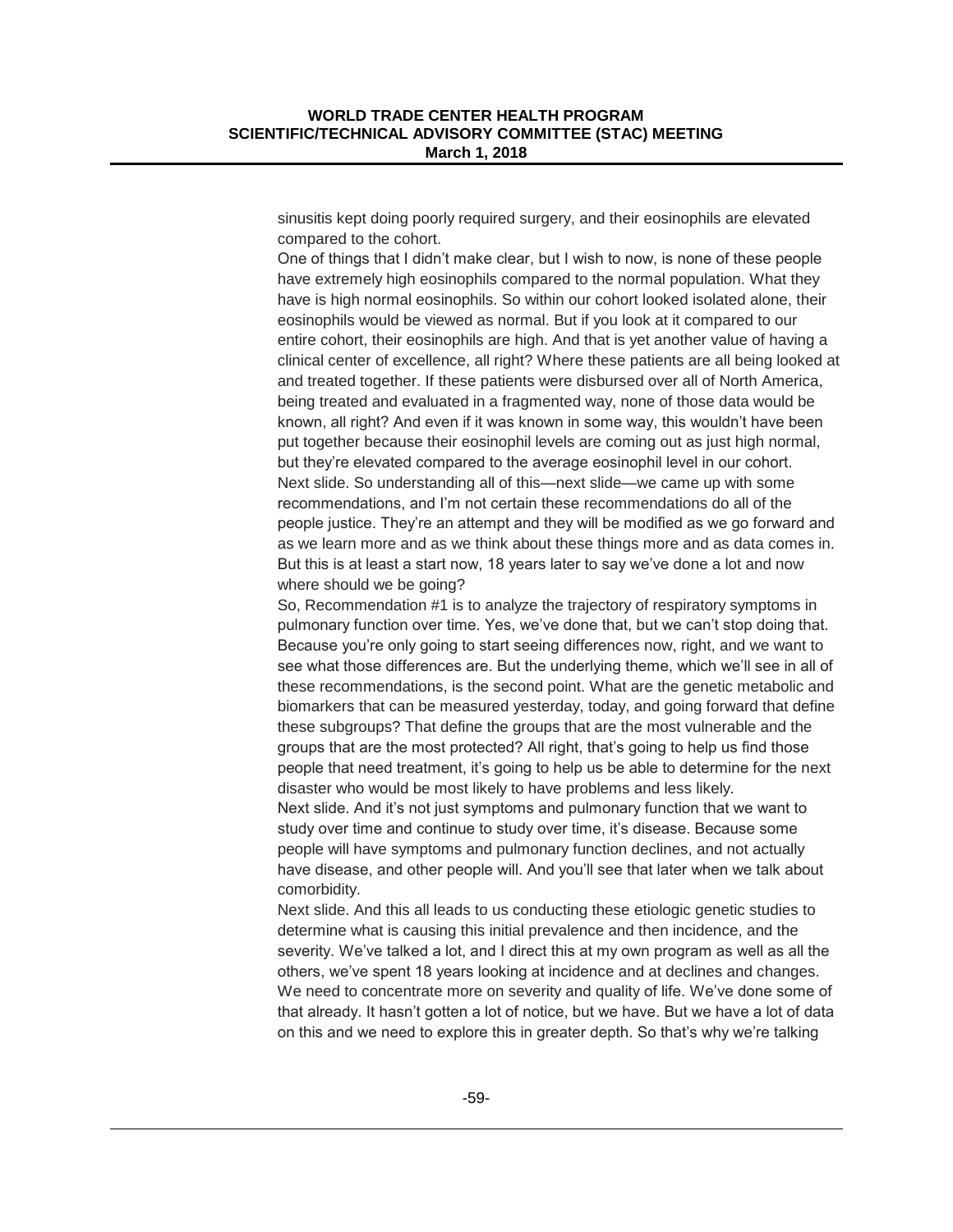about here is genetic studies. Not just on prevalence and incidence, but also on severity. And when we mean that, we mean developing a robust biobank. Now, we developed an initial biobank immediately after 9/11. We drew blood on everyone and we got IRB consent, and I'll talk about that later on, on everyone. And everyone is never everyone, but we have it on, in a 16,000 cohort, we have it on about 12,000 people.

The CDC helped us draw this blood. It was very interesting. They were on, quote, vacation. Vacation was they had just come back from responding to an Ebola epidemic in 2001 in Africa. They found it to be just absolutely a vacation to draw blood on people without having to wear a Hazmat suit, and we were more than happy to entertain them. But they were very nice and they helped us draw the blood in the first six months. We stored it, but they helped us draw it. We have refreshed this biobank with new blood that we started drawing in 2016. What we have not done is looked at nasal swabs, nasal washes, induced sputum

at this point in time, breath condensates for micro RNA. All of these things are useful tools to expand how we look at the inflammatory response and to be able to study it both at the protein level and the genomic level. This would allow us better to define these patients and to ultimately treat these patients.

Recommendation #4 is to use this stuff to identify these patients. And this is all in a patient arena, so this is confidential medical information that should never be shared with the employer, it should never be used to make decisions about hiring and firing and promotion. It should never be shared with insurance companies. As we all know, these studies predict a group over time. They don't predict individual outcomes, but it helps us to explore greater monitoring and greater treatment for people who might be at risk, and then to let them make their choice, right, as to what they do. So that is Recommendation #4.

Number 5 is to then use this not only to impact on lung function, but also on respiratory symptoms and quality of life. We can't forget that it's not just the FEV1, the forced vital capacity, the diffusing capacity, that we're treating. Where actually, patients don't really care about that. What they care about is, does this make an impact on their daily life, on can they breathe, can they do the things that they want to be able to do?

And Recommendation #6 is why this is so complicated, and Dr. Luft is going to be getting into this in more detail later today, but this is not a single isolated disease. These are comorbidities, so people who are short of breath, some of them also have mental health issues. People who have asthma, some of them also have known triggers for worsening asthma, sinusitis, acid reflux. All of these things, it's unusual. This is why our questionnaires are so long. It's why our monitoring exam is so long. It's why our treatments need to be so diverse. This is an environmental exposure that did not affect just a single organ, and as Mike was saying, the mechanism for this is as I've shown you with these biomarkers, chronic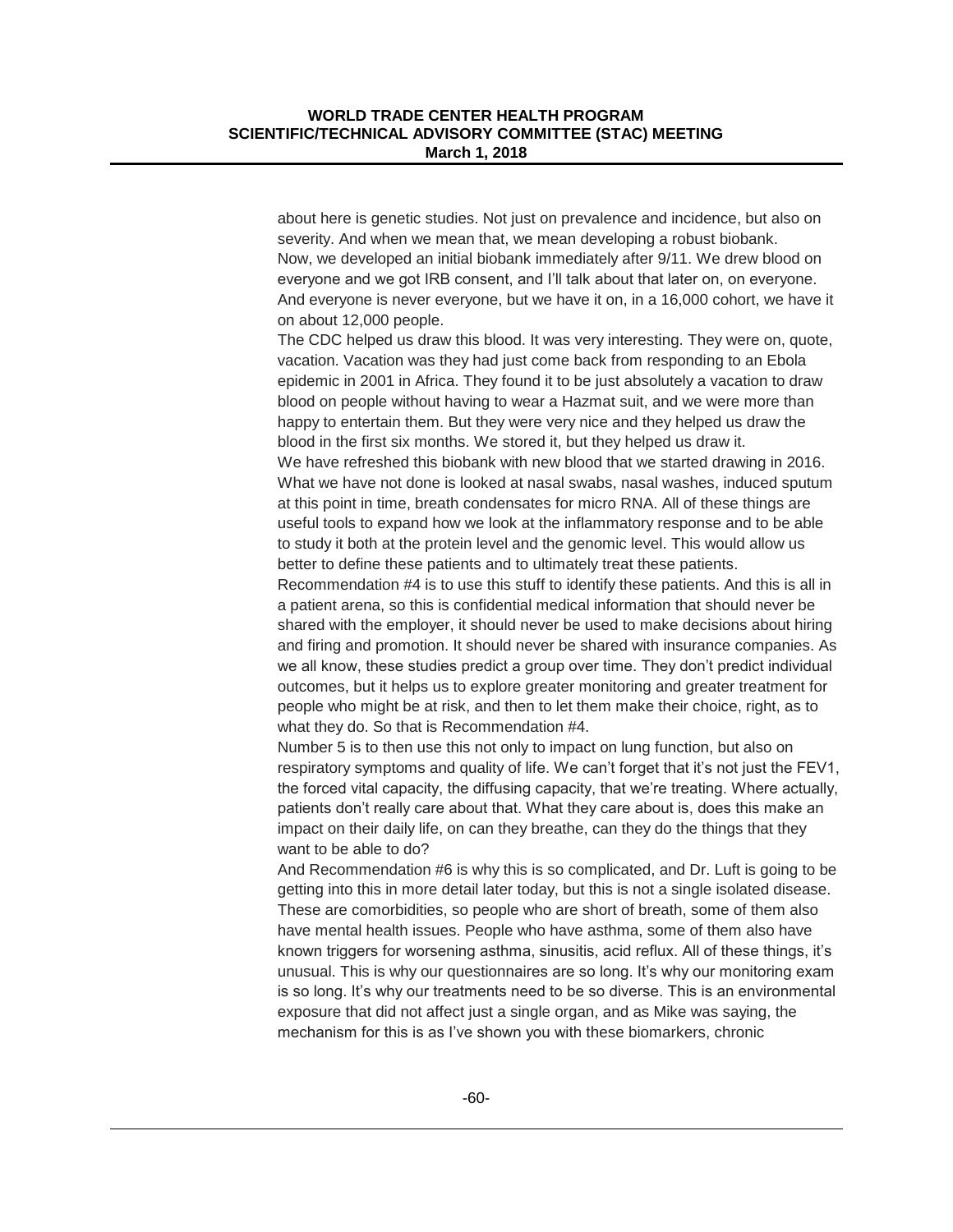inflammation. It's affecting all, potentially all of the organs of our body. Which moves me on nicely—let's go a little bit quicker and skip a flew slides. And go to the next slide. Leads me nicely to the cancer research that we've done. Next slide. So we at FDNY were the first to show an association between an increased incidence of cancer in our World Trade Center exposed group. It was a small increase with odds ratios of somewhere between 1.1 and 1.3, depending on how you look at it and how you statistically analyze it, but it was consistent and it was elevated. At the time in 2008, when we published this in 2011, but the study went on to 2008, that was only seven years. And to find this small but significant increase in seven years really made us worry about whether this would become an even larger increase over time. At that time, we didn't have enough data to talk about individual cancers, though there was seemingly signals for increased cancers in thyroid, prostate, colon, and some of the hematologic malignancies. And there was a signal for lower than expected lung cancer. And we think the lower than expected lung cancer was not because the World Trade Center protects you from getting lung cancer, we wish that would be the case, but rather the healthy worker effect. We have less cigarette smokers than the general United States population that we're comparing to, and lung cancer is a solid tumor so you wouldn't really expect to see an increase early on.

Next slide. This was substantiated in the other cohorts that have looked at this, the general responder cohort and etc.. And, again, concentrating, it seems that the consistent finding is—and this was also shown by the World Trade Center Health Registry—the consistent finding of thyroid and prostate, and probably some of the hematologic malignancies.

Next slide. So we've been trying to update our studies. The World Trade Center Health Registry already has one updated study, and what we've been concentrating on is our own cohort, but also a multicentered study as Dr. Kubale was talking about just before the lunch break. Where we have taken a lead with a lot of cooperation from the Registry and the general responder cohort, and from the New York State Tumor Registry to link all of our data, deidentify it, remove any of the duplicates, because there are about 3,000 firefighters in the World Trade Center Health Registry, and there's more duplication between the World Trade Center Health Registry and the general responder, so you don't want to double count people. But the New York State Tumor Registry has taken on that deidentification and removing of duplicates. They've already completed that work and now we're matching to all of the tumor registries that our members across all three cohorts might now be living in and trying to update this data. This is going to give us, A, an updated dataset for each cohort individually, and also be able to do it generally or for all three combined for responders only, and that should allow us to have power to look at individual cancers. So that's our goal. But this is just a brief snapshot of FDNY's own data through 2011. And this is a potentially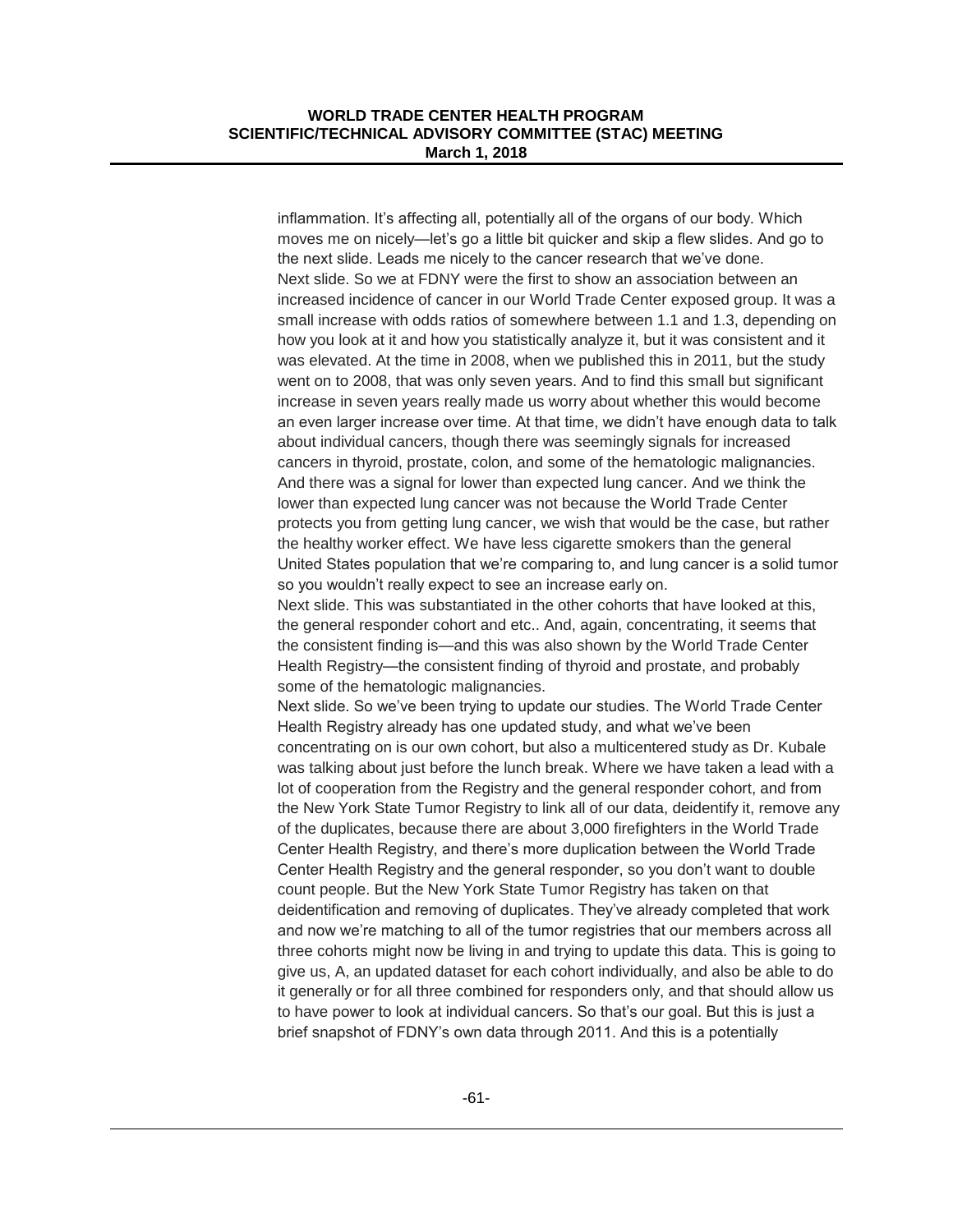complicated slide to understand, so let me take you through it for a moment. The Y axis is the general U.S. population, age and gender matched. So 1 on the Y axis is your cancer incidence rate is no different than the general population. The difference between the blue and the red bars is the difference between FDNY exposed and FDNY non-exposed. And what you can see in the blue bars is that FDNY exposed by 2011 has had some substantial increases compared to the general U.S. population, especially in thyroid, colon, hematologic malignancies, those all have odds ratios greater than 1.25. And still has, thankfully, a lower than expected lung cancer rate.

For prostate cancer, while we're above the general population, it seems like that is true also for our non-World Trade Center exposed firefighters. We're going to learn more about this as we go forward in time, but also as we add the other three firefighter cities that NIOSH has worked so hard to define—Philadelphia, Chicago, and San Francisco. They have agreed to share their data with us so that we can take the lead, along with our NIOSH partners in following now four cities going forward. Being able to differentiate hopefully firefighting from the general population, and World Trade Center from the firefighting population. Next slide. Next slide. And, next slide. Next slide. Sorry for the animation. Okay, I think that's it. So MGUS is a—go back one. So MGUS is a precursor for multiple myeloma. It's also a precursor for some autoimmune diseases, but it's mostly associated with being a precursor for multiple myeloma. And as I said to you, some of the hematologic malignancies seem to be increased. One of those that we're getting a signal for is multiple myeloma. So we collaborated with the National Cancer Institute and then with Sloan Kettering and with Albert Einstein with philanthropy money from the Jimmy V Foundation to get more blood on all of our firefighters and on a subsection of them, send them over to originally was going to go to the National Cancer Institute but that lead physician moved to Sloan Kettering, so it went to Sloan Kettering and he did the analyses. Next slide. And this has just been accepted.

Next slide. I think I have animation. Next slide and hold it there. This has been accepted in JAMA oncology. And basically what this shows is that MGUS is a predictor for multiple myeloma, as we would know, but that this is occurring at an earlier age than in the general population. And not shown on this slide, the type of multiple myeloma that is being found in our group is light chain multiple myeloma. And light chain multiple myeloma is less common than heavy chain. It also has a far worse prognosis, and importantly, there's a scientific literature that shows that light chain is associated with various different exposures that have occurred, toxicologic exposures that have occurred in the past. So there's a lot of bioplausibility for this, and this study moves to showing that.

Our next step is going to be reaching out to these people who are MGUS-positive and offering them a heightened surveillance for multiple myeloma. This is all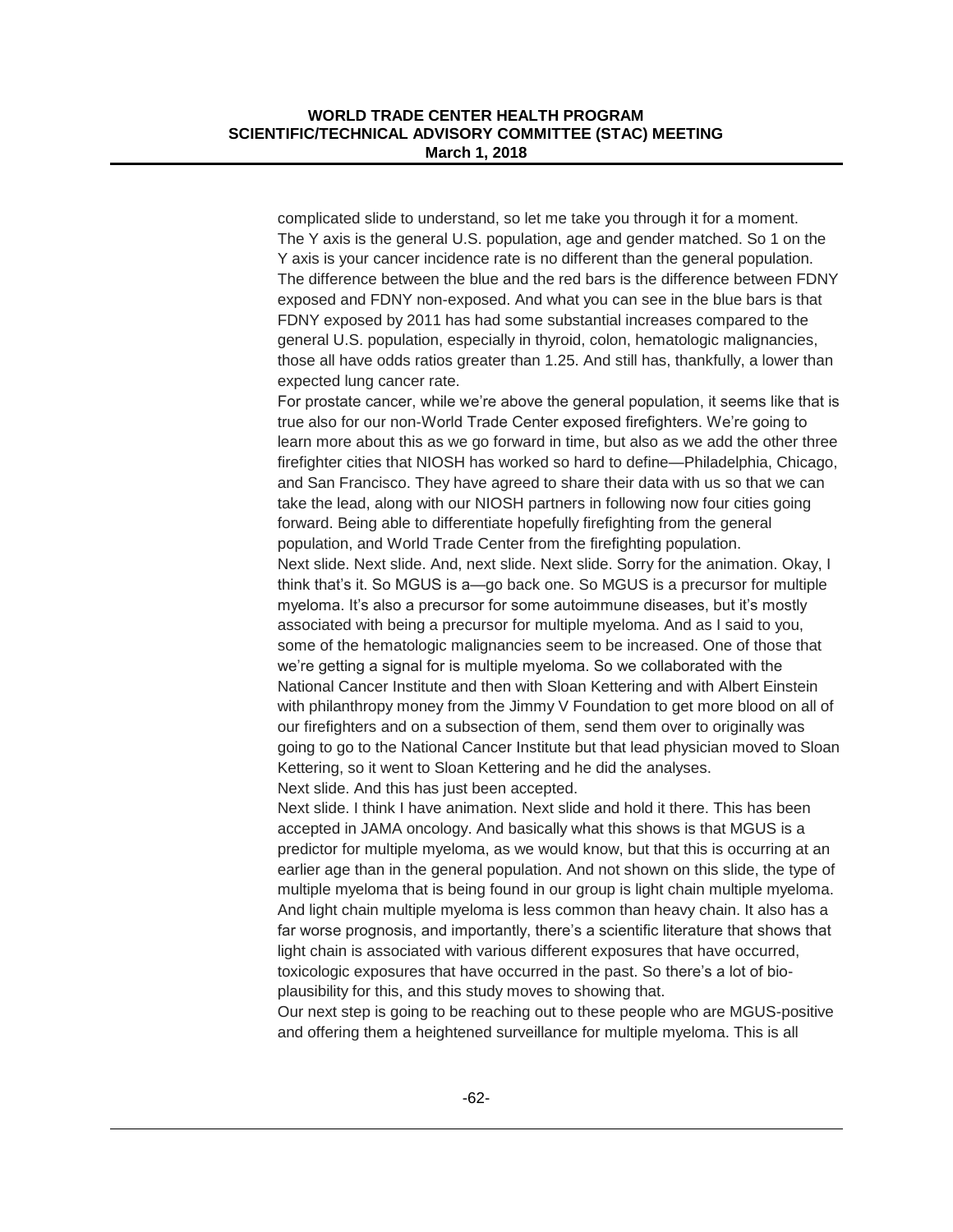about what I've been saying, which is now from roughly 2017 forward, our focus at FDNY is not just to be able to characterize, but to be able to identify the vulnerable groups, all right, and offer them something necessary to hopefully deal with their vulnerability.

Next slide. So our cancer research recommendations are the same recommendations as for respiratory research. So that's an easy summary. Next slide. I want to conclude with our autoimmune disease. And while dealing with what Mike was saying, these are all inflammatory outcomes.

But, next slide. But our first signal for autoimmune inflammatory outcome was sarcoidosis. And one can speculate on why we picked up sarcoid first, it's up to you to define what the real answer is. One possible answer is we've always had an interest in sarcoid, so we were following it before 9/11 and published an increase in sarcoid before 9/11. And as you can see from this slide, post 9/11 there's an even further increase in sarcoidosis in our firefighter population. There was no increase in our EMS population prior to 9/11, but after 9/11 there was as well. So that's probably the main reason why we picked up on this first and earliest.

I would like to say that, of course, sarcoidosis is an autoimmune disease that primary affects the lungs. It affects all organs, but it affects the lungs and therefore that's why we picked up on it, because the lungs are the most important organ system in the body. That's just a joke. Small joke, obviously.

Okay, so our next slide. Thank you. This has been duplicated in the general responder network and also not shown here, it's been duplicated in the World Trade Center Health Registry, that the incidents of sarcoidosis post-9/11 has increased. And sarcoidosis is covered by the World Trade Center Health Program because while it affects many organs in the body, the main organ that it affects is lung, so therefore NIOSH was able to consider this as an interstitial lung disease and therefore cover the treatment of sarcoidosis.

Next slide. You can see why this is very, very, very important. Because this slide talks about the clinical course of these patients with sarcoidosis. And as you may know, the majority of patients with sarcoidosis stay stable over their lifetime. There's a small number that develop severe problems with lung transplants, heart transplants, etc., but the majority do not. They might require intimate treatment, but they don't generate a terrible outcome.

In fact, 30% of patients with sarcoidosis have some form of spontaneous resolution. We're not seeing that in our cohort. And as you can see in this table, the middle column is what organs were involved at diagnosis. And the far-right column is what organs were involved at our follow-up study, which NIOSH funded as one of their research grants, our follow-up study done in 2011 and later. And what that shows in these 59 patients that participated in both data studies, that the lung findings either persisted or in many resolved did not get worse. We haven't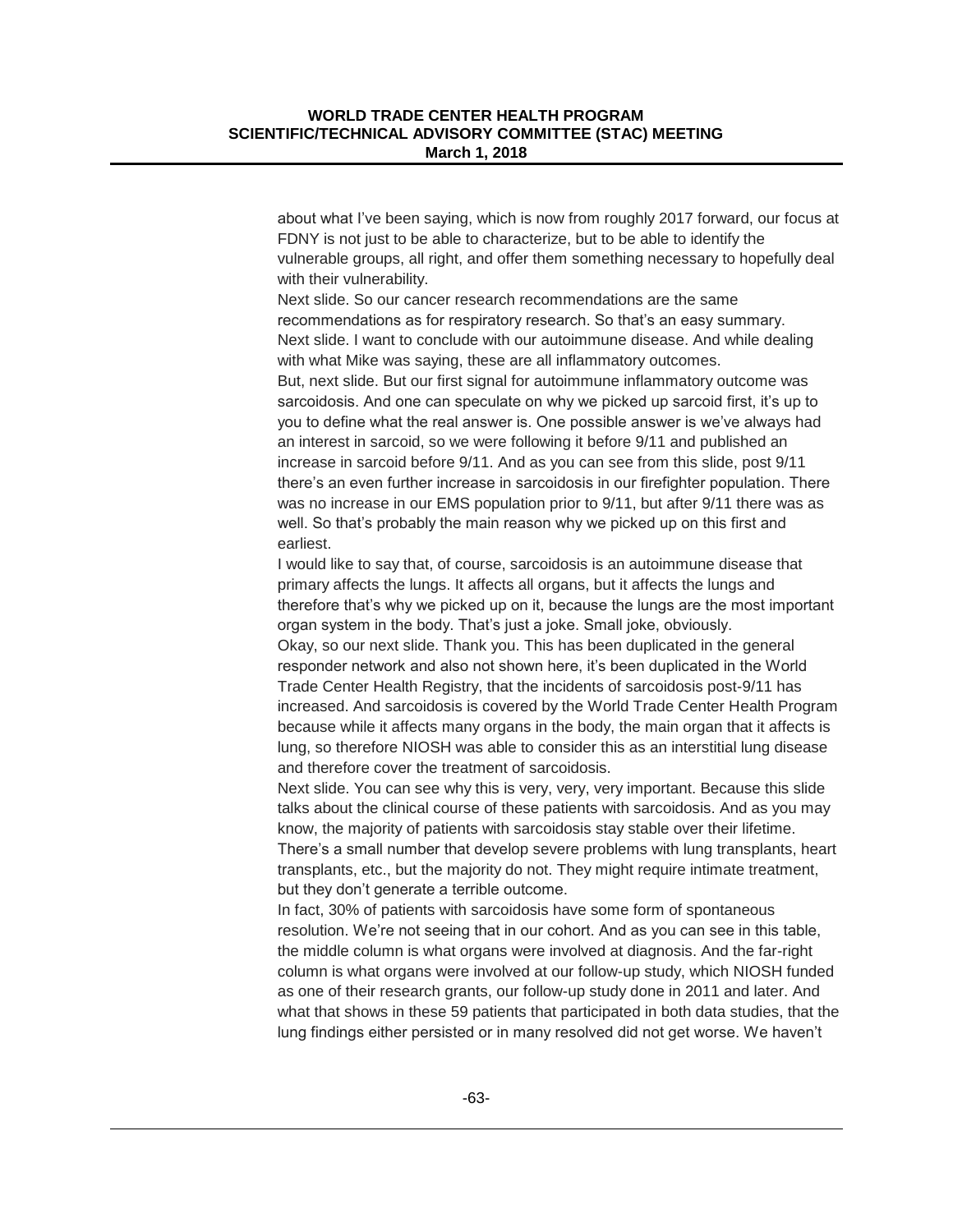had any lung transplant requirements due to sarcoid. But the systemic autoimmune inflammatory consequences of this multisystem autoimmune disease have become more pronounced, not less pronounced. And we have a greater number of people, we've gone from 7% to 15% with rheumatologic findings. And we've had the development in some of neuro and cardiac findings. And this is of great importance. A, it demonstrates that a lung problem can have systemic effects, nothing new for sarcoid, but it demonstrates it very clearly in this cohort. But also, it's had treatment impact because our treatment has had to shift from stabilizing the lungs to stabilizing these other organ systems. And in contrast to what the literature has shown about rheumatologic sarcoid, the rheumatologic sarcoid in 9/11 exposed people is very significant and unresponsive to standard therapy. So if you pick up any textbook on rheumatologic sarcoid, they'll tell you response to Plaquenil, you don't even need steroids and just it's fine, wait three months and it'll get better. I'm slightly exaggerating.

We have had very few respond to that. All of our patients have had to accelerate to either Methotrexate or the majority, actually, to biologicals that you see advertised on TV. Why is that important? Because, A, they have a lot of side effects, and B, they're incredibly costly. So it's costing the same amount of money to treat rheumatologic sarcoid as essentially it costs to do chemotherapy for a cancer patient.

Those with heart sarcoid have required, some of them, about half of the six you see here, have required implantable auto defibrillators to protect them from sudden death. We are really making a difference in these people, all right? So these are the most vulnerable and we're making a difference.

Next slide. What about other autoimmune diseases? Well, we've seen an increase in several of them. We've published this now, I believe, in three papers, and rheumatoid arthritis is the highest incidence rate, but we've seen it in polymyositis, in lupus, in Sjogren's, and in several of the others.

Next slide. The problem is, there are no autoimmune registries. So as much as I'd like to see some improvement in the tumor registries, compared to everything else, they're leap years ahead. We've had to find a control group from the Mayo Clinic. It's not a perfect control group by any shape, but it's a control group, at least. It's not firefighters, but it is of similar ethnicity. And you can see here where the arrows are that there is an exposure effect and for some of the diseases there's an increase.

Next slide. So clearly in our opinion, World Trade Center exposure is associated with systemic autoimmune diseases. I think we've clearly shown that for sarcoid, for rheumatoid arthritis, and for polymyositis, and probably for lupus, as well. We need continued surveillance. The other cohorts are joining us in this effort, and I believe the World Trade Center Health Registry will shortly be coming out with their findings on this. We've shared our questionnaires and our medical record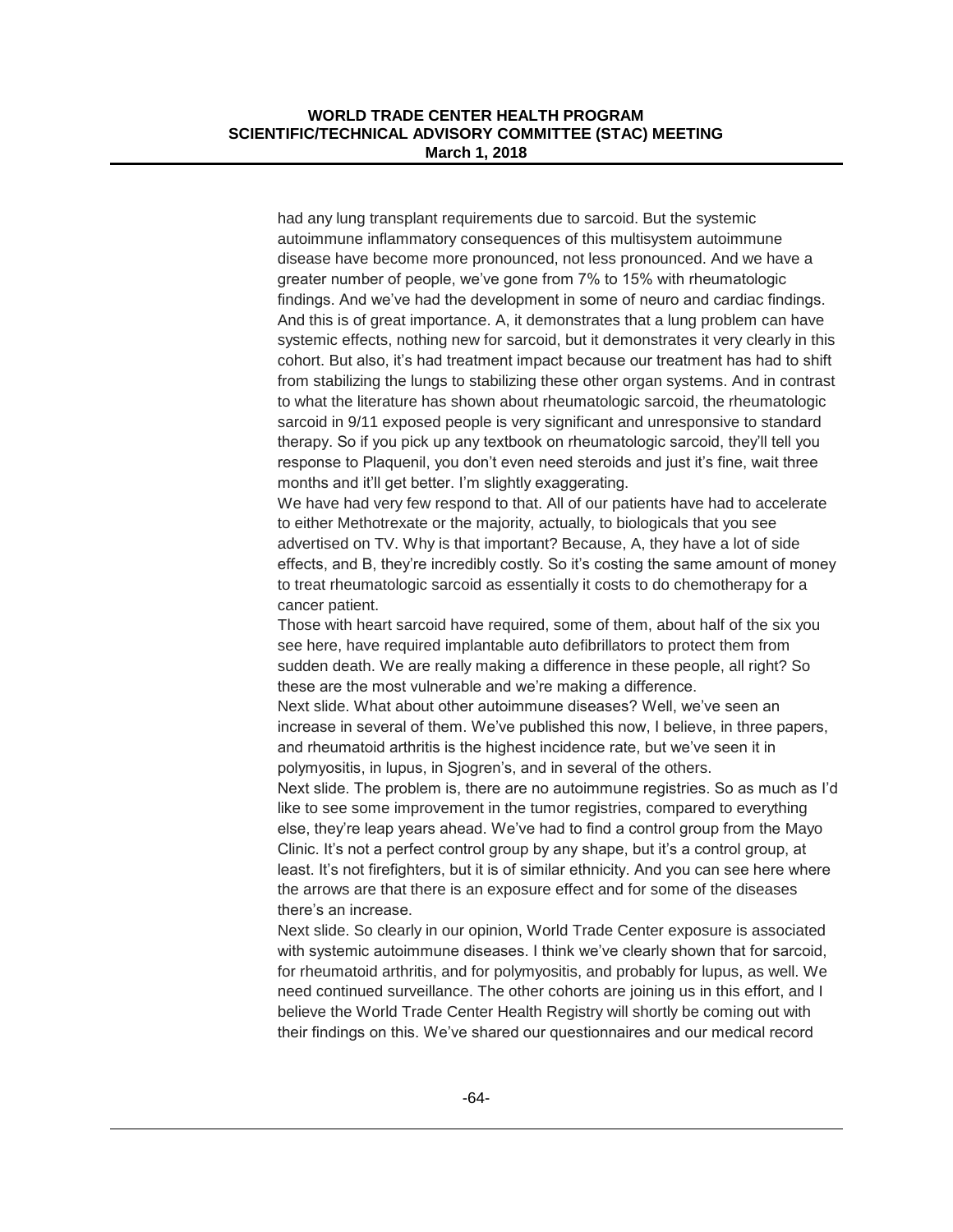review process, so we're hoping that we can find out whether this is reproduced in the other cohorts, and at least preliminary rumors are that that has. When that occurs, we will be coming back to NIOSH to ask for these autoimmune diseases to be added as World Trade Center covered conditions. We hope we will have the STAC support if the scientific evidence supports that, of course. We did already go to NIOSH on this, but they ruled that they could not add it while they waited for the other cohorts to come up with their findings. As I said, this is critical. These treatments are very costly, and it's been shown that in the absence of these treatments there is joint destruction, so that if you don't start these treatments early on, especially in rheumatoid arthritis, you are increasing the chance for having to do joint replacement, and of course having a terrible quality of life. We have several patients with sarcoid who are covered, but we have several patients with especially rheumatoid arthritis that are not and are spending a tremendous amount. Yes, our cohort is lucky that they have health insurance, but they reach their deductibles and their copays and their lifetime caps very rapidly when you're having to spend \$5,000 a month on medication. Next slide. I'm going to finish up, then. Oh, next slide. Next slide. That we haven't stopped. We are listening. We are listening to our other partners, both at NIOSH and at the other clinical centers of excellence, and at the other data centers, at the World Trade Center health registry, and we're listening. We're listening that peripheral neuropathy is an issue of concern. We've added questions to our monitoring exam, and we are now hopefully going to start a focus on that. We are listening that cognitive capabilities may be diminishing. It's unclear whether that's due to aging, whether it's due to psychological comorbidities, but we're listening and we're deploying a series of cognitive questions to start our analysis of this. As you can see, weight is a big issue. It's a big issue in terms of pulmonary function decline. It's a big issue that has been shown in non-World Trade Center studies for favoring inflammation. You talked about that, Ms. Jones, on your own about that. so it's a big issue. We've added a series of questions about whether people would be interested in participating in dietary studies. Next slide. And then finally, lessons learned, and I've updated this slide and I will share it with you. But lessons learned I think are critically important to come away with. It's not just recommendations from the future, but it's lessons learned. This is my last slide. I apologize for going over. Pre-disaster health baselines are critically important. The National Heart, Lung, Blood Institute says that large portions of our population should be getting spirometry as part of their exam, not just blood pressure and a cardiogram. Certainly, any responder should be getting pulmonary functions, as part of their exam should have a baseline chest x-ray updated at some interval as part of the exam. Without that, we would not have been able to show any of this because as I showed you, our pulmonary function was very high as a percent predicted because of the healthy worker effect. So if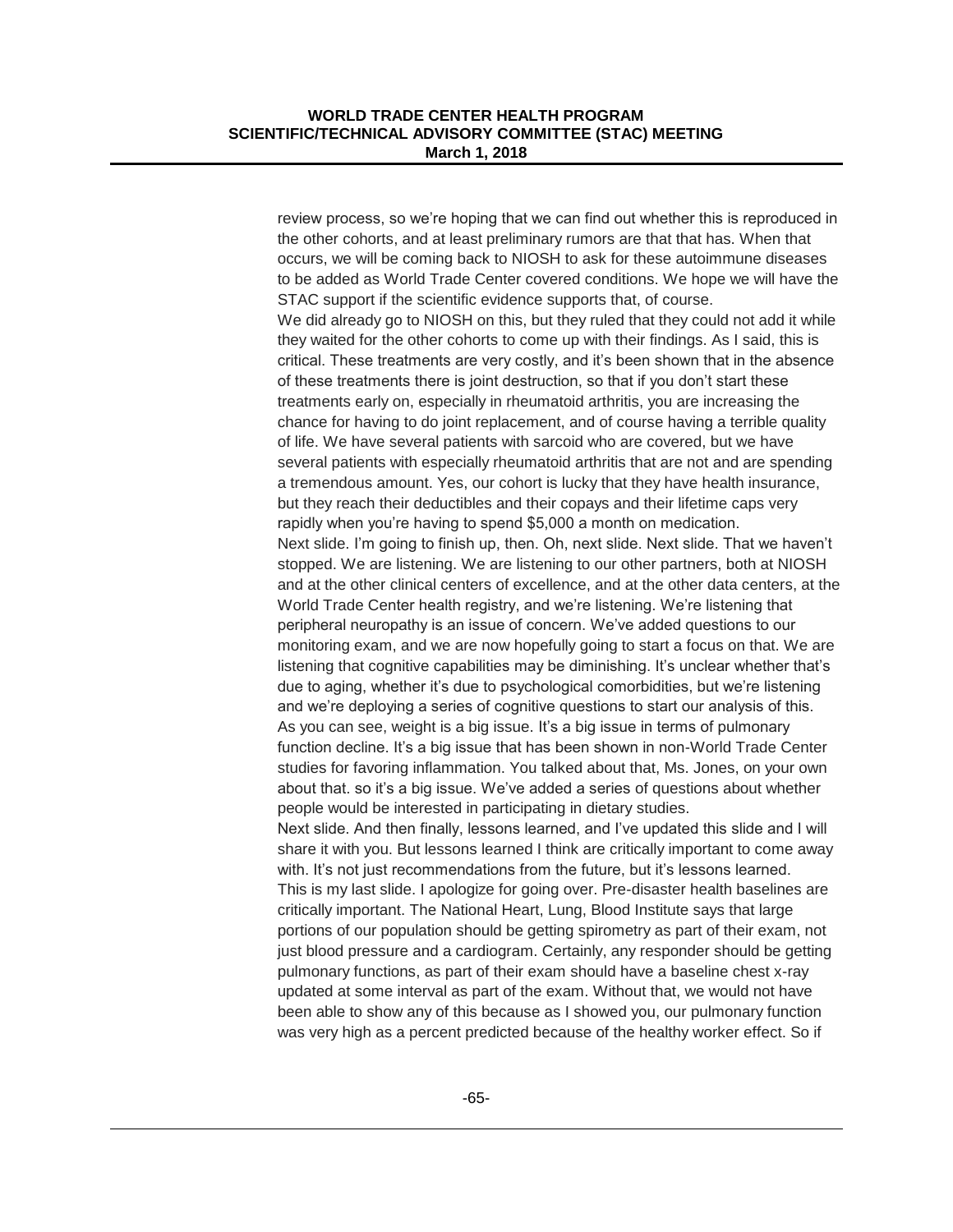|                        | we didn't have the baseline to compare to it would look like after the disaster<br>everybody was 85% of predicted, and that's considered normal and nobody would<br>have believed us. This is critical. It's also critical to identifying the most vulnerable,<br>right, and getting them into more aggressive treatment programs.<br>You need to fully integrate monitoring, treatment, and research. Nobody wants to<br>go to a monitoring program without treatment. Nobody wants to go to a treatment<br>program without monitoring. And if you form a partnership and tell them that<br>they're not going to be experimented on, that research is not experimentation,<br>research is knowledge, knowledge that they can use to better themselves, then<br>you can do all three. And it's labor management cooperation that realized that.<br>In that final point about research, I must say, you need IRB support. This country<br>needs to change the way it does IRB for disasters. The national NIH has realized<br>this. The Assistant Secretary for Preparedness and response has realized this.<br>NIOSH has realized this. Translating that down at the ground level needs to<br>happen. We were incredibly fortunate that our IRB was Montefiore Albert Einstein.<br>They decided that this was a patriotic initiative and we received full IRB approval<br>by the first week of October of 2001, all right? And every one of our subsequent<br>IRB proposals, while of course it has required oversight, has been fast-tracked<br>because they have fully committed to assisting in this national priority.<br>So I thank you very much. Nothing would be possible without your continued<br>listening and support. And I know there's probably no time, which I did purposely, |
|------------------------|------------------------------------------------------------------------------------------------------------------------------------------------------------------------------------------------------------------------------------------------------------------------------------------------------------------------------------------------------------------------------------------------------------------------------------------------------------------------------------------------------------------------------------------------------------------------------------------------------------------------------------------------------------------------------------------------------------------------------------------------------------------------------------------------------------------------------------------------------------------------------------------------------------------------------------------------------------------------------------------------------------------------------------------------------------------------------------------------------------------------------------------------------------------------------------------------------------------------------------------------------------------------------------------------------------------------------------------------------------------------------------------------------------------------------------------------------------------------------------------------------------------------------------------------------------------------------------------------------------------------------------------------------------------------------------------------------------------------------------------------------------------------------------------------|
| DR. WARD:              | but I am available for questions.<br>Well, thank you for that amazingly comprehensive presentation and all the great<br>work that you all have done. Do you want to-I think it might be good to go ahead<br>and take a few questions now because this is, you know, obviously before we<br>move on, we should address the questions that people have about your<br>presentation.                                                                                                                                                                                                                                                                                                                                                                                                                                                                                                                                                                                                                                                                                                                                                                                                                                                                                                                                                                                                                                                                                                                                                                                                                                                                                                                                                                                                               |
| DR. RYAN:              | I'd like to start with anyone on the phone who has any questions or comments for<br>Dr. Prezant. Okay, not hearing anyone.<br>This is-I don't know, can you hear me?                                                                                                                                                                                                                                                                                                                                                                                                                                                                                                                                                                                                                                                                                                                                                                                                                                                                                                                                                                                                                                                                                                                                                                                                                                                                                                                                                                                                                                                                                                                                                                                                                           |
| DR. WARD:<br>DR. RYAN: | Hi.<br>This is Dr. Ryan, Margaret Ryan in California. And just very impressive portfolio of<br>research. Amazing, and appreciate you sharing all of it. I had a question about<br>potential for infectious disease to add to the morbidity of these cohorts. So<br>particularly like focused on Slide 25 where we have this trajectory of people who<br>did worse. And of course, the airway hyperresponsiveness might make them<br>vulnerable to infection. Infection, in turn, kind of creates vicious cycle. I'm<br>wondering if there's any chance that these are, the ones that did worse, perhaps<br>had the comorbidities over time of infection. I'm asking the question also because<br>I also share your passion for wanting to do something and thinking about<br>immunizations, not just classic like pneumococcal and influenza, but maybe even                                                                                                                                                                                                                                                                                                                                                                                                                                                                                                                                                                                                                                                                                                                                                                                                                                                                                                                                   |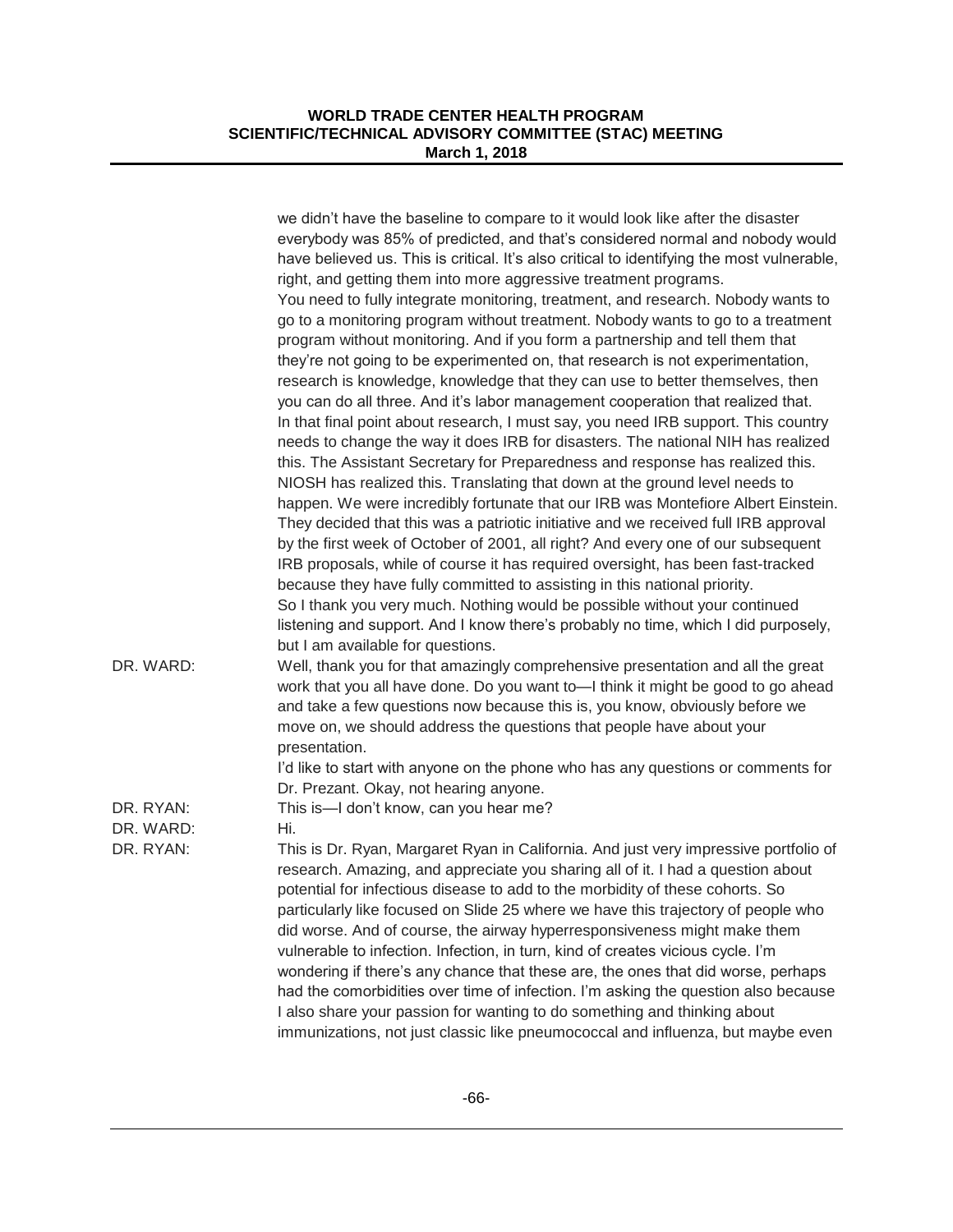| DR. PREZANT:             | some interesting ones like adenovirus that could potentially prevent some of this<br>potential complicated morbidities.<br>I think that's an excellent question and I think it pertains both to the lower<br>respiratory system, as well as to the upper respiratory sinusitis issue. We have not<br>had that as a focus of our research. We do have aggressive offering of the regular<br>vaccines, pneumonia, flu, etc., but we have not had it as a focus of our research                                                                                                                                                                                                                                                                                                                                                                                                                                                                                                                                                                                                             |
|--------------------------|------------------------------------------------------------------------------------------------------------------------------------------------------------------------------------------------------------------------------------------------------------------------------------------------------------------------------------------------------------------------------------------------------------------------------------------------------------------------------------------------------------------------------------------------------------------------------------------------------------------------------------------------------------------------------------------------------------------------------------------------------------------------------------------------------------------------------------------------------------------------------------------------------------------------------------------------------------------------------------------------------------------------------------------------------------------------------------------|
| DR. WARD:<br>DR. GULATI: | and I think it's an excellent question for us to think about.<br>Any other questions from folks on the phone? Okay, Mridu.<br>I thank you for that wonderful presentation. I have a few questions, and I'm glad<br>you brought up the diet piece on the longitudinal decline. I was curious if you were<br>going to be doing anything in regards to the microbiome. But going on, I have sort<br>of two other very separate questions. In terms of the pulmonary fibrosis and<br>interstitial lung diseases, it seems that early on you seen a signal with sarcoid. I<br>know there've been some reports in ILD. How are you going to incorporate<br>screening for interstitial lung diseases and pulmonary fibrosis? And now they're<br>actually some antifibrotic agents on the market.                                                                                                                                                                                                                                                                                                |
| DR. PREZANT:             | Right.                                                                                                                                                                                                                                                                                                                                                                                                                                                                                                                                                                                                                                                                                                                                                                                                                                                                                                                                                                                                                                                                                   |
| DR. GULATI:              | So it sort of-before, we couldn't really do anything, and so-                                                                                                                                                                                                                                                                                                                                                                                                                                                                                                                                                                                                                                                                                                                                                                                                                                                                                                                                                                                                                            |
| DR. PREZANT:             | Right, so we do offer pirfenidone. The World Trade Center Health Program is<br>paying for that.                                                                                                                                                                                                                                                                                                                                                                                                                                                                                                                                                                                                                                                                                                                                                                                                                                                                                                                                                                                          |
| DR. GULATI:              | Okay.                                                                                                                                                                                                                                                                                                                                                                                                                                                                                                                                                                                                                                                                                                                                                                                                                                                                                                                                                                                                                                                                                    |
| DR. PREZANT:             | We have, I think, two or three patients, probably two on pirfenidone right now.<br>Luckily, we have only a handful, 10 to 20 patients, that have significant pulmonary<br>fibrosis. I wouldn't include the sarcoid patients in that because they really have not<br>demonstrated that. Two of them went to lung transplant. They have subsequently<br>died, one from cancer and the other from rejection and repeated infections. We<br>don't currently have anyone at the transplant level. We have a few people who<br>have reached that level but they're too old to qualify for transplants, and we have<br>a few people that might be getting there, all right, but it's a real minority of our<br>patients. How do we screen for it? We screen for it by looking for a decline in<br>pulmonary function that then generates a full pulmonary function test with<br>diffusing capacity, exercise test, chest CT scan, etc The regular population, if<br>they're not showing that, they get chest x-rays every two years. If they're big-time<br>smokers they get low dose chest CT. |
| DR. GULATI:              | The other question I had on the rheumatologic or autoimmune diseases, I assume<br>there's specific diagnostic criteria for those.                                                                                                                                                                                                                                                                                                                                                                                                                                                                                                                                                                                                                                                                                                                                                                                                                                                                                                                                                        |
| DR. PREZANT:             | Yes.                                                                                                                                                                                                                                                                                                                                                                                                                                                                                                                                                                                                                                                                                                                                                                                                                                                                                                                                                                                                                                                                                     |
| DR. GULATI:              | And also, you're doing baseline serologies on everybody who comes in and then<br>following them over time? I mean, is that part of it?                                                                                                                                                                                                                                                                                                                                                                                                                                                                                                                                                                                                                                                                                                                                                                                                                                                                                                                                                   |
| DR. PREZANT:             | Well, we are going to be doing basic serologies now that you have thankfully<br>given us \$1.2 million to do that. No, it is expensive. So we have not had the                                                                                                                                                                                                                                                                                                                                                                                                                                                                                                                                                                                                                                                                                                                                                                                                                                                                                                                           |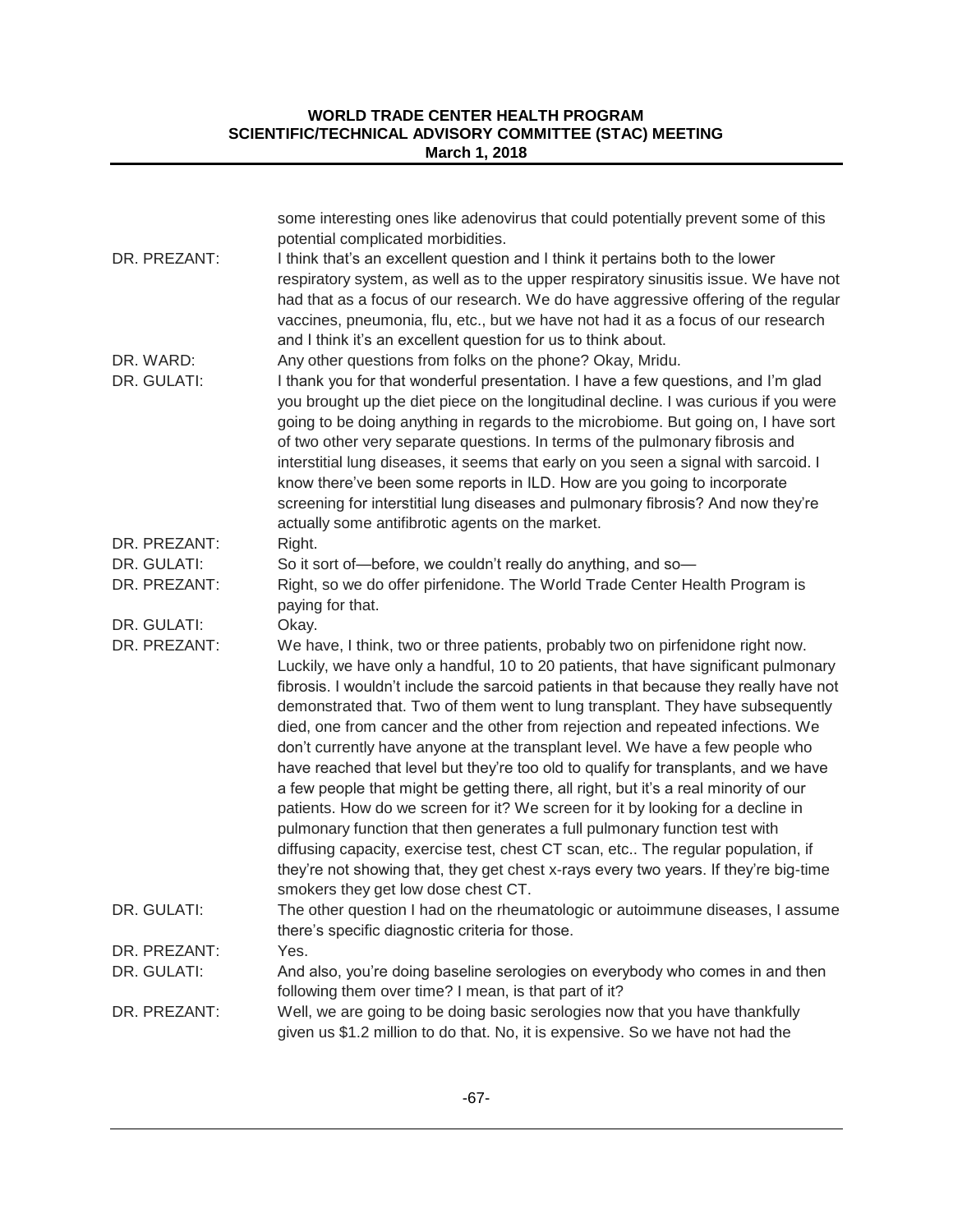|                 | funding to do baseline serologies. We are contemplating trying to figure out how<br>to do that on a sort of random stratified group. We obviously do those serologies<br>when someone is symptomatic, and that's what's part of our criteria for making<br>the diagnosis. So these are all, when we're talking about in that study, 59 cases,<br>and I think we have 60-something, 70-something cases. Now, we're talking about<br>all of our sarcoid cases with the exception of two are biopsy proven, and all of our<br>autoimmune rheumatologic cases are either serology positive or they've had a<br>rheumatologic specialist start them on treatment consistent with seronegative<br>autoimmune disease. So they're not just on nonsteroidals. They're all on either<br>methotrexate or a biologic, or something, to convince us that a rheumatologist<br>thought this was real. |
|-----------------|-----------------------------------------------------------------------------------------------------------------------------------------------------------------------------------------------------------------------------------------------------------------------------------------------------------------------------------------------------------------------------------------------------------------------------------------------------------------------------------------------------------------------------------------------------------------------------------------------------------------------------------------------------------------------------------------------------------------------------------------------------------------------------------------------------------------------------------------------------------------------------------------|
| DR. WARD:       | Sheela, we'd like to take your question now, or comments. We are having trouble<br>hearing you on audio, I think. So you're not coming through by phone. Do you<br>want to type your question in to Paul, or your comments?                                                                                                                                                                                                                                                                                                                                                                                                                                                                                                                                                                                                                                                             |
| DR. WARD:       | Okay, Glenn?                                                                                                                                                                                                                                                                                                                                                                                                                                                                                                                                                                                                                                                                                                                                                                                                                                                                            |
| DR. MIDDENDORF: | Thank you.                                                                                                                                                                                                                                                                                                                                                                                                                                                                                                                                                                                                                                                                                                                                                                                                                                                                              |
| DR. TALASKA:    | Dr. Prezant, all I can say is wonderful job, well done. I'm sure the firefighters<br>appreciate the effort that you have done and the rigor which you've-the studies<br>that you've performed over the years.                                                                                                                                                                                                                                                                                                                                                                                                                                                                                                                                                                                                                                                                           |
| DR. PREZANT:    | Thank you very much.                                                                                                                                                                                                                                                                                                                                                                                                                                                                                                                                                                                                                                                                                                                                                                                                                                                                    |
| DR. TALASKA:    | But it's a whole group of people.                                                                                                                                                                                                                                                                                                                                                                                                                                                                                                                                                                                                                                                                                                                                                                                                                                                       |
| DR. PREZANT:    | I'm sure it is. I'm sure it is.                                                                                                                                                                                                                                                                                                                                                                                                                                                                                                                                                                                                                                                                                                                                                                                                                                                         |
| DR. TALASKA:    | Take that back home with you, then. Okay?                                                                                                                                                                                                                                                                                                                                                                                                                                                                                                                                                                                                                                                                                                                                                                                                                                               |
| DR. PREZANT:    | Thank you very much.                                                                                                                                                                                                                                                                                                                                                                                                                                                                                                                                                                                                                                                                                                                                                                                                                                                                    |
| DR. TALASKA:    | First thing, I wanted to mention to you that I'm not sure if you're aware of the<br>studies that I'm not sure if you're aware of the studies of (Gerday, Madinski and<br>Bond @ 01:11:29) who looked at lavage, lavage and particles of different sizes<br>into animals years ago. And what they saw was that there was an inverse<br>correlation between particle size and length until the material that was on the<br>particles got absorbed—or desorbed from the particles and absorbed by the<br>animal. To the point where with submicron particles—and I'm not going to be able<br>to give you the numbers because it's in my head-                                                                                                                                                                                                                                              |
| DR. PREZANT:    | Sure.                                                                                                                                                                                                                                                                                                                                                                                                                                                                                                                                                                                                                                                                                                                                                                                                                                                                                   |
| DR. TALASKA:    | -submicron particles, it was fractions of a second. For large sized particles,<br>hundreds of microns, it was years.                                                                                                                                                                                                                                                                                                                                                                                                                                                                                                                                                                                                                                                                                                                                                                    |
| DR. PREZANT:    | That's very important work. We'll look that up. Thank you.                                                                                                                                                                                                                                                                                                                                                                                                                                                                                                                                                                                                                                                                                                                                                                                                                              |
| DR. TALASKA:    | Yes, okay. The second thing was, am I reading this slide right, the one on lung<br>function decline with the average and then the two extremes?                                                                                                                                                                                                                                                                                                                                                                                                                                                                                                                                                                                                                                                                                                                                         |
| DR. PREZANT:    | Uh-huh.                                                                                                                                                                                                                                                                                                                                                                                                                                                                                                                                                                                                                                                                                                                                                                                                                                                                                 |
| DR. TALASKA:    | That the initial rate of change was much lower in the people who have steadily<br>worsened than it was in the people who responded and then recovered.                                                                                                                                                                                                                                                                                                                                                                                                                                                                                                                                                                                                                                                                                                                                  |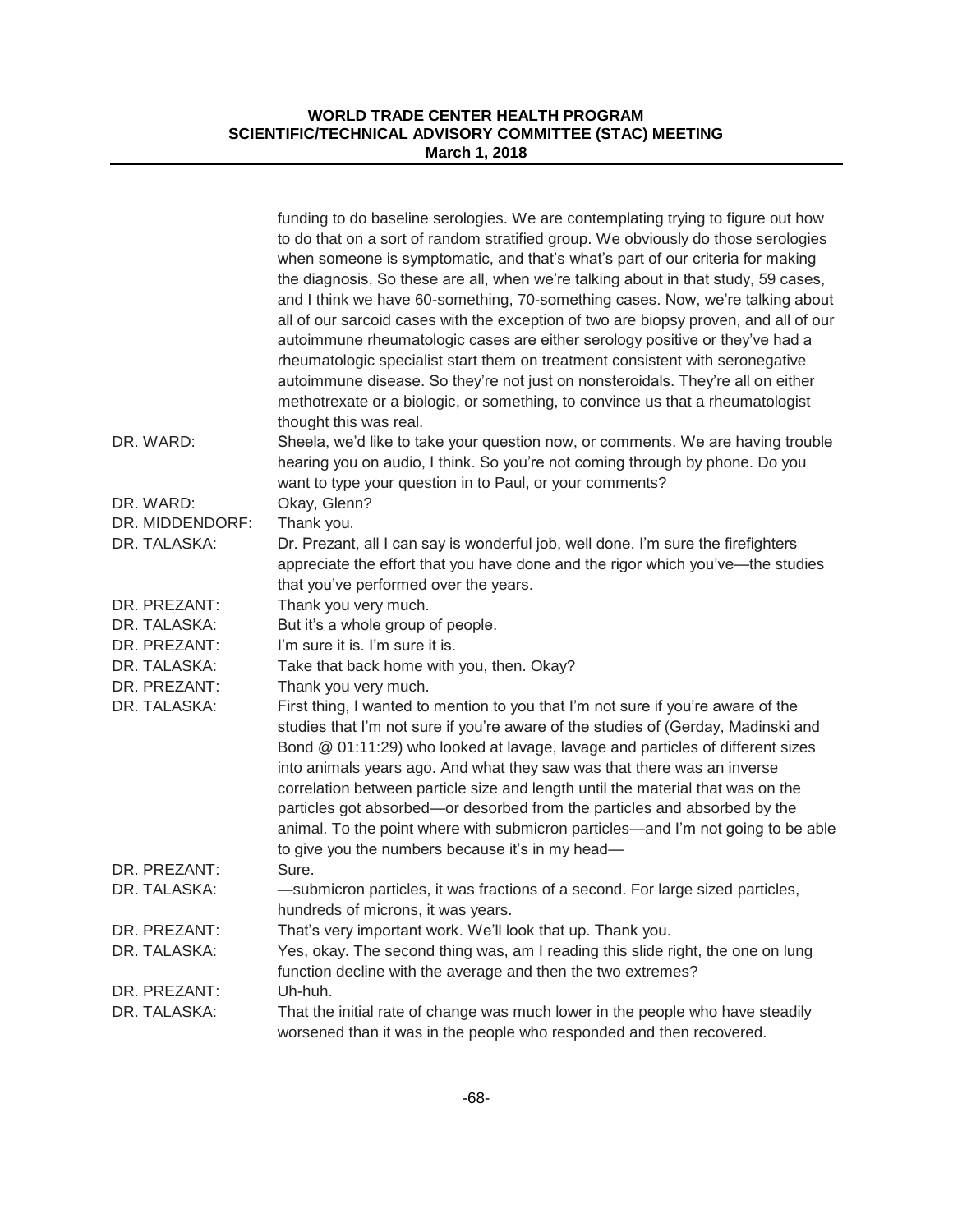| DR. PREZANT: | Right. Yes. Isn't that interesting?                                                                                                                                                                                                                                                                                                                                                                                                                                                                                                                                                                                                                                                                                                                                                                                                                                                                                                                                                                                            |
|--------------|--------------------------------------------------------------------------------------------------------------------------------------------------------------------------------------------------------------------------------------------------------------------------------------------------------------------------------------------------------------------------------------------------------------------------------------------------------------------------------------------------------------------------------------------------------------------------------------------------------------------------------------------------------------------------------------------------------------------------------------------------------------------------------------------------------------------------------------------------------------------------------------------------------------------------------------------------------------------------------------------------------------------------------|
| DR. TALASKA: | It is interesting.                                                                                                                                                                                                                                                                                                                                                                                                                                                                                                                                                                                                                                                                                                                                                                                                                                                                                                                                                                                                             |
| DR. PREZANT: | We don't know what to make of it. It's-                                                                                                                                                                                                                                                                                                                                                                                                                                                                                                                                                                                                                                                                                                                                                                                                                                                                                                                                                                                        |
| DR. TALASKA: | But you're talking about predictions.                                                                                                                                                                                                                                                                                                                                                                                                                                                                                                                                                                                                                                                                                                                                                                                                                                                                                                                                                                                          |
| DR. PREZANT: | Yes.                                                                                                                                                                                                                                                                                                                                                                                                                                                                                                                                                                                                                                                                                                                                                                                                                                                                                                                                                                                                                           |
| DR. TALASKA: | Just the opposite of what you'd expect, right?                                                                                                                                                                                                                                                                                                                                                                                                                                                                                                                                                                                                                                                                                                                                                                                                                                                                                                                                                                                 |
| DR. PREZANT: | Yes.                                                                                                                                                                                                                                                                                                                                                                                                                                                                                                                                                                                                                                                                                                                                                                                                                                                                                                                                                                                                                           |
| DR. TALASKA: | Okay.                                                                                                                                                                                                                                                                                                                                                                                                                                                                                                                                                                                                                                                                                                                                                                                                                                                                                                                                                                                                                          |
| DR. PREZANT: | And that's always a point of further research. But it was very unexpected.                                                                                                                                                                                                                                                                                                                                                                                                                                                                                                                                                                                                                                                                                                                                                                                                                                                                                                                                                     |
| DR. TALASKA: | Got you.                                                                                                                                                                                                                                                                                                                                                                                                                                                                                                                                                                                                                                                                                                                                                                                                                                                                                                                                                                                                                       |
| PARTICIPANT: | In terms of multiple myeloma, what exactly happens? Because you were saying<br>that with multiple myeloma that the people with their copays and pay-downs,<br>whatever, so what happens-                                                                                                                                                                                                                                                                                                                                                                                                                                                                                                                                                                                                                                                                                                                                                                                                                                       |
| DR. PREZANT: | No, I was talking more about autoimmune disease. But, I mean, this is true of<br>all-I mean, it's true of cancer too, but cancer is covered by the World Trade<br>Center Health Program. But the general, if you don't think about the World Trade<br>Center Health Program and you just think about regular health in the United<br>States, some people are very lucky to have insurance. But it's sometimes a<br>misnomer because there are copays, there are deductibles. Even worse than that,<br>many insurances—because people don't try to choose the least expensive—many<br>insurances, if you reach a certain amount, you then don't get anything, all right?<br>When you are dealing with very expensive therapy like chemotherapy for any of<br>the cancers, or biologics for autoimmune disease you will reach those numbers<br>very, very fast. So luckily cancer is covered by the World Trade Center Health<br>Program, so starting in roughly 2013, we no longer had to deal with that problem,<br>all right? |
| MS. JONES:   | Oh, okay.                                                                                                                                                                                                                                                                                                                                                                                                                                                                                                                                                                                                                                                                                                                                                                                                                                                                                                                                                                                                                      |
| DR. PREZANT: | But we still have to deal with that problem for autoimmune disease.                                                                                                                                                                                                                                                                                                                                                                                                                                                                                                                                                                                                                                                                                                                                                                                                                                                                                                                                                            |
| MS. JONES:   | For what?                                                                                                                                                                                                                                                                                                                                                                                                                                                                                                                                                                                                                                                                                                                                                                                                                                                                                                                                                                                                                      |
| DR. PREZANT: | Autoimmune diseases.                                                                                                                                                                                                                                                                                                                                                                                                                                                                                                                                                                                                                                                                                                                                                                                                                                                                                                                                                                                                           |
| MS. JONES:   | For multiple myeloma?                                                                                                                                                                                                                                                                                                                                                                                                                                                                                                                                                                                                                                                                                                                                                                                                                                                                                                                                                                                                          |
| DR. PREZANT: | No, for rheumatologic arthritis, for-                                                                                                                                                                                                                                                                                                                                                                                                                                                                                                                                                                                                                                                                                                                                                                                                                                                                                                                                                                                          |
| MS. JONES:   | For autoimmune, okay.                                                                                                                                                                                                                                                                                                                                                                                                                                                                                                                                                                                                                                                                                                                                                                                                                                                                                                                                                                                                          |
| DR. PREZANT: | For Sjogren's, for lupus, polymyositis.                                                                                                                                                                                                                                                                                                                                                                                                                                                                                                                                                                                                                                                                                                                                                                                                                                                                                                                                                                                        |
| MS. JONES:   | Okay.                                                                                                                                                                                                                                                                                                                                                                                                                                                                                                                                                                                                                                                                                                                                                                                                                                                                                                                                                                                                                          |
| DR. PREZANT: | Those are conditions. If you're lucky enough to respond to prednisone or                                                                                                                                                                                                                                                                                                                                                                                                                                                                                                                                                                                                                                                                                                                                                                                                                                                                                                                                                       |
|              | methotrexate, it's like pennies. But if you require biologics, it's \$3,000 to \$7,000                                                                                                                                                                                                                                                                                                                                                                                                                                                                                                                                                                                                                                                                                                                                                                                                                                                                                                                                         |
|              | per month, depending which one you need.                                                                                                                                                                                                                                                                                                                                                                                                                                                                                                                                                                                                                                                                                                                                                                                                                                                                                                                                                                                       |
| DR. WARD:    | Sheela, I understand your question has to do with childhood survivors, so we're                                                                                                                                                                                                                                                                                                                                                                                                                                                                                                                                                                                                                                                                                                                                                                                                                                                                                                                                                |
|              | going to hold it until after Dr. Reibman's presentation. We have one more<br>question that we'll take from Steve Markowitz.                                                                                                                                                                                                                                                                                                                                                                                                                                                                                                                                                                                                                                                                                                                                                                                                                                                                                                    |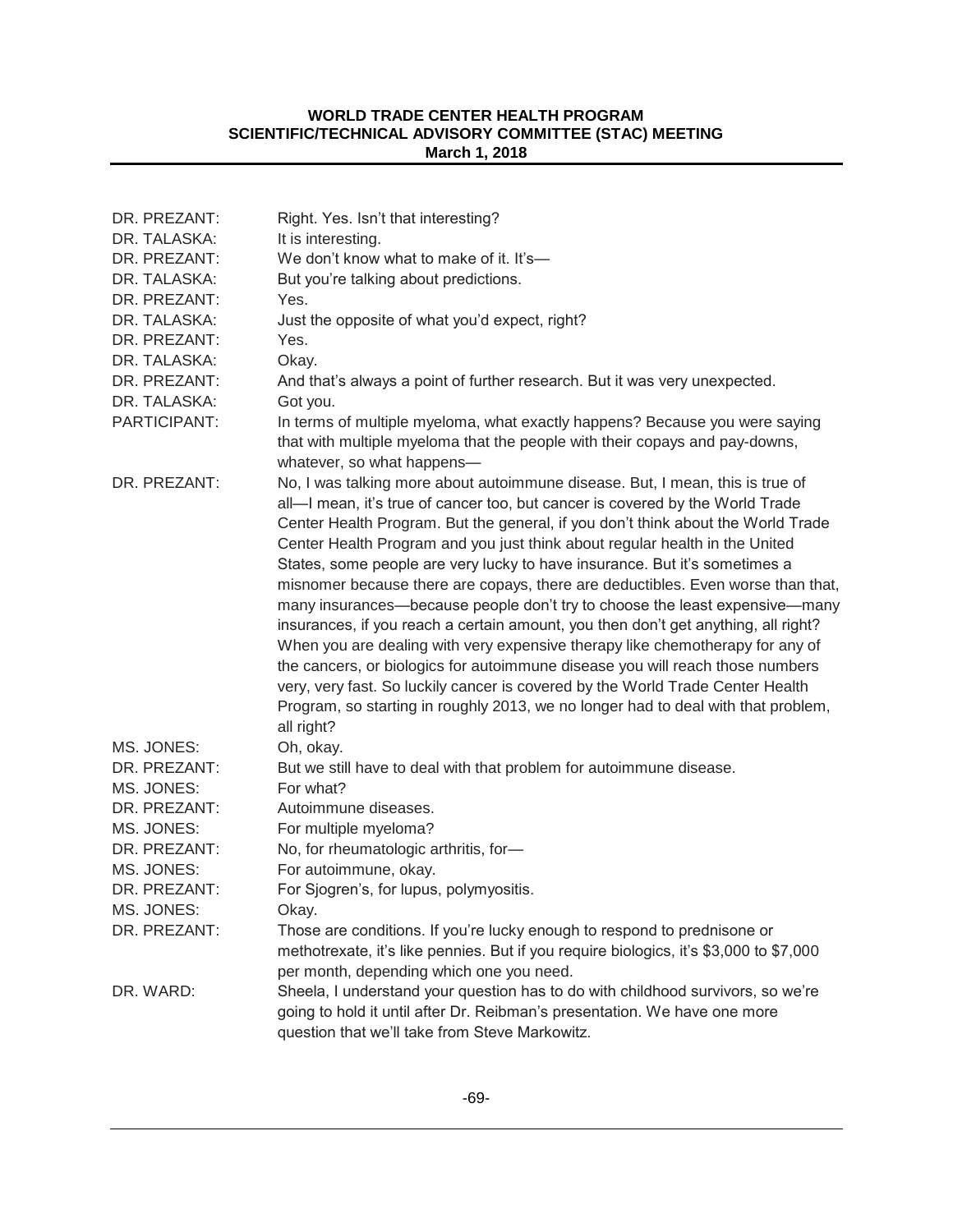| DR. MARKOWITZ: | Thank you, David. I'd offer you more compliments, but I don't want your head to<br>get too big,                                                                                                                                                                                                                                                                                                                                                                                                                                                                                                                                                                                                                                                                                                                                                                                                                                                             |
|----------------|-------------------------------------------------------------------------------------------------------------------------------------------------------------------------------------------------------------------------------------------------------------------------------------------------------------------------------------------------------------------------------------------------------------------------------------------------------------------------------------------------------------------------------------------------------------------------------------------------------------------------------------------------------------------------------------------------------------------------------------------------------------------------------------------------------------------------------------------------------------------------------------------------------------------------------------------------------------|
| DR. PREZANT:   | The team.                                                                                                                                                                                                                                                                                                                                                                                                                                                                                                                                                                                                                                                                                                                                                                                                                                                                                                                                                   |
| DR. MARKOWITZ: | Here's my question. The firefighters get older, I would be the majority of the<br>people who were at 9/11 probably don't even work for FDNY any more, or a large<br>proportion.                                                                                                                                                                                                                                                                                                                                                                                                                                                                                                                                                                                                                                                                                                                                                                             |
| DR. PREZANT:   | 35% still work for FDNY, right.                                                                                                                                                                                                                                                                                                                                                                                                                                                                                                                                                                                                                                                                                                                                                                                                                                                                                                                             |
| DR. MARKOWITZ: | Okay. So the pre-9/11 comparison data is extremely useful for active firefighters,<br>most aren't active any more. So NIOSH needs to give you money to figure out the<br>reference group problem, because this is going to be an ongoing problem.<br>Increasing problem in the future, and you're going to not be able to give people<br>good answers unless you figure that out.                                                                                                                                                                                                                                                                                                                                                                                                                                                                                                                                                                           |
| DR. PREZANT:   | And the Swiss bank account isno. But yes, we acknowledge that. NIOSH has<br>been very cooperative in supporting some of the ancillary studies we have going<br>on to our data center to define those reference groups.                                                                                                                                                                                                                                                                                                                                                                                                                                                                                                                                                                                                                                                                                                                                      |
| DR. WARD:      | Thank you. And one more question and we'll move on to Dr. Reibman.                                                                                                                                                                                                                                                                                                                                                                                                                                                                                                                                                                                                                                                                                                                                                                                                                                                                                          |
| MS. JONES:     | No, I just, that was really kind of what I was asking because it sounds like money<br>would be an issue at some point with that population. So one of the answers<br>would be through NIOSH. Okay.                                                                                                                                                                                                                                                                                                                                                                                                                                                                                                                                                                                                                                                                                                                                                          |
| PARTICIPANT:   | She has a question.                                                                                                                                                                                                                                                                                                                                                                                                                                                                                                                                                                                                                                                                                                                                                                                                                                                                                                                                         |
| DR. WARD:      | Okay, one more question. I keep saying one more question.                                                                                                                                                                                                                                                                                                                                                                                                                                                                                                                                                                                                                                                                                                                                                                                                                                                                                                   |
| DR. MAYER:     | I'll just have to echo the crowd, thank you for an excellent presentation and the<br>excellent work that you and your group have done to date to really help us<br>understand what health effects we are seeing and very well characterized in the<br>lung. Just to echo the thoughts about the concern with interstitial lung disease.<br>One of the things that we see developing 20, 30, 40 years down the road are<br>things like silicosis, asbestosis that are largely related to the persistence of these<br>fibers in the lung, and the inability of the body to clear it. And that is something<br>that's observable years before we're going to see the clinical manifestations of<br>that. And I didn't know if there's anything your group is doing, or potential. I've<br>seen some cases of descriptions of things that appear to be clearing, but is there<br>any work that's being done to characterize what may be remaining in the lungs? |
| DR. PREZANT:   | Right. So our group, while there've been very high retention rates, they're not<br>interested in participating in bronchoscopic research studies. We've had no<br>success with that. They are participating in our chest CT surveillance study. So<br>through our low dose chest CT, based on the NCI recommendations of 30s pack-<br>years, etc., we've got about 300-people-ish that qualify for that. But everybody<br>who merits a CT through symptoms or decline in lung function is enrolled in the<br>same study. And that means that we have approximately 5,000 people that we are<br>doing sequential CT scans on. And that is going to be the population that we<br>focus on to determine whether interstitial lung disease is occurring. Thank you.                                                                                                                                                                                             |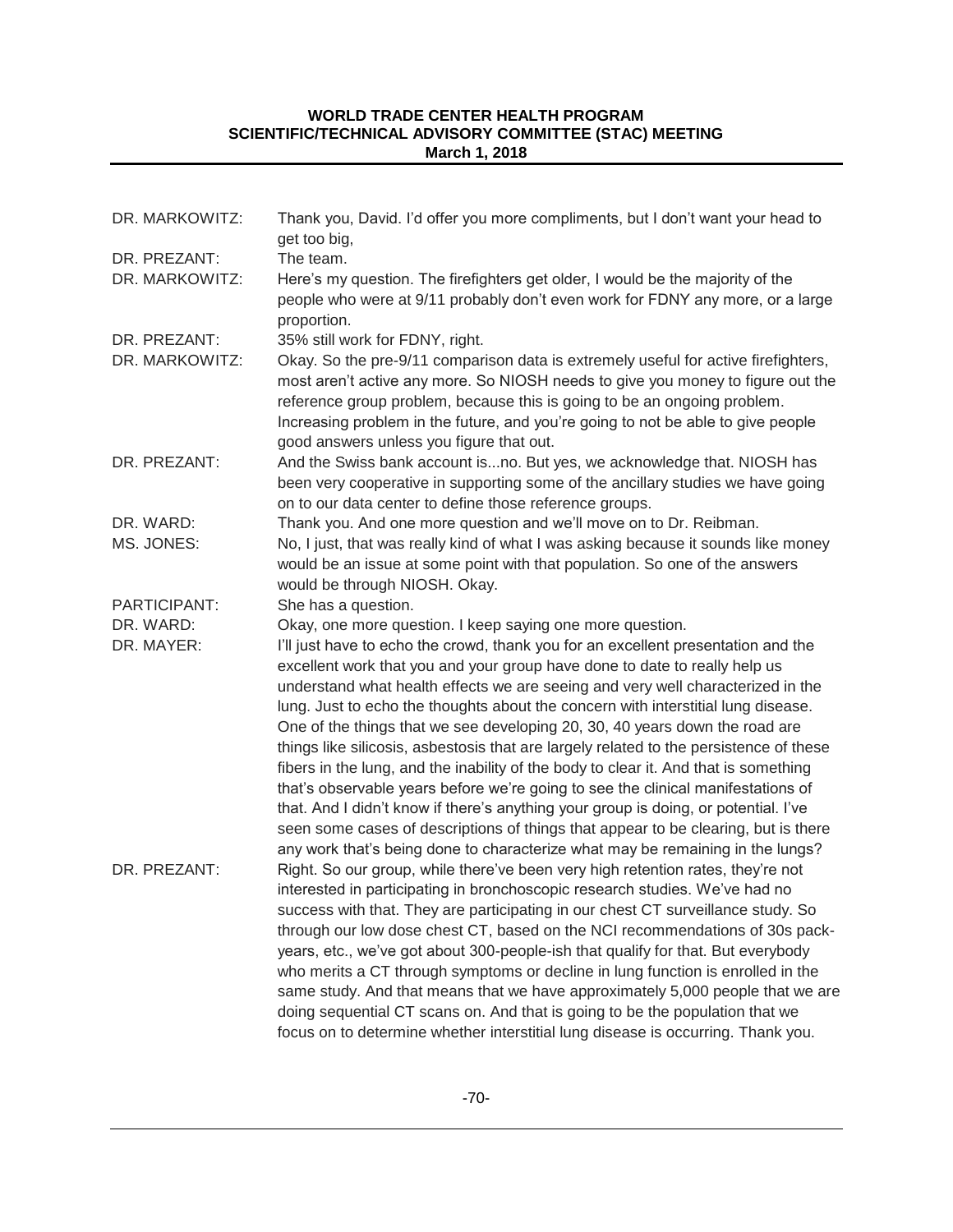| DR. WARD:<br>DR. REIBMAN: | Thank you. Thank you, again. Dr. Reibman.<br>Thank you very much for inviting me to be here and to talk really on behalf of the<br>survivors. I don't think that's my first slide, is that? And you've heard really a lot<br>from David. It could be. Of course, I sent these-and let me just say that I sent<br>slides a week ago but I actually changed them as of last night. so please relax<br>and just watch what's going on and don't worry about what's going up-what you<br>have in your thing. Yes, thank you very much.<br>So I'm really here today to talk really on behalf of the survivors and it's a very<br>different population than what you've heard about from David. In fact, it's really the<br>antithesis of that population. We did not have a preexisting medical program, and<br>in fact, it became an issue just to document that. In fact, there were adverse<br>health effects in this population, what we have. And I want to talk, if you can now<br>give me-now that you've done that. Thank you very much.<br>And the next slide please. What I'd like to talk to you about today is really focused<br>predominantly on respiratory, since I thought that's what I was going to be doing<br>mostly today, and talk about respiratory symptoms in this population, what we've<br>learned about location of lung injury, what we are learning about mechanisms of<br>these lower respiratory symptoms. And in the context of doing that, talk about<br>continuously what we think about in terms of this catastrophe, but also what can<br>we learn from this catastrophe that pertains certainly to other catastrophes, to<br>other exposures, to other illnesses. And then David covered a lot about what we<br>learned and what we need to do next, and I'll touch on that briefly.<br>David showed a lot of what I'm going to talk about, but I want to do it in a little bit<br>of a different perspective. So if I can have the next slide please, thank you.<br>First, I want to talk about exposures. And I think this becomes very important in<br>this population, that we're talking about a very, very disparate group of local<br>workers, officer workers, residents, commuters, teachers, students, and that<br>these individuals had a variety of exposures which we now think about in<br>retrospect. Of course, as we were doing this, we had a different perspective, but |
|---------------------------|-----------------------------------------------------------------------------------------------------------------------------------------------------------------------------------------------------------------------------------------------------------------------------------------------------------------------------------------------------------------------------------------------------------------------------------------------------------------------------------------------------------------------------------------------------------------------------------------------------------------------------------------------------------------------------------------------------------------------------------------------------------------------------------------------------------------------------------------------------------------------------------------------------------------------------------------------------------------------------------------------------------------------------------------------------------------------------------------------------------------------------------------------------------------------------------------------------------------------------------------------------------------------------------------------------------------------------------------------------------------------------------------------------------------------------------------------------------------------------------------------------------------------------------------------------------------------------------------------------------------------------------------------------------------------------------------------------------------------------------------------------------------------------------------------------------------------------------------------------------------------------------------------------------------------------------------------------------------------------------------------------------------------------------------------------------------------------------------------------------------------------------------------------------------------------------------------------------------------------------------------------------------------------------------------------------------------------------------------------------------------------------------------------------------------------|
|                           | we're now beginning to understand that we can think about these in terms of an<br>acute exposure, i.e., those from the dust clouds, and I show you a picture, once<br>again, just again show you what we're talking about with this massive amount of<br>dust that many people who are living, working, or just passing by were exposed<br>to. And we call this now, for simplicity's sake, dust cloud exposure or acute<br>exposure.                                                                                                                                                                                                                                                                                                                                                                                                                                                                                                                                                                                                                                                                                                                                                                                                                                                                                                                                                                                                                                                                                                                                                                                                                                                                                                                                                                                                                                                                                                                                                                                                                                                                                                                                                                                                                                                                                                                                                                                       |
|                           | The next slide please. Thank you. We then also understand that many people<br>returned to their work places, their homes, even their schools, starting really one<br>week after the event. Many actually returned earlier. Many went back and forth.<br>But again, for simplicity, many returned about one week later. And we call this                                                                                                                                                                                                                                                                                                                                                                                                                                                                                                                                                                                                                                                                                                                                                                                                                                                                                                                                                                                                                                                                                                                                                                                                                                                                                                                                                                                                                                                                                                                                                                                                                                                                                                                                                                                                                                                                                                                                                                                                                                                                                     |

chronic indoor and outdoor exposure, because we know that these individuals were exposed to resuspended dust that was outside, to resuspended dust from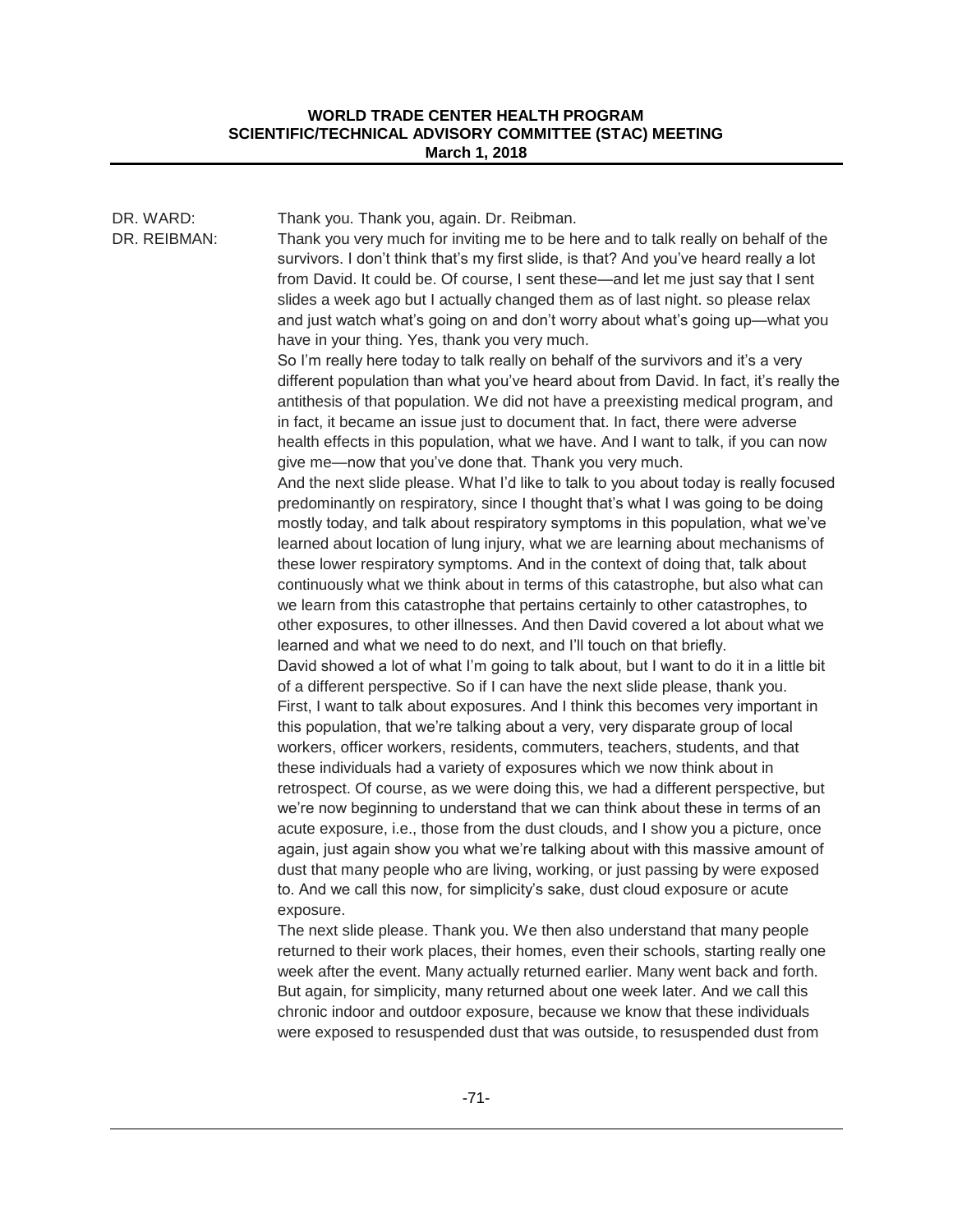incompletely cleaned indoor areas, to the fumes from the fires that burned, which I'm not really going to focus on. But this is more of a chronic exposure. And we know, if I can have the next slide please, that this dust included large and small sizes that I'll go back to in a minute. So the first issue we had in this population was to document respiratory symptoms in this community population. Next slide please. And because we didn't have a preexisting group in which to really look at this, we actually did a very, very major collaborative study, and this is really quite impressive because we collaborated not within New York City Department of Health initially, but with the New York State Department of Health, with many, many, many local community members. And we did this as an academic center at that time with NYU with funding that we got from the Centers of Disease Control.

And this first study was a cross sectional study of individuals who were exposed, who lived around the World Trade Center compared to those who lived on the Upper West Side. Upper West Side is known for their activism. We thought they would participate more. They did. They told us our questionnaires were wrong. And this is important also because it's one of the few studies that in fact had a control population early on.

And as from this early study, if I can have the next slide please, the other thing we did is we didn't look for disease. We felt that disease was going to be biasing us in terms of what we were going to find. And so what we really asked for was symptoms. And again, we looked in this study for lower respiratory symptoms of cough, shortness of breath, wheeze, chest tightness, exertional dyspnea, or any of those. And we showed, in fact, that this residential population, there were new onset respiratory symptoms in this population that had started after 9/11. And because, in fact everybody is somewhat biased against symptoms. Next slide please. We also documented that, in fact, these individuals had an increase in unplanned medical visits, an increase in prescriptions for fast relief medication use, that's albuterol, and an increase in control in medication use, so those were inhaled corticosteroids, many of the other things used for asthma. Can I have the next slide please? Thank you. So this was the first study really documenting that there, in fact, were adverse health effects. Not only in the responders, but also in the local community, in this case the residential community. This took us a long time to publish. We were sent back from The Blue Journal because they told us this was a retrospective study. We told them thank you, it is. It would have been hard to do it prospectively. So, but just again, to illustrate the difficulties of working in a disaster with a very diverse and different type of population.

New York City Department of Health subsequently, and they're here in the audience today, went on and did a beautiful, developed a beautiful registry that you know about with many, many more participants and have done longitudinal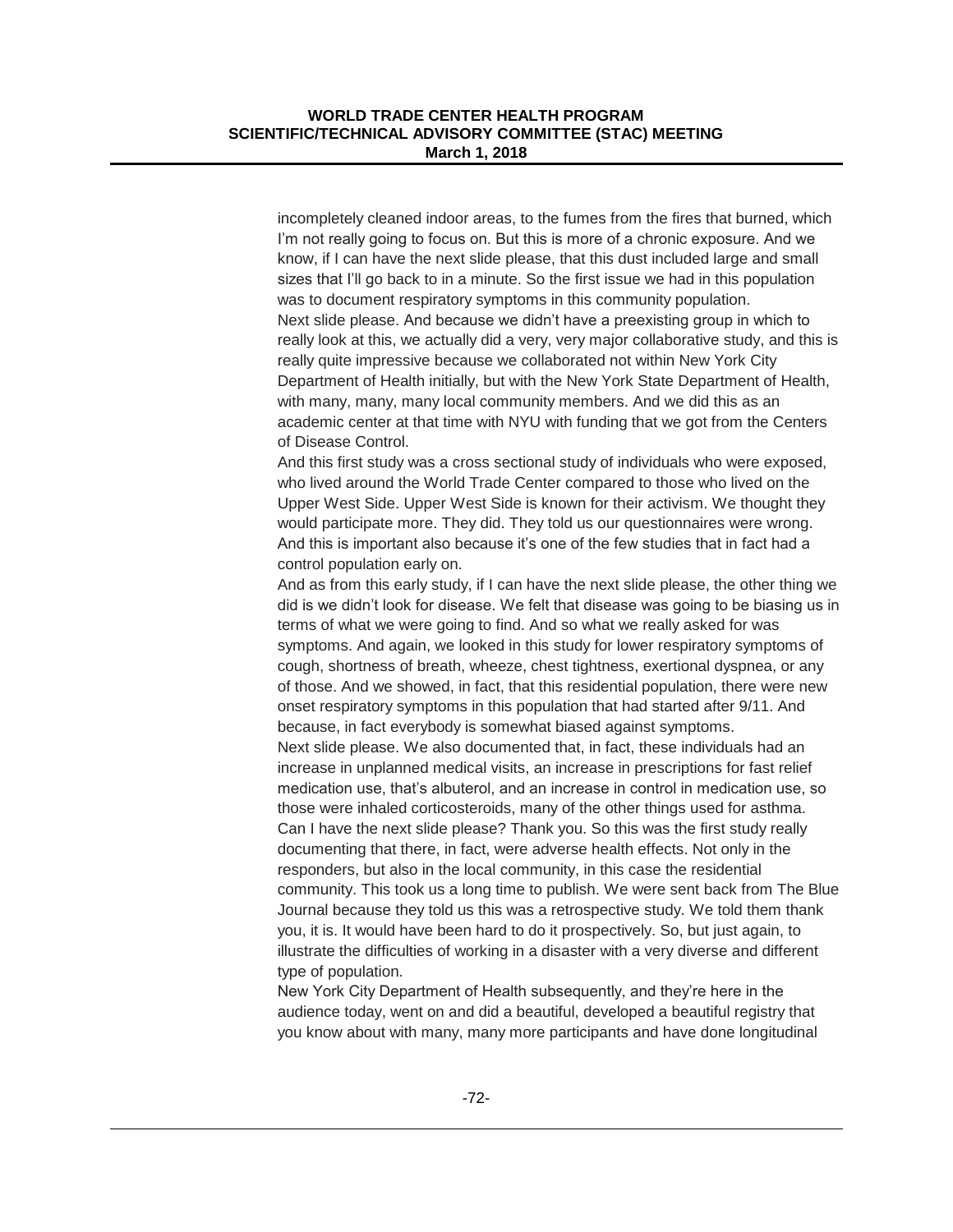studies, and in fact have reinforced these findings. And I show you only two publications, but they have many, many more than that. but again, showing you again and supporting the findings, that there were adverse respiratory health effects in this what we now call the survivor population.

Next slide please. Thanks. And it's these studies that led to first an initial pilot program, so again, we did not have funding right away. We had a very small pilot program that was at Bellevue Hospital in collaboration with many community members. We eventually got philanthropic funds from the American Lung Association. New York City funds, and then eventually Federal funds. And we are now one of the clinical centers of excellence called the World Trade Center Environmental Health Center. A lot of centers here. For the survivor program, our term is now "survivors" which is developed when we were going after the Zadroga bill, and we're now under the James Zadroga 9/11 Health and Compensation Act. Again, it's very important for you to understand, our program is different than the responder programs. It's a highly regulated and monitored program. We do not, we are not allowed to just do general screening for a population. We have to have, people have to have a symptom to come into the program, and we have to certify that symptom for them to stay in the program. So I say that because that has huge implications for research for us, and it's very, very important to remember that as we go on.

Again, the certified conditions include aerodigestive disorders, mental health diagnoses, and cancers identical to the ones that are in the responder programs. But you can only stay in the program, or even get in the program, if you are already sick. We do not screen an un-symptomatic, or non-symptomatic population. By law, not by choice.

Next slide please. So the other thing to note about our population is that, again, it's a very different population from the responder population. This is from an old publication, but it's really identical to our data today of a much larger population. We are approximately 50% women. That's very different in the responder population. We are a very diverse race and ethnicity. We are almost 50% Hispanic. We have, as you heard, before different exposure categories. We can break them, slice them, or dice them in a variety of ways, but simplistically we, call people as local workers for potential exposure as a local worker, residents with potential for exposure through their residency, clean-up workers, and also others. Here, it's 40%. It's now about 50% of our population, reports having been caught in one of those initial dust clouds or having had this early massive exposure. Next slide please. And despite all of this is again from an old paper, the point I want to make here is in a manner very similar, in part, because we asked for it, but also very similar to what you see in the responders, our patients have lower respiratory symptoms, cough, wheeze, dyspnea on exertion, upper respiratory symptoms, sinus and nasal issues, as well as GI symptoms. So if we look in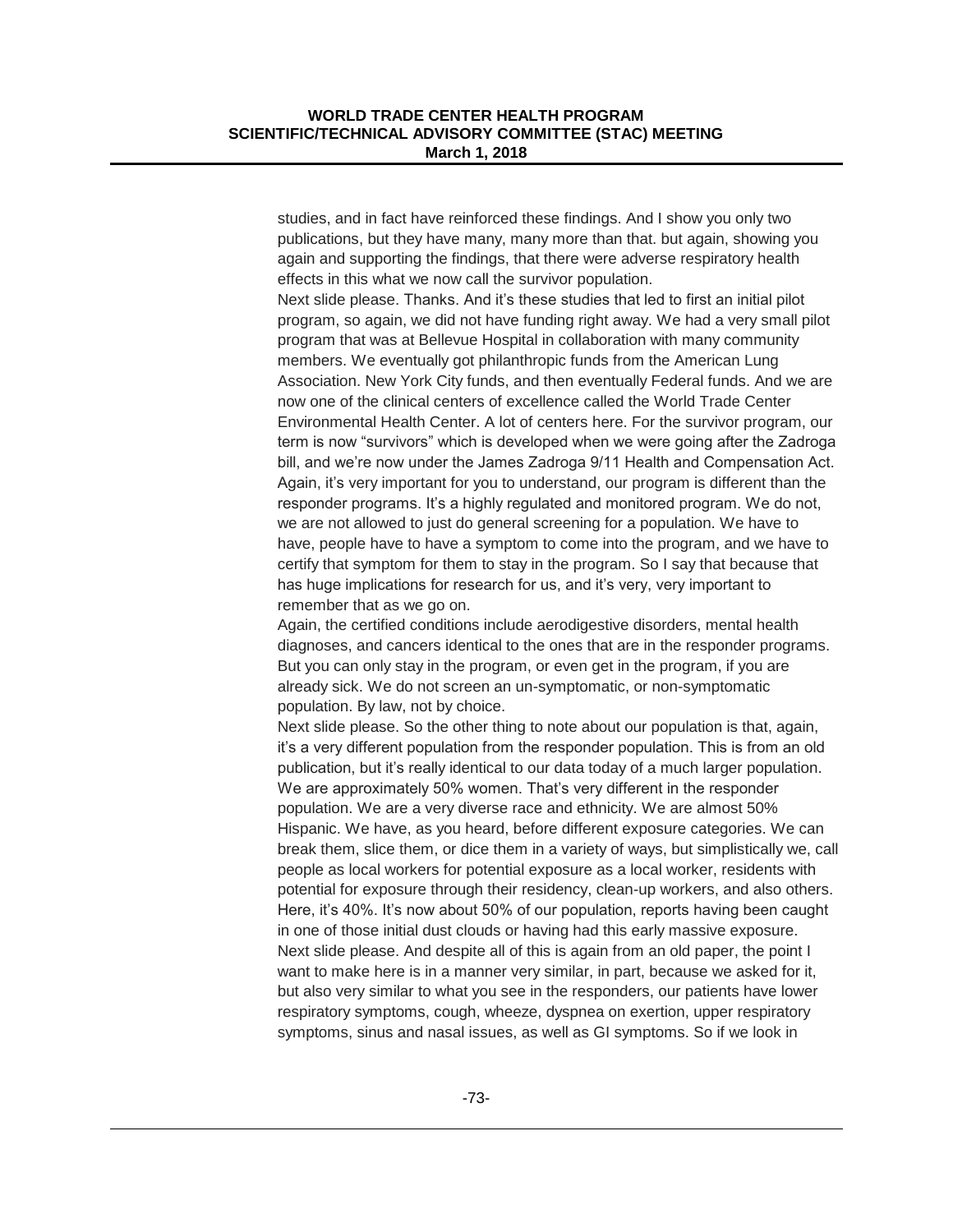terms of the symptoms, we're seeing very, very similar to the responder program. Next slide please. And in fact, to date, with our expanding program, and this is the data now from about a year ago, the main diagnoses that we are certifying our patients for are aerodigestive diagnoses, lower respiratory symptoms, or what we call obstructive airways disease, and upper respiratory disorders, probably most likely rhinitis and sinusitis. We have smaller numbers of interstitial lung disease, smaller numbers of sarcoidosis. In contrast to David, we actually have what I would call a large population, over 15 to 20 people now who are on their way to transplant or have received transplant. But again, those are self-referred patients who are coming in.

Next slide please. So very early on, we were challenged about exposures and we had a lot of difficulty trying to figure out how to classify exposures in this population, and it comes up over and over, but this is a very important study that was done in collaboration with the New York City Department of Health. And what I want to say over and over again is what we have done over and over is collaborate. Collaborate with the New York City Department of Health. Collaborate across centers. Collaborate within our institution. That has been really one of the main and beautiful, I think, outcomes of a lot of these studies. But this was a collaboration with the New York City Department of Health. Carey Maslow and Steve Friedman working with us. And what this showed—and you can't really see, it doesn't matter—what I want to show you here is really that during a whole cluster analysis of different characterizing exposures in all different ways, what we were able to show is that both acute and chronic exposures were associated with lower respiratory symptoms. So again, this is important because it doesn't mean that just that initial exposure is what's key. It means both acute and chronic exposures were associated.

Can I have the next slide please? So I want to talk a little bit about location of injury, because this question certainly came up, and David showed some of these slides, but I want to show them in a little bit of a different reason here. So if you come—if I can have the next slide please. Sorry to have you do this. Those of you who are toxicologists know this clearly better than me, but we understand if we're talking about particles that we're going to talk about size, PM10, that is 10 micrometer aerodynamic diameter, 2.5 ultrafine. And in

pulmonary disease, this is very critical to us because we think about the large particles getting blocked in the upper, upper airway, and the smaller particles being able to be inhaled and reaching deeper into the lung. And so we think that size influences the site of damage in the airway.

So, can I have the next slide please? One of the things that, and I think this is the slide that David showed you previously. One of the early patients to come into Bellevue was this firefighter that David told you about. And this gentleman came in very, very short of breath and had an abnormal CAT scan. Oh, so let me—oh, I'm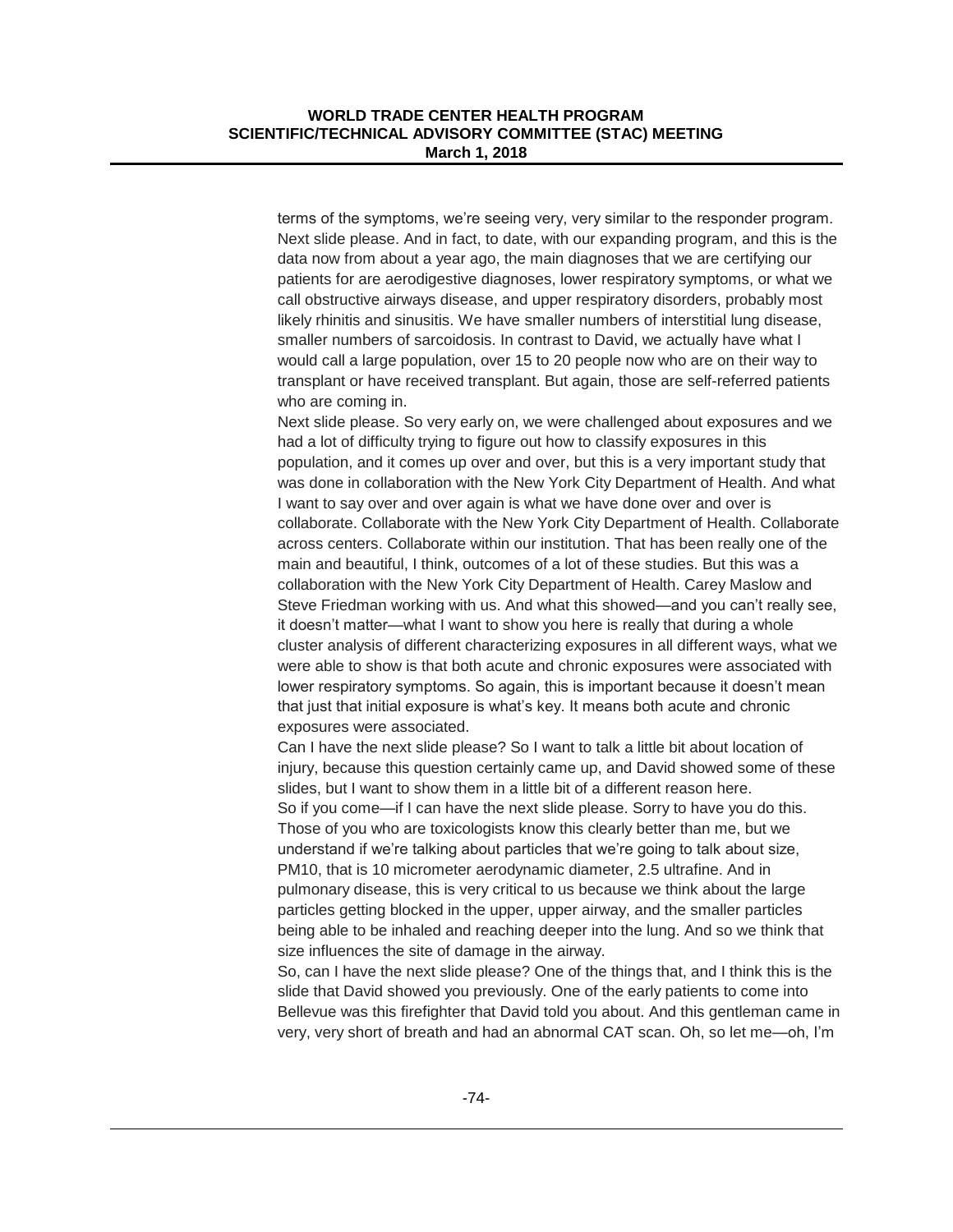sorry, if you can go back. So what we learned about the dust really from Paul Lioy, as well as others, is that in fact, there was a huge amount of building materials, that most of it was large. But again, he was sampling settled material. There were very, very few samples of the airborne material, although we had some that we gave to him. but even though 90% of the particles were large, there were many, about 11,000 tons that were less than 2.5 micrometers in diameter. So these are small; it's still massive amounts. And that there were acute exposures from the mass of dust, but also chronic from the resuspended dust, and the indoor dust makeup was very similar, if anything, there were more smaller particles in the indoor dust. So the dust from the collapse of the buildings was composed of large and small particles.

Next slide please. Okay, so it's getting hung up on that slide. So this is the slide of this firefighter who came into Bellevue Hospital two weeks after the event. and he was very, very sick and was in our intensive care unit. And at that time, the chairman of our division was Bill Rom, whom some of you know. I think he was on this committee. And Bill Rom is very, very aggressive, and he said, "We got to bronchoscope this person." So he was bronchoscoped.

What you see there is his CAT scan which has some abnormalities, the white areas are abnormal. And the first thing that I want to point out about this is what David pointed out already. The next slide please. Thank you. Is that, there were particles that were washed out of his lungs. And those particles included asbestos fibers, fly ash, a variety of things that were not normal to be in the lungs. But importantly, these were very, very large particles that were deep in the lungs. So that is very important to understand because that meant that this was very different than our standard toxicologic learning where we thought small particles, not large particles, but only small particles could get deep in the lung. So the next slide please. The second thing I want to show you, again, David showed you this, but this is we published a series of biopsies of fairly large biopsies on patients in our program who had undergone video-assisted thoracoscopic surgery for abnormal lung findings. Actually, their CAT scans were pretty normal, so it comes back to that interstitial lung disease issue. Their lung function was abnormal, but their CAT scans were pretty normal. And what we found in here was very, very interesting, and I don't want to go through the histology, other than to say that what we found was really destruction of the air spaces themselves. These airways were in fact quite normal. They did not look like asthma airways, but the air spaces themselves were quite destroyed. But the point for today that I want to make is, we found particles in there, and those particles, first of all, were lit up under polarizing like microscopy, but also had abnormal material in them. So we didn't know for sure, but we presumed that these materials could be World Trade Center origination. The point I want to make about this is that these were done many, many, many years after their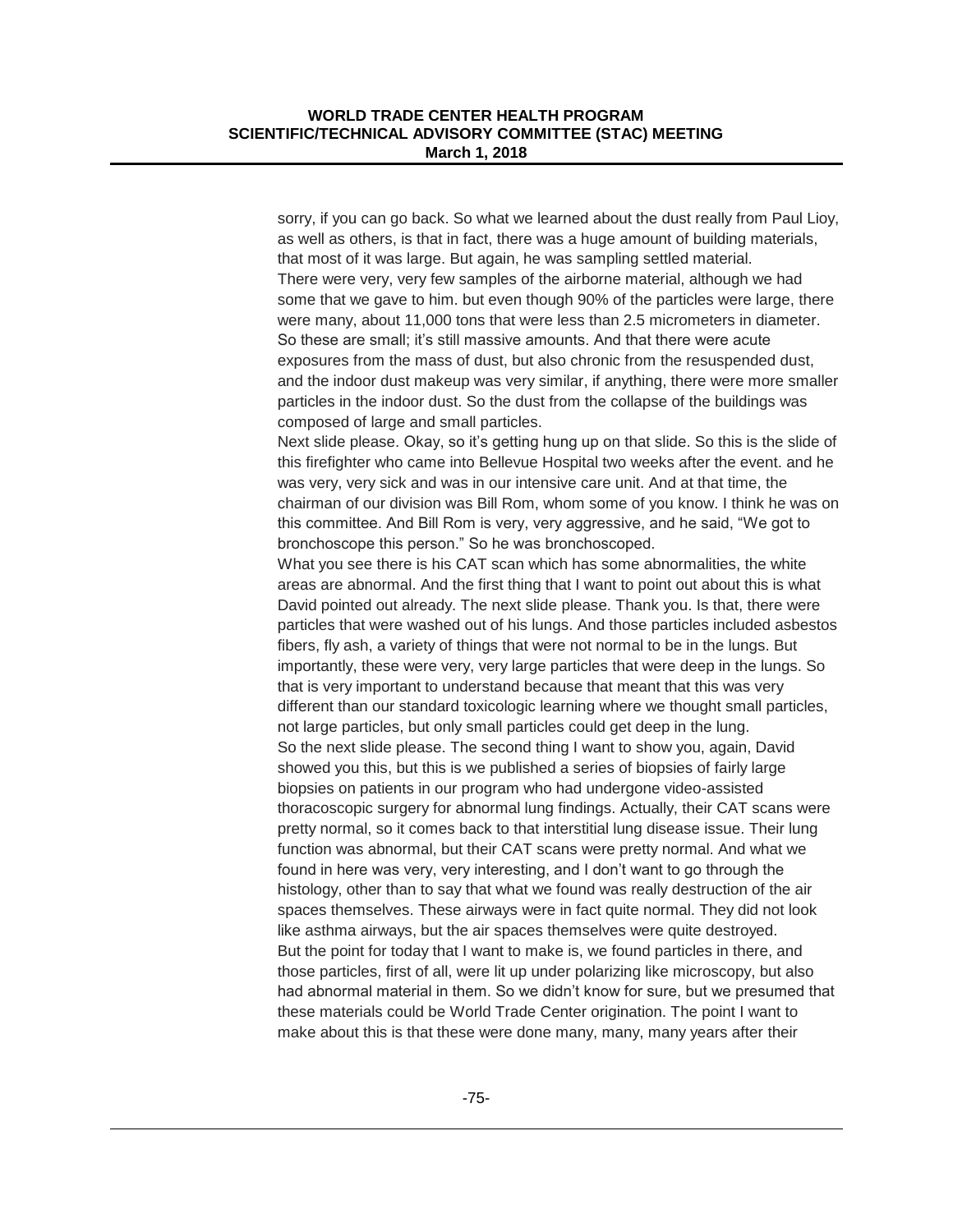exposure. So it comes back to the point that was made earlier about these materials staying in the lung and not getting cleared rapidly.

Next slide please. So we learned from this that in massive exposures, large particles are able to access deep in the lung, and that large and small particles persisted in the lung. And I think these are two very important concepts to think about. Certainly, as you start thinking about David's recommendations, future and certainly in terms of what was raised earlier.

So the next slide please. So that made us think early on about where is the location of damage in these airways, and how can we measure it, and was there small airway or distal lung involvement associated with these lower respiratory symptoms? Unfortunately, there's not a real good way to measure this noninvasively.

Next slide please. And so, the standard measure that we were all doing a screening with spirometry, this is the standard that's used throughout the world for looking at lung function. But spirometry may not detect small airway abnormalities, and in fact, you wouldn't necessarily expect it to be abnormal. For those of us in the asthma world, we expect to see normal lung function, unless somebody has remodeled. So you wouldn't really expect to see changes, necessarily, in spirometry. So at that early, when we started these studies, forced oscillation techniques called impulse oscillometry were just sort of coming. There was just a new machine used that you could, in fact, use commercially as opposed to one that you made up yourself. And these were just coming out and we thought that these could detect subtle changes in airway function, not identified necessarily by spirometry. And so we set out to ask whether patients with lower respiratory symptoms had small airway abnormalities that would be participating in their symptoms.

Next slide please. And so very early on in our World Trade Center program, our initial pilot program and then our Red Cross program, and then our federal funded program, we actually did routinely forced oscillation in all our patients. And in fact, as David told you, as we've seen in many other programs, have seen most of our patients, in fact, had normal spirometry. But most of those patients had abnormal oscillometry measures, but we couldn't interpret this without a control population. And we didn't really have a controlled population and so we didn't really know we were looking at.

The next slide please. And so again, we collaborated. This time, again, with the New York City Department of Health, World Trade Center Registry, and we did a field study of World Trade Center Registry participants in participants who had persistent symptoms in their first and in their second questionnaires and compared those to participants who had no symptoms, either in their first or in their subsequent questionnaires. And we compared lung function, spirometry, and forced oscillation measures between these symptomatic cases and controls.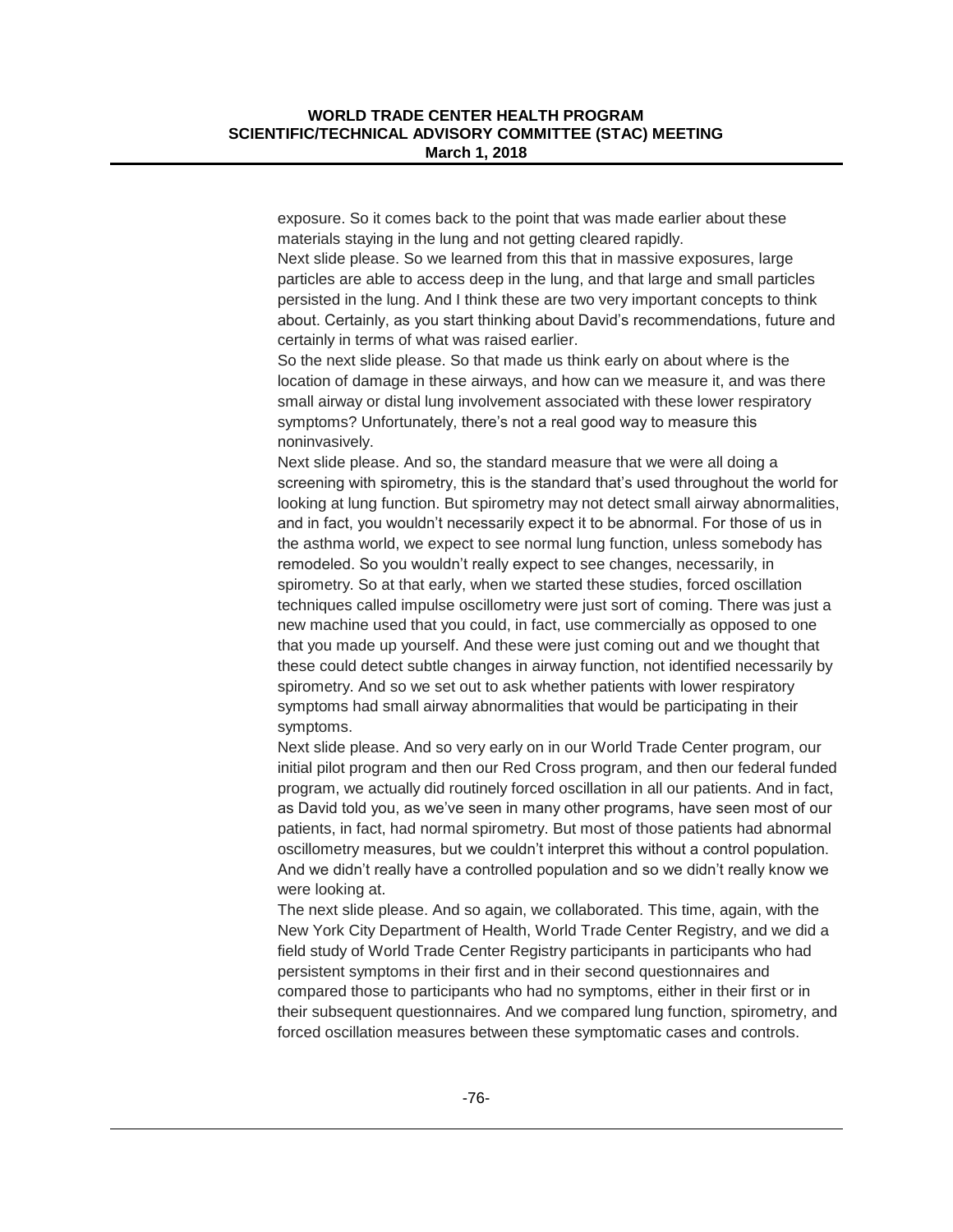Next slide please. So this gave us a very beautiful control group. And what you can see here is in blue that both in our controls and in our symptomatic cases, most people, in fact, had normal spirometry. And this didn't surprise us. It's what we had seen in all our other studies and it was consistent with that. and even our symptomatic cases, there were a few who had abnormal spirometry, but most of them had normal spirometry.

Next slide please. But if you looked at forced oscillation measurements or impulse oscillometry measurements, what you can see in yellow are those who now have abnormal measurements. And you can see that although there are some certainly in the control group who are abnormal, and this is not surprising, in part because some of these may be due to obesity, which is confounded when you do these measurements, but in the symptomatic cases that many, many of these had abnormal oscillation measures, even though they had normal spirometry. So this was really, we thought, very, very important because it suggested that these patients who had symptoms, but normal spirometry had abnormal measures of small airway function, suggesting that this could be a site of entry in this population.

Next slide please. And indeed, we went on in other studies, and I really want to give credit to these two, Ken Berger and Roberta Goldring in our physiology lab for all of this. But we went on, and we were able to show, in fact, that as you did these measurements, so the higher you get with these measurements the worse off you are, we can see a trend with an increase in these measurements with an increase in severity here. The symptom I'm using is wheeze, but as you have more severe wheezing or more frequent wheezing, there is a trend for an increase in these measurements. So again, there's an association with symptoms with abnormalities.

Next slide please. So we thought this was very important for a number of reasons. First, it showed that in our symptomatic population, we had an objective measure of abnormalities and even in those who had normal screening spirometry, that it showed—suggested that they were abnormalities within a small airway that were associated with exposure. And I didn't show you that data, but we've shown an association with exposure and with these abnormalities. Again, worked with Steve Friedman and Carey Maslow. And that these small airway abnormalities are associated with the severity of lower respiratory symptoms. So we think this is important for this group. We also think it has larger implications because this was, in fact, the first use of forced oscillation techniques or impulse oscillometry to assess environmental injury in the lung. You have to look at these data carefully. There are things that can confound your reading, such as BMI, but it still is important, I think. It's a very important noninvasive tool; we did this in the field. So I think that's an important thing to think about for future studies. Particularly, when we're looking at other future exposures of all sorts of environmental issues.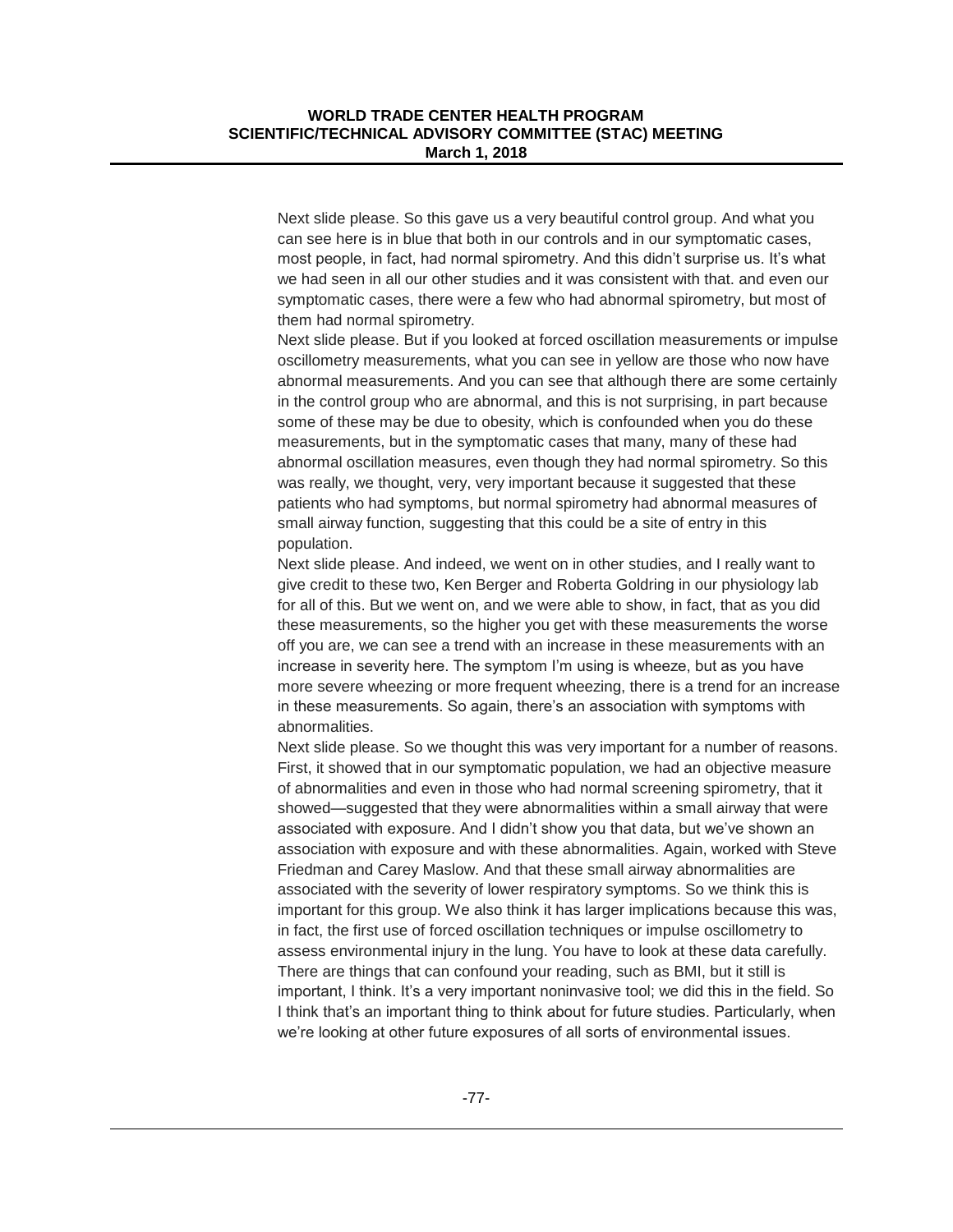Next slide please. So we also have tried to focus on mechanisms of injury, again, within the context of our funding limitations and our program. But we really wanted to understand what are the symptoms, lower respiratory symptoms. Can I? Yes. And if I can have the next slide please. So I show you this as overall diagram of how we think about asthma currently. And the point to make about this is the mechanisms of asthma, if that's what we're talking about, are very, very complicated. There are lots of different stimuli. There are lots of different pathways. All my students' eyes glaze over with this slide. There are redundant pathways. In fact, you can see many pathways can give you a final endpoint from all different directions. And if we think about asthma, not all asthma is the same. Not all asthma includes all of these pathways. So this makes thinking about these illnesses very, very complicated.

Next slide please. But what we are learning, to some extent, is one pathway which we call a Type 2 inflammation, or a T2 pathway, ends up, through a variety of different redundant pathways, to a final common inflammatory cell, which is the eosinophil, which is the cell that you heard David talk about.

So, can I have the next slide please? Thank you. So that led us to ask will pollutants or particulate matter activate this Type 2 pathway? And in fact, there's a good amount of work showing that various pollutants can, in fact, do this. But the question was, were we going to see this in a World Trade Center population? Next slide please. And if you come back to this firefighter, again, what David showed you, if you looked at the cellular profile of this firefighter, if I can have the next slide please, what you can see here is that, in fact, this firefighter had a lot of eosinophils in his bronchial alveolar lavage, so when we washed out his lung there were, in fact, a huge number of eosinophils in his lung. And so we thought early on that's a great clue, we're going to be seeing eosinophilic lung disease in these patients, and that's, in fact, what we went to look for.

Next slide please. And so one of the first studies we did was to look at eosinophils using blood measures of eosinophils, which is not the same as lung, but is an okay surrogate. And what we found, in fact, is that if we looked, if we dichotomized accounts into patients who had high eosinophils compared to low eosinophils, in fact, very few of them had high eosinophils. And I think you're hearing that from David, too. And in fact, in our Department of Health study we saw the same thing. Very few had high eosinophils, but when they did have high eosinophils, it was a risk for having obstructive lung disease. I.e., the findings, the spirometry findings we would see in classic asthma. So some of them did, but most of them did not have high eosinophils, and most of them did not have an obstructive lung pattern.

Next slide please. So this suggested, again, that there's heterogeneity in this population in terms of their mechanisms, and that, in fact, we could have involvement of this Type 2 pathway but clearly also had something else going on.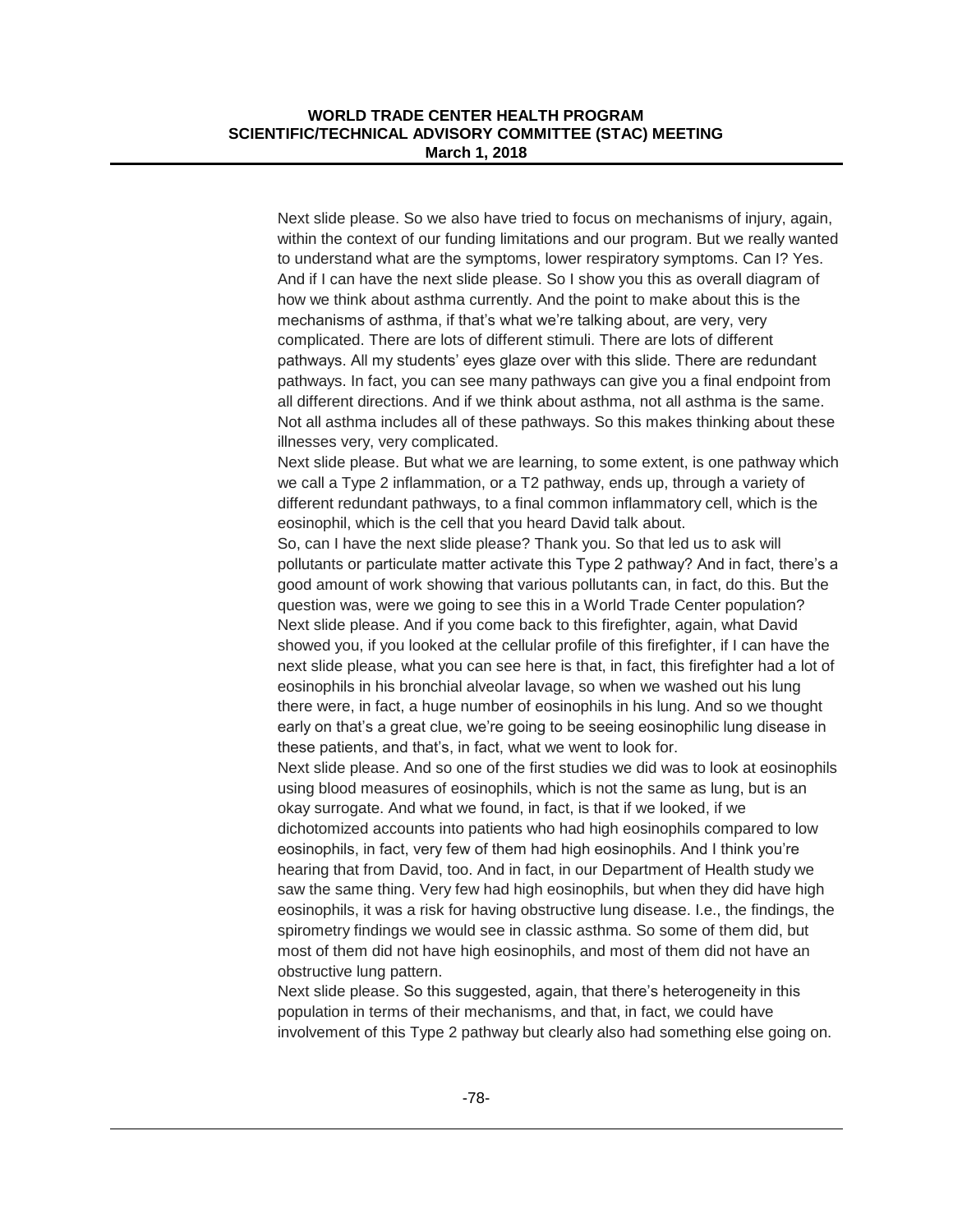What I'll call a non-Type 2 pathway, which could be neutrophils, could be other cells. We really didn't know.

Next slide please. So as David showed you, he has been extraordinary lucky to have blood samples very early on, we did not have those. And we could only take blood as patients were coming into our program. And we actually had some young physicians come in who were budding cardiologists and they said C-reactive protein is really important, can't we measure that? And we really couldn't measure that, but we decided that we would call it a clinical marker and so we routinely measured it in a series of our patients coming into the program.

And what we found out, in fact, was that we could find an association of, again, dichotomizing CRP level. So C-reactive protein is an inflammatory pathway that is a very different pathway than an eosinophil pathway. We found that, in fact, that there was an association of elevated CRP levels, with again, our symptoms cough, wheezing, dyspnea, chest tightness. And again, this is not completely surprising. We have seen this association in other lung diseases, but it was important to find it in this population.

Next slide please. Interestingly, what we saw is that these levels were not associated with the classic asthma obstructive pathway. But what they were associated with, was the group who had lower forced vital capacity, lower lung volumes. Again, suggesting that this might be something different in these lungs and may be associated with small airway abnormalities. And in fact, I'm not showing you here, but we did find an association with abnormal measures of our forced oscillation technique. So this suggested that, and it comes back to David's concept, that there are different—that there's heterogeneity in this population. That they have different mechanisms and different abnormalities and lung function, and that those can be due to different pathways of inflammation. Next slide please. You can't see this very well, but I want to show this because I think this becomes important, particularly for the subsequent talks when we talk about pathways of inflammation here. And what this is, we had our mental health group working, again, with our biostatistical group, and this is a study done by Rebecca Rosen and her team. And we asked, are there going to be associations with C-reactive protein with mental health scores?

And in fact, what we showed was that there was an association of elevated CRP levels with our scores for PTSD. Not particularly for depression or anxiety, but with our scores for PTSD. And the next slide, we went on to look at this a little more closely using clustering for PTSD, so we now know that not all—that PTSD can be broken down into components. And it turns out that these CRP levels were more associated with different components of PTSD. So not every component of PTSD. And I think that that's going to be very important and very provocative, particularly as we move forward with steps forward of trying to understand are there underlying pathways that are involved in both the lung diseases or systemic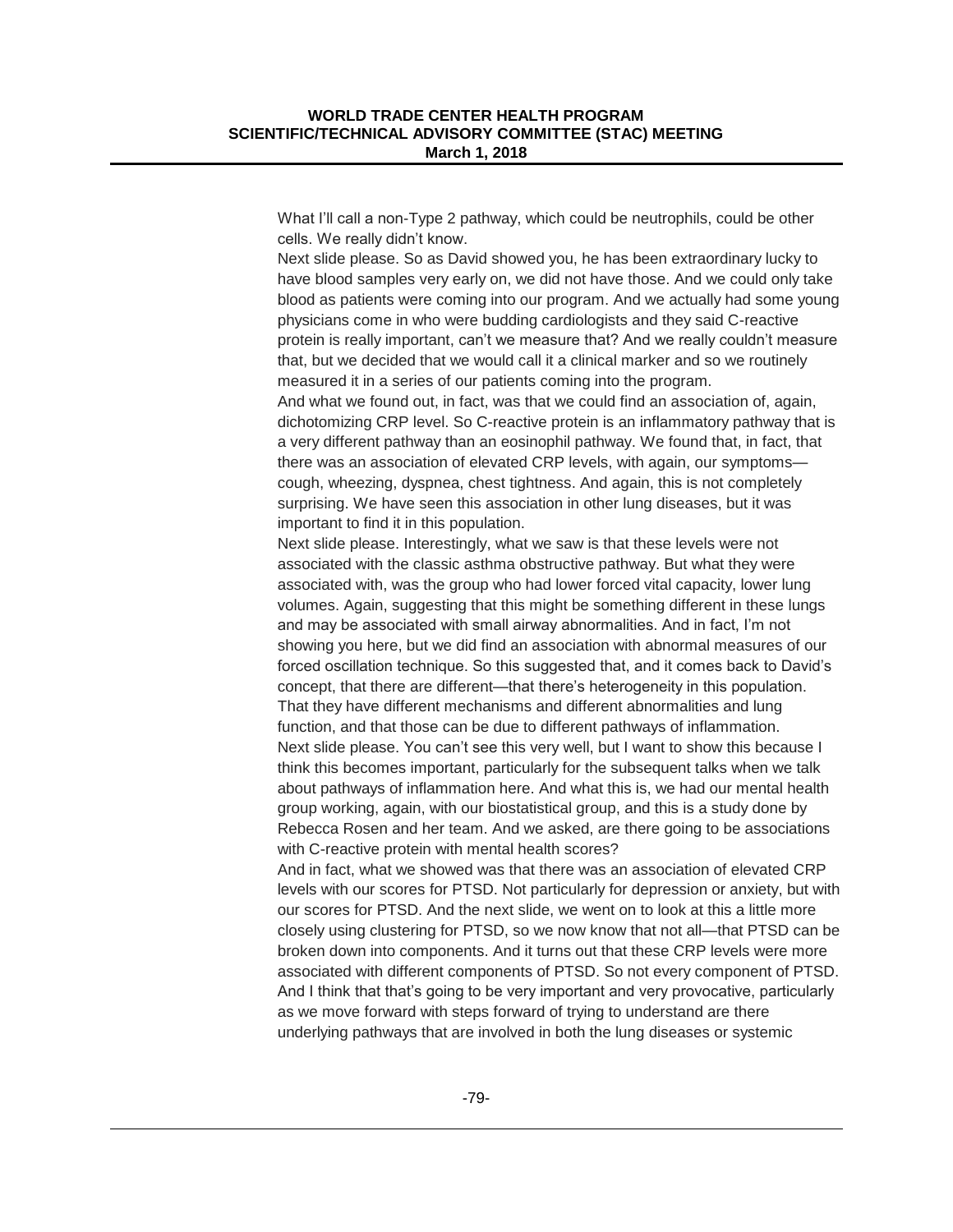diseases and in mental health diseases.

So next slide please. So this, so far, has opened up questions that there are multiple types of inflammation associated with lower respiratory symptoms. Certainly, there are classic Type 2 inflammatory pathways that are involved in the lung, and as David showed you, also in the upper or sinuses, that there's noneosinophilic inflammation. That these different types of inflammation are associated with different patterns of lung function, probably different areas or types of damage. And that at least the systemic inflammatory markers, CRPs associated with both lower respiratory symptoms and mental health symptoms. Next slide please. So we have not as long longitudinal work as David has, but some. And we found something somewhat different, which is that if we looked at longitudinal change in lung function in our program, we began to see, in fact, improvement in lung function. We didn't see improvement in all parameters that I'm not showing you here. We saw a different improvement in different populations, with the least improvement in local workers. And those who had abnormal lung function at baseline did not become normal. And actually, we're looking at our impulse oscillometry data now, which I'm not showing you because that doesn't seem to change that much.

However—next slide please—despite these changes in improvement in lung function, if we looked at our reports of symptoms there were certainly patients who got better. And if we look at each individual symptoms shown on the right, we have improvement in each of the individual symptoms. But if you look on the left, many, many, many patients continued to complain of very frequent lower respiratory symptoms.

Next slide please. And again, I'm not showing you, and David showed you, so thank you, David for showing me that, that most of these patients, but not all, but many of them, had normal lung function. So I just want to show you this really as a final area, just to sort of provoke some thoughts. We were funded by the CDC to do a study in uncontrolled lower respiratory symptoms. And when we first proposed this, we were turned down and then we were told we needed to do methacholine and prove that these patients had asthma. And since we didn't actually believe they had asthma we were sort of mad. But we went back, and we submitted, and we said we will look at every hyperresponsiveness. And what we asked was whether adherence to high dose inhaled corticosteroids and longacting beta agonist therapy would improve these lower respiratory symptoms. And what were the characteristics in these patients who had persistent uncontrolled lower respiratory symptoms despite having taken high does inhaled corticosteroids. So what I'm saying here is, we know, all of us who practice medicine in asthma and respiratory disease, we know that we prescribe patients these medications and very few of them take it. And so when someone remains symptomatic, our first thought is always they're just not taking their medication. So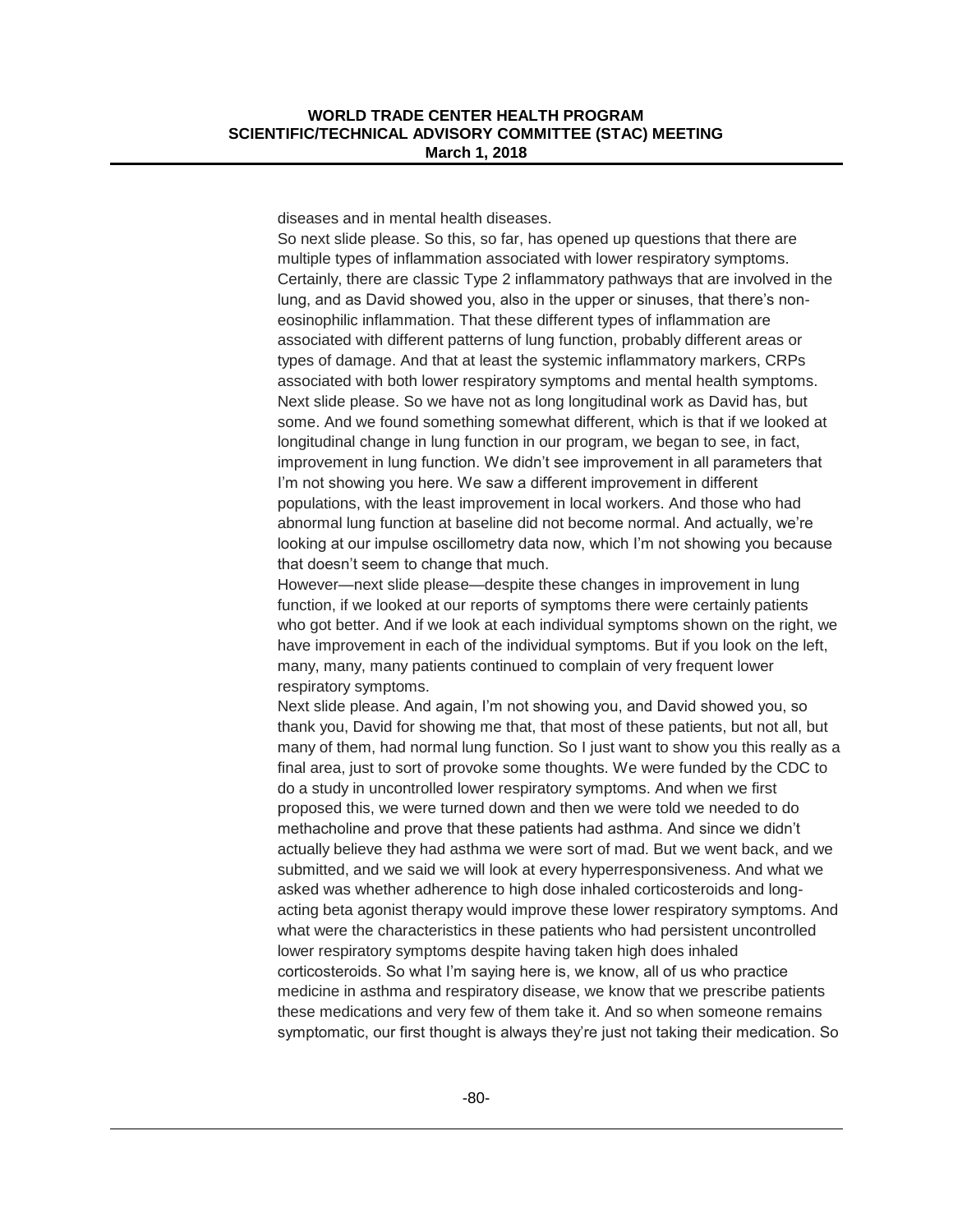|                          | what we did here was, in fact, we had large arguments. Should we take them off<br>medication to look at this, or keep them on? But we felt we couldn't really take<br>them off medication if they're still so symptomatic, so we said we really have to<br>characterize these patients.<br>So next slide please. So the way we designed the study was actually to enroll<br>patients who had lower respiratory symptoms at their initial visit who had normal<br>spirometry and uncontrolled lower respiratory symptoms at monitoring. We were<br>going to do a run-in for three months to confirm, in fact, they were taking these<br>medications. We were then—we presumed to find a group who had controlled<br>symptoms and a group who had uncontrolled symptoms and we were going to do<br>a whole series of characterizations, including lung function, airway<br>hyperresponsiveness, vocal cord evaluations, blood samples, and compare these<br>two. And I don't want to go over the whole study, I just want to show you two very<br>important things.                                                                                                                                                                                                                                                                                                                                                                  |
|--------------------------|------------------------------------------------------------------------------------------------------------------------------------------------------------------------------------------------------------------------------------------------------------------------------------------------------------------------------------------------------------------------------------------------------------------------------------------------------------------------------------------------------------------------------------------------------------------------------------------------------------------------------------------------------------------------------------------------------------------------------------------------------------------------------------------------------------------------------------------------------------------------------------------------------------------------------------------------------------------------------------------------------------------------------------------------------------------------------------------------------------------------------------------------------------------------------------------------------------------------------------------------------------------------------------------------------------------------------------------------------------------------------------------------------------------------------------|
|                          | So the next slide please. So first of all, when we did our-                                                                                                                                                                                                                                                                                                                                                                                                                                                                                                                                                                                                                                                                                                                                                                                                                                                                                                                                                                                                                                                                                                                                                                                                                                                                                                                                                                        |
| [Intercom interruption.] |                                                                                                                                                                                                                                                                                                                                                                                                                                                                                                                                                                                                                                                                                                                                                                                                                                                                                                                                                                                                                                                                                                                                                                                                                                                                                                                                                                                                                                    |
|                          | So our first finding was that, in fact, despite compliance with high dose inhaled<br>corticosteroids and long-acting beta agonists, our standard asthma therapy, few, if<br>any, of these patients got control in their symptoms. So this wasn't just-this<br>wasn't an issue of adherence. This was an issue of maybe we weren't targeting<br>this correctly. So we had to modify our study and we therefore enrolled people<br>who had symptoms initially but at the time of the study were no longer<br>symptomatic as our control population, which was difficult.<br>So next slide please. So this is a difficult population to work with. They don't get<br>paid for time off for their exams. They don't get paid for time off to do the study.<br>They don't really like doing clinical studies. This was a really hard patient group to<br>recruit, but we did recruit 73 patients for the study. They looked very similar to our<br>usual clinical patients in terms of age. We had a lot of women. Our BMI's 30,<br>which is our standard BMI, and 50% had been in the dust cloud.<br>Next slide please. And what we found, and again, by definition, they had<br>predominantly normal lung function, their forced viral capacity was normal, their<br>FEV1 was normal, the ratio for their age was normal. Their oscillometry here<br>shown as R5 and R5-20 was slightly elevated, but we have to adjust that for BMI, |
|                          | so this was not particularly revealing.<br>Next slide please. Importantly, when we looked at markers of Type 2<br>inflammation, which include FENO, or exhaled NO, eosinophils, or total ITE, they<br>were low. So these were not our classic Type 2 asthma kind of group, which is<br>what we had already suspected, given our earlier information. So I told you that<br>we were sort of forced to look for hyperresponsiveness in this population because<br>we were challenged to say, "Did they have asthma?" and we really didn't really<br>think they had asthma, but we felt we had to do this. So what we did was we did                                                                                                                                                                                                                                                                                                                                                                                                                                                                                                                                                                                                                                                                                                                                                                                                  |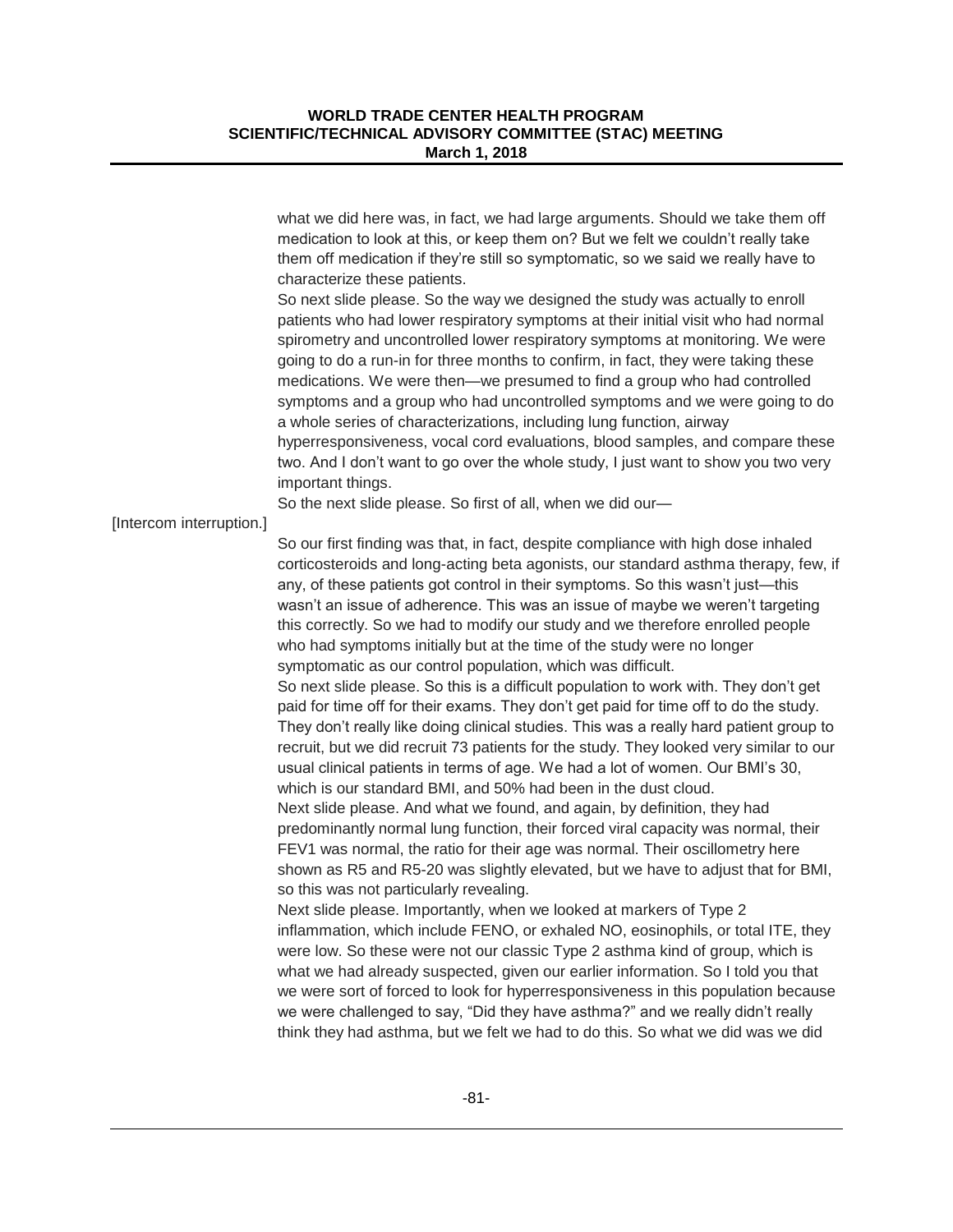what is called a methacholine challenge study on these patients on medications, and also look for irritant induced vocal cord dysfunction.

Next slide please. And what you can see on the next slide, thank you, is again, very early on as a group, over 50% of them had positive methacholine challenge. So they were hyper responsive. So over 50% did have airway

hyperresponsiveness or twitchy airways, which was not what we thought we would see. It did not differentiate between uncontrolled symptoms and controlled symptoms.

Next slide please. And over 50% also had paradoxical vocal cord movement. I.e., if you looked at that upper airway and you triggered it with an irritant, or something, you could see abnormal movement.

And finally, the next slide, over 70% had either airway hyperresponsiveness or vocal cord hyperresponsiveness. So this suggested that there's something going on in all of these patients. It's not really differentiating symptoms at this time, but that they all have very, very high rates of twitchiness in their airway. First in their vocal cords or in their lower airways. And they are just sort of hyper responsive. And I think this is important because we're seeing this in the absence of this Type 2 inflammation. We're seeing it from a different pathway, probably.

Next slide please. So most patients with persistent uncontrolled lower respiratory symptoms had symptoms despite good adherence to high dose medications. They had high rates of airway hyperresponsiveness and paradoxical vocal cord movement, despite therapy. We could not differentiate the rates of these with the symptoms, and few had evidence of Type 2 inflammation.

Next slide please. So this really leads us into future questions, and I think David illustrated these very, very well. I'll say them again in a little bit differently, which is that we really need to understand the underlying mechanisms for these persistent lower respiratory symptoms and for the hyperresponsiveness. We think, in fact, many of these inflammatory pathways may have changed over time. People might have started with, for example, eosinophilic process but as time has gone on, there's something else going on. So we really need to look at these pathways over time. We need to ask, even, are these inflammatory pathways involved, or is it a different process? And one of the things that we're concerned about, is there something for activation of irritant neuropathways, which would be consistent with the findings that we're having. What is the role of systemic inflammation and the interaction with comorbid conditions. Again, something that was discussed earlier. Next slide please. And clearly, we need further studies to understand mechanisms. And I say that because it's so important that we move on from just describing lung function. We move on to trying to understand what are the pathways that are going on and what's the heterogeneity among patients. These are not all the same. We need biologic samples. Certainly, we need blood. I think one of the biggest lessons to have learned from this whole project is that the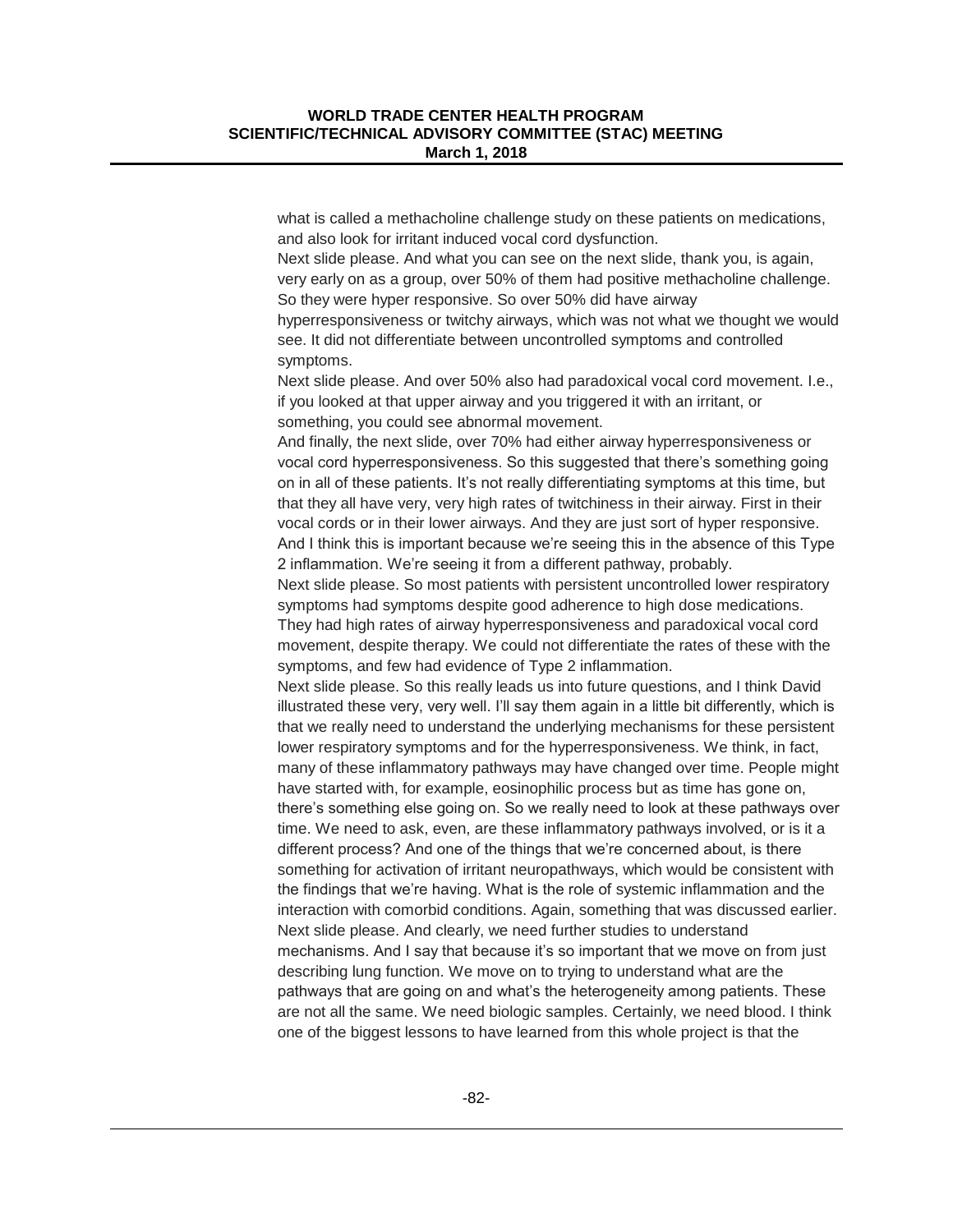firefighters had early blood. It was critical. The rest of us could not get blood samples. And so, even now, we can't predict disease based on any biomarkers, but it doesn't mean we can't do it now in terms of understanding biomarkers for persistent disease in terms of predicting future diseases such as cancers. So I would say even though we made a huge mistake early on, we should not accept that mistake and we really need biobanks or biomarkers now.

We need other samples, as well, so we have a future—a current study we're doing now looking at induced sputum. We've done induced sputum in asthma looking at cellular responses. We have a small study now in our survivors. We really need clinical trials to identify appropriate therapy. We have everybody on high dose inhaled corticosteroids and long-acting beta agonists and we don't even know whether we're doing the right thing any more. So we really need clinical trials to understand is that the appropriate? Should we be using other agents? And clearly, we should be now using biomarkers for more precise targeted therapy, just like we're doing in asthma.

We need to understand the interaction with comorbidities, which you'll hear more about, and again, we need longitudinal studies to identify those that improve with those who have persistent symptoms.

Next slide please. And these are critical because we need to understand mechanisms that can promote improved treatment for the World Trade Center populations, that includes targeting therapy. For example, if it's small airways, should we be targeting those airways? Targeting pathways precision medicine. Targeting multiple comorbid conditions for—or common pathways. And we hope that these studies will provide information that can enhance our understanding of this injury but also of future injuries.

So I'm going to stop here. I just want to say three other quick things. Since David touched on other projects, and I'm really not focusing on those, I just want to say we are also, in fact, however, looking at peripheral neuropathy and have an ongoing study in our population. We were, in fact, doing biopsies to really identify whether they're small peripheral nerve damage.

We are very different in our ability to look at cancer. We are a self-referred population so we have tons of cancer patients coming in, so we clearly can't do prevalence. But what we are looking at is really building a comprehensive database that has all the biomarkers we can think of because we really believe that one of the things we're finding is that there is a whole diversity of cancers. And so the question is, are there going to be similarities or contrasts within the markers and genetic abnormalities we're seeing in these cancers, which I think is going to be very important. So this is one of our very, very large endeavors that we're doing, again, with support of the Centers for Disease Control. And I think at that point, I'm going to stop. Thank you very much.

DR. WARD: Thank you, Dr. Reibman. I think as everyone realizes we are running very late. I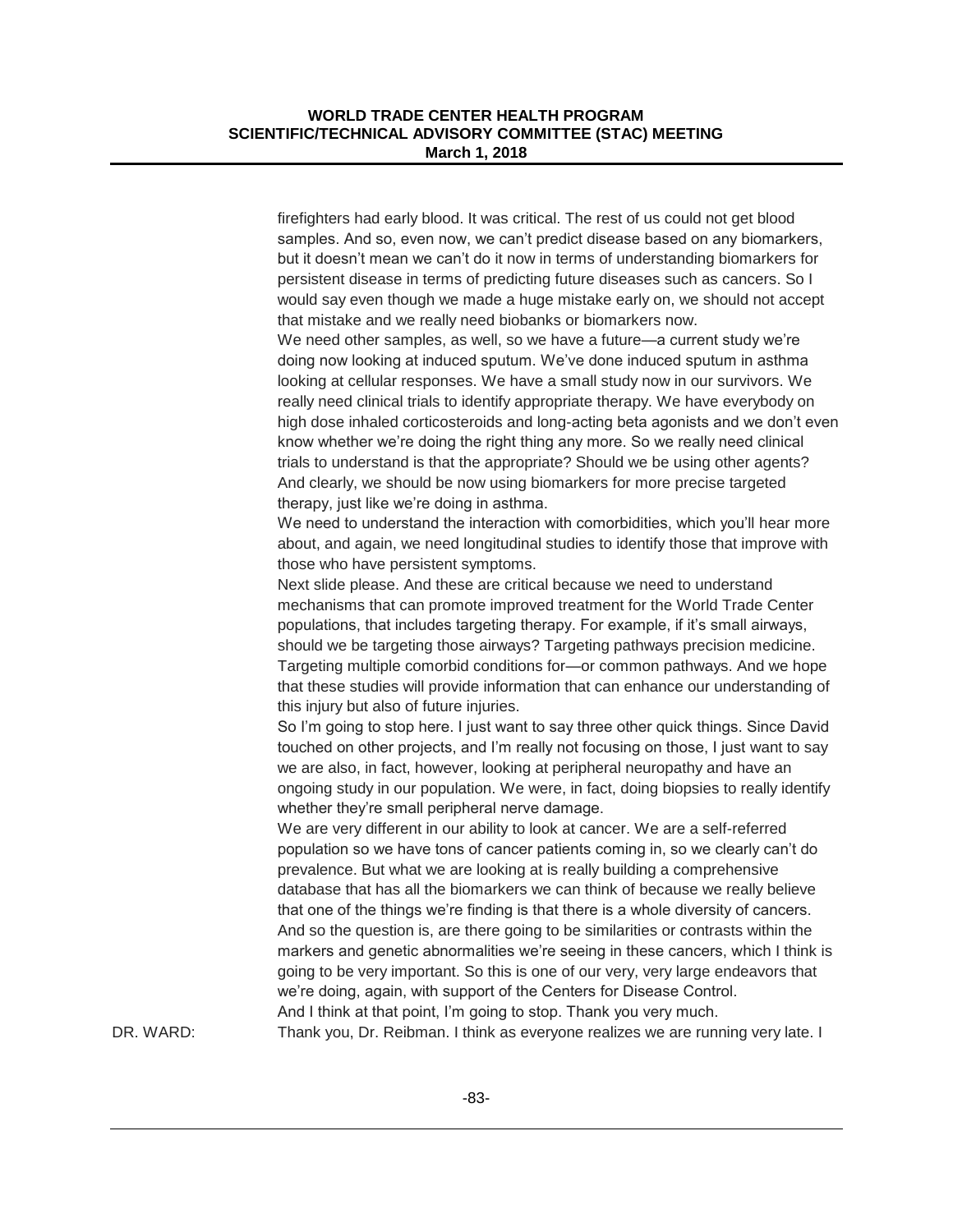| DR. MIDDENDORF:              | would like to allow just two questions for Dr. Reibman, one of which is the one that<br>came in earlier from a telephone caller. And then we'll move on to the last<br>speaker. We not taking our scheduled breaks. If anyone on the panel needs to<br>step out, feel free to do so. But Paul, do you want to-<br>Obviously if Sheela can-                                                                                                                                                                                                                                                                                                                                                                                                                                     |
|------------------------------|--------------------------------------------------------------------------------------------------------------------------------------------------------------------------------------------------------------------------------------------------------------------------------------------------------------------------------------------------------------------------------------------------------------------------------------------------------------------------------------------------------------------------------------------------------------------------------------------------------------------------------------------------------------------------------------------------------------------------------------------------------------------------------|
| DR. WARD:                    | Sheela, can you ask your question? I think we're still having technical difficulties.                                                                                                                                                                                                                                                                                                                                                                                                                                                                                                                                                                                                                                                                                          |
| DR. MIDDENDORF:<br>DR. WARD: | She was wondering about the pediatric outcomes.<br>With respect to respiratory disease? Yes, so she was interested in learning-one                                                                                                                                                                                                                                                                                                                                                                                                                                                                                                                                                                                                                                             |
|                              | of our panel members who is on the phone-was interested in learning whether<br>you have any information on pediatric outcomes related, I guess, specifically to<br>respiratory diseases?                                                                                                                                                                                                                                                                                                                                                                                                                                                                                                                                                                                       |
| DR. REIBMAN:                 | So I don't really want to-so our program, per se, initially we actually had a huge                                                                                                                                                                                                                                                                                                                                                                                                                                                                                                                                                                                                                                                                                             |
|                              | attempt to recruit pediatric patients and we were not very, very successful. There<br>is, however, one of our collaborators at NYU, Leo Trasande, has published on<br>lung function in children. And the spirometry, again, seems normal but there are<br>some other abnormalities, and he's looking at biomarkers of exposure in this<br>population and has published on that. There was another group at Columbia who<br>is, in fact, doing a lot of mental health and now also trying to do physical health.<br>I think it's a major gap in our-it's major gap. And again, if there's lessons<br>learned, I think one of those is that we really, really need to focus on the children<br>and I think we didn't focus well enough. Many of those kids are now aging out and |
|                              | our coming into our program. Although we have a pediatric program, it's not really<br>been that big.                                                                                                                                                                                                                                                                                                                                                                                                                                                                                                                                                                                                                                                                           |
| DR. WARD:                    | Thank you. Is there one more pressing question, shall we move on to the next<br>speaker? One more pressing question.                                                                                                                                                                                                                                                                                                                                                                                                                                                                                                                                                                                                                                                           |
| DR. GULATI:                  | I'm sorry. Thank you. I know it's so hard to enroll these patients. You're doing an<br>amazing job. A question about, just on the small airways disease. Are there<br>correlates with-I mean, I think I saw one CT scan in there, looking at air trapping<br>on CAT scan. Are you looking at that in terms of correlations with other<br>physiologic parameters of air trapping?                                                                                                                                                                                                                                                                                                                                                                                               |
| DR. REIBMAN:                 | So de la Hoz from Mt. Sinai published a beautiful paper in the responders                                                                                                                                                                                                                                                                                                                                                                                                                                                                                                                                                                                                                                                                                                      |
|                              | showing air trapping. We do see air trapping in many of these patients, but we                                                                                                                                                                                                                                                                                                                                                                                                                                                                                                                                                                                                                                                                                                 |
|                              | haven't published that.                                                                                                                                                                                                                                                                                                                                                                                                                                                                                                                                                                                                                                                                                                                                                        |
| DR. WARD:                    | Thank you so much, Dr. Reibman. Sorry we had to cut questions short. We<br>appreciate your presentation. For the transcript, the last question was from Mridu.<br>Okay, so now we'll move on to the last presentation which is on mental/physical<br>comorbidity research findings, and we have three speakers listed. I don't know<br>who's planning to give the presentation, but we're ready for it.                                                                                                                                                                                                                                                                                                                                                                        |
| DR. LUFT:                    | We all are.                                                                                                                                                                                                                                                                                                                                                                                                                                                                                                                                                                                                                                                                                                                                                                    |
| DR. WARD:                    | Okay, great. And again, I apologize to all of you for cutting your time short. We've<br>had such great informative presentations this afternoon.                                                                                                                                                                                                                                                                                                                                                                                                                                                                                                                                                                                                                               |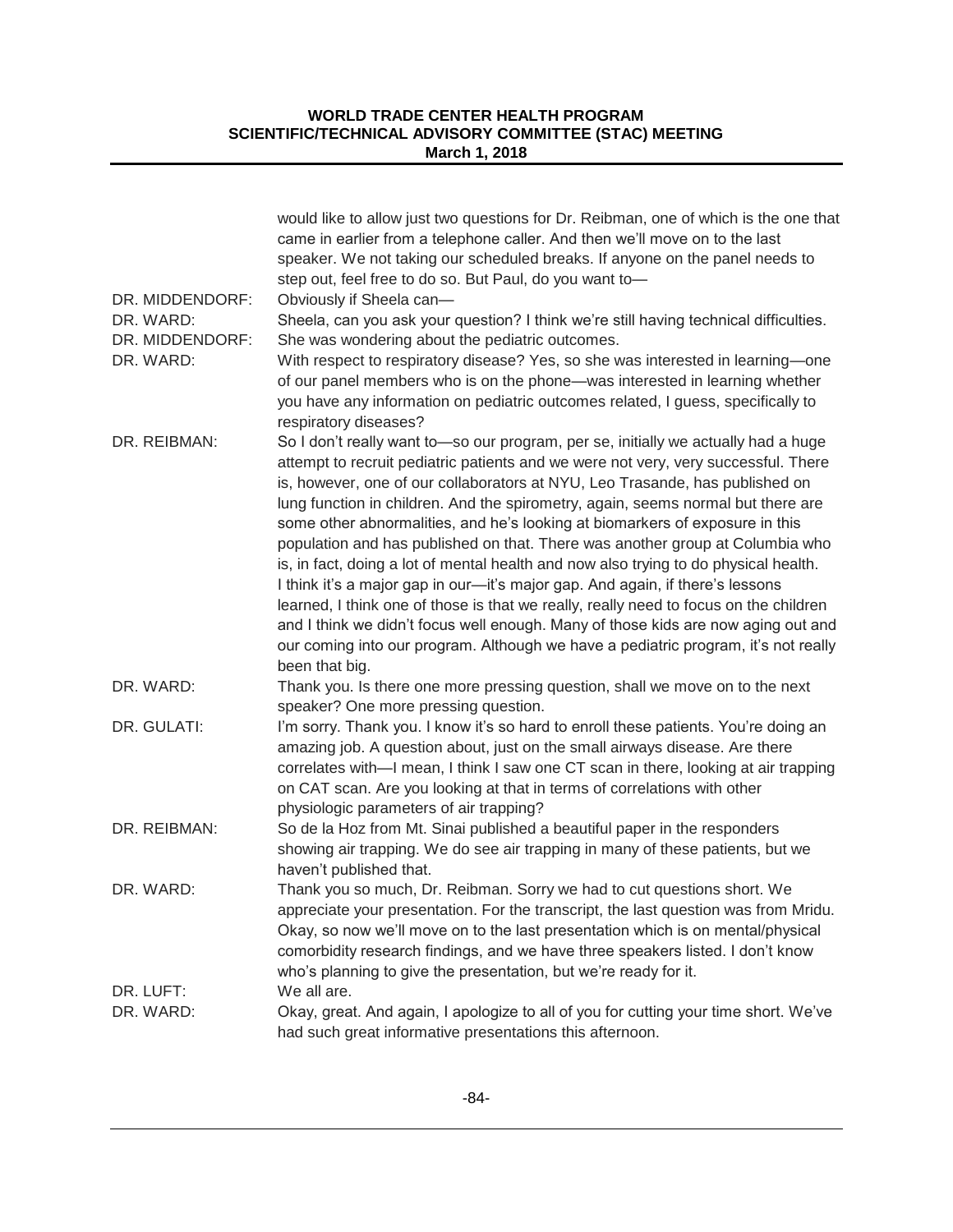#### **MENTAL/PHYSICAL COMORBIDITY RESEARCH FINDINGS**

DR. BROMET: So let me start at the outset by saying that there are three of us who are going to make some very short remarks. We interpreted our task completely differently. We'd love to come back and tell you about the enormous amount of mental health research we've been doing at Stony Brook. But our interpretation of today's task was to summarize the November meeting where we asked some of the key people doing mental health research in different populations affected by the World Trade Center to summarize their main points. And that today we would basically give you a very short synopsis of what took place in November. And then conclude with our recommendations that really came out of six and a half hours of presentation. So this is going to be completely different, so we're shifting gears. Not just in terms of mental health, but also in terms of the whole style of what we're going to be doing, okay? And I'm going to go through this fairly quickly because you have the transcript, which tells you each person's story basically in their own words, apart from the editing that some of us did with their own words. But, and I think it's much clearer than what I'm going to do, sort of second-hand taking you through quickly what other people have done. Okay. So we had the opportunity in November to pull together the wealth of mental health research on World Trade Center populations. And the speakers were selected from across the programs because they've done some rather outstanding mental health studies. So we can go to the next slide. And then the next slide. We also included a couple of non-World Trade Center PTSD researchers because we really wanted to get a reaction to what our little world has produced from people outside of the World Trade Center mental health research. Not that we don't get it when we submit papers, because obviously we get it through reviews of our papers. But it was very interesting to have them as discussed in our meeting talking about what they just heard about the World Trade Center. So next slide. The first person on our program was Robert Brackbill from the Registry. And one of the things I sked him to do, although he's not a PTSD researcher, is to give a little background on PTSD, post-traumatic stress disorder, which is the sort of bread and butter issue that's been studied after lots of disasters since it was codified by the diagnostic and statistical manual, the DSM bible of psychiatry in 1980. So while there were beautiful descriptions of PTSD in high-risk populations, World War I, World War II, Civil War soldiers, even, after special disasters and Holocaust survivors, the formal diagnosis didn't actually take place until 1980. And that diagnosis has been refined a bit over time in subsequent iterations, but the core features of it are still there. And they involve

not just sort of classic symptoms that you know about, like flashback and so on, but also impairment in functioning. So it's both symptoms and impairment, and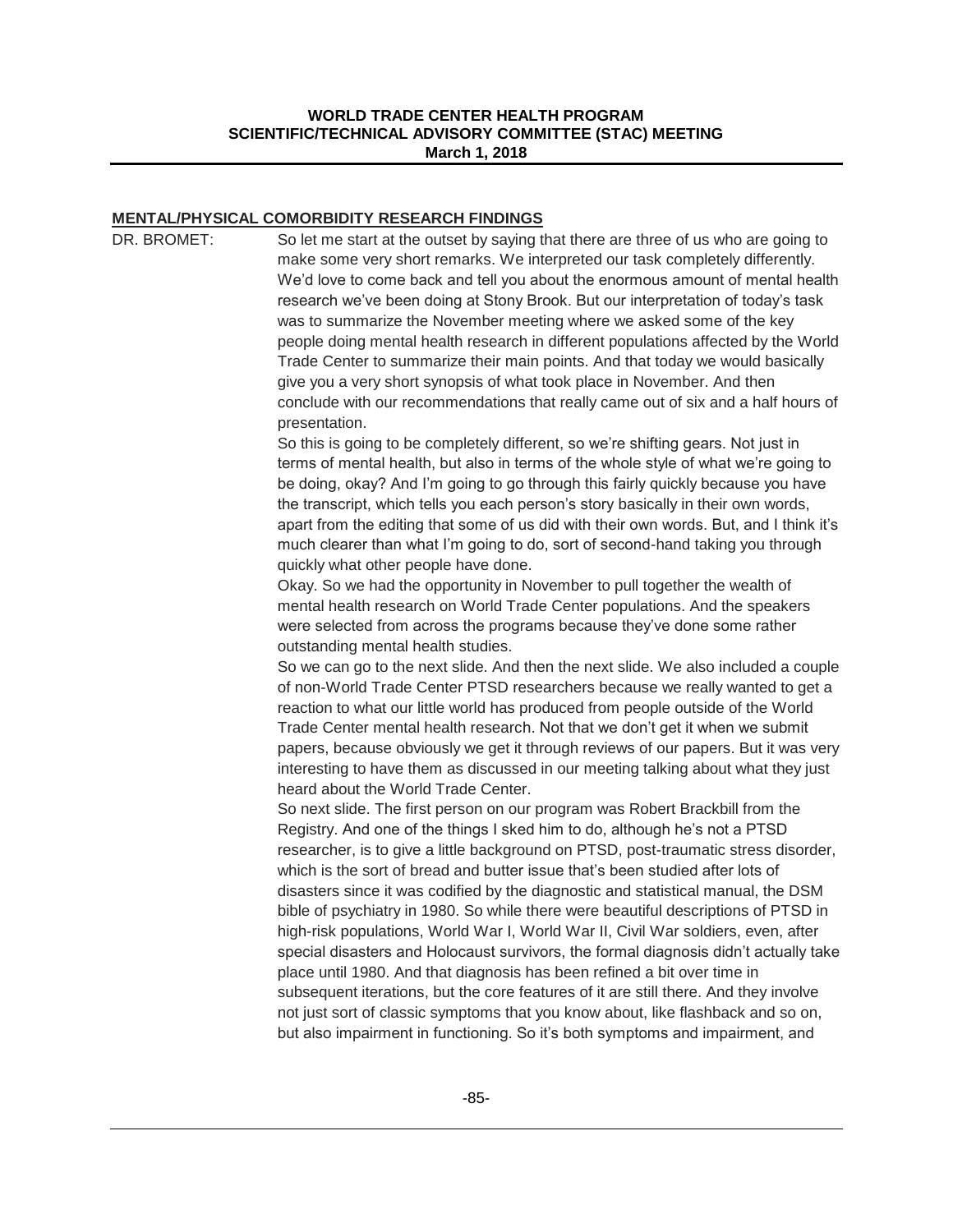that's one of the limitations of what you're going to hear about because the symptom part of it has been nailed down in all the studies, but the impairment part, not so much.

So Robert talked a little bit about the prevalence of PTSD in epidemiologic studies, the prevalence of PTSD in disaster studies. I think we can go to the next slide. And the risk factors that people find across the board, whether it's a disaster study or an epidemiologic study that that looks up various kinds of traumas that people experience. And the major ones are whether you've had a traumatic experience before, whether you're had psychopathology predating this event, and being female. I mean, those are really the three most powerful explanatory variables for whether this next trauma is going to affect you in such a powerful way.

The literature on PTSD is a chronic mental health problem. It is not something that people get and recover from very easily, and it's comorbid with a lot of psychiatric conditions, it's also comorbid with a lot of medical conditions, which is part of the chronicity. And the epidemiologic data has also shown that PTSD in people who've never had chronic disease before is a risk factor for new onset chronic illness. And that's important to understand as we go through the literature on the World Trade Center responders because they're high risk, they were healthy, they've developed PTSD, and subsequent to their PTSD, they've developed a range of medical problems, and also cognitive impairment, which is what I'm going to conclude my part with, and cardiovascular disease, which Alfredo is going to talk a little bit about his research on that because it's terribly important.

Okay, so the next slide is sort of a bubble slide that Dr. Brackbill put together just to show you that the work on mental health, particularly PTSD after 9/11 actually began with some phone interviews that I think the City Health Department paid for. And then later after the World Trade Center Health Program was in effect, there were some systematic studies of PTSD that were done.

I want to make one other interesting comment about the fact that the World Trade Center Health Program and the fire department now has such a big emphasis on PTSD, as well as medical conditions that you would be worried about in relation to the exposures. Up until then, I couldn't find a single example of a health surveillance program that included mental health, including Chernobyl, and I was on the scientific advisory board for the thyroid research for Chernobyl. And I couldn't convince anybody to combine mental health with looking at thyroid disease because there was no interest in it. I mean, it was really amazing to me. But things changed with the World Trade Center. And partly, they changed because people like David Prezant and Ben Luft, and others, were down there and they experienced the mental health components themselves, so they understood that this was not a simple disaster situation that wasn't going to have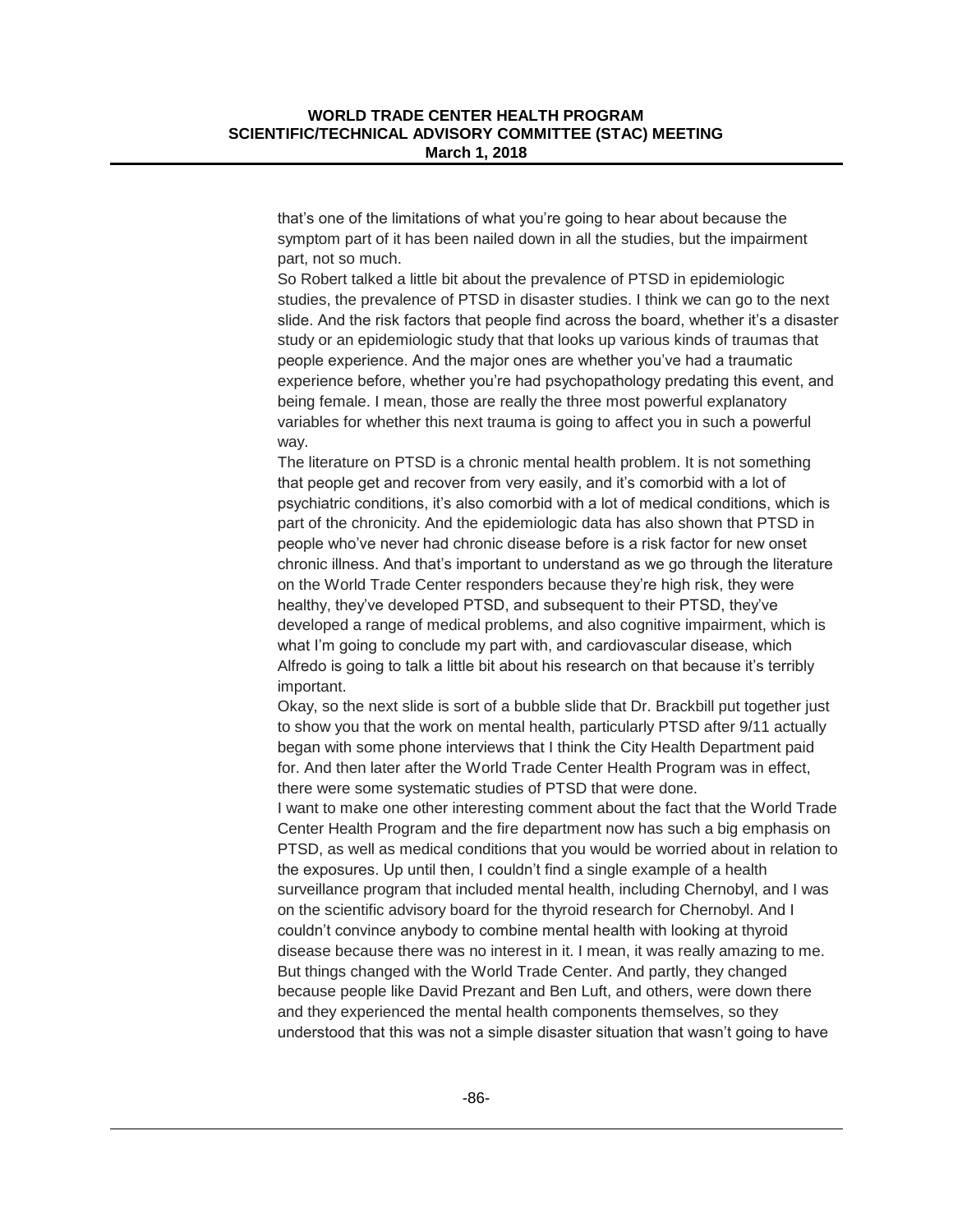| [Intercom interruption.] | a very complicated set of health risks, including mental health-                                                                                                                                                                                                                                                                                                                                                                                                                                                                                                                                                                                                                                                                                                                                                                                                                                                                                                                                                                                                                                                                                                                                                                                                                                                                                                                                                                                                                                                                                                                                                                                                                                                                                                                                                                                                                                                                                                                                                                                                                                                                                                                                                                                                                                                                                                                                                                                                                                                                                                                                                                                                                                                                                                                                                                                   |
|--------------------------|----------------------------------------------------------------------------------------------------------------------------------------------------------------------------------------------------------------------------------------------------------------------------------------------------------------------------------------------------------------------------------------------------------------------------------------------------------------------------------------------------------------------------------------------------------------------------------------------------------------------------------------------------------------------------------------------------------------------------------------------------------------------------------------------------------------------------------------------------------------------------------------------------------------------------------------------------------------------------------------------------------------------------------------------------------------------------------------------------------------------------------------------------------------------------------------------------------------------------------------------------------------------------------------------------------------------------------------------------------------------------------------------------------------------------------------------------------------------------------------------------------------------------------------------------------------------------------------------------------------------------------------------------------------------------------------------------------------------------------------------------------------------------------------------------------------------------------------------------------------------------------------------------------------------------------------------------------------------------------------------------------------------------------------------------------------------------------------------------------------------------------------------------------------------------------------------------------------------------------------------------------------------------------------------------------------------------------------------------------------------------------------------------------------------------------------------------------------------------------------------------------------------------------------------------------------------------------------------------------------------------------------------------------------------------------------------------------------------------------------------------------------------------------------------------------------------------------------------------|
|                          | Yay. And one last little comment before I-                                                                                                                                                                                                                                                                                                                                                                                                                                                                                                                                                                                                                                                                                                                                                                                                                                                                                                                                                                                                                                                                                                                                                                                                                                                                                                                                                                                                                                                                                                                                                                                                                                                                                                                                                                                                                                                                                                                                                                                                                                                                                                                                                                                                                                                                                                                                                                                                                                                                                                                                                                                                                                                                                                                                                                                                         |
| [Intercom interruption.] | So one last comment about the fact that both mental health and physical health<br>are being studied in the World Trade Center. It's not that surveillance studies after<br>disasters are any different from how epidemiology has been done over the last<br>hundred years. So there are studies of chronic disease—medical diseases, there<br>are studies of mental health, but there are very few examples where both were<br>studied well. So there are examples like the National Health Survey where there<br>may be a screening measure for a mental health problem, but there are very few<br>examples where people said to themselves mental and physical health are two<br>sides of the same coin and if we're going to do studies of health, we need to<br>understand both sides adequately. Just hasn't happened.<br>So the two risk groups that Robert talked about are in the next two slides. So one,<br>my distance vision isn't good enough to see that, but one are the area residents<br>and the tower survivors as one of the high-risk groups for PTSD, and the other<br>which is shown on this slide, actually, are the nontraditional responders. The<br>construction workers and all these people who went down there, doing the right<br>thing with no experience and no even realistic anticipation of what they were going<br>to experience in terms of finding body parts, seeing the dead bodies, losing their<br>own colleagues, and so on. So for them, without any experience and any training,<br>the mental health component has been huge and long-lasting.<br>So the next slide circles the tower survivors and the people from Lower<br>Manhattan.<br>The next slide was Robert's attempt to put together the three levels of risk factors<br>for PTSD in the Registry tower survivors and Lower Manhattan residents. And<br>they were pre-event risk factors. And what's important about that is that it's<br>absolutely consistent with the rest of the literature on other disasters, so that was<br>good.<br>Peri-event factors, in other words, disaster severity kinds of experiences, and he<br>added a slide showing there was a dose response relationship with disaster<br>severity. And then he emphasized something that I think has been neglected,<br>which is that as a result of 9/11, a lot of people have lost their jobs. They've had<br>low social support. They've lost family members and that set up a cascade of<br>other stressful life events in their lives. And so in many ways, although we think of<br>that as separate from the World Trade Center, it's very much connected to the<br>World Trade Center.<br>The last slide from Robert's presentation, which was very interesting, and this has<br>been done with several other populations, is the trajectory analysis. Which |
|                          | essentially shows as all these trajectory analyses after disasters tend to show, the                                                                                                                                                                                                                                                                                                                                                                                                                                                                                                                                                                                                                                                                                                                                                                                                                                                                                                                                                                                                                                                                                                                                                                                                                                                                                                                                                                                                                                                                                                                                                                                                                                                                                                                                                                                                                                                                                                                                                                                                                                                                                                                                                                                                                                                                                                                                                                                                                                                                                                                                                                                                                                                                                                                                                               |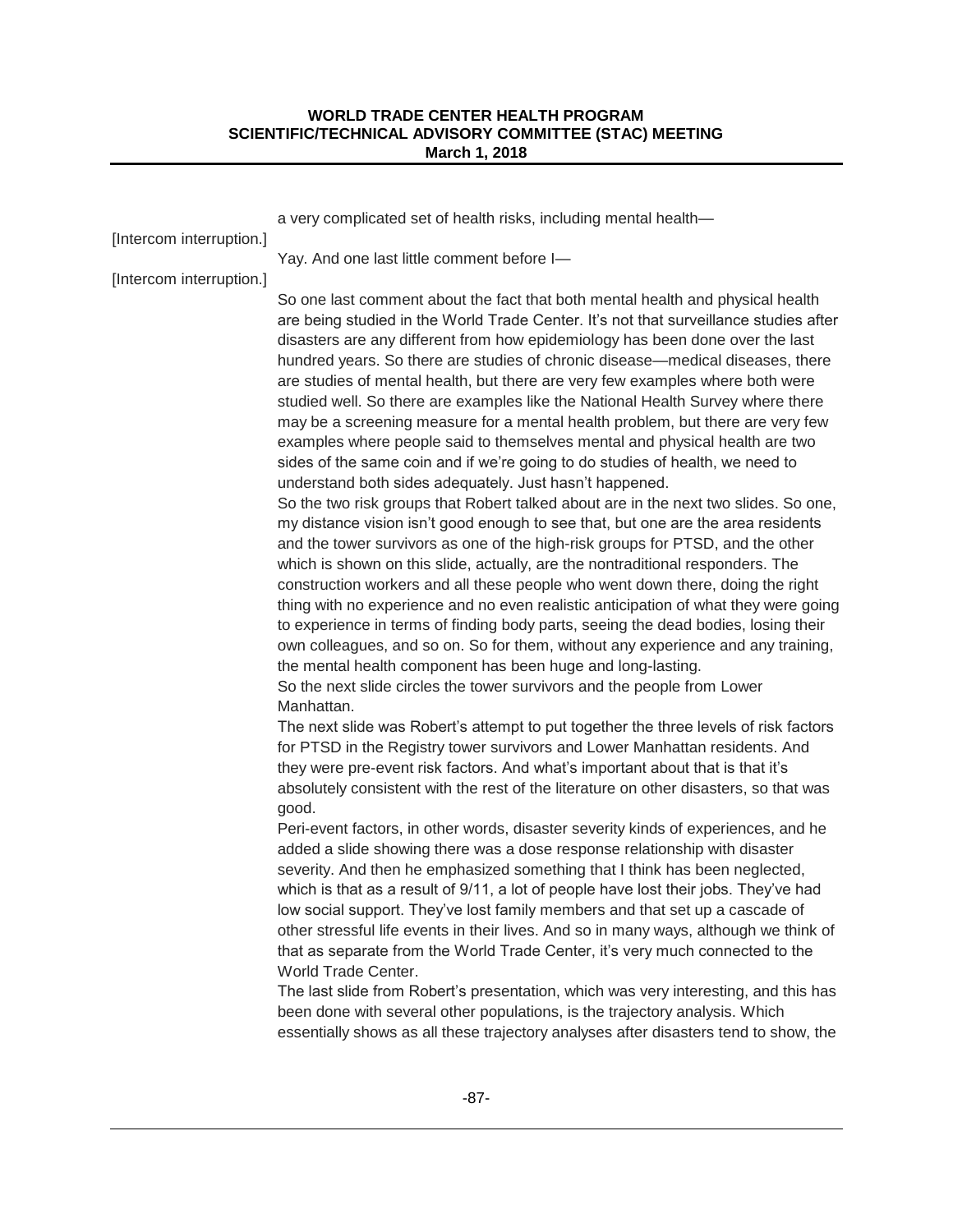majority of people function very well. They're resilient, they bounce back and you don't even see a little bump in their mental health scores. And they're the ones at the bottom, and that's something like three-quarters of the sample.

But then there's a group of people who start high and stay high or start moderately high and stay high. And another group of people who actually are getting worse over time. And they're the ones who are hardest to understand. And in the tower survivor in Lower Manhattan sample, that's 16% at the end. That's a lot of people all those years out whose lives were turned upside down in terms of their mental health from the World Trade Center.

So then we had a really interesting talk—next slide—about mental health and responders. And the initial trajectory work was actually done with the police and nontraditional responders. And you can see that for the police responders, there's only a very small group who were high to begin with, and then their scores, the instrument that's been used in all these studies called the PCL, the post-traumatic checklist, are creeping up a little bit. Why they're creeping up is really hard to understand. But the vast majority of the police responders who were trained, not that they were trained for what they experienced, but at least they were trained, and there may have been other reasons why they didn't want to talk about their mental health in the monitoring visits. Anyway, they—basically three-quarters of them were asymptomatic.

So if you can skip the next slide and go to the one after that, these are the nontraditional responders. And as opposed to that 16% of the tower survivors in Lower Manhattan folks, it's 36% of the nontraditional responders who are really having the hardest time in terms of PTSD symptoms.

So jump two slides, if you don't mind. Thank you. We then had a really—yes, you can skip that one. I thought we showed that one. Okay, you can skip that one. And one more. I'm sorry. I love to do this myself, actually. I'm sorry you're having to sit there and do this.

So we then had a really interesting talk from Jennifer Yip who is with the FDNY, and I'm sure David had a lot to do with this talk, so I'll thank him in advance for that. They started their first mental health assessment in 2007, so that's six years later and they used the same metric. And then they looked back at when people arrived, so retrospective and six years later. And I actually found this, the left-side of this graph quite astounding. So the right side of the graph shows the most recent mental health assessment, and nothing has changed. Basically, the people who got there really early were the ones who had the toughest time. They probably were the ones who sustained the most losses of their colleagues, who had the most health problems, and so on.

The next slide that is also from Jennifer's talk, and it's actually very classic, which is that PTSD is high comorbid, as I mentioned earlier with other mental health problems, and with alcoholism. And in fact, when PTSD first came about in 1980,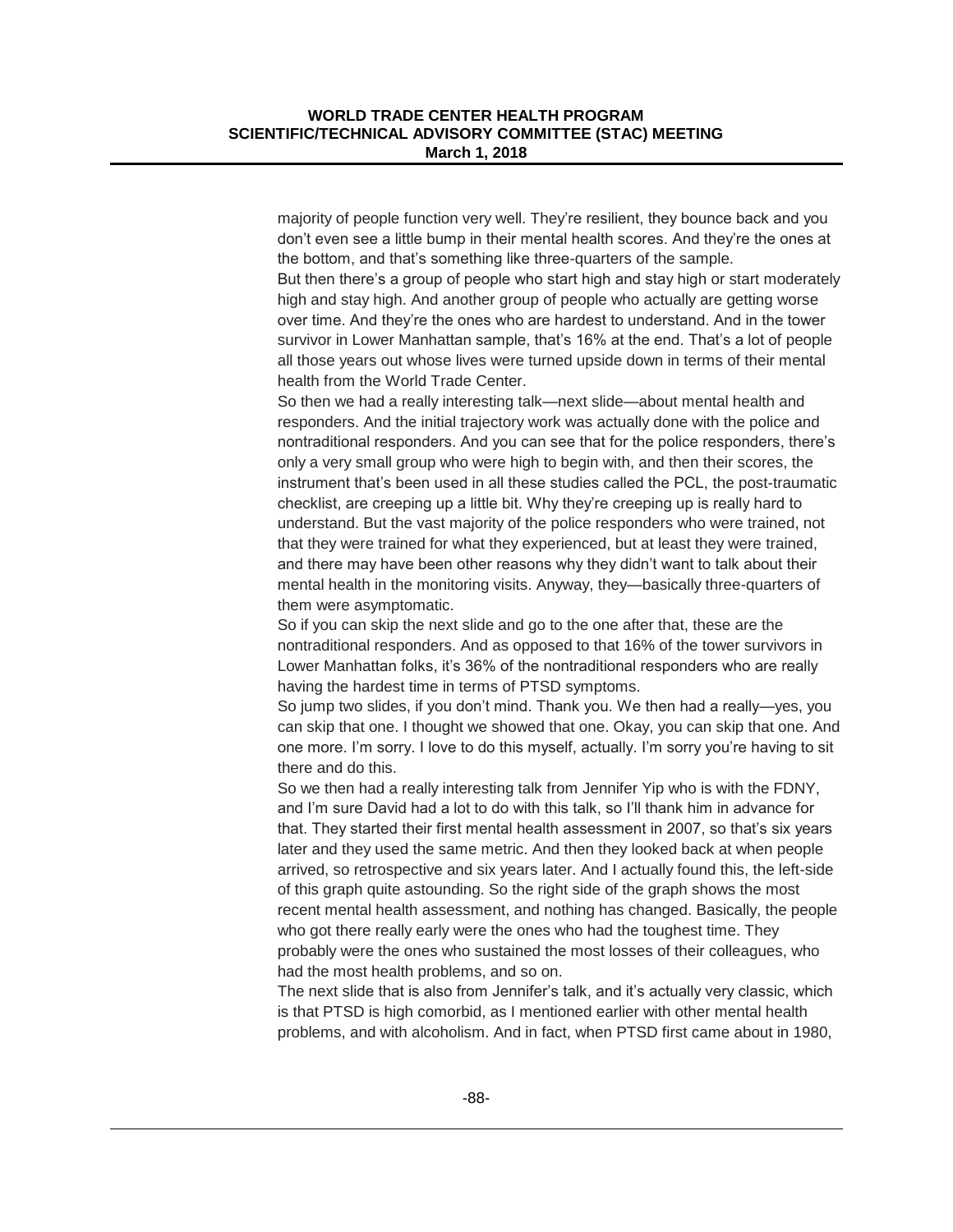the VA were very disdainful of it because it was going to cost money to take care of people with PTSD. And they said they're all alcoholics who are just now claiming that they have PTSD. And time has proven them absolutely wrong, and the VA has really gone the extra mile to develop programs for PTSD to try and prevent chronic PTSD, to try to intervene with suicidality among PTSD patients. They've been fabulous. So this is really classic kind of circle slide showing that there is a lot of overlap.

So the next set of slides are from the comorbidity work—which is the title of this talk, I'm not sure why—at Stony Brook on lower respiratory symptoms. That's where we started. And we started by analyzing the cohort data from Mt. Sinai on the relationship, the cross-sectional relationship which was striking then and is still striking now. And in the next slide, you can see the longitudinal relationship. What's interesting about the longitudinal relationship, and I didn't believe it, I've finally been forced to believe it, is that PTSD temporally precedes lower respiratory symptoms and it doesn't work the other way around, no matter how you analyze the data.

So let's skip the next slide and go to the final slide that Roman Kotov gave on lower respiratory symptoms and PTSD. Because after doing that study, we did a formal study where we got a diagnosis of PTSD using a diagnostic assessment on about 3,600 people and looked very carefully at that relationship between PTSD as a diagnosis and people's trajectories of lower respiratory symptoms. In his theory that it was mental health driving lower respiratory symptoms just kept being proven over and over again and so I'm starting to be a believer. What he's doing now is very different and very interesting. He is having people fill out questionnaires three times a day over the course of a week, his ecological momentary assessment method. And taking their blood pressure, and asking them about vegetative symptoms, and asking them about depression symptoms and measuring other physiological things over the course of the week. And he's in the process of analyzing that data and looking at moderators and so on. But that same temporal sequence is happening on a daily basis. So if you're upset with PTSD symptoms on Day 1, on Day 2 you're likely to be starting to report more lower respiratory symptoms, and it doesn't work the other way around. Not as strongly, anyway.

So the next talk that we had, and I'm going to go through this quickly because I'm not a neuroscientist, and the next two talks are basically neuroscience talks. Mt. Sinai, with Rachel Yehuda's guidance, and she was one of the experts who was at our meeting, but she's one of the people who basically got PTSD off the ground in the early days with her studies of Holocaust survivors. So they've been looking at sort of links between trauma exposure and PTSD and how genetic factors influence that link.

The long-term hope of all of this work is that we're going to end up finding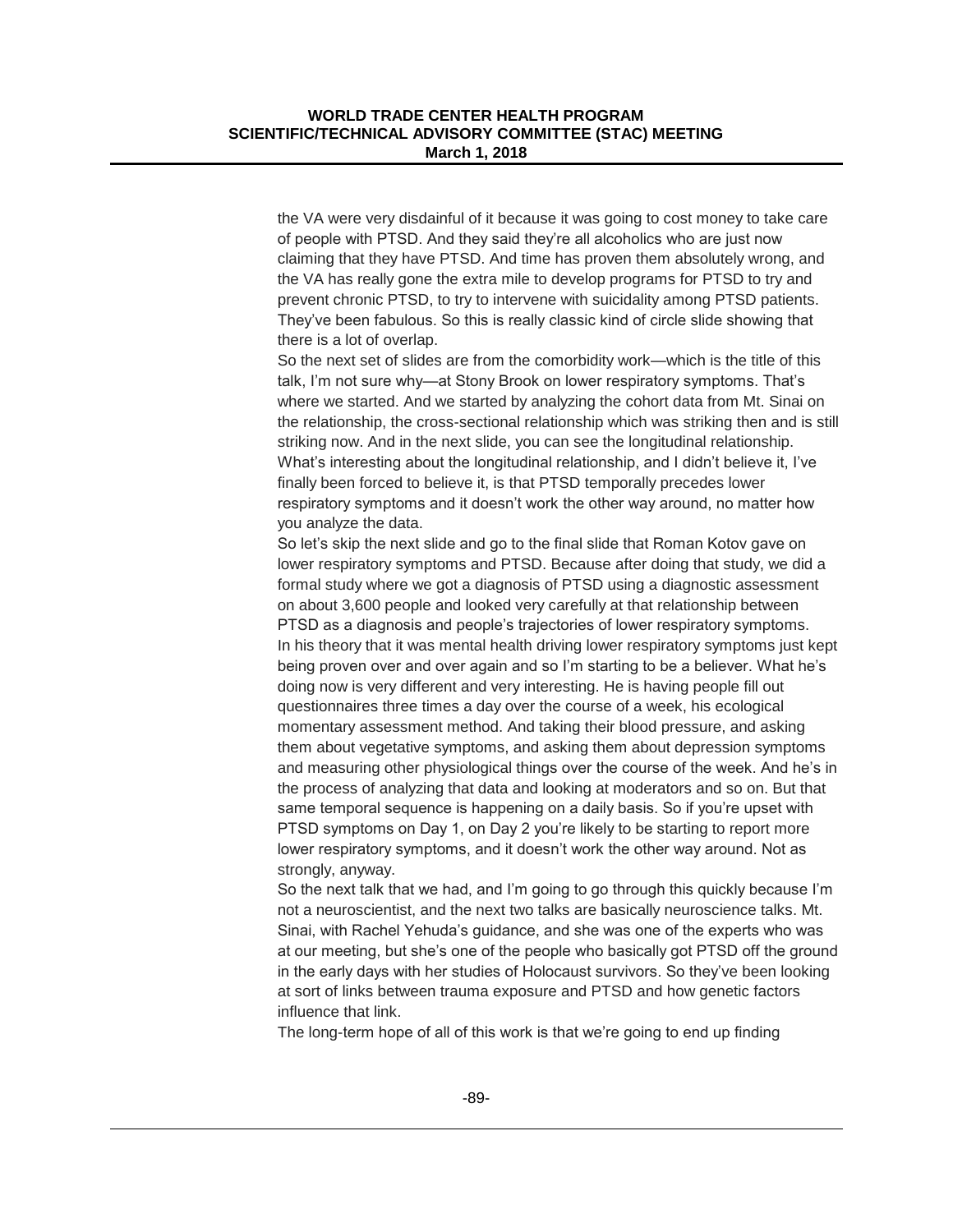something really critical and be able to develop more personalized treatments for people. There haven't been any new treatments for PTSD in at least a decade. And the treatments that are typically provided for PTSD are not unique to PTSD, they're the same as their antidepressants, basically, for medication treatment and cognitive behavioral therapy. So it's our great hope that the World Trade Center research programs that are going on, ours included, are going to end up identifying very strong genetic markers or other biological markers that are really going to improve down the road the treatment because it's a chronic debilitating condition for people who have it.

So I'm going to, I think, skip the next couple of slides only to say that they're taking this in a very serious way. They're looking at childhood trauma. They're looking at World Trade Center trauma, and they're looking at PTSD with a really excellent diagnostic interview to get a handle on how all these genetic markers really work. And as you can see on this slide, their hope is to come up with biological subtypes. Again, with this really important goal that I hope I live long enough to see, but I think it's going to be slow-going.

So in our program, next slide, we're also looking at genetics but we're looking at gene expression in particular. And we started looking at epigenetic issues. Epigenetic patterns that are subsequent to PTSD since we didn't have data on people before they became ill. And now we're looking at gene expression. And there've been 100 genes that were found by a really excellent statistician who joined Stony Brook a few years ago. She had been doing cancer research before, so this mind switch to PTSD was not an easy thing for her and she's really done beautiful work. And as you can see, the people who never had PTSD who are in blue, are less likely to have the FKBP5 gene than the people who currently have PTSD. And the people who remitted, and we had people who remitted, are sort of in the middle. I have a symptom, but I don't have a disease, to quote David's earlier talk.

And the next slide shows that she used the machine learning to create a prediction model for PTSD. And it turned out the model not only predicted PTSD and had an AUC of 0.76, which was really great, but it also predicted lower respiratory symptoms because the two are highly correlated. So that was really nice to see.

The last part of what I'm going to talk about before I turn this over to Alfredo is the work that we're doing at Stony Brook that I think you know about and I think there's a lot of angst about, which is cognitive impairment that is happening. So the background to this is that Ben and I had, Ben Luft and I had a discussion about four or five years ago that the monitoring program was created in 2001 and '02 when the average age of the responders was 39, and now they're heading into their fifties. And in your fifties is when chronic diseases of aging start happening, and they include changes in your physical functioning, at least they have for me,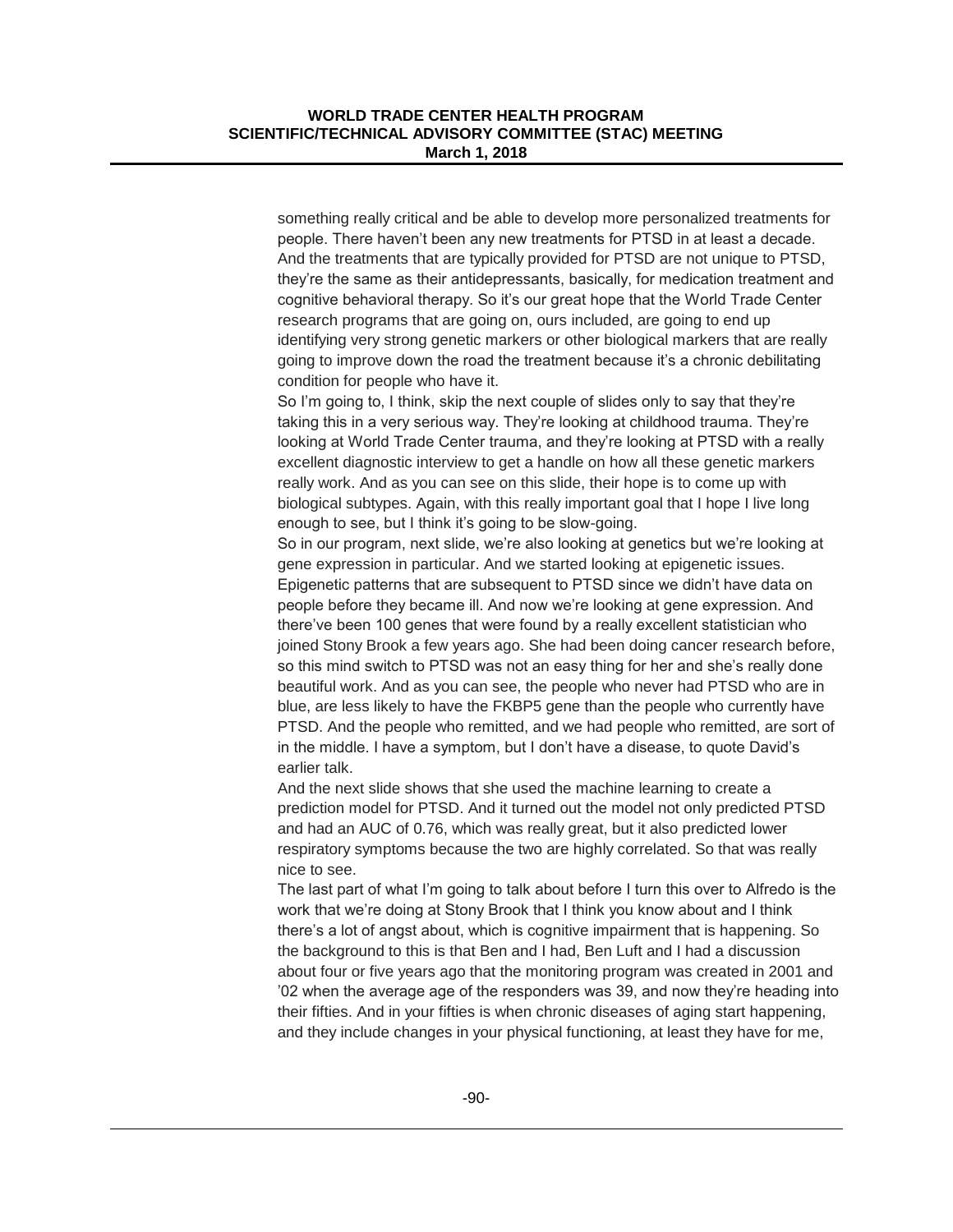|                              | changes in your cognitive functioning. I like to think that's not true of me, but it<br>probably is, and cardiovascular disease.<br>So around that time that the program in public health at Stony Brook hired an<br>epidemiologist, a life course epidemiologist. Thank God, because this is a life<br>course issue we're talking about, named Sean Clouston, who was analyzing<br>epidemiologic data sets on cognitive impairment. So this was his field. So we<br>started assessing cognitive impairment along with our monitoring visit, and then I<br>heard this amazing talk by a guy named Jack Guralnik on the physical functioning<br>measure that's used in studies of the elderly, which is very simple. Chair stands,<br>gait, balance were the basic things that younger people can do that get more and<br>more challenging as you get older. And it's one of those measures that like<br>cognitive impairment that makes people nervous to fill out the questionnaire or to<br>be asked these questions. Nobody minds being asked to stand up from a chair<br>ten times and to stand with one foot in front of the other. I do, but other people |
|------------------------------|-----------------------------------------------------------------------------------------------------------------------------------------------------------------------------------------------------------------------------------------------------------------------------------------------------------------------------------------------------------------------------------------------------------------------------------------------------------------------------------------------------------------------------------------------------------------------------------------------------------------------------------------------------------------------------------------------------------------------------------------------------------------------------------------------------------------------------------------------------------------------------------------------------------------------------------------------------------------------------------------------------------------------------------------------------------------------------------------------------------------------------------------------------------------|
| PARTICIPANT:<br>PARTICIPANT: | don't.<br>But anyway, so we stated doing this. And Sean started analyzing the data. And<br>the next slide shows that shockingly enough, the top group are people from a<br>primary care clinic. The bottom group are people from a neurology clinic. A lower<br>score on this measure, this is the MoCA. This is what President Trump said he<br>wanted to have, he probably studied the answers ahead of time. You can go on<br>the Internet and find it. I shouldn't have said that here. Sorry.<br>But it's not so highly educated people.<br>You can (inaudible @ 02:27:33).                                                                                                                                                                                                                                                                                                                                                                                                                                                                                                                                                                                |
| DR. BROMET:                  | Right. The World Trade Center responders, who were a health population to<br>begin with, are smack in the middle. And that was pretty shocking to us.<br>The next slide shows that the World Trade Center responders who are most likely<br>to have low scores.<br>If you could go to the next one. Next slide. Yes, right. So that lighter colored bar,<br>those are the World Trade Center responders with PTSD. And you can see that<br>across the board, at different ages. They're the ones that are-they have a<br>larger-they're more likely to score lower on this MoCA that President Trump had.<br>And we've also used another measure, which is a computer-based measure of<br>cognitive impairment, and it shows basically the same thing so we got really                                                                                                                                                                                                                                                                                                                                                                                          |
|                              | concerned about this. Sean is also looking at incidence data, so among the<br>people who look absolutely normal on the MoCA, when they come back for their<br>next visit we have people who are starting slide, and that too is related to be<br>PTSD.<br>So the next slide, this is Sean's title on this side: "Many Responders Have Real<br>Troubles". It's very difficult to get through life when you're cognitively impaired. So<br>it's well-known that PTSD is associated with certain cognitive dysfunctions. But<br>this issue of it preceding and predicting the onset of cognitive impairment, not                                                                                                                                                                                                                                                                                                                                                                                                                                                                                                                                                   |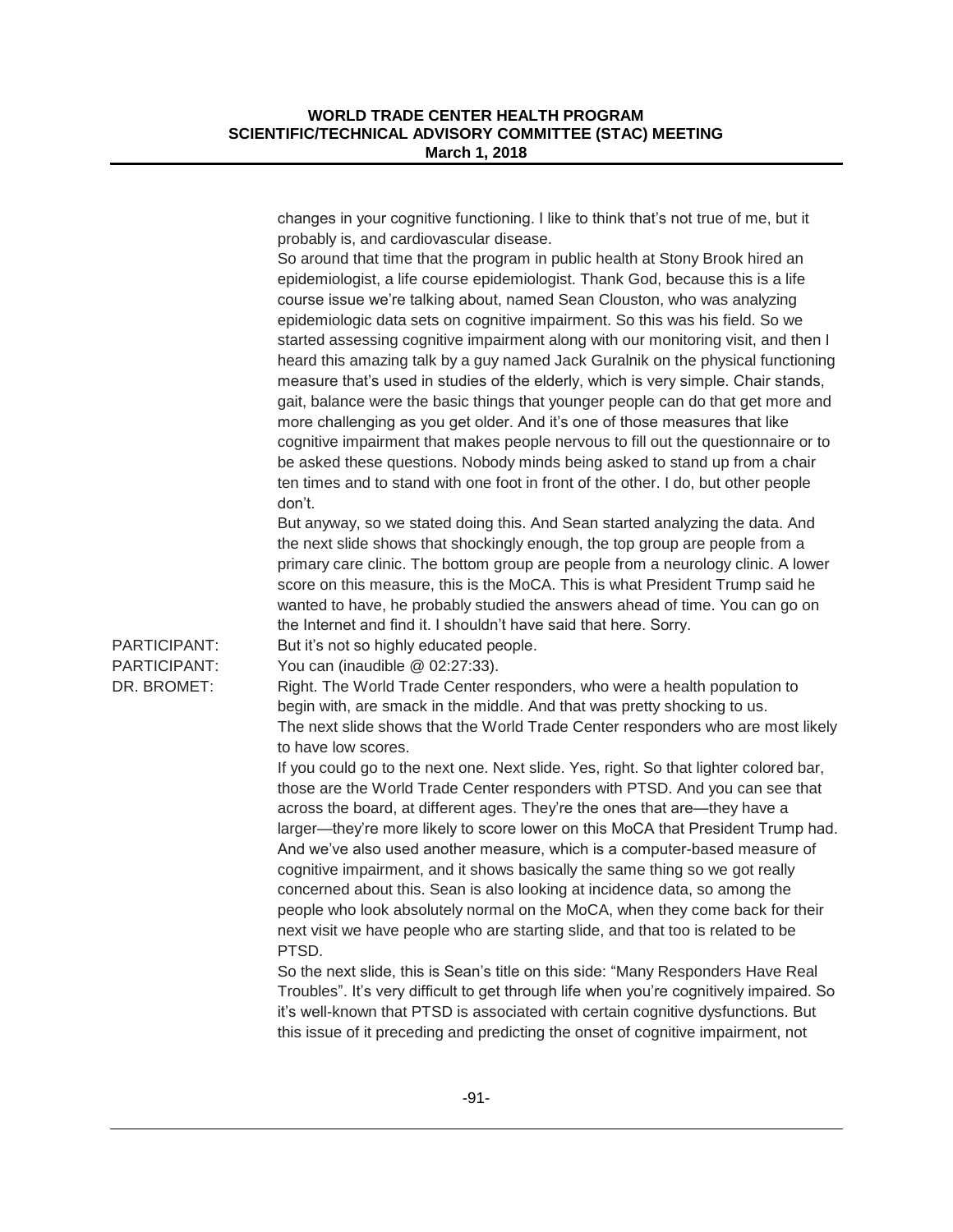other aspects of neuro-psyche dysfunction, is really of great concern. So if you could skip the next slide and go to the imaging slide. All of that led us to a guy named Sam Gandy, who's an expert on Alzheimer's disease at Mt. Sinai. And Mt. Sinai, as you know, has a big World Trade Center program with some—a lot of active research. And we said we need to understand what's going on in the brains of people who are severely cognitively impaired in our sample, and they're in their fifties, because it just doesn't make sense. And to start labeling them now with some kind of dementia, frankly is something that makes me very nervous because it just doesn't fit with their age. But maybe I'm being overly conservative, cautious, and old. But anyway, so we started a study. The early results, which are very early on the first 15 or 20 cases, they look more like people who have Alzheimer's and they look like normal brains. So it's a 2-by-2 design: PTSD, yes, no, and cognitive impairment, yes, no. Because we're interested in that comorbidity and we're recruiting, we're in the process of recruiting, a sample of occupationally and demographically matched controls from Long Island from the same unions who didn't go down to the World Trade Center. So when the study is done, we're going to have some very interesting and maybe some very worrisome findings. So I'm going to skip the next slide and turn this over to Alfredo. Do you want this? You have better long-distance vision than I do. DR. MORABIA: Good afternoon. I have five minutes. I will show you the results of this world trade center heart cohort study. So as you can see, the title is important because it says male and female first responder. And as of now, this is the only study that actually has assessed the association between PTSD and cardiovascular disease in both men and women. I mean, all the available evidence is in male Veterans and in the nurses' health study. So this essentially, this study essentially confirms what was suspected but does it in a very novel way. So next slide. So the study is a cohort study. So we recruited 6,500 participants of the World Trade Center Health Program at Mt. Sinai and in Queens. And we assessed at baseline their risk factor for cardiovascular diseases. We actually measured those factors with both the equipment at Mt. Sinai and at Queens so that they could be standardized for the measurement of blood pressure, for the weight and height. And we also assessed whether they

> had had previous MI or stroke before entering the cohort. And then we started to follow them, and we followed them actively. That is, we contacted them every year, all of them, and asked them whether they had had an MI or a stroke. And when they said yes, we asked them where and when, and we retrieved their medical charts. And so we were able to validate the event they were reporting.

And what we also were able to link the cohort with a New York State Registry of Hospitalization called SPARCS, so that we were also able to know all the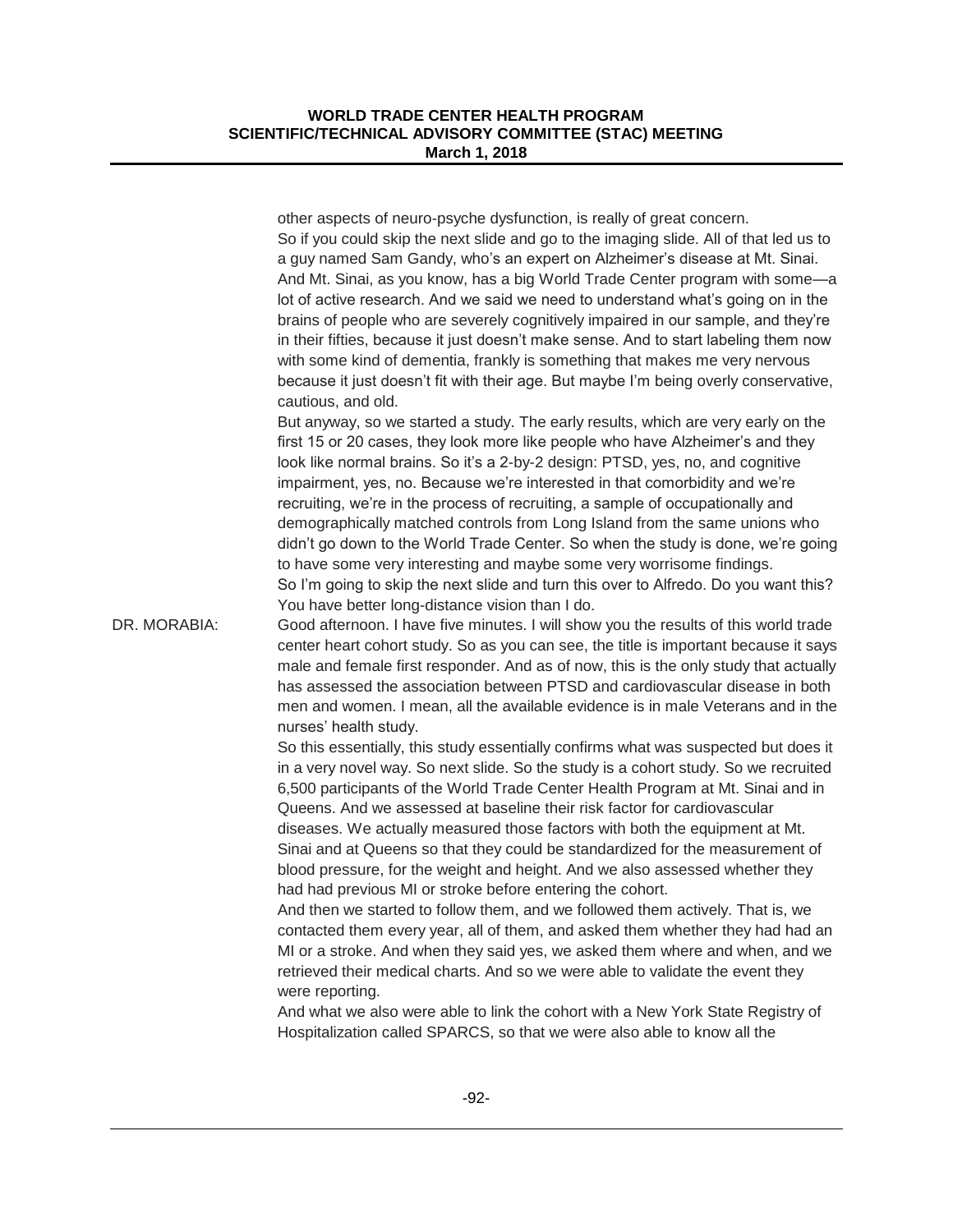hospitalizations that the cohort had had during the four years of follow-up. After four years of follow up, we had still 92% of the cohort that was being followed. So next slide. This is what I essentially said. There were 10,000 people during the two years, one year and a half during which we did the recruitment that went to the program, and 6,500 of them were entered into the study. It was not an issue of refusal, but just that we were not there at the time that they went to their visits. So next slide. This slide shows you the hazard ratio, so the rate ratios of MI or stroke in men and women. The results were very, very similar in men and women, and for someone else has actually grouped them. And this is quite an interesting slide because it shows that except for smoking, none of the traditional cardiovascular risk factors are associated with cardiovascular disease in this cohort. And what does this say, it means that it's not that cholesterol or BMI or hypertension are not risk factors for each individual in this cohort, but the cohort is extremely homogeneous. They're all more or less blue collared, and there's not an insufficient diversity in terms of exposure to these factors for them to come out as determinants of heart attacks or stroke.

And so because the cohort is homogenous like that, and young, so at very low risk of heart diseases, it gives us very good conditions to actually assess the effect of PTSD, which was quite prevalent in the cohort, as you know. 20% in men and 25% in women. So we have that situation where the traditional risk factor, besides smoking, don't show—don't come out as determinant.

So next slide. These are the cumulative risks. It's called Kaplan -Meier type of analysis. The blues are about 20, 25% of the cohort who had PTSD at baseline, and the reds are those who didn't. And as you see, the hazard, so the rate of MI in this case in men, I'm showing you the data in men. They are very similar for women, even though the numbers are smaller and the power is smaller too. What you see is that the risk starts to accumulate immediately after the beginning of follow-up and the two lines get separated progressively over time. So the accumulation over time of the event was much higher among the people who PTSD than among those who didn't have PTSD.

So this is for MI. Next slide. And this is for stroke. And as you see, similar, there is almost no accumulation among the red line, the people without PTSD, whereas there is a progressive increase among the people who had PTSD.

So this is the—what we observed. Then we did some analysis in which we adjusted for the cardiovascular risk factors and it's in the next slide. And what you see in this slide is the result of the active follow-up. So those, you don't have this under your—yes, yes. Yes, it's here.

So the active follow-up of the participants, where we assess whether they had MI or stroke over the next four years, and so it was a phone call and then followed by, again, retrieval of their medical charts, shows that it's again for men. There is for MI alone in the multi-varied analysis, so adjusted for all the cardiovascular risk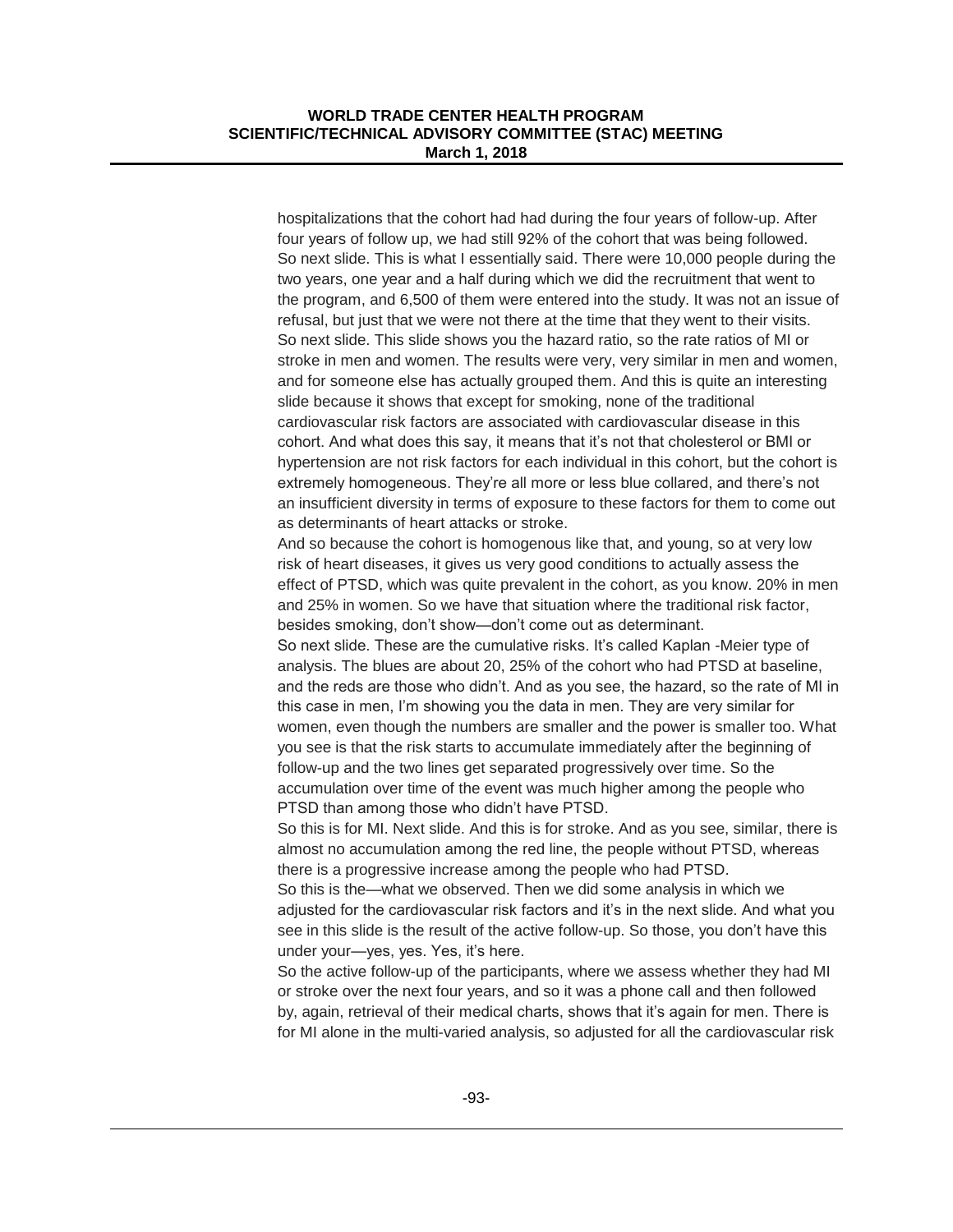factor, there is a 2.2-fold increase in the rate of MI among men. There is a 2.8-fold increase in stroke. and if you pull them both, because actually the etiological—I mean, the hypothetical pathways that would relate PTSD to cardiovascular is very similar for stroke and MI. So you can pull them, and you get 2.5 hazard ratio. And they're all statistically significant.

In women, we find the same thing in terms of magnitude, but they're not statistically significant. When we move to the hospitalization, which it was very a big advantage to have the hospitalization because the hospitalization is, of course, not self-reported, the quality is not as good because you don't validate. There may be some of the diagnoses, discharge diagnoses that are invalid (and current @ 02:39:38). But on the other hand, there is no self-report. Whereas we had better quality in terms of validity of the diagnosis, but they were also self-reporting. So if you look at the hospitalization, you see almost exactly the same thing. A little bit stronger effect because there were also more hospitalizations for MI and stroke than they were self-reported. We missed some of them in the follow-up. but you see that the men have 3-times more rate of MI, 3-times more rate of stroke, and 2.8-times more rates of stroke or MI if they had PTSD, compared to people who didn't have PTSD at baseline.

Interestingly, among women, this result, when you pull MI and stroke, and I think in this case it's absolutely possible to do that because the associations are really very, very similar and the Kaplan-Meier analysis is very similar. In women, it statistically significant. And showing that actually the long-term effect of the World Trade Center exposure would translate into PTSD and increases the risk of heart attack is similar in men and women. And again, this was a question open in the literature, which this data, at least after confirming what was expected from under study can solve.

So these are our results at that stage. It's a very young cohort. They were 55 when they entered the cohort. They are still in their fifties. You would expect no MI or stroke among women of that age, and still we find that statistically significant association. The risk of MI and stroke was very low, so we are able to identify very neatly, very clearly the specific effect of PTSD.

And I want to conclude by saying that these results are valid for this cohort, but they probably also are valid for the mass of first responders that are now going to other types of disasters. I mean, we saw last year with the hurricanes, etc., there will be more and more of these disasters. There won't be many more opportunities to study the impact, the long-term impact of this type of disaster on cardiovascular health. So these results may also be useful for other first responders and first responders to come.

That's it. Thank you.

DR. MIDDENDORF: Thank you.

DR. LUFT: So my name is Ben Luft. I'm from the Stony Brook program. I think Evelyn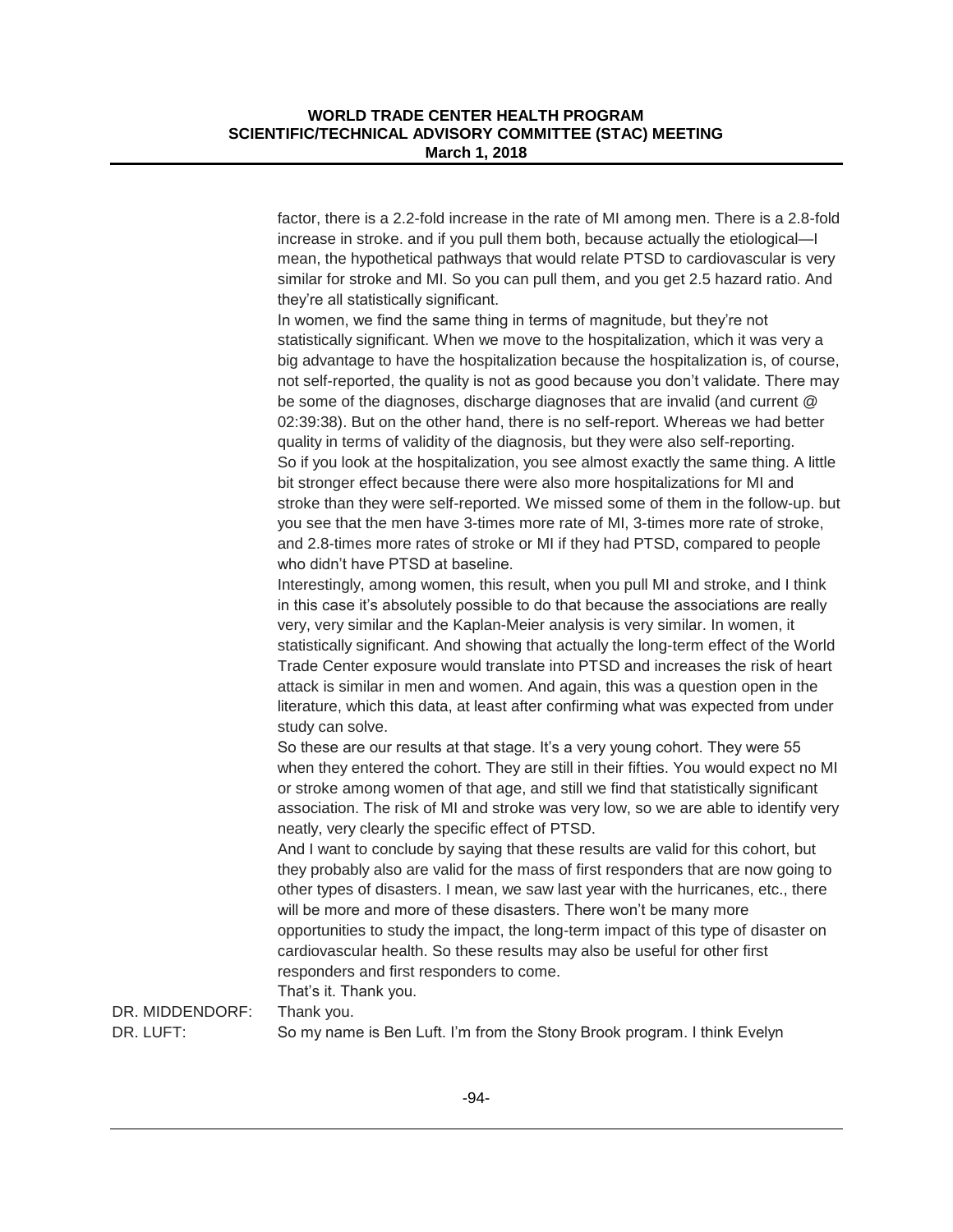mentioned to you, we try to give you a summary of our meeting, which was almost a seven-hour symposium or colloquium that we had, and at the end of which, where we had the leaders of the program all involved. And by the end of the program we solicited everyone's recommendations and came up with a consensus of recommendations, and this is what we really wanted to spend or what we envisioned spending time with this body, which is such body in terms of your advisory capacity. And I think you have that in front of you, the summary. But I just wanted to make a comment. After 9/11 in 2001, we had a national emergency which we all knew. It became very clear to us all. But at that time, I don't think we really recognized that we had a public health emergency and we were slow in our response, slow in our development of our program, slow in eventually making it into the program that we have today.

But for a variety of reasons, we're now at the precipice, perhaps, of another public health emergency. Part of it having to do with the fact that our population is no longer a young population. Even though they were injured in 2001, they had a lot of reserve just by the fact of their youth and that they had the healthy worker effect.

We now have a population that is now coming to the age of on the average or age of 55. That's kind of almost a magic number when a variety of different conditions become manifest normally. Conditions like cognitive impairment and Alzheimer's disease, cardiovascular disease. And so you have that, the act of aging occurring. You have the act of chronic inflammation as the result of the World Trade Center exposures. You have the fact of PTSD, which initially we had all thought of as a psychiatric illness, and now we all know it's more, it has a lot of the characteristics of a systemic illness. There's a lot of outpouring of a lot of different neurotransmitters and neuropeptides, and there's the spicing up or the charging up of the immune system as well. And we have a lot of data. We haven't shown you all of our data because we try to keep this to a 45-minute presentation. So we came up with a variety of recommendations, and these recommendations are based on the data that we've accumulated. Earlier in our program, there was a prediction made and I said your prediction is only going to last a few hours, that's how far you are ahead of the curve. And you can see that a few hours later, you heard the talk from Alfredo, you heard the talk from Evelyn, and actually we have more, over 60 different individuals who've undergone neuroimaging, and they show very similar patterns. So I think there's real data. We'll be very happy, once we go through a peer review process, to be able to share that data with you, as well. We were somewhat limited. I wish we could have had this as a closed session.

So what are our recommendations? And I wanted to go through this with you because this is the most important part of this presentation. We feel that the monitoring program has to be expanded, and probably the monitoring and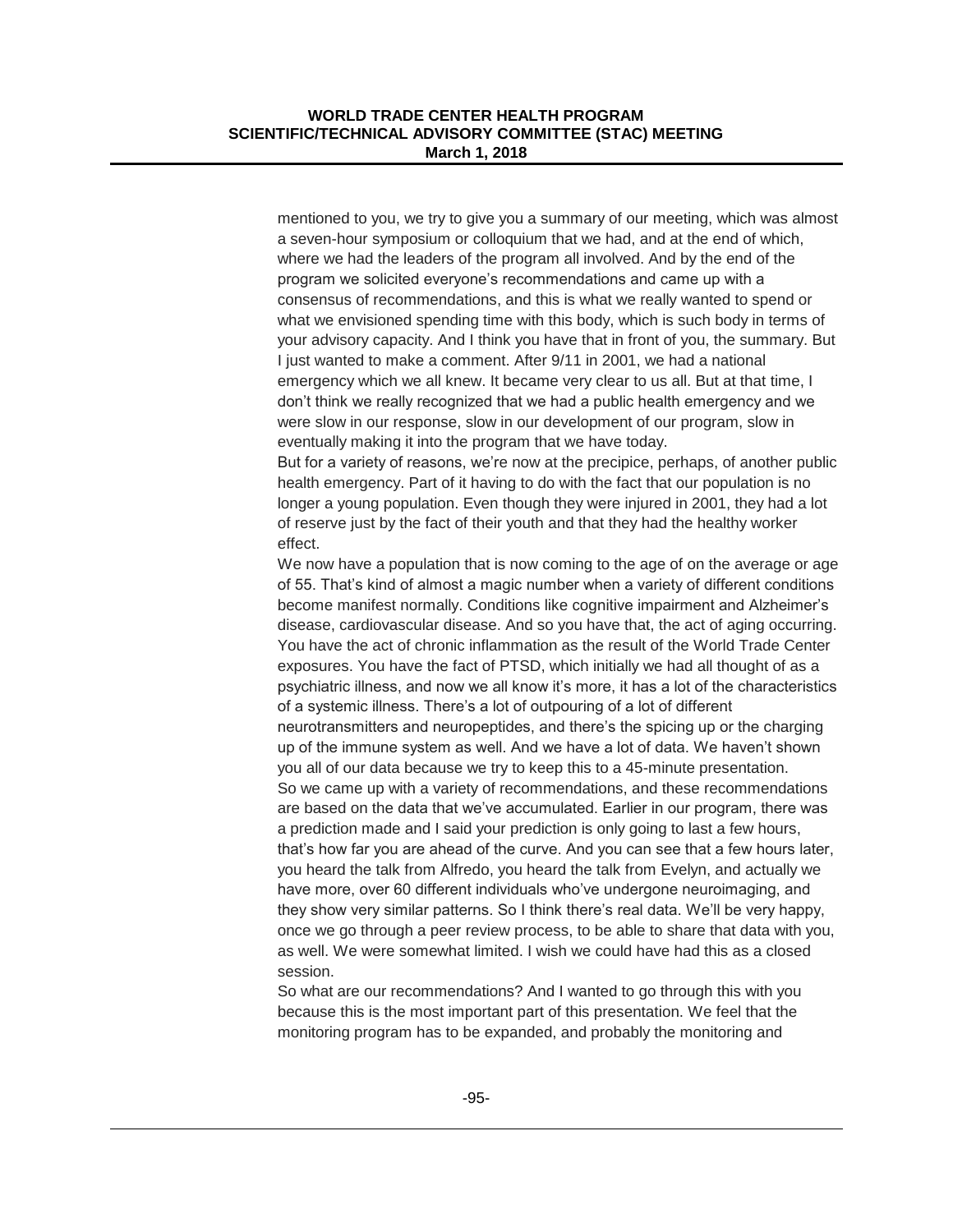treatment program, to include a broader array of lifetime risk factors and other traumatic experiences which may have an impact on the current situation. And I think that those are things that we could include very easily into our monitoring exam, but it wouldn't really—but it would give a much fuller picture of these patients and perhaps a much fuller picture of the risk factors they each have in regard to psychiatric condition.

We also feel that the monitoring program should be expanded. The screen for cognitive and physical impairment indicative of accelerated aging, as well as cardiovascular disease. My personal feeling is that it shouldn't be just the monitoring program, but it should be the treatment program as well. And I would implore you to consider this much more quickly, whatever data you need you should try to get that as quickly as possible. If there are further studies that need to be done, if there are confirmatory studies that need to be done, the beauty of this program is we have multiple centers, multiple cohorts and we could easily confirm these things from cohort to cohort. And why do I say this? Because I think that there are even—one, is that we don't fully understand the pathogenesis of the disease, or when you talk about these diseases such as cardiovascular disease, stroke, even cognitive impairment, there are things that can be done.

We could be doing a lot more in terms of cholesterol and diabetes, and all of the other risk factors that are associated with these conditions, and so this should really be part of our monitoring and treatment program, because we can make an impact. And quite frankly, we don't really know what the pathogenesis is. Everything in the World Trade Center is unique to the world trade center. It may be that there are different types of initiatives and different strategies that we could use, and I'll get into that a little bit later.

We should take a formal review of the quality of our mental health treatment interventions in the World Trade Center program as the first step in understanding the persistence of PTS symptoms in responders receiving treatment. And I think that this is important. I think we have to be self-reflective. We shouldn't shy away from these types of things.

This has happened—when Evelyn chose a statistic, the 36% or as many as 36% of a sub-cohort continued to suffer from a disease, we really have to examine why that has occurred. It may be that everything was right and it may be that there was—that everything was done appropriately or all the therapies were available. But we can't just take that for granted. I mean, there is a lot of people that continued to suffer, and we need to continuously reexamine ourselves and re-see what is working and what is not working and come up with a new strategy to be able to take care of that.

We should start focus on certain statistical analyses, the links between exposure, PTSD and systemic conditions to determine whether these conditions could be classified as World Trade Center related conditions. We should expand the model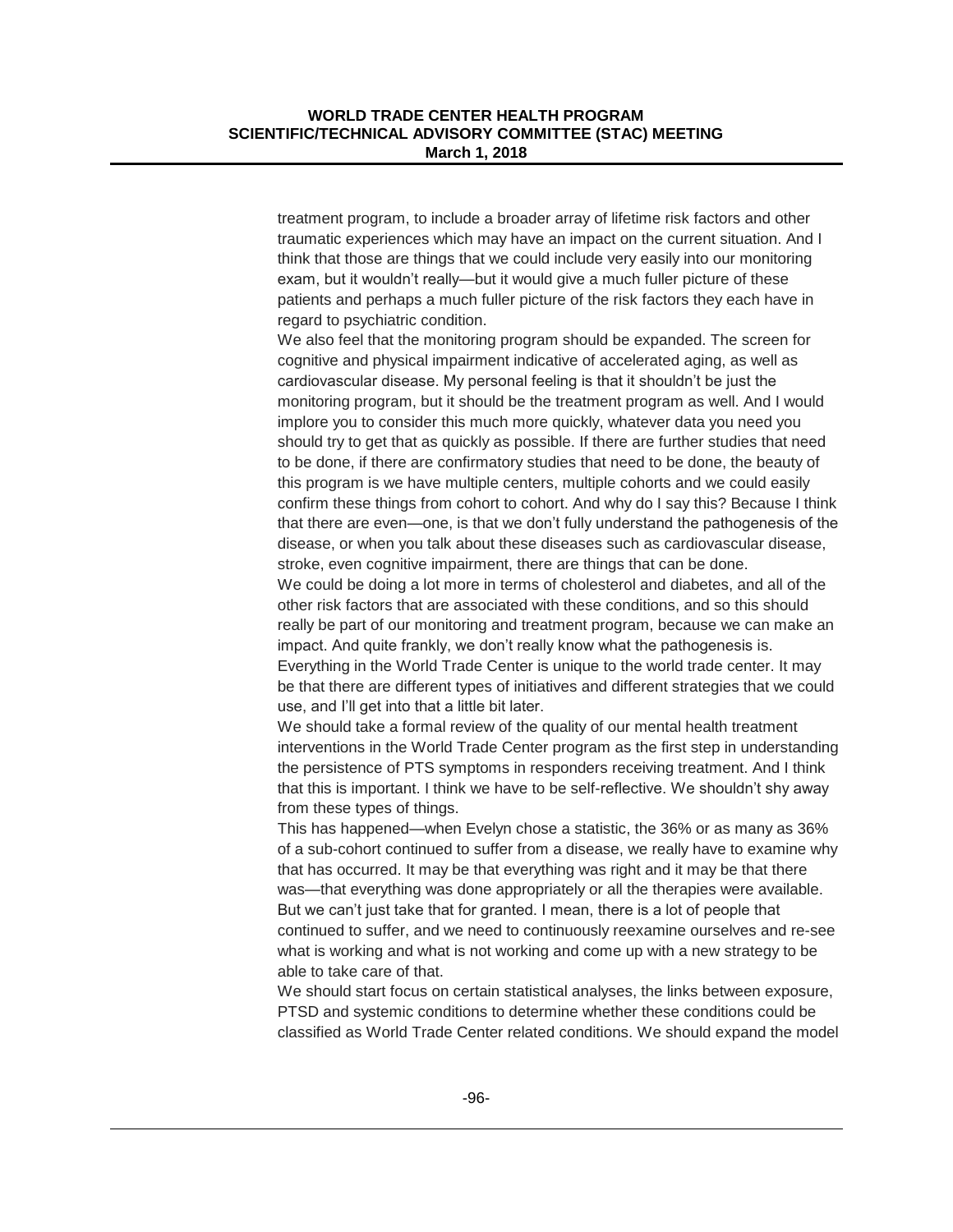of PTSD to incorporate the trajectories and psychosocial determinants, any ensuing disabilities. And we should do some real-time biological measurement. And we've talked about this whole idea of having a biological bank. At Stony Brook, we have over 100,000 biological specimen that we've collected over the last seven years, or so. So we have almost every one of our patients that are involved in research, they give us serum, plasma, RNA, DNA cells. This should be really something that's done across the entire program, and resources should be given for this.

We have a very good relationship with our institution, but we wanted to start this. They supported us and we're in a very strong position to do some very fundamental type of research. But this is the type of thing that needs to be done. We should increase the support of research on the biologic links between PTSD and the earlier and unexpected onset of age-related conditions, such as cardiovascular disease, autoimmune diseases, and cognitive impairment. We should develop a biomedical model of disease that pulls together the multiple impacts of PTSD on medical and psychological outcomes, as well as biologic, physiologic, and endocrinology changes that occur concurrently. That basically is what we call in the scientific problems, we need to do more of a network analysis. We need to put everything in.

Right now, you have—we've been a very—I'm an infectious disease specialist, I'm a molecular biologist. I got involved with the psychologists and the psychiatrists. We need to have more of that interactive and collaborative type of arrangements. We have to kind of see that there's no such of thing as mind and body, but there's actually—they interact with one another, and we really need to be able to bring together the model to understand that.

We should really be looking at neuroimaging a lot more. We are very involved. I think Evelyn mentioned to you that in a program for neuroimaging. Most of our program revolves around functional MRIs, but I think we should be doing a lot more with molecular markers, such as amyloid, tau inflammation. We just have preliminary or pilot-type studies going, but I think that that's the way we should be classifying our population.

Last thing, or one of the last things, next to the last, was the whole area of doing randomized control trials. I mean, I think that this is such a strong, strong program. We have such a variety of different centers that are involved. We have real illnesses and real issues. We have a captured population who are loyal, who are interested, who are engaged. And we have to be able to start offering them alternatives because the same-old isn't working for them.

And so the only way that we could do that is by really developing a randomized control, doing randomized controls, trials. Very similar to the AIDS clinical trial group. And I think we should really be starting to think about that and be very serious about that. we might have to go and look for different areas of support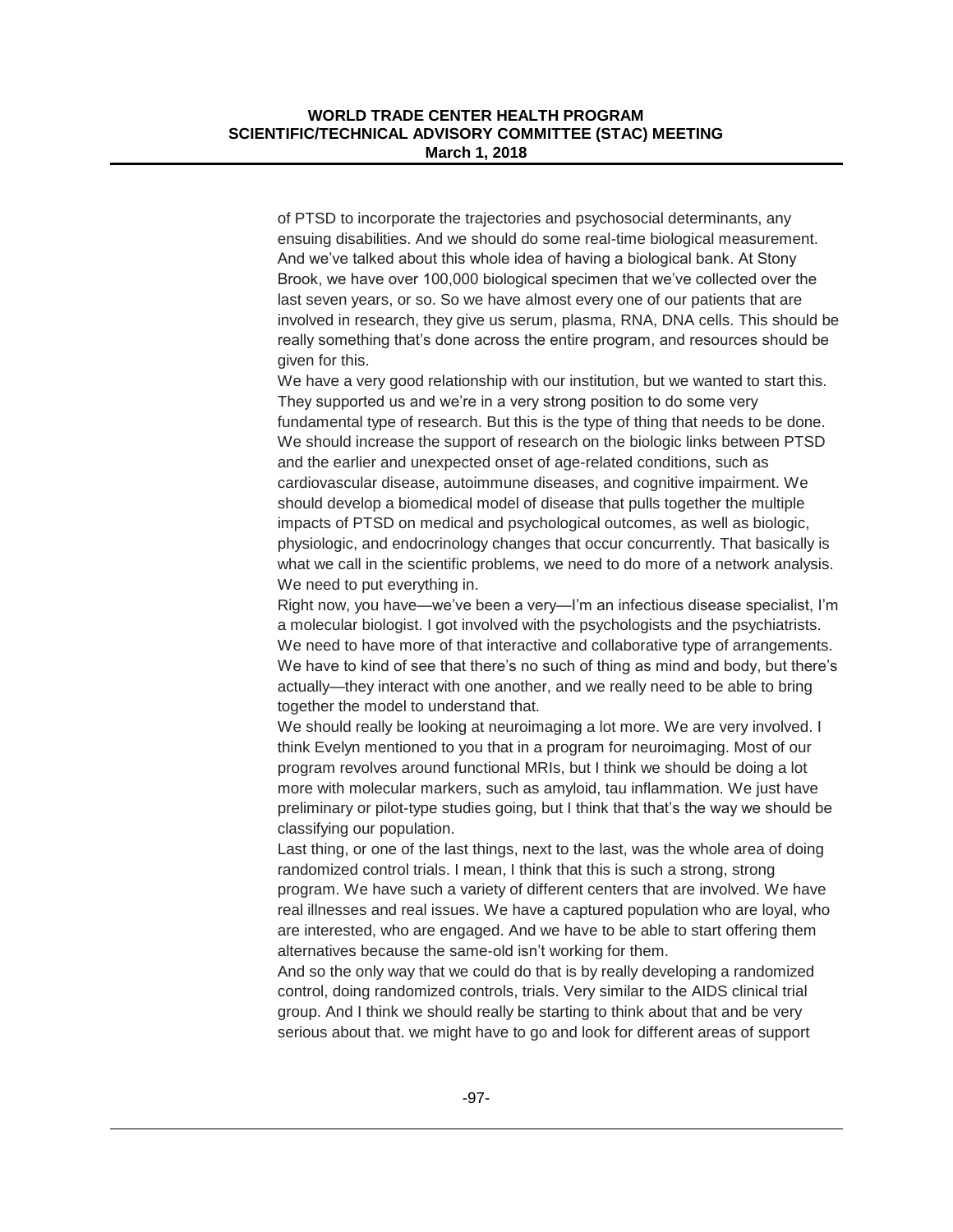|                             | besides the government, maybe to team up with the pharmaceutical firms, or<br>whether it's to team up with the new bio ventures, and things of that sort. There's<br>a lot of interest out there, but we really need to start solving these problems. And I<br>think we can do that. And I think we have a great opportunity to do that. We have<br>a-you have a great group of physicians. I mean, you have-everything is in<br>place, we really should do that.                                                                                                                                                                                                                                                                                                                                                                                                                                                                           |
|-----------------------------|---------------------------------------------------------------------------------------------------------------------------------------------------------------------------------------------------------------------------------------------------------------------------------------------------------------------------------------------------------------------------------------------------------------------------------------------------------------------------------------------------------------------------------------------------------------------------------------------------------------------------------------------------------------------------------------------------------------------------------------------------------------------------------------------------------------------------------------------------------------------------------------------------------------------------------------------|
|                             | And like I said, the last thing is developing the biobanks. I think that those are very<br>important. We've done that. Patients have no problem in providing us with<br>materials. They're very interested, and it's lead to a whole host of opportunities for<br>us. Things that we've now studied. Things that when we started the biobank, we<br>really didn't know what we were going to use it for. But now we're seeing that<br>people are cognitively impaired. We're doing some studies on cancers. We do<br>some studies on autoimmune disease. We want to see what genes are being<br>turned on and turned off. We now have the capability of doing that. And I think<br>that we really have to start thinking that this is a problem, it's going to be before us<br>for a long time and we have to kind of look toward the horizon.                                                                                              |
|                             | So I want to take any questions and maybe open it up for discussion. We have<br>like three minutes. We have a few minutes.                                                                                                                                                                                                                                                                                                                                                                                                                                                                                                                                                                                                                                                                                                                                                                                                                  |
| DR. WARD:                   | Yes. I think we can go a little late. I know some people have to leave because<br>they have flights that they have to get to, or other reasons to leave. I did want to<br>just thank you, the last three speakers for your very thoughtful presentations. As<br>you know, your audience is not just the staff members, but the Program directly.<br>And I think you've laid out your research so clearly and compellingly, and<br>articulated your recommendations so well that it will be taken very seriously, both<br>by the Program and by the STAC if we're asked to come up, you know, to<br>deliberate further on research recommendations to the Program. So we very<br>much appreciate, it's clear the time and effort that was made to really bring this<br>together. I'm not an expert in any of these fields and I came away with a huge, a<br>lot more knowledge than I came into the room with. So I very much appreciate it. |
| DR. LUFT:                   | And we're available for any questions, any interrogatories that come up in terms<br>of more information, more to drill down or specificity, and we'll keep you informed.<br>As, like I said, if this was closed session we would be able to present to you a lot<br>more compelling data, but a lot material is in review. And I think it's something we<br>just-I wanted, I think it's important for you to be aware of and I think that these<br>are things that will be coming down the pipe.                                                                                                                                                                                                                                                                                                                                                                                                                                            |
| DR. WARD:<br>DR. MARKOWITZ: | Steve had a question.<br>Steve Markowitz. I have a couple questions. One for Ben, and one for Alfredo. So<br>are there interventions with regard to PTSD that are ripe for clinical trials? Has<br>any been proposed to NIOSH that you know, and NIOSH has or has not been<br>accepted-                                                                                                                                                                                                                                                                                                                                                                                                                                                                                                                                                                                                                                                     |
| DR. LUFT:                   | No, I don't think—I think that this is, one is that I don't know of that. I know that,                                                                                                                                                                                                                                                                                                                                                                                                                                                                                                                                                                                                                                                                                                                                                                                                                                                      |
|                             |                                                                                                                                                                                                                                                                                                                                                                                                                                                                                                                                                                                                                                                                                                                                                                                                                                                                                                                                             |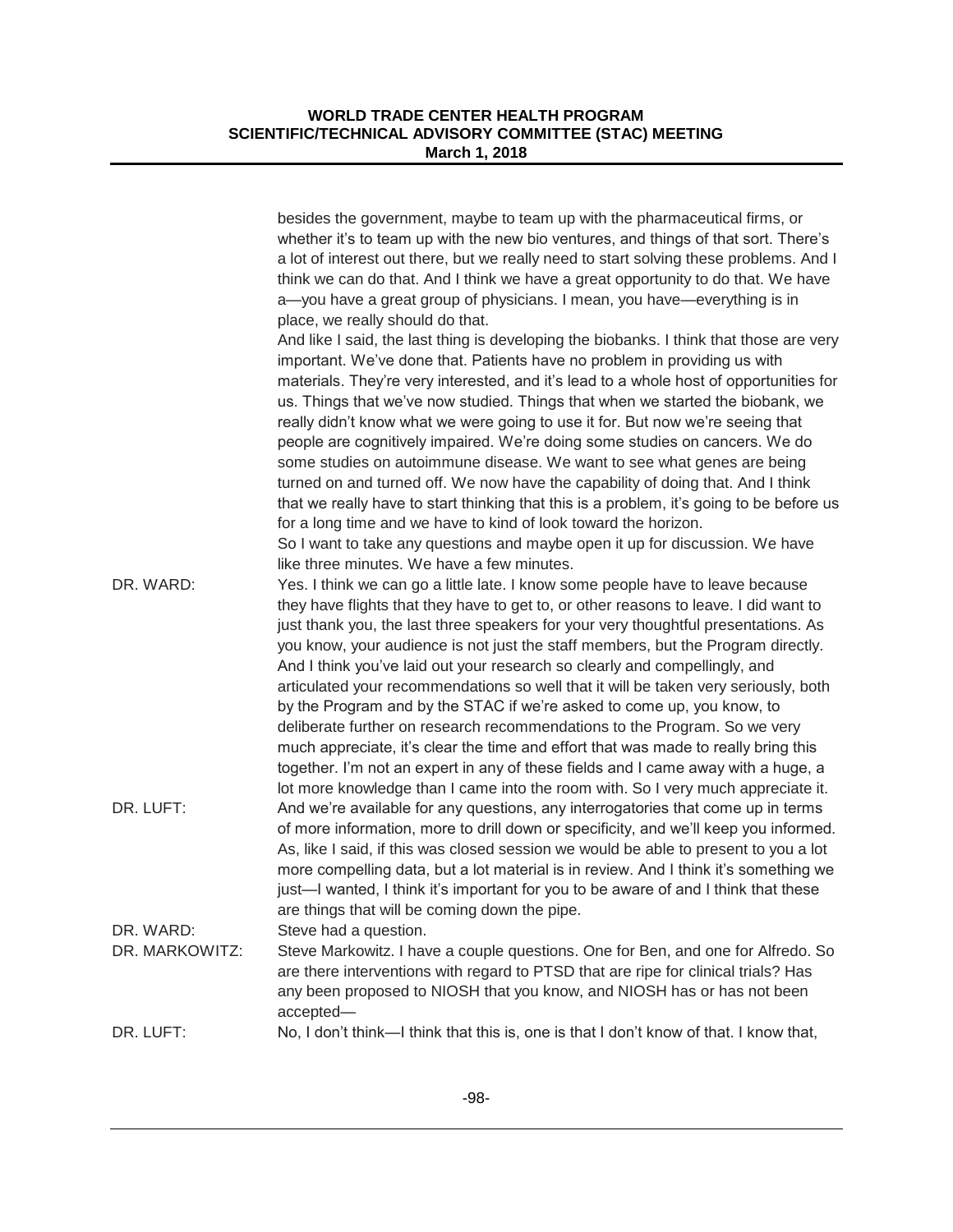|                | for instance, I could talk a little bit about the neurocognitive things because I've<br>been thinking about that a lot, for instance. One is that we really don't know what                                                                                                                                                                                                                                                                                                                                                          |
|----------------|--------------------------------------------------------------------------------------------------------------------------------------------------------------------------------------------------------------------------------------------------------------------------------------------------------------------------------------------------------------------------------------------------------------------------------------------------------------------------------------------------------------------------------------|
|                | the pathogenesis is of the neurocognitive issue. Whether it has to do with amyloid<br>deposition, or tau, or whether it's similar to the concussive brain injury, or whether<br>it's due to neuroinflammation, which is now becoming a more, a hotter topic. And                                                                                                                                                                                                                                                                     |
|                | all those three areas are being examined. The point is, is that once we begin to<br>understand that, there may not be therapeutics that may be currently available,                                                                                                                                                                                                                                                                                                                                                                  |
|                | but it may be something that will be—that people think may be available. It's just,<br>it's like I said, I made this analogous with that particular condition, to what is going<br>on with the, for instance, with the AIDS clinical trial. But you begin to do this, you                                                                                                                                                                                                                                                            |
|                | begin to examine it, you begin to focus your energy and your research. I don't say<br>that I have any answers for anything. I do think that we should be opening up                                                                                                                                                                                                                                                                                                                                                                  |
|                | these question, not only to our small world of the World Trade Center program,<br>but to the larger world for them to start giving us input and for new approaches,<br>new strategies, new tactics. And that's all I'm saying.                                                                                                                                                                                                                                                                                                       |
|                | And in regard to being able to look at, you know, for us to do a review of how<br>we've been doing and whether we've been successful or not, I don't know whether<br>that's going to be—I have no idea why the police are at about 4% in one study for                                                                                                                                                                                                                                                                               |
|                | PTSD, and the nontraditional responders are at 66%. Whether they got the same<br>therapy. Whether they didn't get the same therapy. Whether or not they're the                                                                                                                                                                                                                                                                                                                                                                       |
|                | same risk. I have no idea, Steve. If I had an idea about that, I would have<br>published it                                                                                                                                                                                                                                                                                                                                                                                                                                          |
| DR. MARKOWITZ: | Thank you. Alfredo, Evelyn presented a slide on the trajectories of PTSD over<br>time and I'm just wondering whether maybe you don't—there are not enough<br>events in your group so far? Maybe in the future there'll be more. But were able to<br>look at, or could you in the future look at how the trajectories of PTSD and their<br>evolution relate to cardiovascular risk?                                                                                                                                                   |
| DR. MORABIA:   | May I answer your previous question too? Because there's an excellent<br>randomized trial that could be done. I mean, it's actually, at this point,<br>observational studies won't show much more about PTSD and cardiovascular                                                                                                                                                                                                                                                                                                      |
|                | disease. But a randomized trial which would randomize treatment for PTSD and<br>see whether this reduces the incidents of cardiovascular outcome later in time,<br>would be a great trial. I think that that's the next step in the field.                                                                                                                                                                                                                                                                                           |
| DR. MARKOWITZ: | Yes. Actually, if you look back at one of those slides, the Feder et al study, they're<br>showing improvement over time in the police responders and some of the<br>nontraditional responders within particular groups. And so you could conceivably<br>look at cardiovascular or pulmonary, or something like that in those groups. It<br>suggests its own kind of trial, where you wouldn't have to-where you wouldn't<br>necessarily have the other variable of the treatment method where these groups<br>are improving already. |
| DR. MORABIA:   | Yes, there could be alternatives, but the clearest way to show it and to put the                                                                                                                                                                                                                                                                                                                                                                                                                                                     |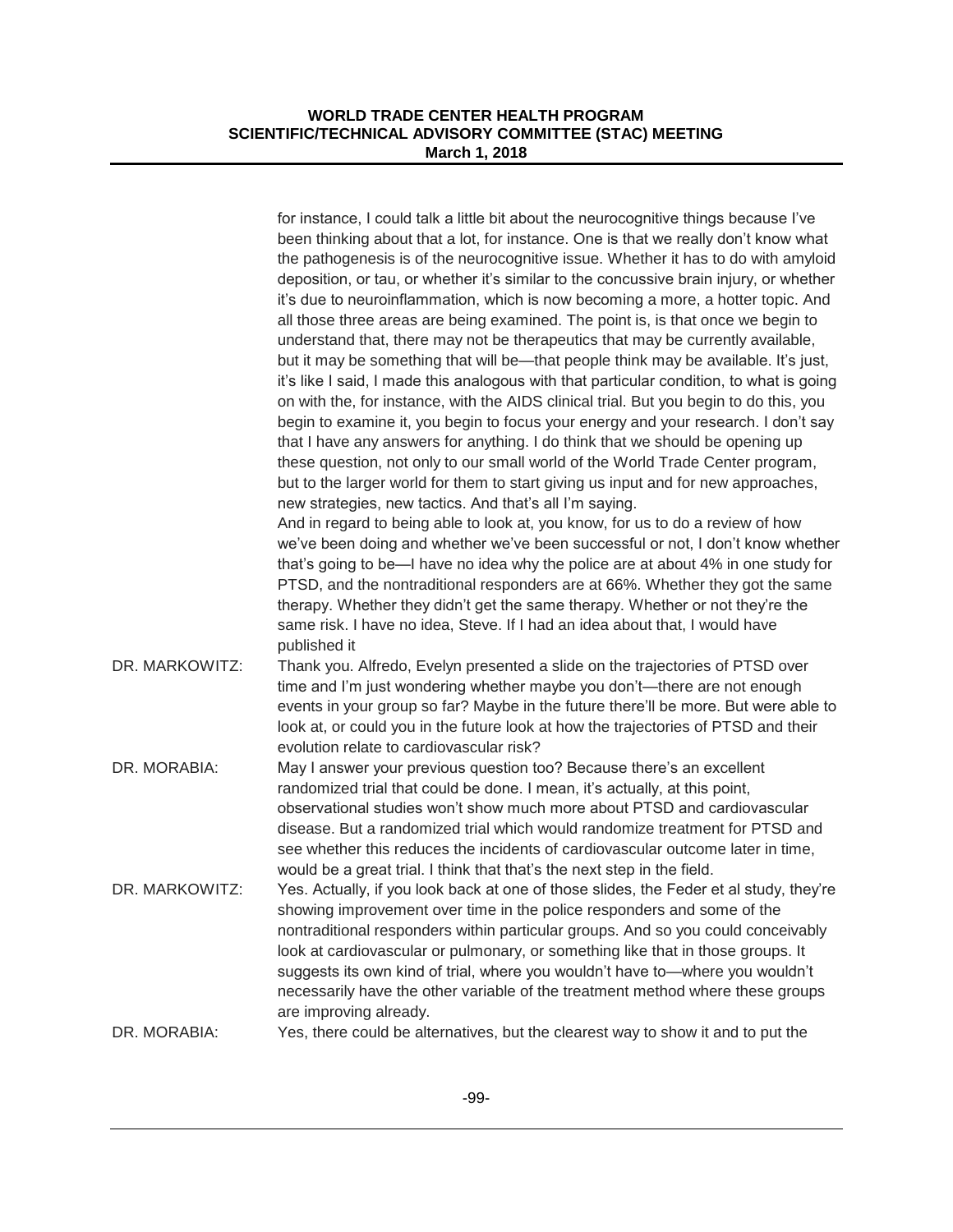|                               | final point to that question of whether PTSD causes cardiovascular disease would<br>be that trial, I think. And I think we are in very good condition because of the high<br>prevalence of PTSD in this cohort, etc. But there are other observational                                                                                                                                                                                                                                                                                                                                                                                                                                                                                                                                                                                                                                                                                                          |
|-------------------------------|-----------------------------------------------------------------------------------------------------------------------------------------------------------------------------------------------------------------------------------------------------------------------------------------------------------------------------------------------------------------------------------------------------------------------------------------------------------------------------------------------------------------------------------------------------------------------------------------------------------------------------------------------------------------------------------------------------------------------------------------------------------------------------------------------------------------------------------------------------------------------------------------------------------------------------------------------------------------|
|                               | indirect-                                                                                                                                                                                                                                                                                                                                                                                                                                                                                                                                                                                                                                                                                                                                                                                                                                                                                                                                                       |
| DR. McCAWLEY:                 | My concern would be whether the treatment is, in fact, effective. Because it<br>sounds like you're assuming that the treatment would be effective in that particular<br>case, and I don't know that it would be. I know of some treatments that are being<br>done for PTSD that have some promise right now. They're mostly surgical though.                                                                                                                                                                                                                                                                                                                                                                                                                                                                                                                                                                                                                    |
| DR. MORABIA:                  | Yes. So if there was no-I thought there was a treatment and people are using it.<br>But if you say there is no treatment, then there's no trial.                                                                                                                                                                                                                                                                                                                                                                                                                                                                                                                                                                                                                                                                                                                                                                                                                |
| DR. McCAWLEY:                 | Well, there are treat—I think there are treatments, but the success rate of those<br>treatments is-                                                                                                                                                                                                                                                                                                                                                                                                                                                                                                                                                                                                                                                                                                                                                                                                                                                             |
| PARTICIPANT:<br>DR. McCAWLEY: | Questionable.<br>Is quite questionable.                                                                                                                                                                                                                                                                                                                                                                                                                                                                                                                                                                                                                                                                                                                                                                                                                                                                                                                         |
| DR. MORABIA:                  | I see.                                                                                                                                                                                                                                                                                                                                                                                                                                                                                                                                                                                                                                                                                                                                                                                                                                                                                                                                                          |
| DR. McCAWLEY:                 | So you'd have that extra variability in your trial.                                                                                                                                                                                                                                                                                                                                                                                                                                                                                                                                                                                                                                                                                                                                                                                                                                                                                                             |
| DR. MORABIA:                  | That's a good point.                                                                                                                                                                                                                                                                                                                                                                                                                                                                                                                                                                                                                                                                                                                                                                                                                                                                                                                                            |
| DR. LUFT:                     | I just want to make a comment about that. One of the things that we looked at<br>with these biomarkers, and I think Evelyn showed you some of them, it really<br>depends on how you define success, and it also depends on what you think is<br>driving the actual disease process. It's not the same what's happening necessarily<br>psychologically, it might not be necessarily what's driving the process physically in<br>the heart or in the-or cognitively. So for instance, we had one gene called the<br>FKBP5, which is elevated, and this has been associated with a variety of cancers<br>as well as a variety of other conditions. It may be that the strategy has to be to get<br>down the level of FKBP5, or one of these other neuro hormones, or something of<br>that sort.<br>So it's not—that's what I meant. But because it's, you know, it depends on what<br>your endpoint is and what your-the reason for doing that. And it may be that |
|                               | you-the patients continue to have the flashback or may be paranoid, but that<br>doesn't mean that necessarily you can't control some of these other side effects<br>that might be impacting other disease processes.                                                                                                                                                                                                                                                                                                                                                                                                                                                                                                                                                                                                                                                                                                                                            |
| DR. McCAWLEY:                 | Exactly.                                                                                                                                                                                                                                                                                                                                                                                                                                                                                                                                                                                                                                                                                                                                                                                                                                                                                                                                                        |
| DR. LUFT:                     | But the only way we know that is by doing the studies and by-that's why we're<br>doing it.                                                                                                                                                                                                                                                                                                                                                                                                                                                                                                                                                                                                                                                                                                                                                                                                                                                                      |
| DR. McCAWLEY:                 | Yes.                                                                                                                                                                                                                                                                                                                                                                                                                                                                                                                                                                                                                                                                                                                                                                                                                                                                                                                                                            |
| DR. WARD:<br>MS. HUGHES:      | Catherine?<br>Yes, I have a short little comment or question. So, I'm looking at page 105 at your<br>slide at the graph at the top about nontraditional responders.                                                                                                                                                                                                                                                                                                                                                                                                                                                                                                                                                                                                                                                                                                                                                                                             |
| DR. LUFT:                     | Yes.                                                                                                                                                                                                                                                                                                                                                                                                                                                                                                                                                                                                                                                                                                                                                                                                                                                                                                                                                            |
| MS. HUGHES:                   | And you have a timeframe year since 9/11, and approximately around year '08,                                                                                                                                                                                                                                                                                                                                                                                                                                                                                                                                                                                                                                                                                                                                                                                                                                                                                    |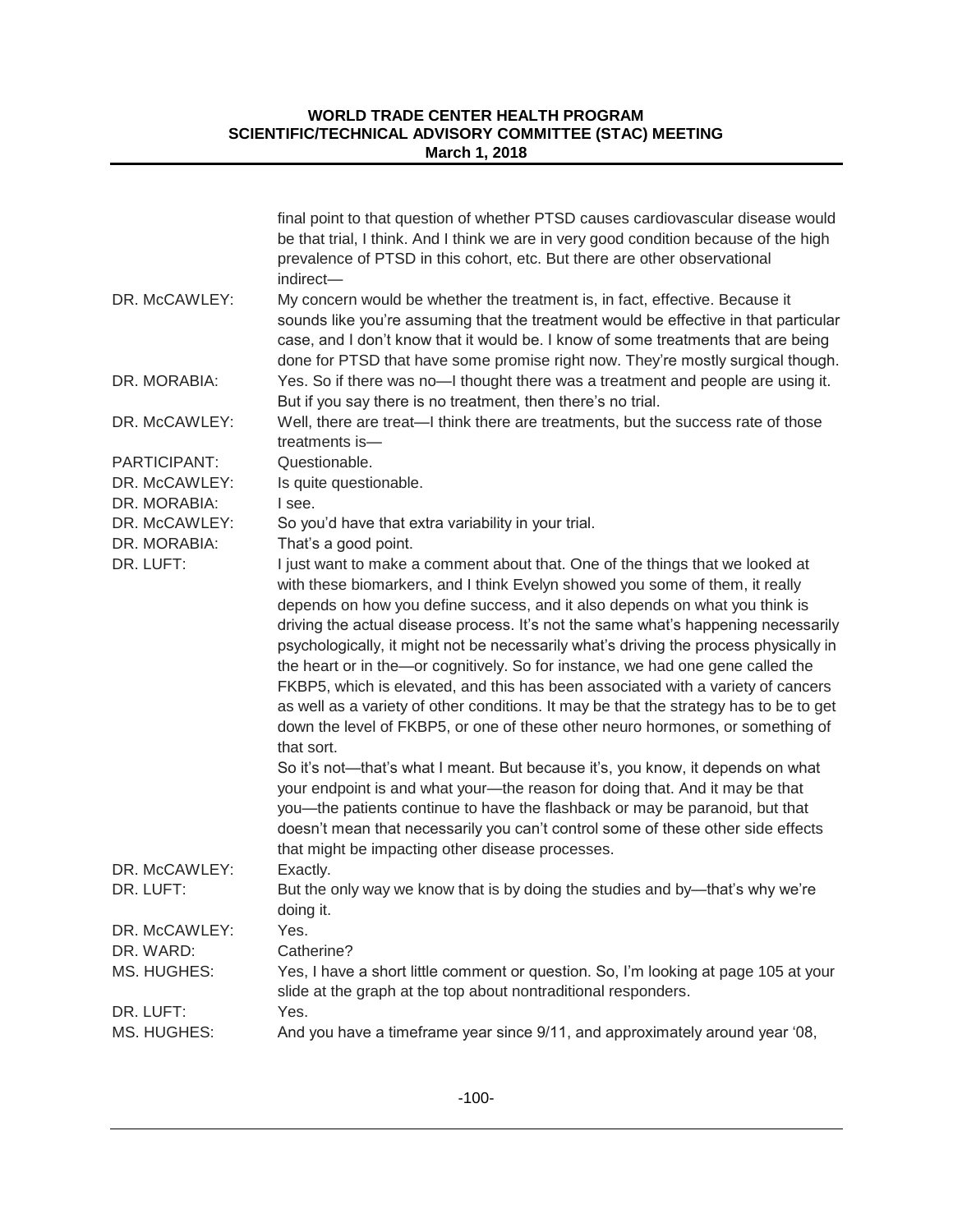|                          | that was the economic collapse. So leading up to that and around that period, that<br>would definitely be a factor of stress. And I believe we've talked about that before.                                                                                                                                                                                                                                                                                                                                                                                                                                                                                                                                                                                                                                                                                                                                                                                                                                                                                                                                |
|--------------------------|------------------------------------------------------------------------------------------------------------------------------------------------------------------------------------------------------------------------------------------------------------------------------------------------------------------------------------------------------------------------------------------------------------------------------------------------------------------------------------------------------------------------------------------------------------------------------------------------------------------------------------------------------------------------------------------------------------------------------------------------------------------------------------------------------------------------------------------------------------------------------------------------------------------------------------------------------------------------------------------------------------------------------------------------------------------------------------------------------------|
| DR. LUFT:                | Right.                                                                                                                                                                                                                                                                                                                                                                                                                                                                                                                                                                                                                                                                                                                                                                                                                                                                                                                                                                                                                                                                                                     |
| MS. HUGHES:              | So I want to find out how you've isolated that. And then about year '12, guess<br>what happened then? Superstorm Sandy. We had seven feet of water here at the<br>South Street Seaport, and a lot of the first responders waded low lying areas and<br>were flooded. So I would not—I would say those are two other major shockers to<br>people's system.                                                                                                                                                                                                                                                                                                                                                                                                                                                                                                                                                                                                                                                                                                                                                  |
| DR. LUFT:                | Right.                                                                                                                                                                                                                                                                                                                                                                                                                                                                                                                                                                                                                                                                                                                                                                                                                                                                                                                                                                                                                                                                                                     |
| MS. HUGHES:              | And if you're-                                                                                                                                                                                                                                                                                                                                                                                                                                                                                                                                                                                                                                                                                                                                                                                                                                                                                                                                                                                                                                                                                             |
| DR. LUFT:                | Yes, there's no doubt.                                                                                                                                                                                                                                                                                                                                                                                                                                                                                                                                                                                                                                                                                                                                                                                                                                                                                                                                                                                                                                                                                     |
| MS. HUGHES:              | And that has been taken out of your analysis?                                                                                                                                                                                                                                                                                                                                                                                                                                                                                                                                                                                                                                                                                                                                                                                                                                                                                                                                                                                                                                                              |
| DR. LUFT:                | No doubt, no doubt.                                                                                                                                                                                                                                                                                                                                                                                                                                                                                                                                                                                                                                                                                                                                                                                                                                                                                                                                                                                                                                                                                        |
| MS. HUGHES:              | Okay.                                                                                                                                                                                                                                                                                                                                                                                                                                                                                                                                                                                                                                                                                                                                                                                                                                                                                                                                                                                                                                                                                                      |
| DR. LUFT:<br>MS. HUGHES: | I think we've tried to put that in the other aspects of really looking at these<br>different life events. and I think it's also a little bit in trying to understand PTSD,<br>here again, you're talking to an infectious disease specialist, so telling you about<br>the PTSD. But, so PTSD is really an accumulation of a variety of different<br>stresses that occur. Some of it, a lot of the predisposition to PTSD occurs during<br>childhood, and you may become predisposed toward the development of PTSD.<br>And that was the work of Rachel Yehuda. So it's not a matter that—and we've<br>done these studies on superstorm Sandy and what's its impact was, and it did<br>worsen the PTSD symptoms in patients who had preexisting PTSD, it made it<br>worse. And so there's no doubt that these things do occur over time.<br>Like If you were a firefighter-                                                                                                                                                                                                                                 |
| DR. LUFT:                | No, in a case-                                                                                                                                                                                                                                                                                                                                                                                                                                                                                                                                                                                                                                                                                                                                                                                                                                                                                                                                                                                                                                                                                             |
| MS. HUGHES:              | And your houses were destroyed during superstorm Sandy that could be<br>devastating.                                                                                                                                                                                                                                                                                                                                                                                                                                                                                                                                                                                                                                                                                                                                                                                                                                                                                                                                                                                                                       |
| DR. LUFT:                | So what we found was that-so we found that during the superstorm Sandy that<br>patients who had PTSD, their symptoms came up and then they came down<br>again, but they were still elevated. But that's not the point. The point is that if you<br>look at—so I'm not saying that these are—what we're saying is that in the normal<br>population in general, there's about 4% of people that have PTSD symptoms. In<br>this population, we have 36% of people that have PTS symptoms. So that's<br>basically what you're dealing with. And in the police population, this is work that<br>was done by the people at-Pietrzak at Yale. Again, it was around 4%, so it's<br>actually his—what he was saying was that the police who had this training and<br>were perhaps more resilient because of their training and because of-they're<br>basically pretty close to normal. What you would expect in the normal population.<br>But in this population, it was up to 36%. Other people don't have 36%, they have<br>22%, 20%. But it's still, with Brackbill, he still had very high percentage. But it's |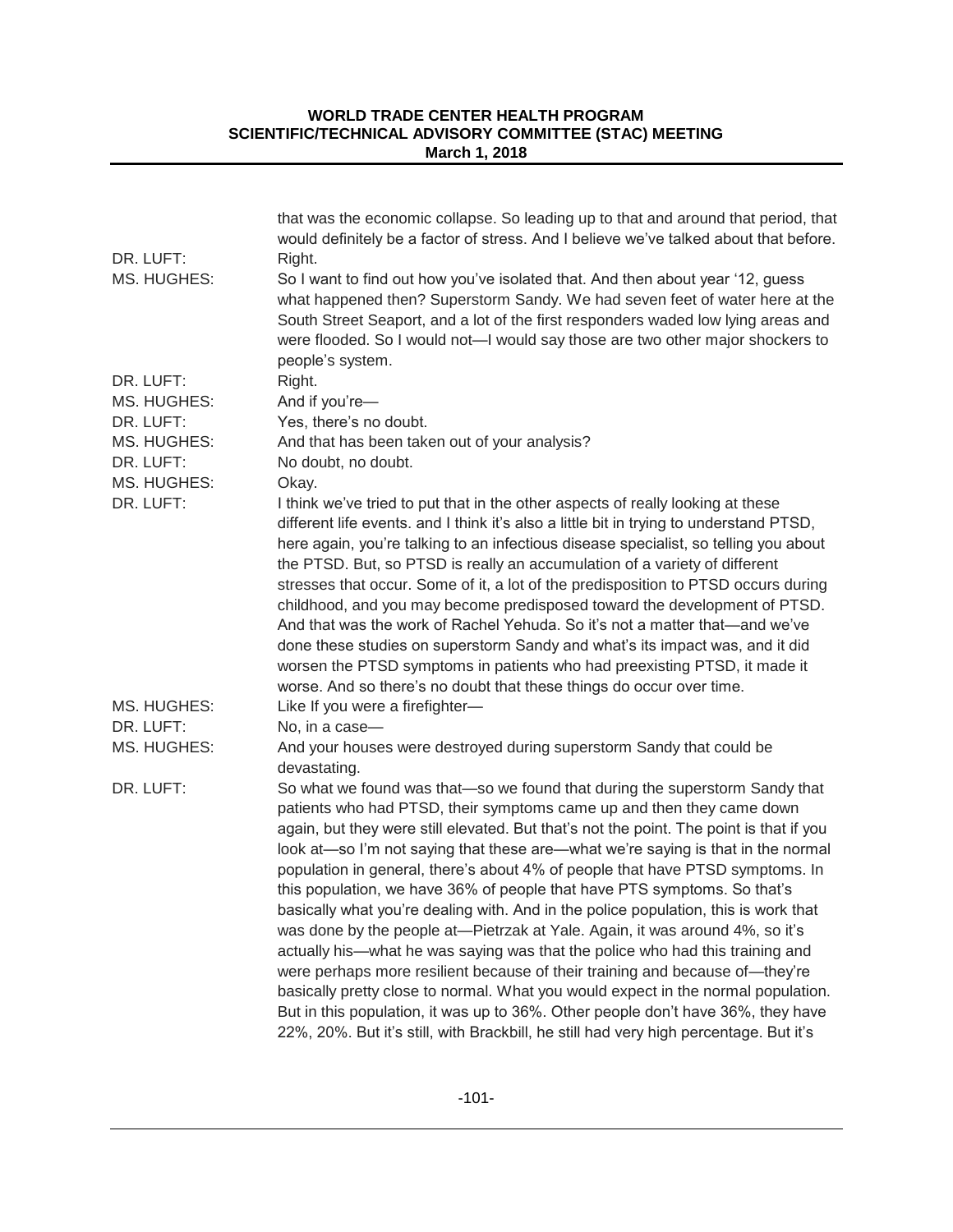| MS. HUGHES:<br>DR. MORABIA:  | very high percentage, especially in the nontraditional responder. And I think<br>Evelyn mentioned the people who are the tower survivors and the people who are<br>living in that area. So I think that those are-so it's not to say that they were, I<br>mean, it's high, it's high. Whether it's 20 or whether it's 36 or whether it's 24, or<br>whatever. It's high. That's all.<br>And just one more comment on tower survivors-<br>Can I add something about that?                                                                                                                                                                                                                                                                |
|------------------------------|----------------------------------------------------------------------------------------------------------------------------------------------------------------------------------------------------------------------------------------------------------------------------------------------------------------------------------------------------------------------------------------------------------------------------------------------------------------------------------------------------------------------------------------------------------------------------------------------------------------------------------------------------------------------------------------------------------------------------------------|
| MS. HUGHES:                  | Yes.                                                                                                                                                                                                                                                                                                                                                                                                                                                                                                                                                                                                                                                                                                                                   |
| DR. MORABIA:                 | Because it's a question. We could not separate the people according to that<br>trajectory, but since you cannot fix a specific moment for the initiation of PTSD,<br>we have looked at all the data we had about past PTSD. And in most of the<br>cases, they had already PTSD several years before. We didn't see anything like a<br>recent increase in PTSD just before we started baseline. So to answer whether<br>it's long-term, I mean since 2001 or more recent, it looks like it's still the same<br>phenomenon.                                                                                                                                                                                                              |
| MS. HUGHES:                  | And just one point with the tower survivors, the tower survivors. The towers were<br>gone, which then meant a lot of those companies closed permanently or<br>relocated. So you could have been doubly compounded by the loss of your<br>friends, your colleagues and your job. And a lot of those jobs don't even exist in<br>this marketplace 16 years later, whether you're in the financial services or<br>insurance. Everything has changed in 16 years in the marketplace.                                                                                                                                                                                                                                                       |
| PARTICIPANT:                 | I think that was-                                                                                                                                                                                                                                                                                                                                                                                                                                                                                                                                                                                                                                                                                                                      |
| PARTICIPANT:                 | That was his point.                                                                                                                                                                                                                                                                                                                                                                                                                                                                                                                                                                                                                                                                                                                    |
| DR. WARD:                    | That was his point.                                                                                                                                                                                                                                                                                                                                                                                                                                                                                                                                                                                                                                                                                                                    |
| MS. HUGHES:                  | Okay.                                                                                                                                                                                                                                                                                                                                                                                                                                                                                                                                                                                                                                                                                                                                  |
| DR. WARD:                    | Yes.                                                                                                                                                                                                                                                                                                                                                                                                                                                                                                                                                                                                                                                                                                                                   |
| PARTICIPANT:                 | Yes, that was Robert Brackbill's point, the risk factors.                                                                                                                                                                                                                                                                                                                                                                                                                                                                                                                                                                                                                                                                              |
| <b>ADMINISTRATIVE ISSUES</b> |                                                                                                                                                                                                                                                                                                                                                                                                                                                                                                                                                                                                                                                                                                                                        |
| DR. WARD:                    | So thank you, everyone, for the discussion. I think Paul has indicated that we<br>really need to close the formal part of the meeting as we're over time and he<br>would like to wrap it up. If anyone wants to stay and talk further, I think they're<br>welcome to stay until 5 o'clock, at which point the building will put you out.                                                                                                                                                                                                                                                                                                                                                                                               |
| DR. MIDDENDORF:              | As always, I really very much appreciate all the thoughts and ideas and<br>discussion. It's always very, very helpful. Very much appreciate all the presenters<br>and their time and effort to come here to present on the information. In the long-<br>term it will be very, very helpful for the committee.<br>Just to wrap it up, thinking back to this morning where we started out. We started<br>out with a charge on independent peer reviewers and there was a lot of good<br>discussion around that. There was specific recommendations were made and<br>voted on, but there were a lot of thoughts and ideas that were floated, and the<br>Program will certainly take those ideas and work with them and try to improve the |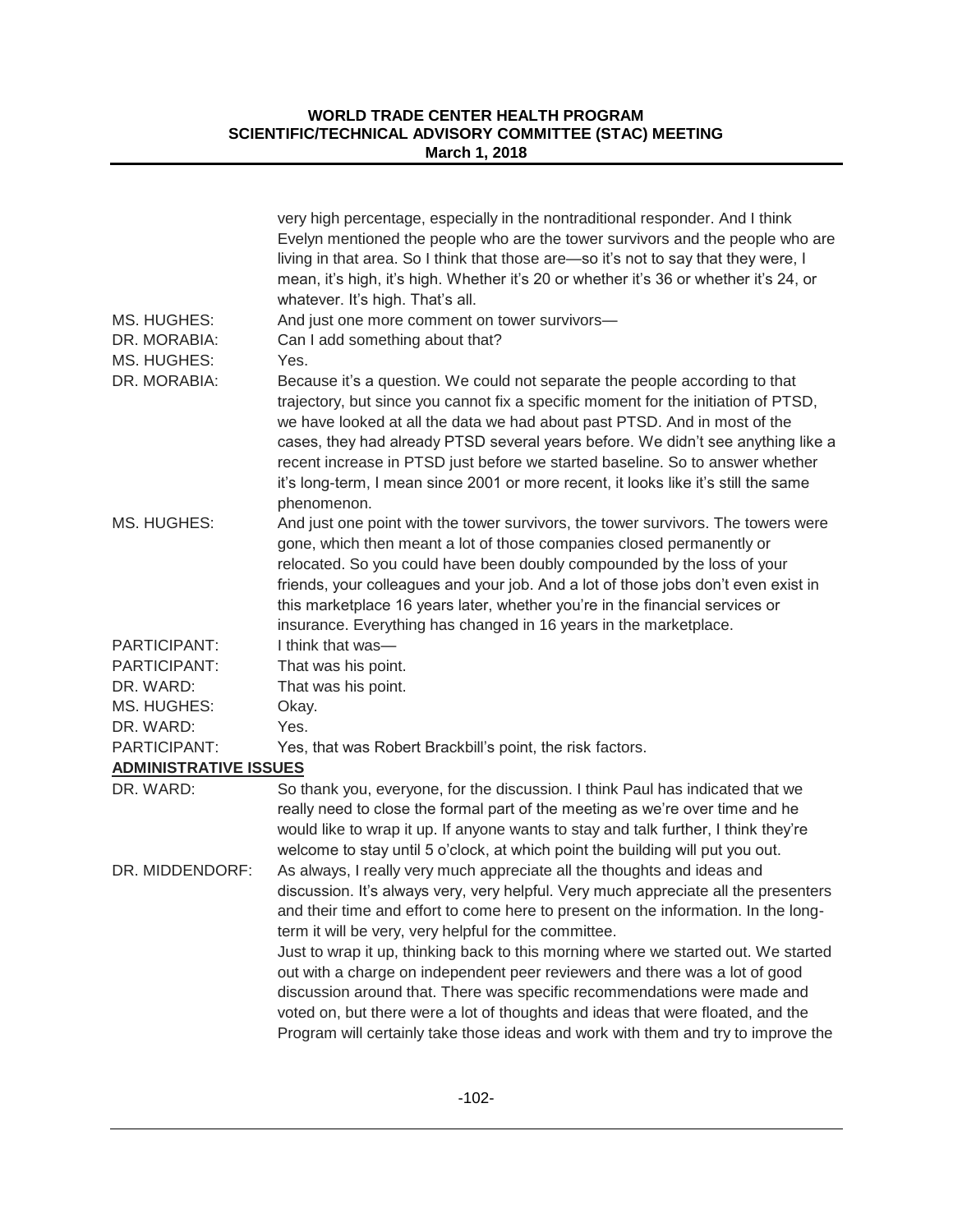|              | pool of independent peer reviewers.                                              |
|--------------|----------------------------------------------------------------------------------|
|              | Also on the policy and procedures, the committee identified a number of soft     |
|              | spots that the Program already knew about but has struggled with. So there was a |
|              | lot of good discussion around that as well. And I'm sure that there will be some |
|              | continued, thinking about how to improve those areas. So we very much            |
|              | appreciate everybody's thoughts and ideas and wish you a very safe trip home.    |
| DR. WARD:    | You too.                                                                         |
| PARTICIPANT: | Yes, you too.                                                                    |

[END MEETING]

# **G L O S S A R Y**

| <b>ATSDR</b>   | Agency for Toxic Substances and Disease Registry                                    |
|----------------|-------------------------------------------------------------------------------------|
| <b>CCE</b>     | <b>Clinical Center of Excellence</b>                                                |
| <b>CDC</b>     | United States Centers for Disease Control and Prevention                            |
| CDC-INFO       | Centers for Disease Control and Prevention National Contact Center (1-800-CDC-INFO) |
| <b>CME</b>     | <b>Continuing Medical Education</b>                                                 |
| <b>COPD</b>    | <b>Chronic Obstructive Pulmonary Disease</b>                                        |
| <b>CRP</b>     | C-Reactive Protein                                                                  |
| <b>CUNY</b>    | <b>City University of New York</b>                                                  |
| <b>DOE</b>     | Department of Energy                                                                |
| <b>DOL</b>     | Department of Labor                                                                 |
| <b>EEOICPA</b> | Energy Employees Occupational Illness Compensation Program Act                      |
| <b>EPA</b>     | <b>Environmental Protection Agency</b>                                              |
| <b>ERHMS</b>   | Emergency Responder Health Management System                                        |
| <b>FACA</b>    | Federal Advisory Committee Act                                                      |
| <b>FDNY</b>    | Fire Department, City of New York                                                   |
| <b>FEMA</b>    | <b>Federal Emergency Management Agency</b>                                          |
| FeNO           | <b>Fractional Exhaled Nitric Oxide</b>                                              |
| <b>GERD</b>    | Gastroesophageal Reflux Disease                                                     |
| <b>HHC</b>     | New York City Health and Hospitals Corporation                                      |
| IRB            | <b>Institutional Review Board</b>                                                   |
| LHI.           | Logistics Health Incorporated                                                       |
| MoCA           | Montreal Cognitive Assessment                                                       |
| <b>NHANES</b>  | National Health and Nutrition Examination Survey                                    |
| <b>NIH</b>     | National Institutes of Health                                                       |
| <b>NIMS</b>    | National Incident Management Systems                                                |
| <b>NIOSH</b>   | National Institute for Occupational Safety and Health                               |
| <b>NPN</b>     | Nationwide Provider Network                                                         |